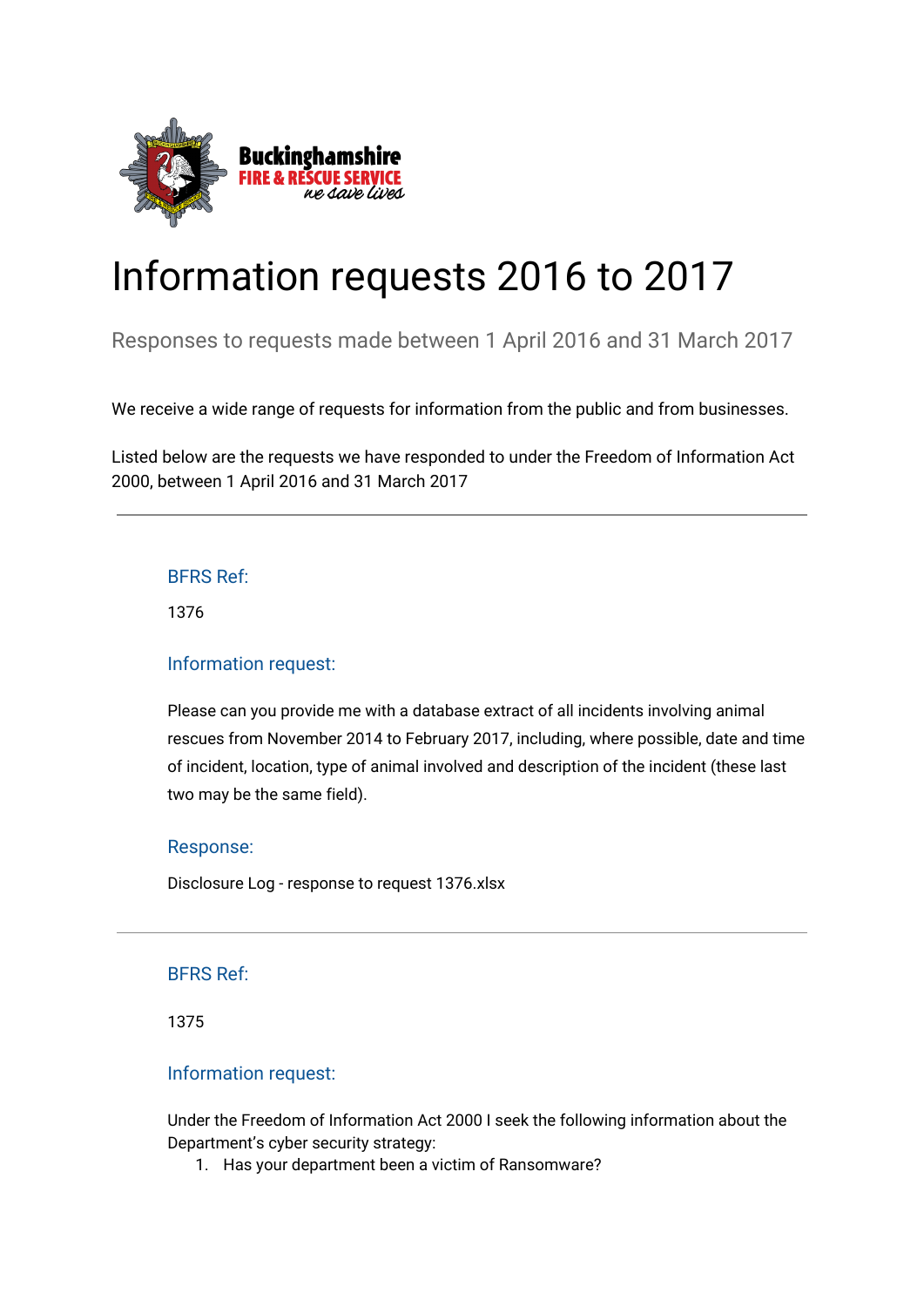- 2. If Yes did you pay to release your data?
- 3. If yes, How much did you pay?
- 4. If no, how did you gain back control of your data?
- 5. Do you have the following in place:
	- a. Backup if yes
		- What software do you use? When does your maintenance expire? How many TB of Data do you back up?
		- b. Firewall if yes: What firewall do you use? When does maintenance expire?
- 6. What Email system do you use, how many users?
- 7. Are you planning to migrate to Microsoft Office 365?
	- a. If yes, why?
	- b. Will you be adding extra security to this?
- 8. What email security solution do you use?
- 9. Do you use a public cloud provider, if so which one?
	- a. How do you secure the data in the cloud?

Further to your request for information about cyber security arrangements, which I have considered under the terms of the Freedom of Information Act 2000 (FOIA), I am writing to advise you that in respect of part two of question 6 "How many users" I can confirm that we have 522 users. The Authority contracts its external network infrastructure and security to "Updata" and this contract is in the process of renewal for 2 years.

In respect of the rest of your request please accept this as a refusal notice issued under Section 17 of the FOIA in respect of your request for information under Section 1 (1) of the FOIA. The Buckinghamshire and Milton Keynes Fire Authority (the Authority) neither confirms nor denies that the information requested is held as this information is exempt under section 31(1)(a) Law enforcement as set out below:

Section 1 (1)(a) and (b) gives a general right of access to information held by a public authority and any person making a request to a public authority is entitled to be informed in writing by the public authority whether it holds the information of the description specified in the request, and, if that is the case, to have that information communicated to him. However under the exemption at section 31(1)(a) the duty to confirm or deny does not arise if this would or be likely to prejudice the prevention or detection of crime.

Section 31 can be claimed by any public authority to protect information on a public's authority's systems which would make it more vulnerable to crime. The Authority believes that to confirm or deny whether information is held about its information security arrangements would be likely to prejudice the security of its information and information systems.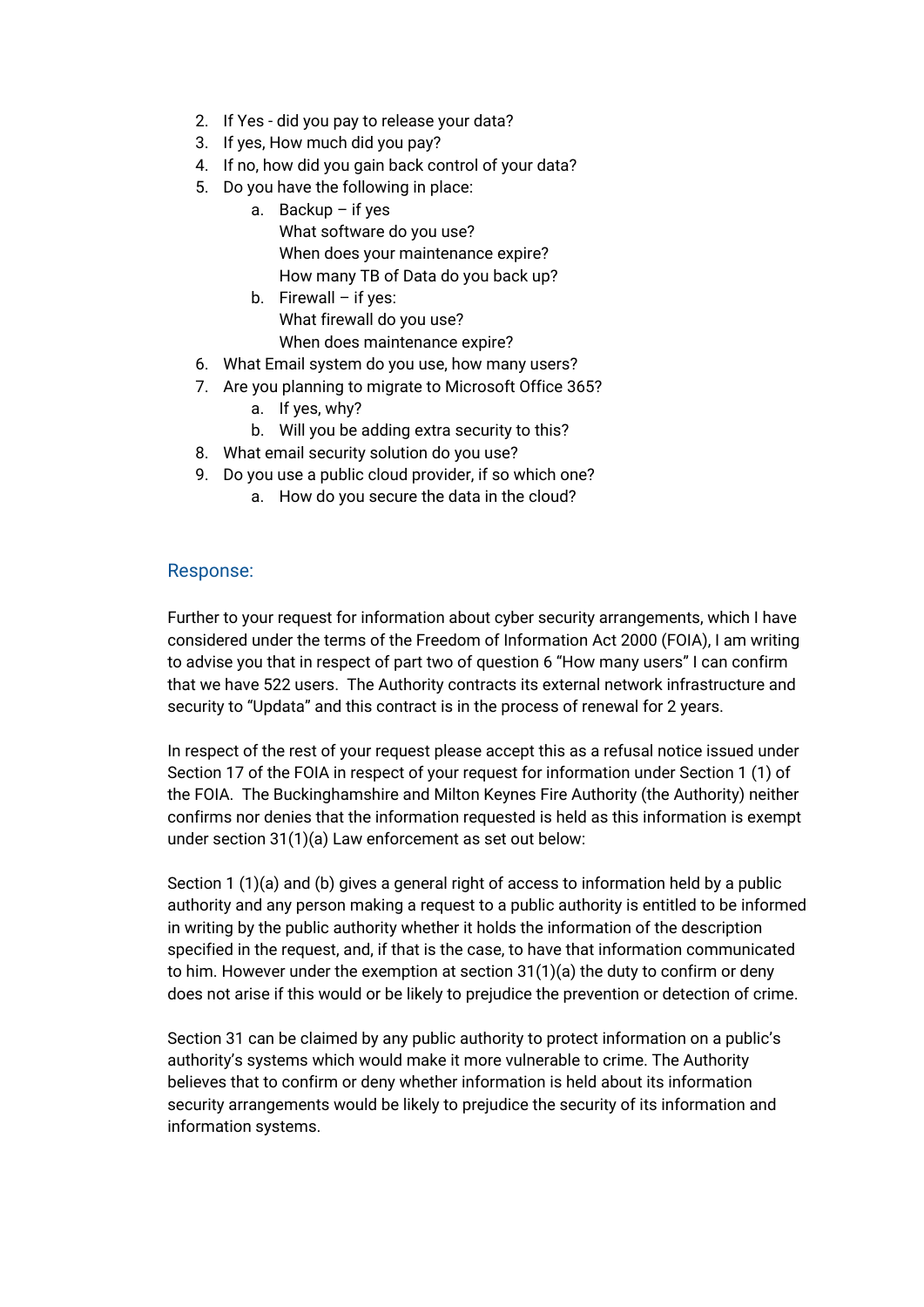Section 31(1)(a) is subject to the 'prejudice test' and the Authority believe that that, in all the circumstances of the case, the public interest in maintaining the exclusion of the duty to confirm or deny outweighs the public interest in disclosing whether the authority holds the information.

Guidance on the application of the exemptions Section 31 (1) (a) and (b) is available on the website of the Office of the Information Commissioner: <https://ico.org.uk/>

## BFRS Ref:

1374

#### Information request:

Provide information on firework safety and the facts and statistics of injuries in recent years.

#### Response:

Crews have attended 6 incidents involving fireworks over the last two financial years - on the following dates 31/07/2015, 06/11/2015, 31/10/2016, 31/10/2016, 07/11/2016, 22/12/2016. There are no recorded injuries at any these incidents. The cause for 5 of these fires is recorded as deliberate - others property, where a firework was ignited inside a property or was directed at a building or vehicle. The final fire was recorded as accidental.

The GOV.UK website may have further data and can be found at: <https://www.gov.uk/>

I also noted that ROSPA have quite a lot of interesting data about fireworks: <http://www.rospa.com/home-safety/advice/fireworks-safety/>

## BFRS Ref:

1373

#### Information request:

All UK Chief Fire Officers have been sent documentation from CFOA/NFCC requesting them to agree to the decisions and/or advice made by the National Fire Chiefs Council (NFCC) under the new arrangements. Would you please supply:

1) A copy of the request and form/document from CFOA/NFCC;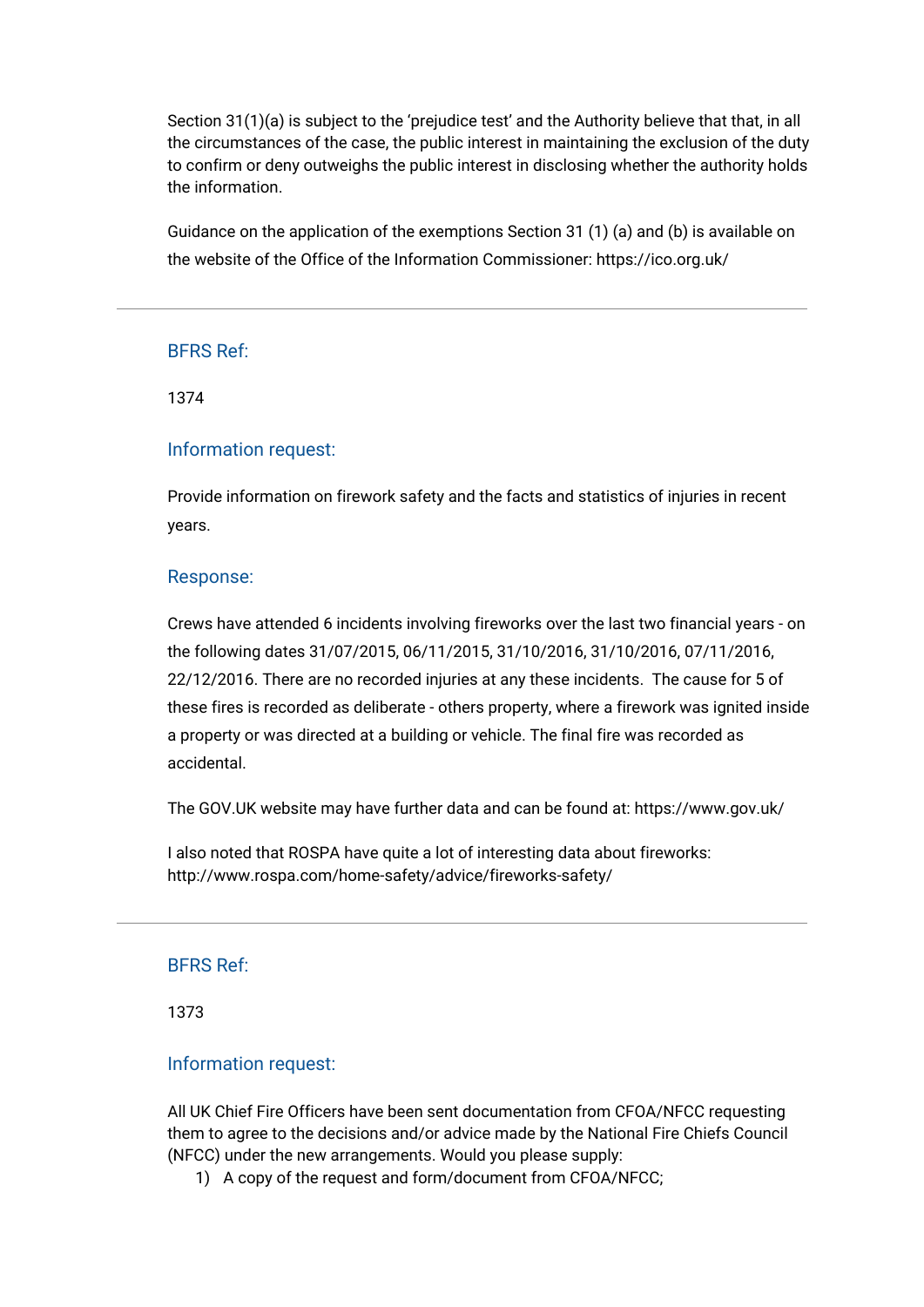- 2) What was the response to the question(s) given by the Chief Fire Officer?
- 3) Did your organisation sign the document?;
- 4) Was approval sought or given by the FRA regarding completion of the document?;
- 5) Was advice taken by the legal adviser to the FRA before completing the document? If what was the legal advice?;
- 6) Was the legal advice provided by the FRA legal adviser followed in completing the document?;
- 7) If the CFO (other FRA representative) declined to complete the document, what was the reason for doing so?

- 1) Attached.
- 2) I am writing to advise you that, following a search of our paper and electronic records, I have established that the information you requested is not held.
- 3) I am writing to advise you that, following a search of our paper and electronic records, I have established that the information you requested is not held.
- 4) I am writing to advise you that, following a search of our paper and electronic records, I have established that the information you requested is not held.
- 5) I am writing to advise you that, following a search of our paper and electronic records, I have established that the information you requested is not held.
- 6) I am writing to advise you that, following a search of our paper and electronic records, I have established that the information you requested is not held.
- 7) I am writing to advise you that, following a search of our paper and electronic records, I have established that the information you requested is not held.

## BFRS Ref:

1372

#### Information request:

This request was processed outside of the Freedom of Information Act 2000.

Response:

BFRS Ref:

1371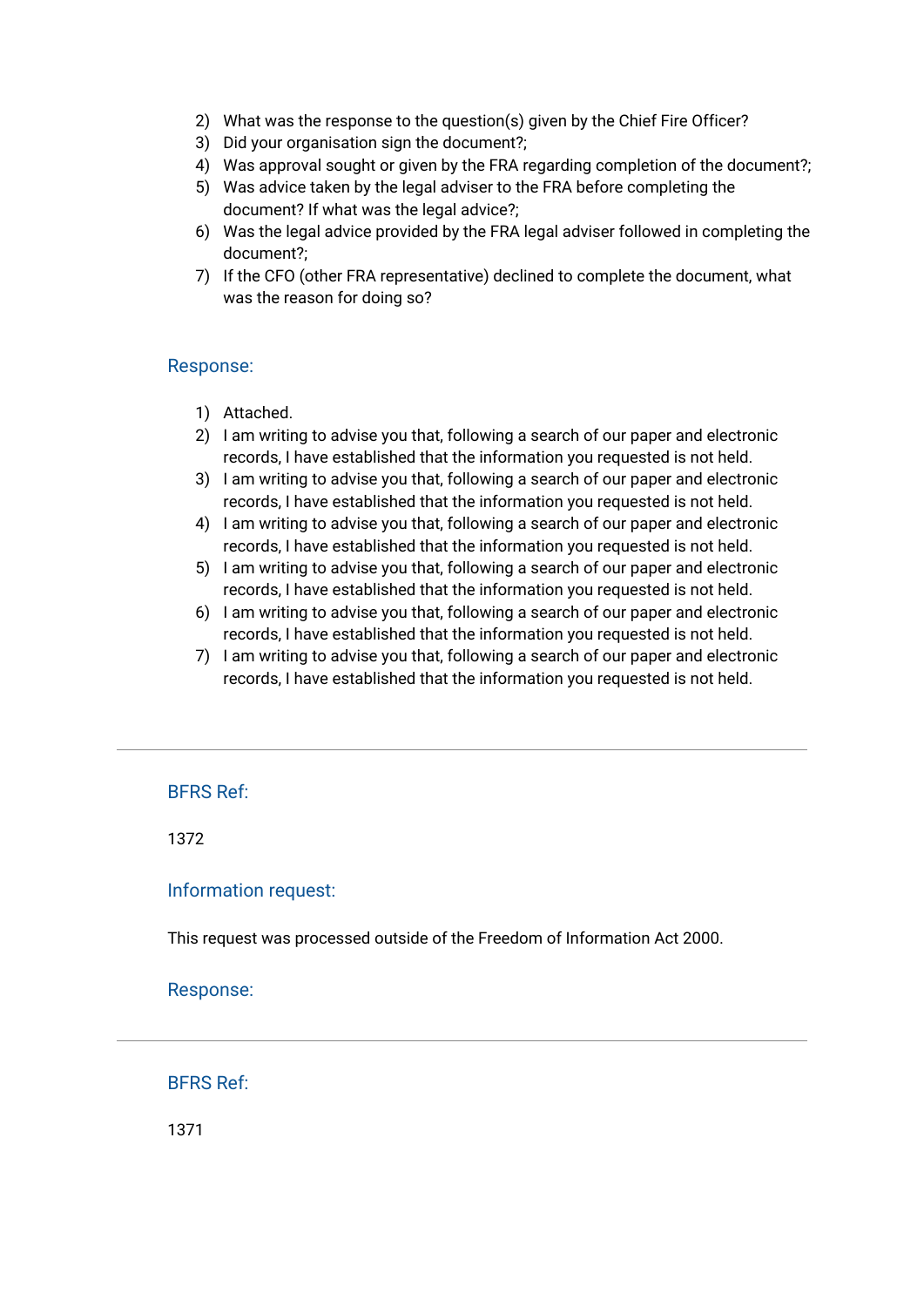# Information request:

- 1) How many fires have occurred in your county or equivalent operational area during the financial year 14/15, 15/16 and 16/17 which were caused/you believed to have been caused by white goods appliances e.g. washing machine, dishwasher, tumble drier etc? Can I have the figures broken down by year.
- 2) Please provide a breakdown stating the make and model of the white goods appliance involved in each fire and please also indicate if any loss of life occurred in relation to that fire. I do not require this year by year - just the total amounts of
	- a) make and models and
	- b) deaths for the three year period.

| <b>Summary</b>                                         | 2010 | 2011 | 2012 | 2013 | 2014 | 2015 | 2016 |
|--------------------------------------------------------|------|------|------|------|------|------|------|
|                                                        |      |      |      |      |      |      |      |
| Other domestic style<br>appliance - Dishwasher         | 4    | 5    | 1    | 0    | 5    | 7    | 1    |
| Other domestic style<br>appliance - Fridge/Freezer     | 5    | 1    | 1    | 3    | 4    | 6    | 0    |
| Other domestic style<br>appliance - Washing<br>machine | 9    | 4    | 4    | 1    | 7    | 10   | 5    |
| Other domestic style<br>appliance - Tumble dryer       | 10   | 14   | 5    | 6    | 10   | 14   | 2    |

## Response:

Pending further clarification from applicant.

# BFRS Ref:

1370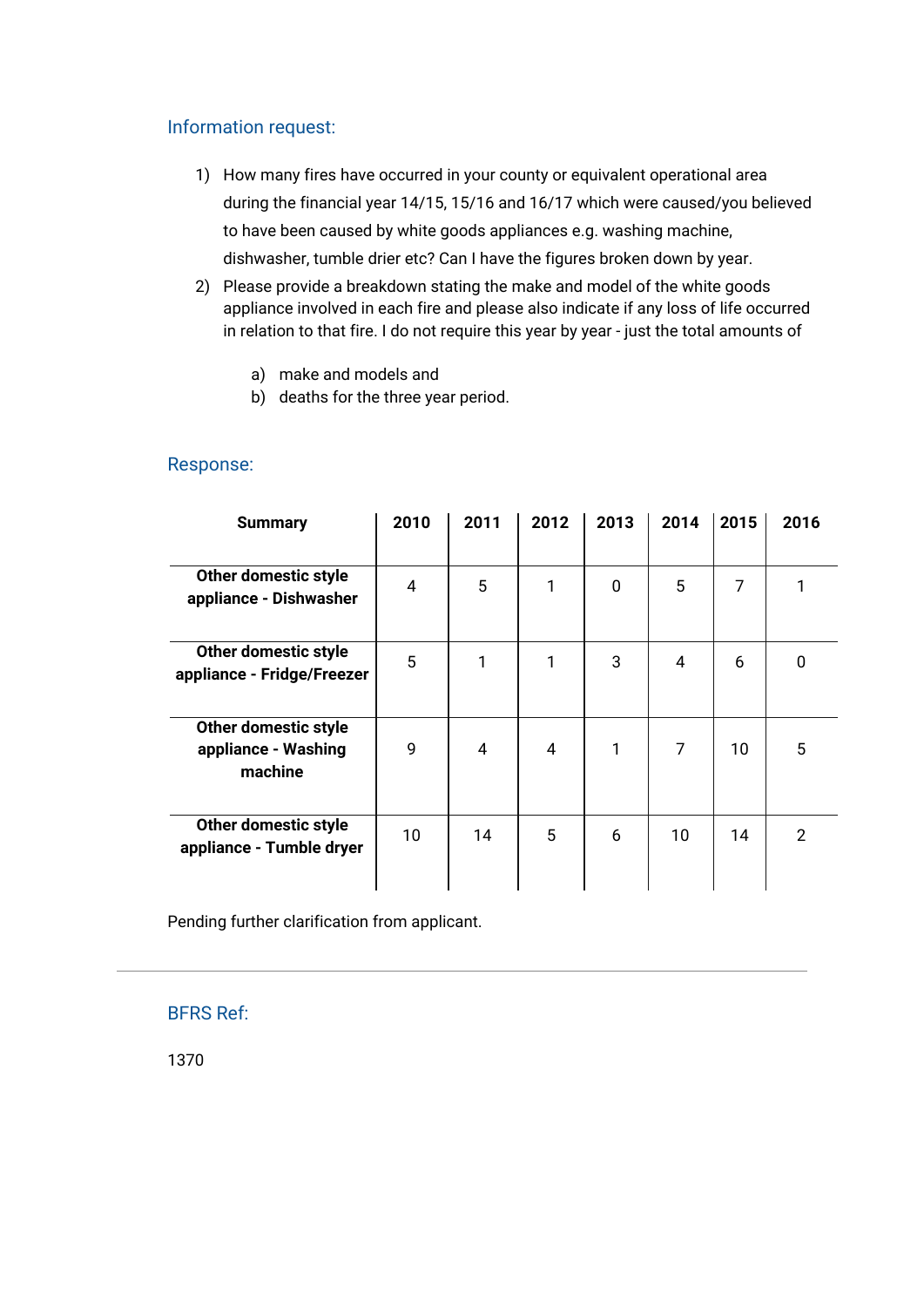# Information request:

I would like your assistance in answering a few of the following questions for me;

- a) What times is your non-emergency fire line open from and until?
- b) What to do if assistance is required when the non-emergency line is not open?
- c) What events/situations do you not deal with (ie floods, gas leaks, animals stuck in places, fire alarms that have gone off under a fault etc)

## Response:

Buckinghamshire Fire and Rescue Service does not have a facility equivalent to the police 101 service. During "office hours" i.e. 09:00 – 17:00 general / non-emergency enquiries can be dealt with through our main switchboard 01296 744400 we also have but specific lines for fire safety advice etc  $-$  our contact details can be found here:

<https://bucksfire.gov.uk/contact-us>When the non-emergency lines are not open the caller should email or wait until the following day unless a) the call is a non-emergency but it requires immediate attention such as a fire safety complaint, then the duty officer should be informed through TVFCS. – You should refer callers to our website as some of these contact details are subject to change.

We attend all Automatic Fire Alarms and a robust call challenge is made by our Thames Valley Fire Control Service staff who, if in doubt, can also seek advice from the duty officer as to whether to mobilise or not. This can include floods, animal rescue etc, but callers will be referred to more other appropriate agencies that can deal with the event when necessary.

# BFRS Ref:

1369

## Information request:

I am writing to make a request for information under the Freedom of Information Act 2000.

If this request is too wide or unclear, I would be grateful if you could contact me as I understand that under the Act, you are required to advise and assist requesters. If any of this information is already in the public domain, please can you direct me to it, with page references and URLs if necessary.

I understand that you are required to respond to my request within the 20 working days after you receive this letter.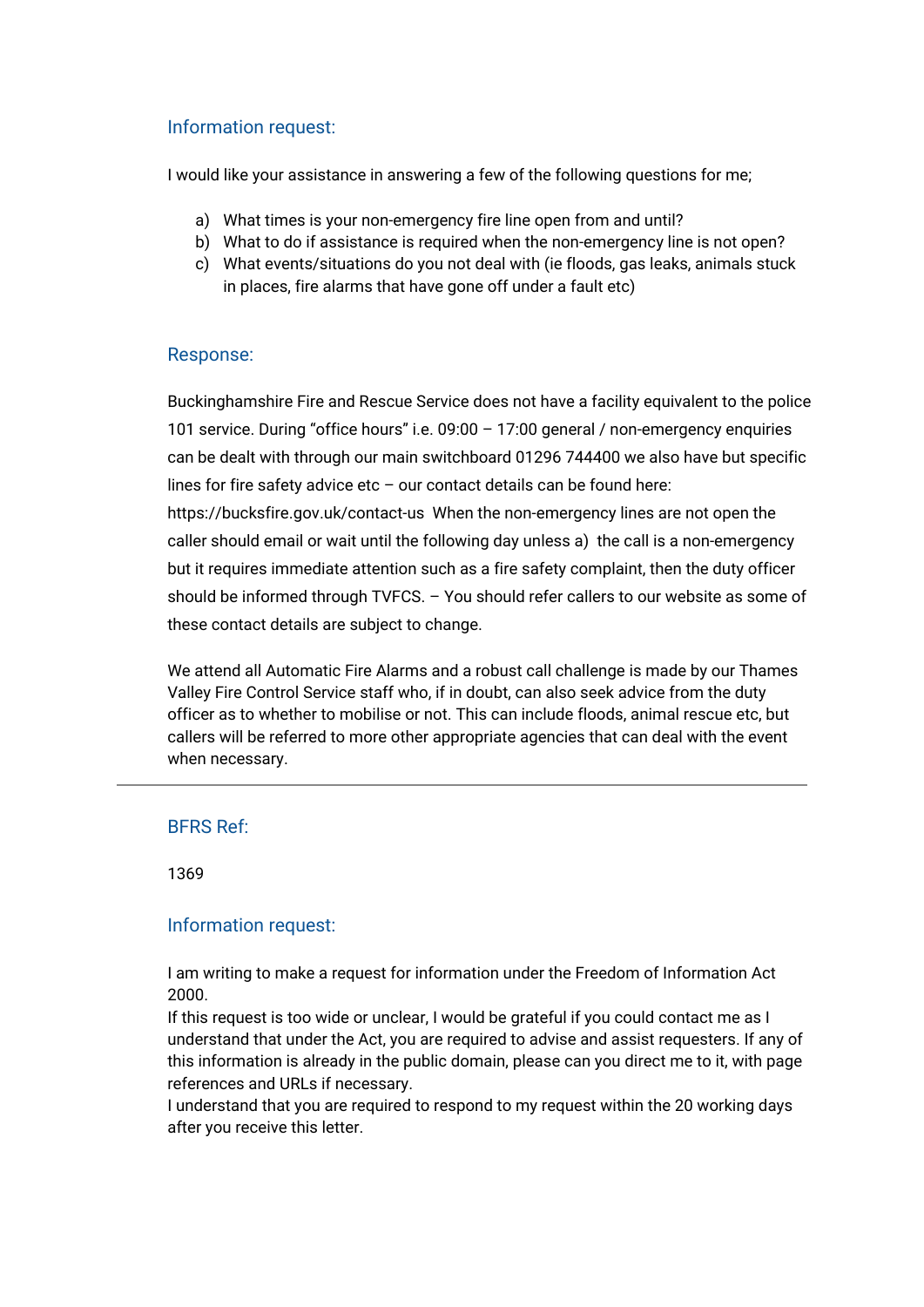1) Has your organisation completed all of the government's '[10 steps to cyber](https://www.gov.uk/government/publications/cyber-risk-management-a-board-level-responsibility/10-steps-summary#steps-to-cyber-security-at-a-glance) [security'](https://www.gov.uk/government/publications/cyber-risk-management-a-board-level-responsibility/10-steps-summary#steps-to-cyber-security-at-a-glance), Yes

No

- 2) Have you suffered Distributed Denial of Service (DDoS) cyber attacks on your network in the last year? Yes No
- 3) If so, how many DDoS attacks did you experience during 2016?
	- Attacks occur weekly or even daily
	- Attacks occur monthly
	- Less than a handful of attacks during the entire year
- 4) Has your organisation ever been the victim of a DDoS attack which was used in combination with another type of cyber attack, such as a demand for ransom/ransomware, network infiltration or data theft? Yes No
- 5) How do you know if you've suffered a DDoS attack?
	- End-users have complained of a service issue
	- We noticed high bandwidth spikes with other network security tools
	- We experienced infrastructure outages/failures, (e.g. firewalls went down)
	- We experienced application failures, eg. Websites going down
- 6) Does your method of DDoS mitigation detect sub-saturating DDoS attacks of less than 30 minutes in duration, which do not typically overwhelm the network? Yes No
	-

## Response:

Further to your request for information about cyber security, which I have considered under the terms of the Freedom of Information Act 2000 (FOIA), I am writing to advise you that in respect of question 1 "Has your organisation completed all of the government's ['10 steps to cyber security'"](https://www.gov.uk/government/publications/cyber-risk-management-a-board-level-responsibility/10-steps-summary#steps-to-cyber-security-at-a-glance), that following a search of our paper and electronic records, I have established that the information you requested is not held.

In respect of questions  $2 - 6$  please accept this as a refusal notice issued under Section 17 of the FOIA in respect of your request for information under Section 1 (1) of the FOIA. The Buckinghamshire and Milton Keynes Fire Authority (the Authority) neither confirms nor denies that the information requested is held as this information is exempt under section 31(1)(a) Law enforcement as set out below: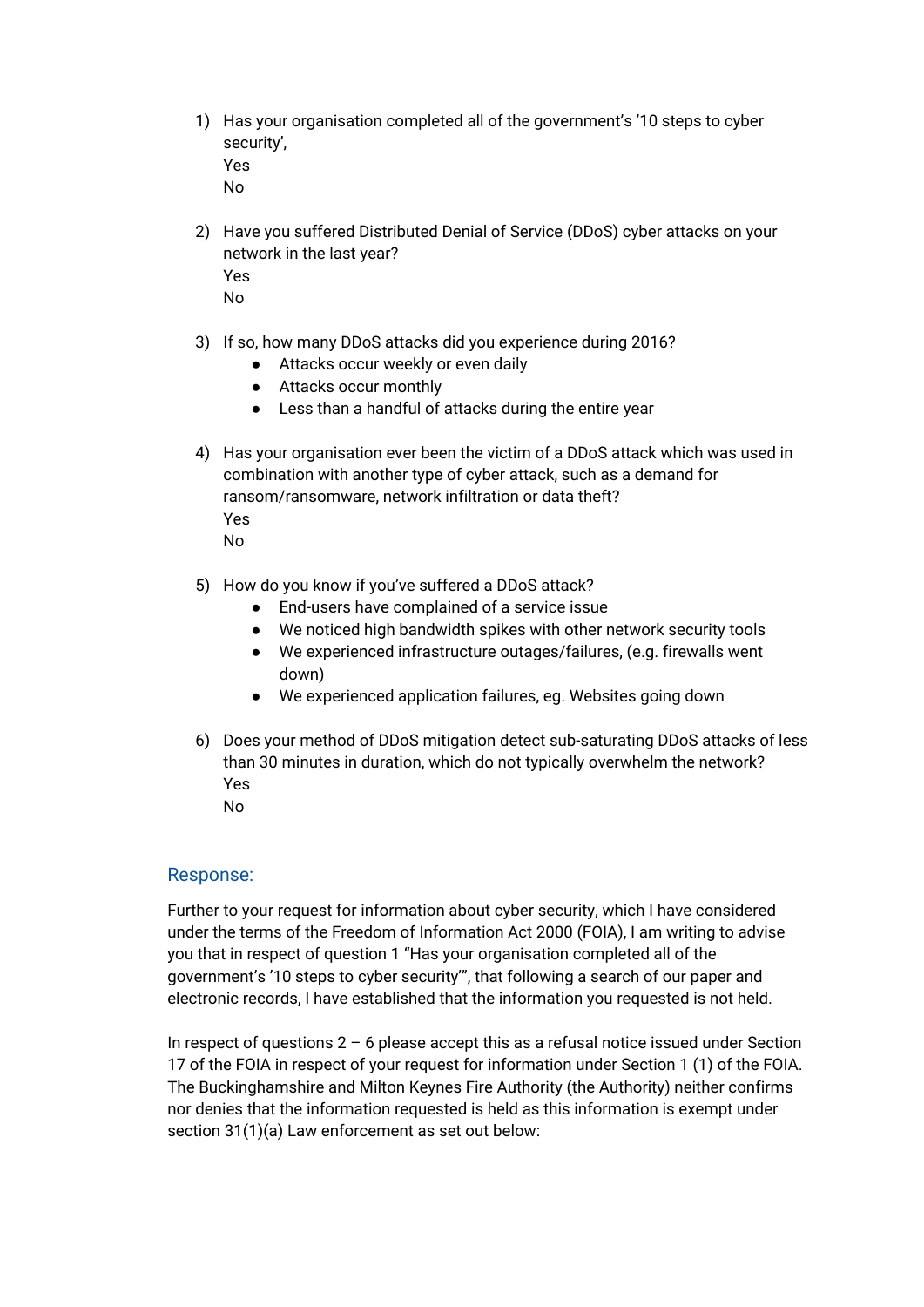Section 1 (1)(a) and (b) gives a general right of access to information held by a public authority and any person making a request to a public authority is entitled to be informed in writing by the public authority whether it holds the information of the description specified in the request, and, if that is the case, to have that information communicated to him. However under the exemption at section  $31(1)(a)$  the duty to confirm or deny does not arise if this would or be likely to prejudice the prevention or detection of crime.

Section 31 can be claimed by any public authority to protect information on a public's authority's systems which would make it more vulnerable to crime. The Authority believes that to confirm or deny whether information is held with regards to questions 2 -6 would be likely to prejudice the security of its information and information systems.

Section 31(1)(a) is subject to the 'prejudice test' and the Authority believe that that, in all the circumstances of the case, the public interest in maintaining the exclusion of the duty to confirm or deny outweighs the public interest in disclosing whether the authority holds the information.

Guidance on the application of the exemptions Section 31 (1) (a) and (b) is available on the website of the Office of the Information Commissioner: <https://ico.org.uk/>

### BFRS Ref:

1368

## Information request:

Please state the amount spent by the fire service on animal rescues in each of the following calendar years: 2014

2015

2016

Please state the number of animals rescued by the fire service in each of the following calendar years: 2014 2015 2016

Please provide an annual breakdown by type of animal rescued, and brief details about each incident (if possible within the cost limit).

Has the fire service charged members of the public for any of these rescues in the last 3 calendar years? If so, please provide a breakdown of these charges.

Does the fire service employ (or have you every employed) an animal rescue specialist?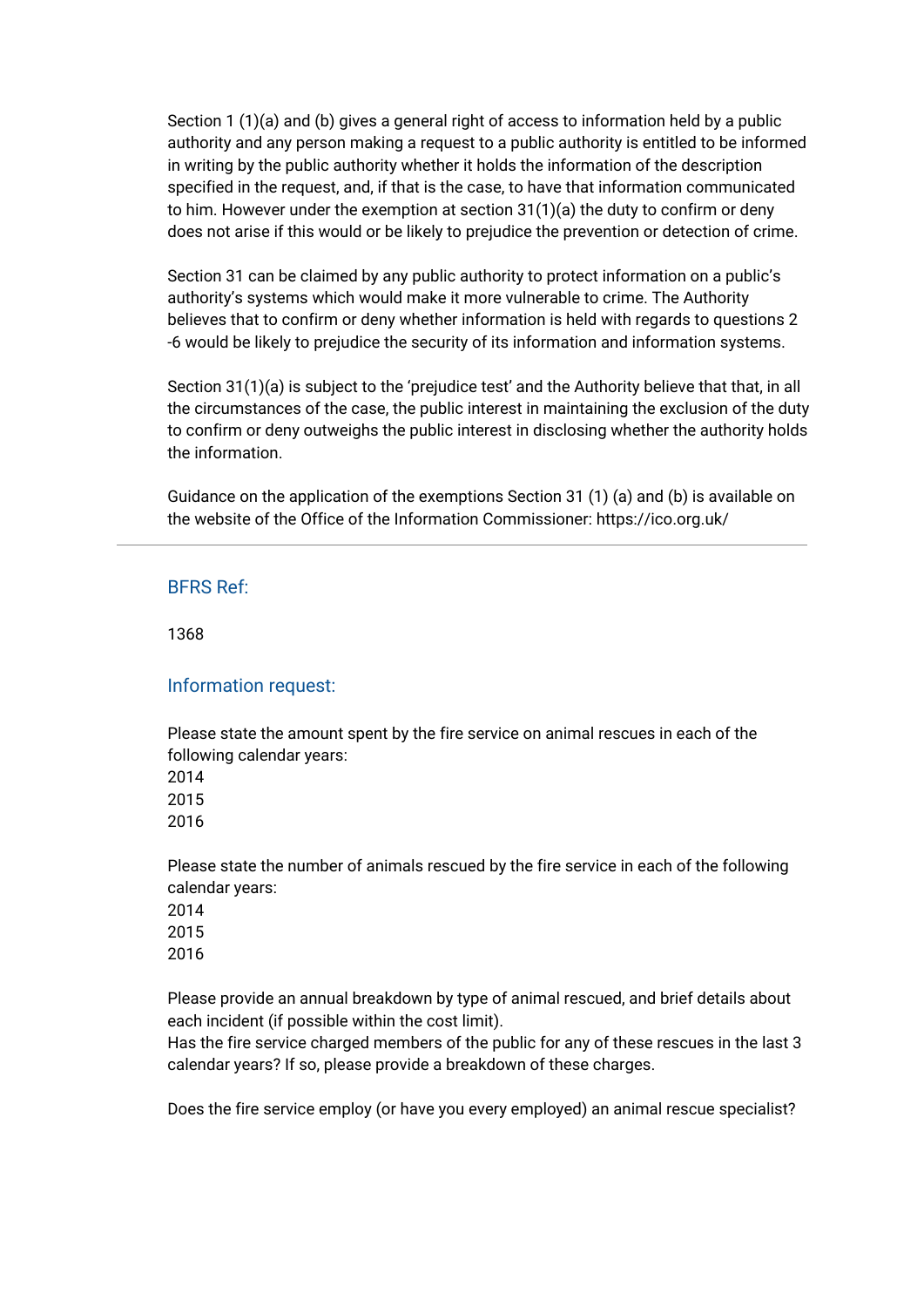Further to your request for information about animal rescues, Please see [spreadsheet](https://bucksfire.gov.uk/index.php/download_file/view/2527/1125/) [attached](https://bucksfire.gov.uk/index.php/download_file/view/2527/1125/) which has been redacted to remove the addresses, Officer in Charge and appliance details. The spreadsheet also contains data for 2013 as your request came in at the same time as a similar request.

Charges for services are not broken down per-incident but further information about "special service" charges can be found on our website.

Buckinghamshire and Milton Keynes have not charged members of the public for any of these rescues in the last 3 calendar years. Although operational employees are being given relevant animal rescue training (such as horse rescues) we do not and have never employed an animal rescue specialist.

### BFRS Ref:

1367

## Information request:

The following request for information is made under the relevant sections of the Freedom of Information Act.

- Are staff employed by the fire authority (including firefighters) permitted to undertake secondary employment?
- What conditions are placed on staff (including firefighters) employed by your fire authority who wish to undertake secondary employment in periods where they are not required for work for the fire and rescue service?
- What audit checks are undertaken to ensure compliance with the conditions required for secondary employment?
- What sanctions are applied to staff who fail to comply with the secondary employment conditions?
- What number of staff were disciplined for failure to comply with the secondary employment conditions, in the calendar years 2015 and 2016? What sanctions were applied in each case where failure to comply with the policy was established?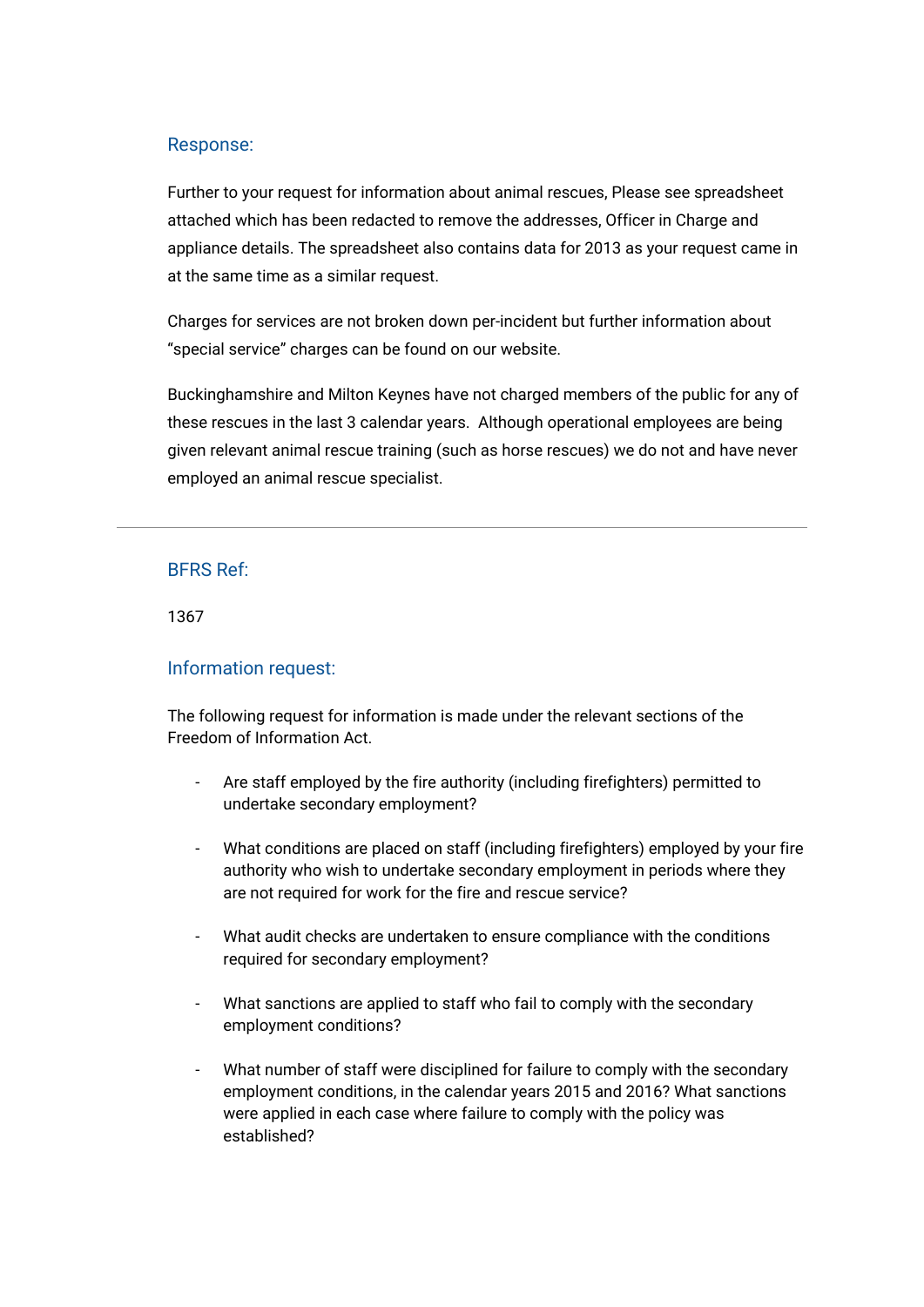- Please forward a copy of fire authority policy regarding secondary employment of staff.
- Does the fire and rescue service secondary employment policy apply to all secondary employment work undertaken by staff? If not, what areas of secondary employment are excluded from the policy?
- Has the fire authority/fire and rescue service adopted the guidance by the Chief Fire Offices Association (CFOA) dated 30 November 2015 and issued to for all UK Fire and Rescue Authorities, in relation to FRA trading companies?

If not - has the fire and rescue authority/fire and rescue service determined not to adopt the CFOA guidance?

#### Response:

[Disclosure Log - response to request 1367.pdf](https://bucksfire.gov.uk/index.php/download_file/view/2526/1125/)

## BFRS Ref:

1366

#### Information request:

Our company are doing a case study on a Flood Warning System that we installed in various Fords in Dorset that have been in operation since 2010. The project was commissioned by the Environment Agency in response to a fatality that happened at a Ford in Dorset. Having gathered pre/post installation data, we have found a dramatic drop in incidents relating to vehicles recovered from these sites. Due to the costs they can save and obvious improvements to road safety, we are trying to build a case for these Flood Warning Systems to be installed in every flood blackspot & river ford that commonly have incidents.

So to help with our case study, we're trying to build a picture in each County of the locations and how many incidents Fire & Rescue Service are involved with where cars/ motorists needed recovered over a period of say the last 5-10 years, either in flood blackspots or river fords(if this data is available). We realise this is only part of the data as not all incidents would have involved Fire & Rescue Services. We are also trying to quantify the savings per annum.(Insurance claims, Public services).

The main problem the Flood Warning System deals with is the sudden risk levels that occur in flash flooding, with Fords the situation can become dangerous within minutes, Drivers get caught out when they're unsure if its safe or not. The warning system gives real time water level updates to the oncoming vehicle, so removes the uncertainty.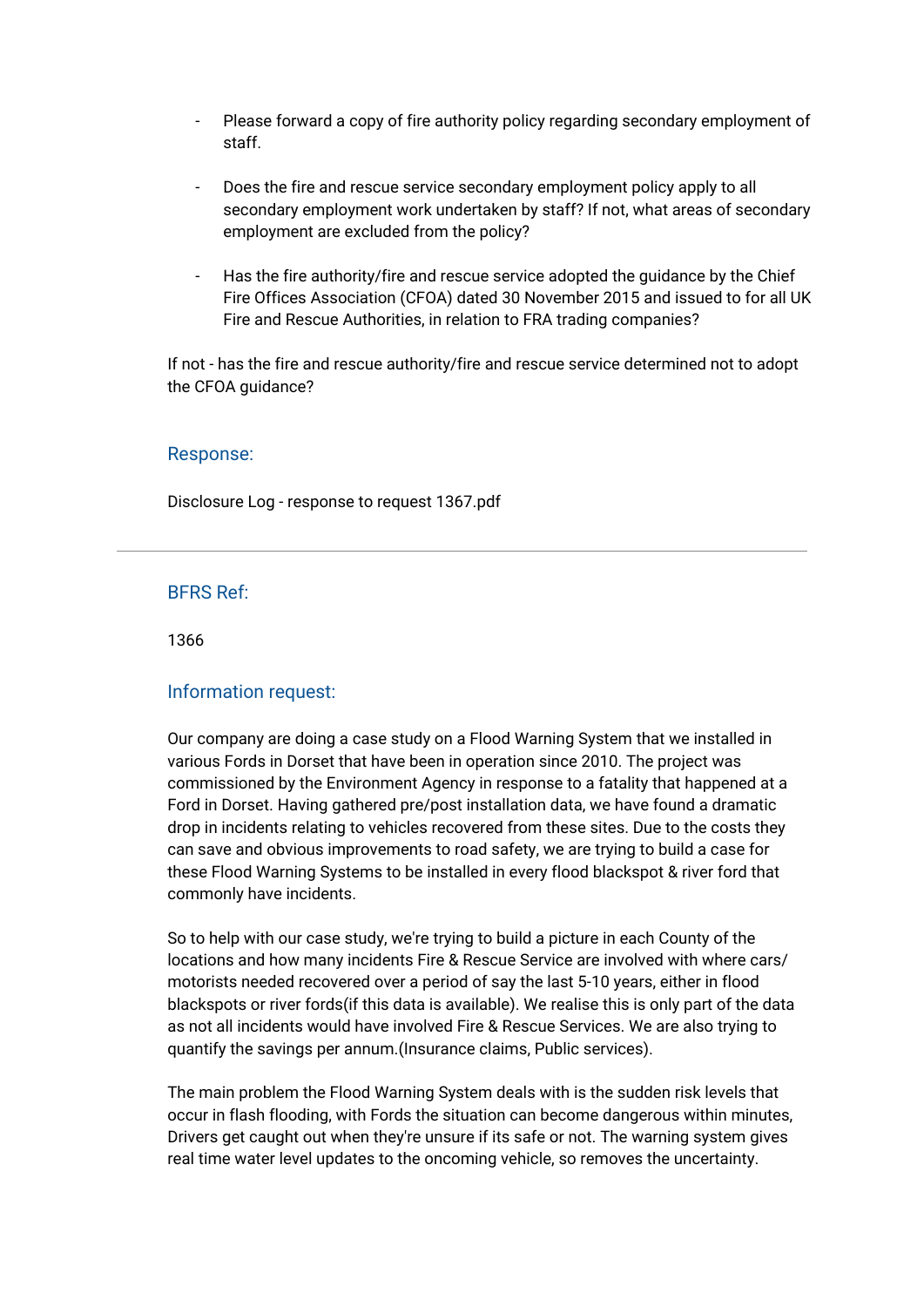Further to your request for information about flooding incidents. Having undertaken an extensive search of our records for incidents where the property type is a vehicle and the incident type was flooding or rescue from water, since 2012, please find attached spreadsheet. We have provided the XYs for these locations so they can establish trends.

[Disclosure Log - response to request 1366.xlsx](https://bucksfire.gov.uk/index.php/download_file/view/2525/1125/)

These are not necessarily all the incidents we have attended with vehicles in water. Since I have started checking IRS reports when no action has been taken by the brigade the IRS has been completed as no action. As a result there might be incidents where there were vehicles in water but they were removed or the individual rescued before our crews attended.

## BFRS Ref:

1365

## Information request:

Please could you provide me with a record of all incident reports you received in the calendar years 2016, 2015, 2014 and 2013 that involved the rescue of animals: For each one, please detail:

- the animal(s) rescued
- the area in which the rescue took place (by local authority area or similar)
- a description of the incident

Please provide each year's worth of records separately.

If it is not possible to provide information for all animals, please could you provide data on the following:

- Swan/swans
- Goose/geese
- Horse/horses
- Cow/cows
- Sheep
- Cat/cats
- Dog/dogs
- Badger/badgers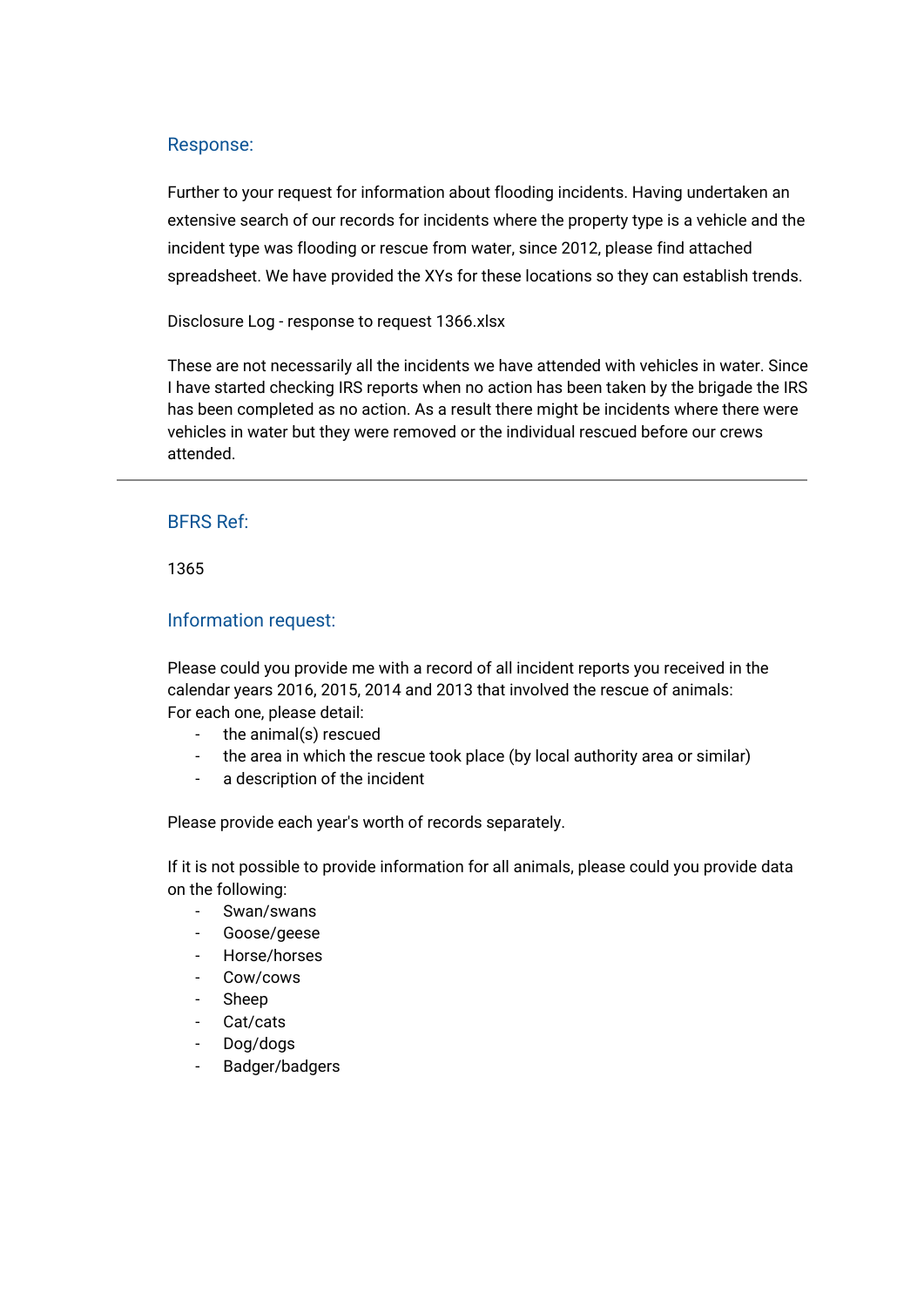[Disclosure Log - response to request 1365.xlsx](https://bucksfire.gov.uk/index.php/download_file/view/2524/1125/)

## BFRS Ref:

1364

#### Information request:

I would like to submit a freedom of information request for the following document relating to the following ICT Documents:

- 1. ICT Strategy- I require the document that hold future plan and strategy of the organisation's ICT department.
- 2. ICT Departmental Business Plan
- 3. ICT Technical Strategy
- 4. ICT Structure
- 5. ICT Capital budgets and programmes

#### Response:

- 1) [ICT Strategy 2014-2019](https://bucksfire.gov.uk/index.php/download_file/view/2521/1125/) Review & Progress Report V2.2 attached is the latest this organisation holds.
- 2) We do not have an ICT Departmental Business Plan document.
- 3) We do not have an ICT Technical Strategy document, nor have we ever held such a document.
- 4) Our [ICT Structure](https://bucksfire.gov.uk/index.php/download_file/view/2522/1125/) is attached.
- 5) See [ICT Capital budgets & Programs](https://bucksfire.gov.uk/index.php/download_file/view/2523/1125/) attached.

## BFRS Ref:

1363

#### Information request:

**Q1** - How many diesel fuelled generators do you have as either primary, back-up or mobile solutions?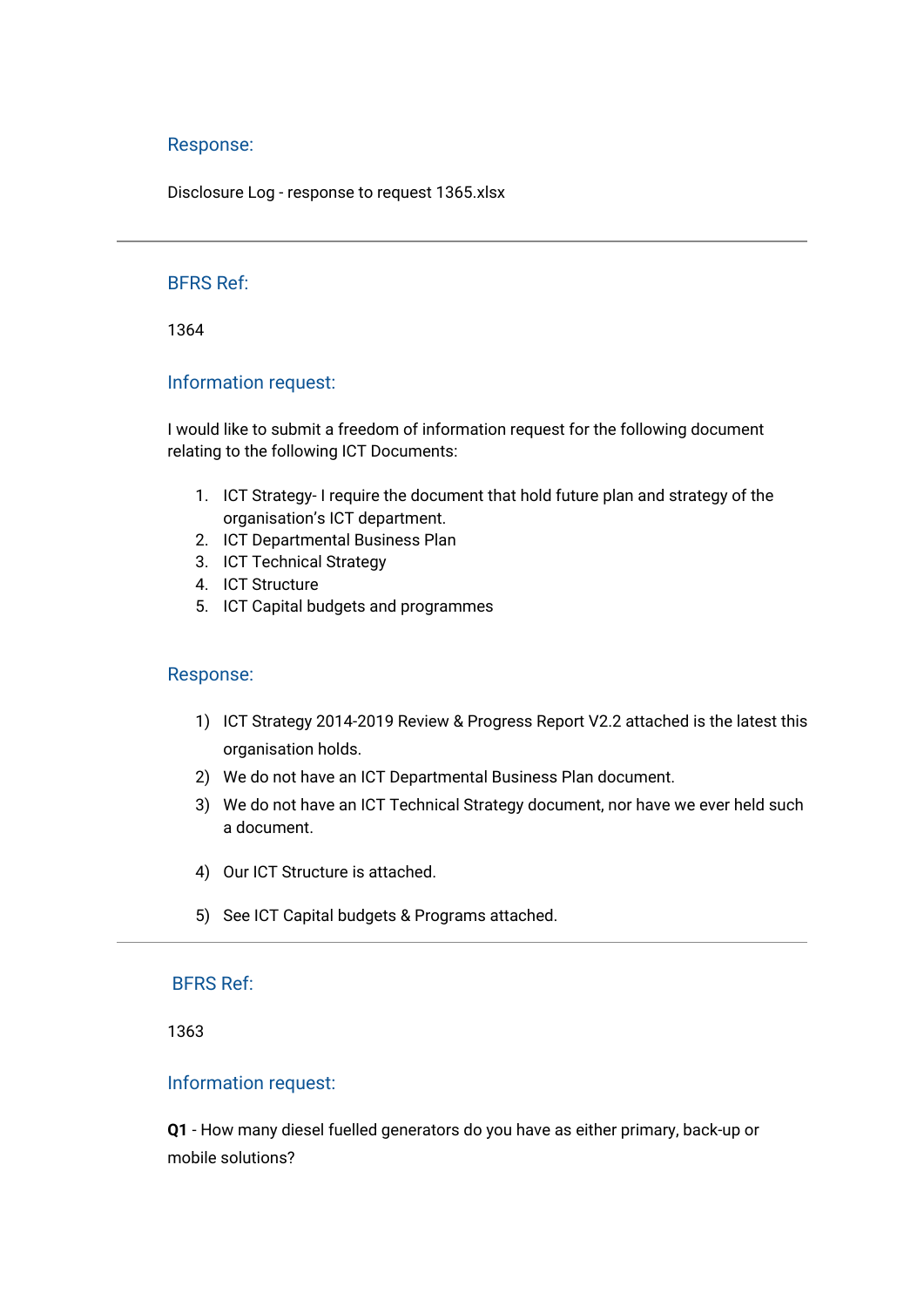**Q2** - What are you operating costs and maintenance regimes for these devices?

**Q3** - Do you have issues with their reliability or performance?

**Q4** - Are you considering opting for an alternative solution such as hydrogen fuelled generators?

## Response:

Thank-you for your request for information about diesel generators. Please find our response below:

- 1) Reply Six
- 2) Reply £3,272.00 on annual service and load test.
- 3) Reply No (Have had only One reactive defect reported this financial year)
- 4) Reply No. (A). Hydrogen does not have a sufficient national supply network to ensure BFRS have readily available resupplies in the event of a national crises etc. (B). Hydrogen gas has to be stored in specific pressurised containment vessels/ storage tanks. The alterations and cost that would have to be made for these tanks to be installed and maintained on the relevant sites. Would be unreasonable at this time.

# BFRS Ref:

1362

#### Information request:

To whom this may concern,

I am writing to request information under the Freedom of Information Act 2000 concerning chaplaincy provision in the fire and rescue service. Please find the specific questions below.

- 1) Do you employ a chaplain (or equivalent) or team of chaplains (or equivalent), and if so, how many, and which religion or belief do they follow?
- 2) Do you enlist the services of any chaplains (or equivalent) in a voluntary capacity, and if so, how many, and which religion or belief do they follow?
- 3) If you employ a chaplain (or equivalent) or team of chaplains (or equivalent) on what contractual basis to you employ them? E.g. full-time, part-time, or sessional?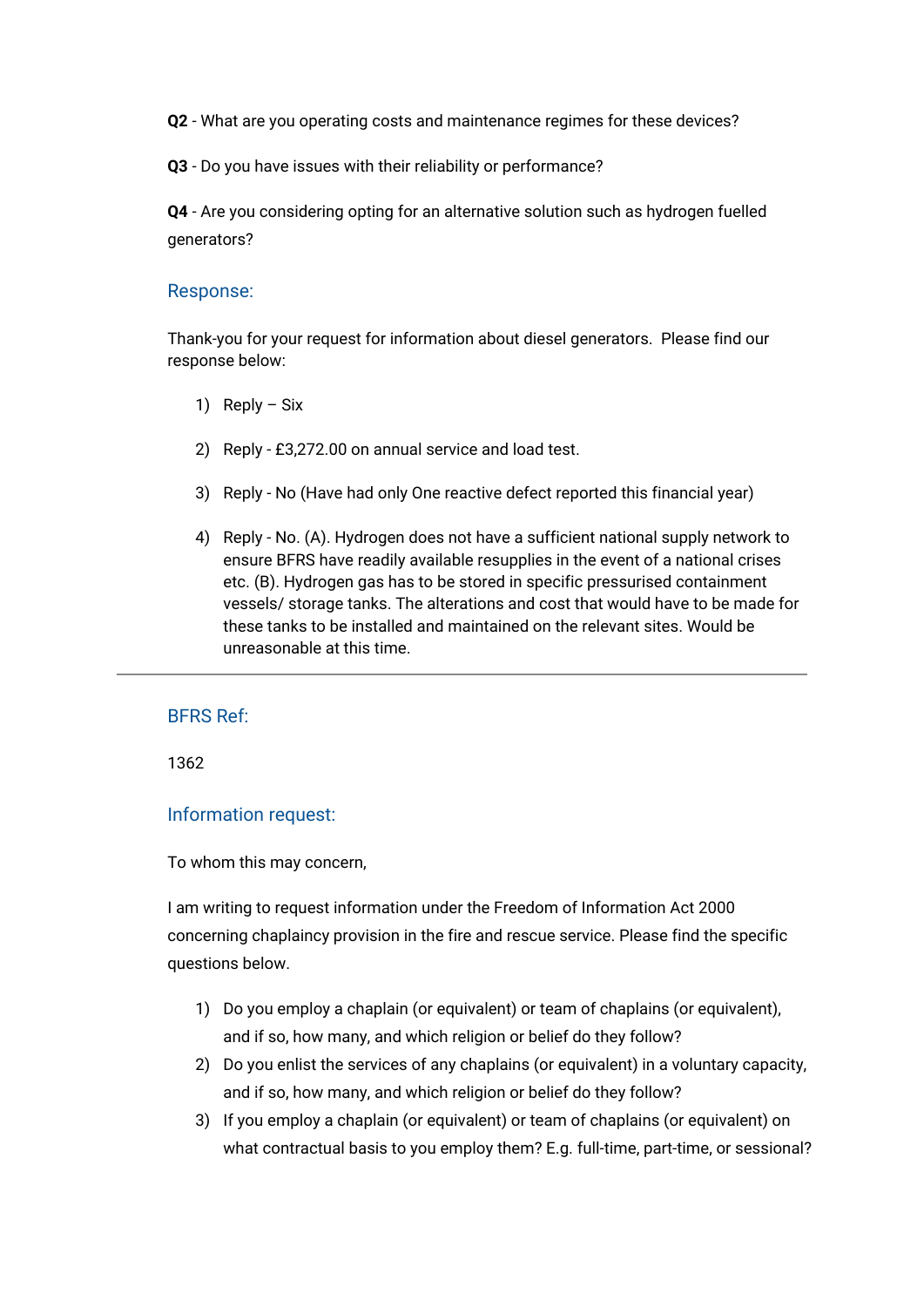- 4) If you employ a chaplain (or equivalent) or team of chaplains (or equivalent), what is the total cost of employment, including total salary cost, expenses, and any maintenance or upkeep costs of places of worship for which the fire and rescue service is liable?
- 5) Do you enlist the service of any secular equivalent chaplains, i.e. secular pastoral support workers in either a voluntary or paid capacity?

Further to your request for information about chaplaincy services, I can confirm that we have one Brigade Chaplain, on a voluntary ad-hoc basis, who worships under a Christian **Faith** 

There is no cost to Buckinghamshire Fire and Rescue Service (BFRS).

BFRS does not currently provide any secular equivalent Chaplain's.

## BFRS Ref:

1361

## Information request:

Can you please provide me with the following information:

- 1. Which departments in your Fire Brigade/Service use Body Worn Cameras (BWC)? Please include job roles.
- 2. Is this part of a pilot programme or has the technology has been adopted on a permanent basis?
- 3. How many BWCs has your Fire Brigade/Service purchased over the past 3 years and how many are deployed at any given time?
- 4. Who is the portfolio lead for the purchase, deployment and maintenance of BWCs in your Fire Brigade/Service?
- 5. Please confirm the procurement mechanism (tender or framework) which was utilised to procure the BWC's and their associated software, and when the next tender process for BWC's is expected to be re-tendered?
- 6. If you do not currently have BWC's, does your Fire Brigade/Service propose to introduce BWCs over the next 2 years?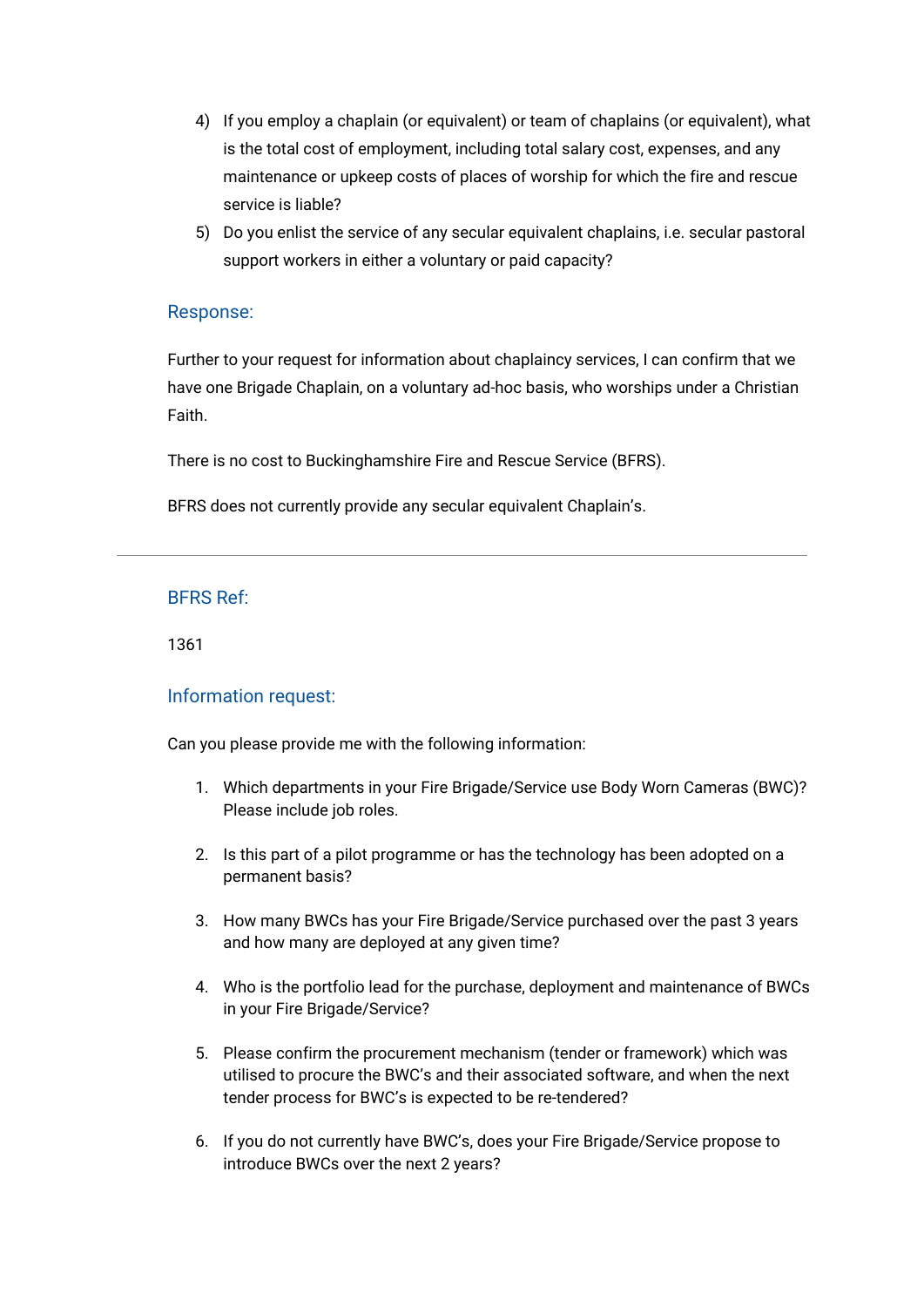7. If your Fire Brigade/Service proposes to introduce BWC's over the next 2 years, which departments will be provided with BWC's?

## Response:

Thank –you for your request for information about body-worn cameras.

- 1. At this time, no Buckinghamshire Fire and Rescue Service departments use Body Worn Cameras (BWC).
- 2. N/A
- 3. None.
- 4. N/A
- 5. Nothing planned.
- 6. N/A
- 7. N/A

# BFRS Ref:

1360

### Information request:

I am writing to request the following information under the Freedom of Information Act. The number of individual call outs by the force to false fires prompted by automatic fire alarms in 2012, 2013, 2014, 2015 and 2016.

A breakdown of the above call outs by the type of premises they occurred at e.g. school, business, hospital etc.

The estimated cost of each call out by the fire service.

#### Response:

[Disclosure Log - response to request 1360.xlsx](https://bucksfire.gov.uk/index.php/download_file/view/2520/1125/)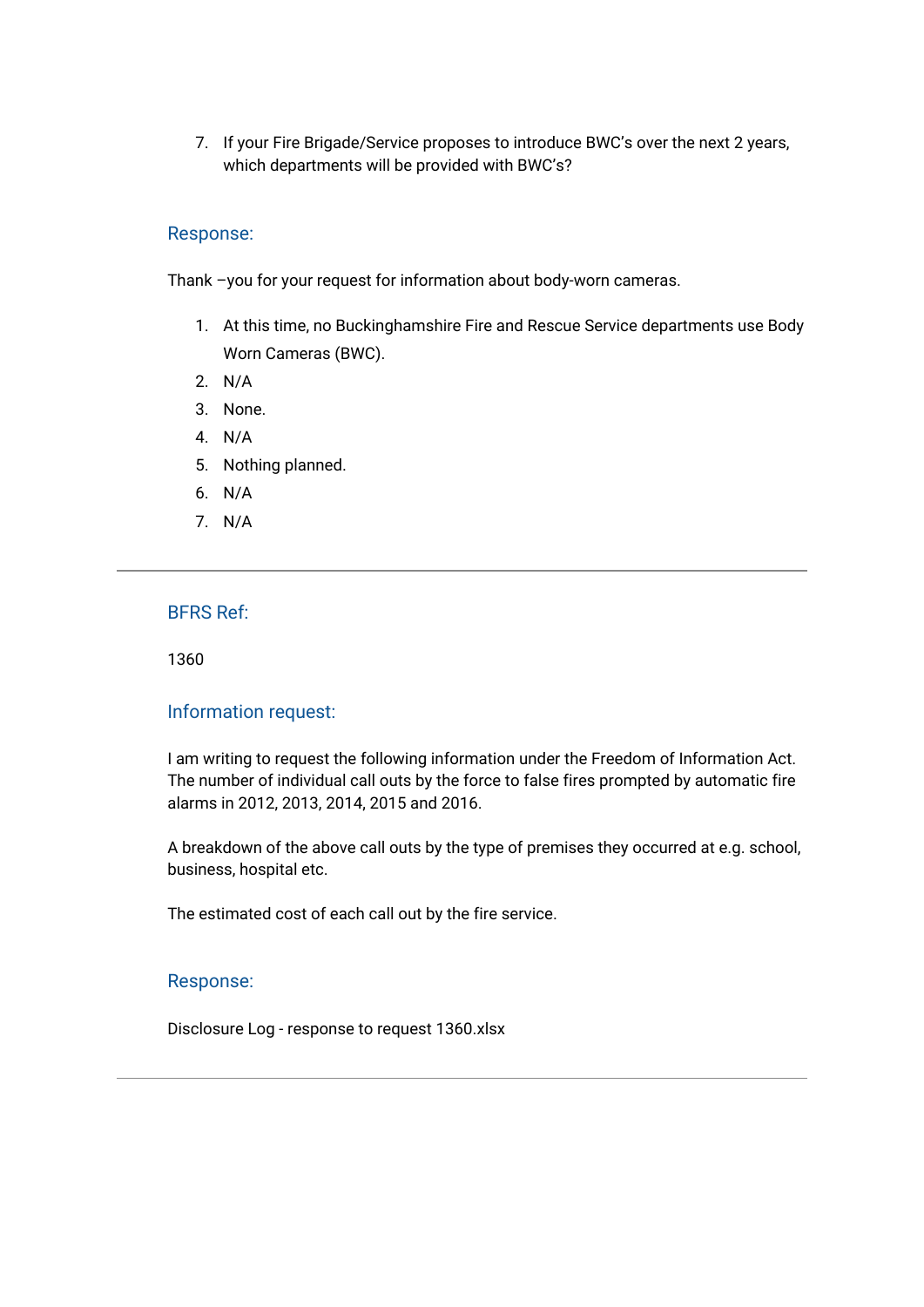1359

### Information request:

#### Response:

This was not a FOI but was answered as follows:

Thank-you for your request for information about how decisions are made regarding collaboration projects. You will be able to find information about collaboration on our website at [www.bucksfire.gov.uk](http://www.bucksfire.gov.uk/) – there is also a very good paper explaining collaboration activity that can be found here: [https://bucksfire.gov.uk/files/9214/8068/6630/ITEM\\_13\\_FIRE\\_REFORM\\_-\\_COLLABORAT](https://bucksfire.gov.uk/files/9214/8068/6630/ITEM_13_FIRE_REFORM_-_COLLABORATIVE_WORKING_cover_report_14122016_CFA_Annexes.pdf) [IVE\\_WORKING\\_cover\\_report\\_14122016\\_CFA\\_Annexes.pdf](https://bucksfire.gov.uk/files/9214/8068/6630/ITEM_13_FIRE_REFORM_-_COLLABORATIVE_WORKING_cover_report_14122016_CFA_Annexes.pdf)

A simple explanation of our processes is as follows:

When a new initiative/replacement plan is being investigated at any of the three Thames Valley Fire and Rescue Services (FRS) – Buckinghamshire, Oxfordshire and Royal Berkshire - the leading FRS will discuss the initiative with, as a minimum, the other two Thames Valley FRS' and, where relevant, other partner organisations to see if this would be of interest to them at this time. These decisions are made locally by each Authority/partner.

Where budget and individual priorities permit this may be agreed as a suitable collaboration project and one of the FRS' will lead on the initiative on behalf of all the partners and appropriate project management arrangements will be put in place to scrutinise and progress the project.

When going out to tender this will be led by the lead partner. In Buckinghamshire FRS the e-tendering portal we use is In-Tend and we always advertise all our requirements.

There is no Audio Visual equipment under discussion as a collaboration project at this time.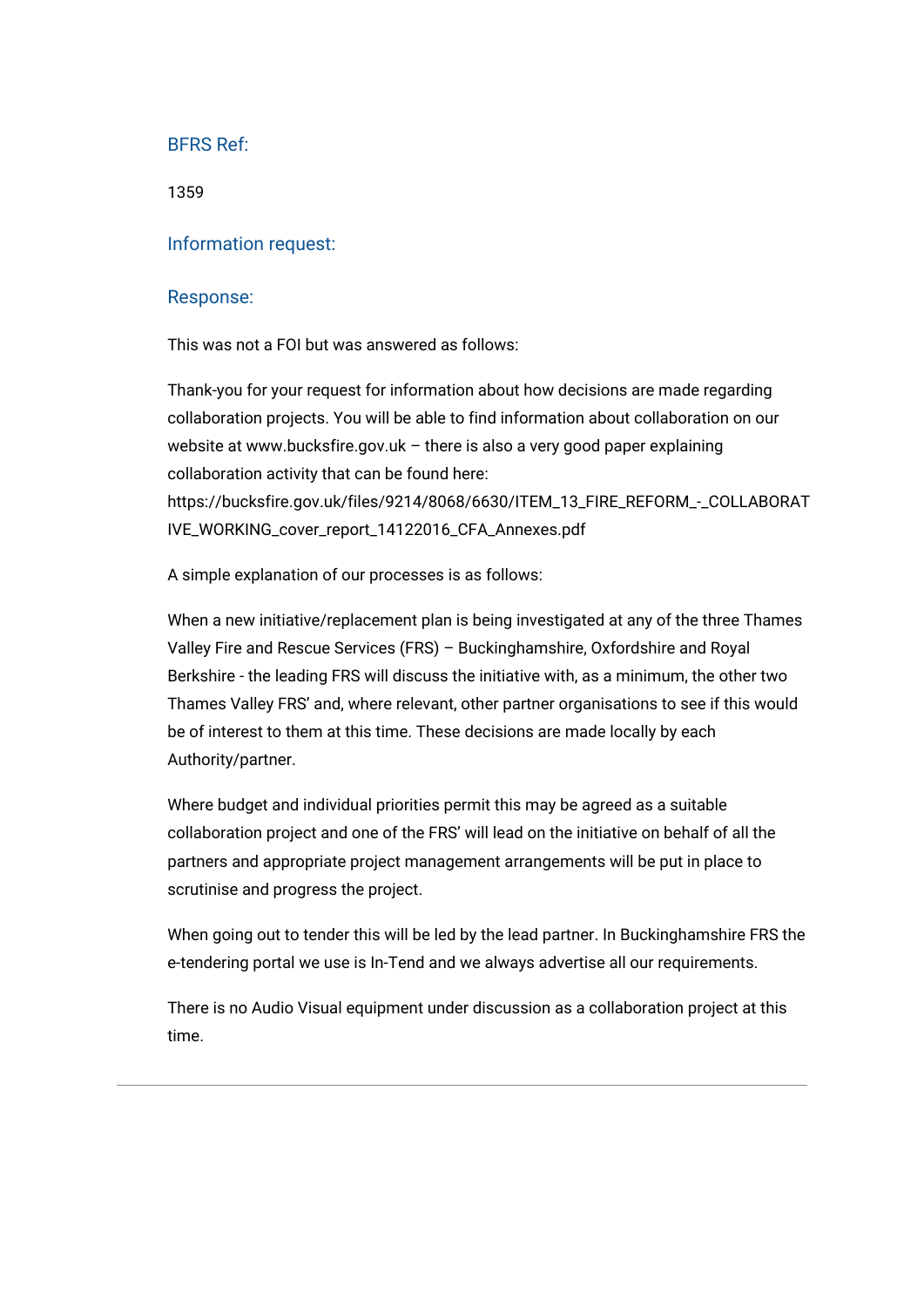1358

#### Information request:

Please could you provide me with the following figures for 2015/16:

Total number of accidents

Total number of fire and rescue service vehicles involved

Number of "vehicle damage only"

Number of service personnel killed

Number of service personnel injured

Number of non-service personnel killed

Number of non-service personnel injured

#### Response:

[Disclosure Log - response to request 1358.xlsx](https://bucksfire.gov.uk/index.php/download_file/view/2519/1125/)

#### BFRS Ref:

1357

#### Information request:

The number of incidents attended at prisons and youth detention centres in each year from 2011 to 2016? The number of these incidents which were linked to 'legal highs' or 'NPS' such as 'Spice' or 'Black Mamba'? Please provide figures broken down by year.

#### Response:

Further to your request for information about incidents in prisons and youth detention centres, please find below the number of incidents (fire, special service and false alarm) attended by Bucks Fire for each calendar year.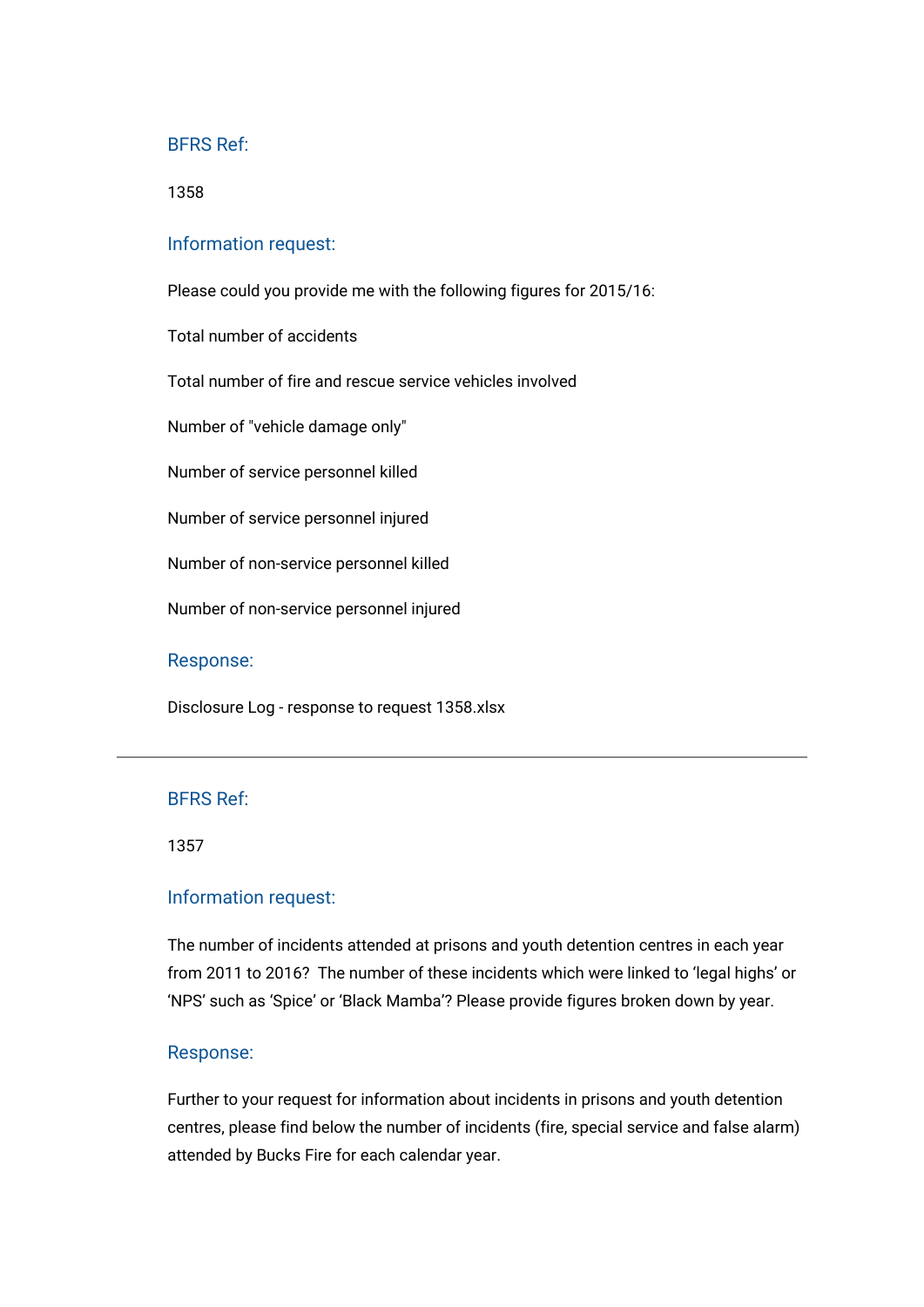Please note - none of these incidents were recorded as drugs or alcohol being a contributory factor, only fire incidents record this information about drugs.

# BFRS Ref:

1356

## Information request:

Currently we're looking to understand commercial fire risk in the UK. We started with the London Fire Brigade incident data, and are now expanding our study to include Buckinghamshire.

So far we have counties from Yorkshire & Humberside, and Eastern regions signed up. The outcome of the study will be to identify which types of property are particularly susceptible to fire. We'd be very happy to share our results with your fire prevention team if they're interested.

The specific fields from the IRS that we're looking for are below, and the date range is from April 2009 to present.

- id 1.1
- time and date 2.1
- property type 3.2
- building name 4.2a
- postcode 4.2b
- business (name, type) 4.2
- cause of fire 8.1
- location of start of fire 8.14
- extent of flame and heat damage 8.22
- horizontal damage area 8.25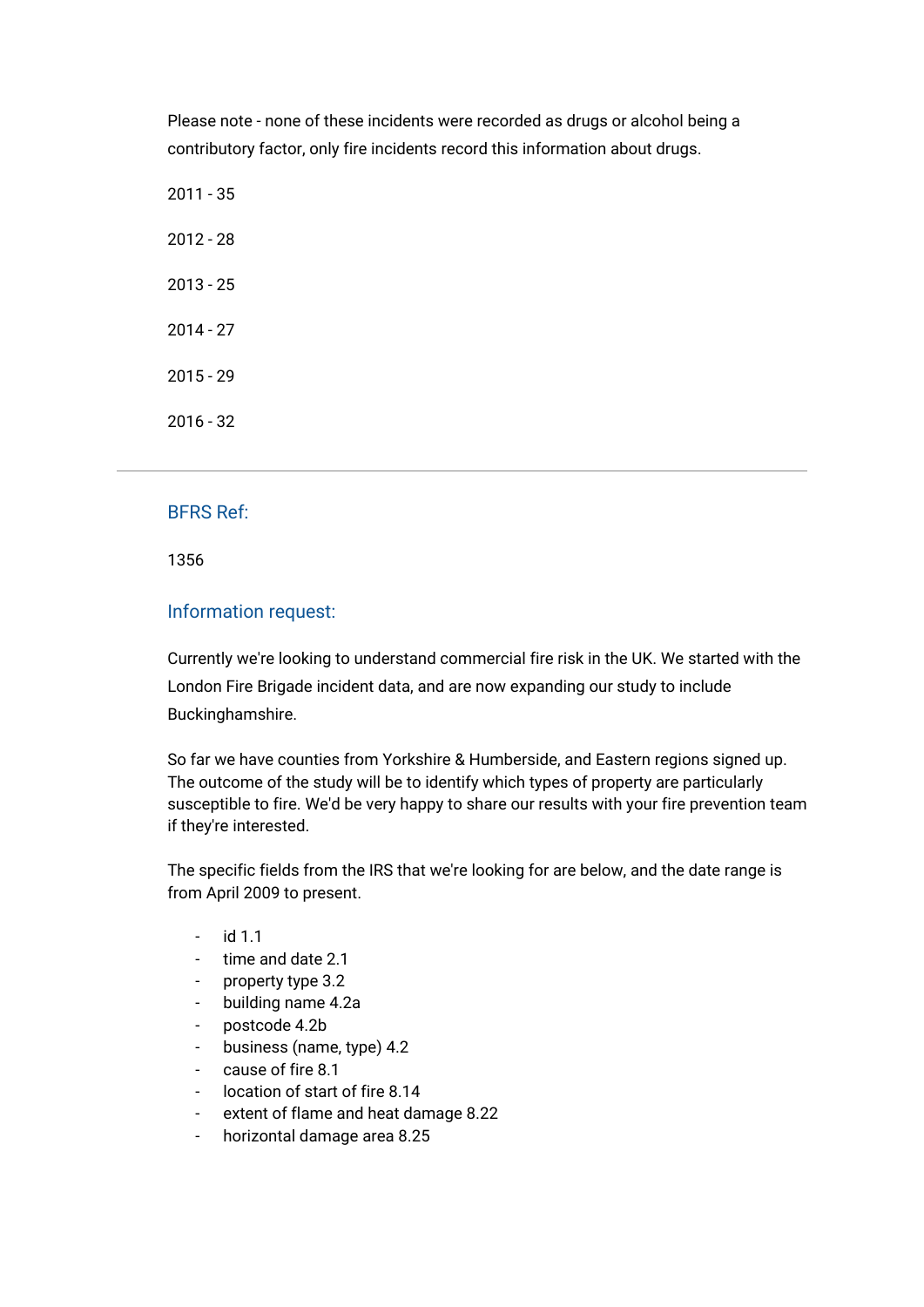[Disclosure Log - response to request 1356.xlsx](https://bucksfire.gov.uk/index.php/download_file/view/2505/1125/)

## BFRS Ref:

1355

#### Information request:

I am requesting information regarding the number of reported domestic fires caused in the kitchen in 2016, within the Buckinghamshire Fire and Rescue Service. I would also like to know how many of these reported fires were caused as a direct result of an oven/cooking appliance.

#### Response:

During the 2016 calendar year we recorded 201 fires in domestic properties where the room of origin was a kitchen. Of these incidents, 120 were caused directly by a cooker incl. oven and an additional 44 were caused by another type of cooking appliance.

## BFRS Ref:

1354

## Information request:

Please may you provide me the manufacturer and type of siren, and lightbar, utilised on the BFRS Scania fire pump appliances.

#### Response:

Further to your request for information about the Scania appliances I can confirm that these are fitted with a Woodway Freedom series LED lightbar, Woodway Alpha or Beta siren with SA40 Lo-Pro 100W siren speaker.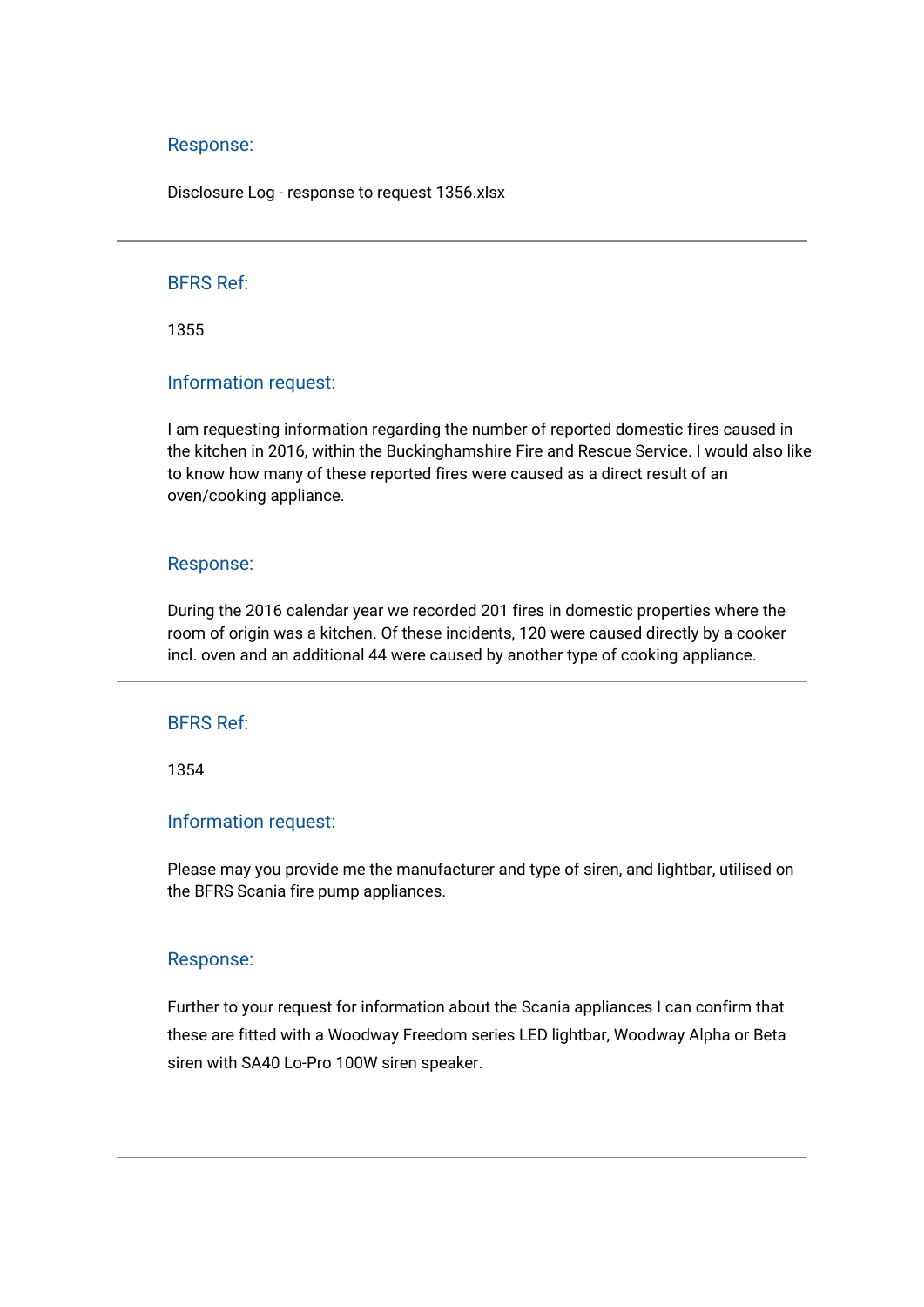1353

## Information request:

- 1. Please provide the number of Watch Managers (Control) at the Buckinghamshire Fire and Rescue Service.
- 2. Please provide the names of all roles/grades senior to Watch Managers (Control), along with the number of personnel at each role/grade.

## Response:

Thank-you for your request for information about Watch Managers Control at Buckinghamshire Fire and Rescue Service (BFRS).

BFRS no longer operates a Control Room but shares a Thames Valley Fire Control Service with Royal Berkshire and Oxfordshire Fire and Rescue Services.

I have forwarded your request to Royal Berkshire and Oxfordshire Fire and Rescue Services for their consideration.

## BFRS Ref:

1352

#### Information request:

To request the following information from Finance (Accounts Receivable/Payable) and IT (Information Technology):

- a) Who provides the organisations BACS payments and Direct Debit collection software?
- b) Please provide a list of your suppliers of the above software.
- c) How you came to the decision to choose these companies?
- d) Are these solution(s) hosted on premise or cloud hosted?
- e) Please provide expenditure on computer software used for Bacs payment processing and Direct Debit collection. For financial years 2014/2015 and 2015/2016.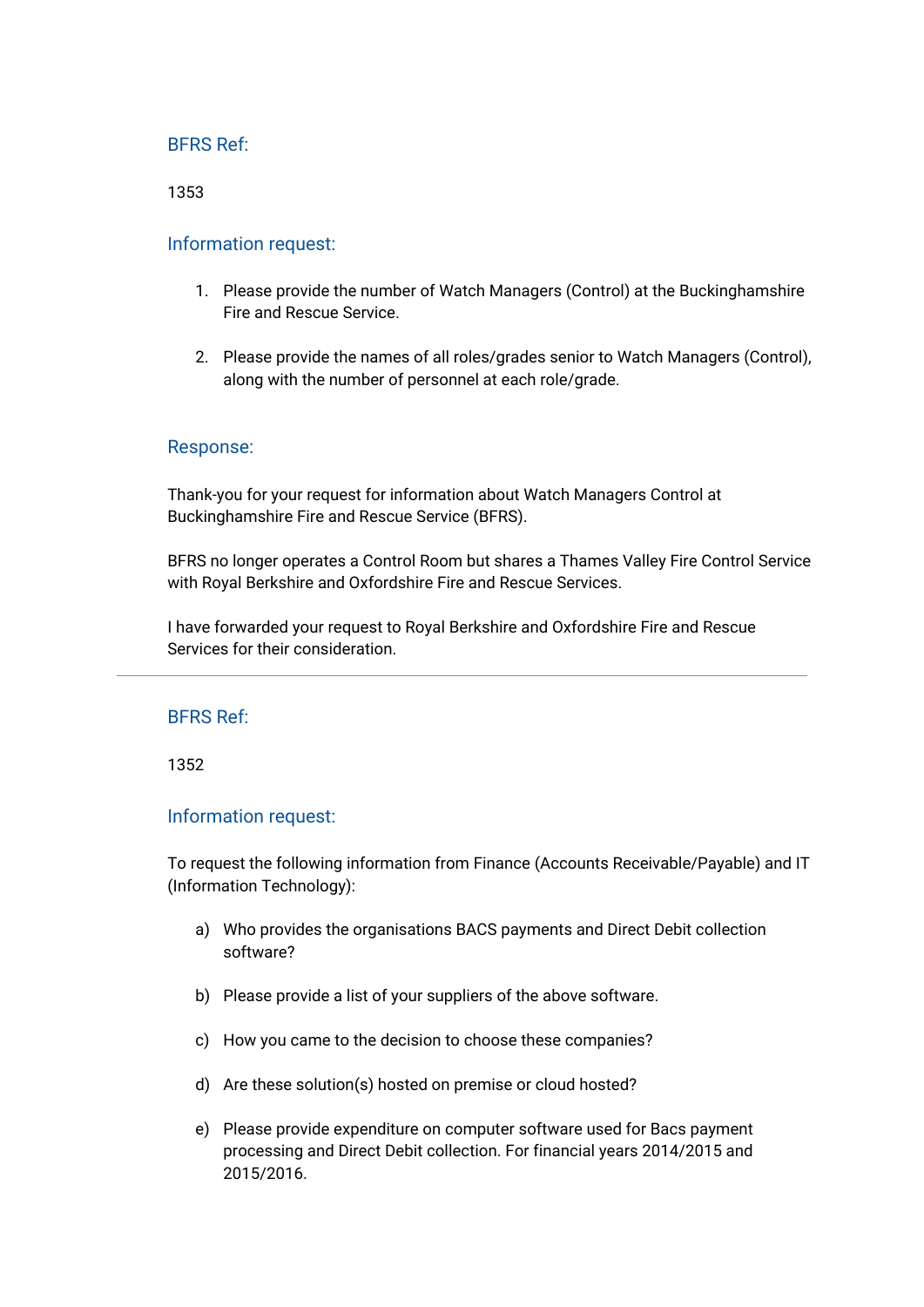- f) When does your current contract(s) with BACs payment and direct debit collection software expire?
- g) Will this service(s) be tendered and if so where?
- h) What is the total value of your current BACS payment and Direct Debit collection software contract(s) and over what period?
- i) With whom does the organisation hold its primary bank account?
- j) Does the organisation, acting as a Bureau, provide Bacs processing on behalf on any other organisation?
- k) What payments types does the organisation use? (e.g Bacs (Direct Credit), Direct Debit, Faster Payments, etc.).
- l) Who is the person responsible for BACS processing and Direct Debit collection software?.
	- Name
	- **Position**
	- Telephone Number
	- Email

- a) BACS provided by Buckinghamshire County Council (BCC). We do not collect Direct Debits.
- b) Bottomline Technologies (through agreement with BCC).
- c) This was the solution determined by BCC as part of the service level agreement (SLA) for the finance system.
- d) Hosted by BCC.
- e) Not known as not separately itemised within SLA.
- f) The SLA with BCC for the finance system finishes on 31.03.2017 (with a read-only extension for a further 3-6 months as required).
- g) No, agreement for bureau provision within contract for new finance system.
- h) Not separately itemised.
- i) Lloyds Bank.
- j) No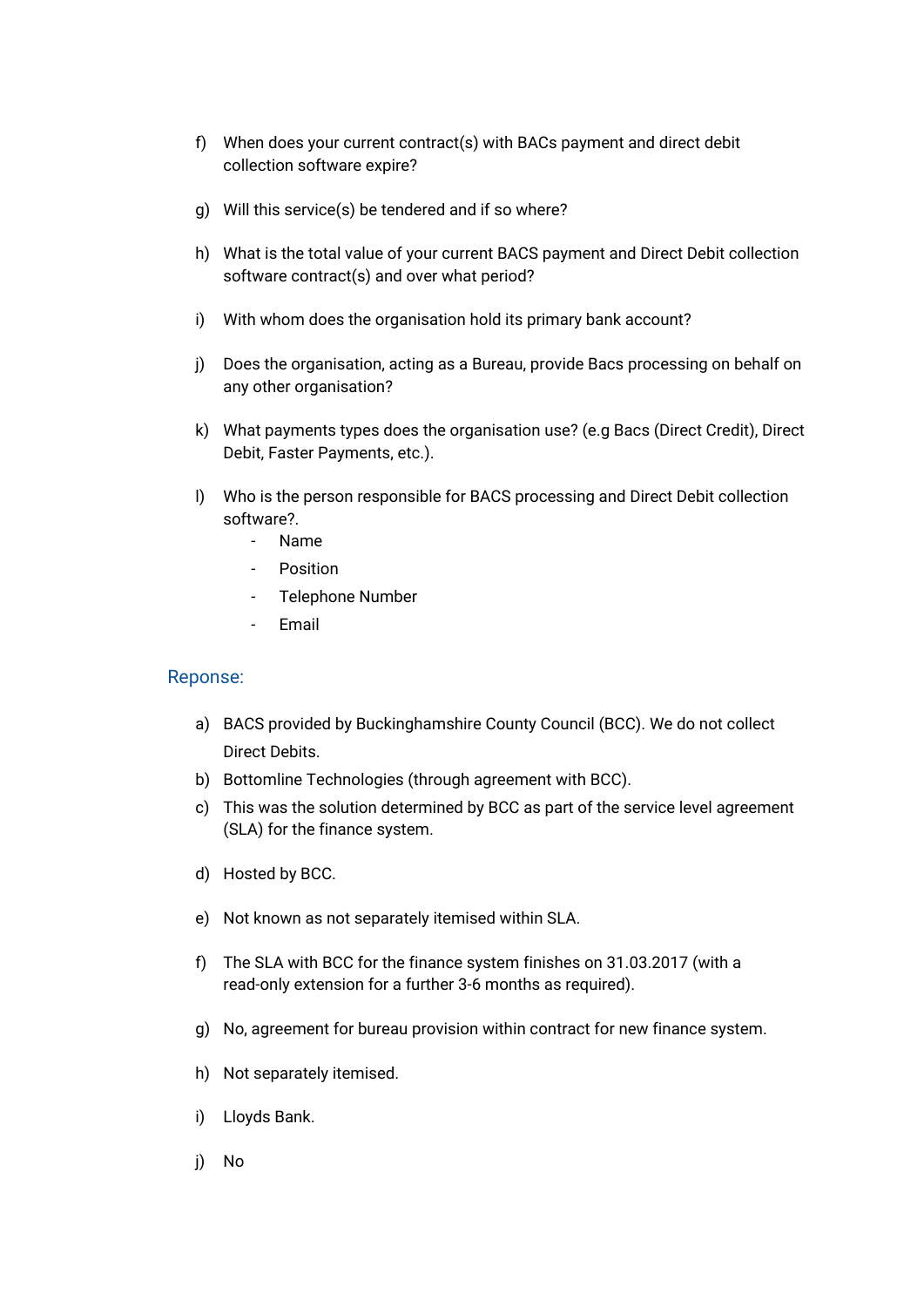- k) BACS, faster payments, CHAPS
- l) Please be aware that details of our employees are exempt under section 40 of the Freedom of Information Act 2000. We publish details of our Senior Management Team on our website and general enquiries can be directed through our switchboard or general enquiries email address.

1351

## Information request:

I am requesting the following information under the Freedom of Information Act: 1. A list of all recorded fires that occurred at the location of cannabis farms/plantations in 2016, including the date and location

The report (if any) for each fire listed in response to question 1.

#### Response:

#### BFRS Ref:

1350

#### Information request:

For the period beginning January 2006 until the end of December 2016, please provide information for the following questions.

- 1) How many cyclists make complaints to (relevant department) about road safety every month?
- 2) How many road safety incidents take place each month involving a cyclist?
- 3) How many crashes occur each month involving a cyclist and a motor vehicle?

If the data doesn't stretch back to 2006, please use the earliest that you have. When possible, please break up data month by month. Please provide the responses in an Excel spreadsheet and send through to FOI@agencybrazil.com. If you have any questions please send them via email.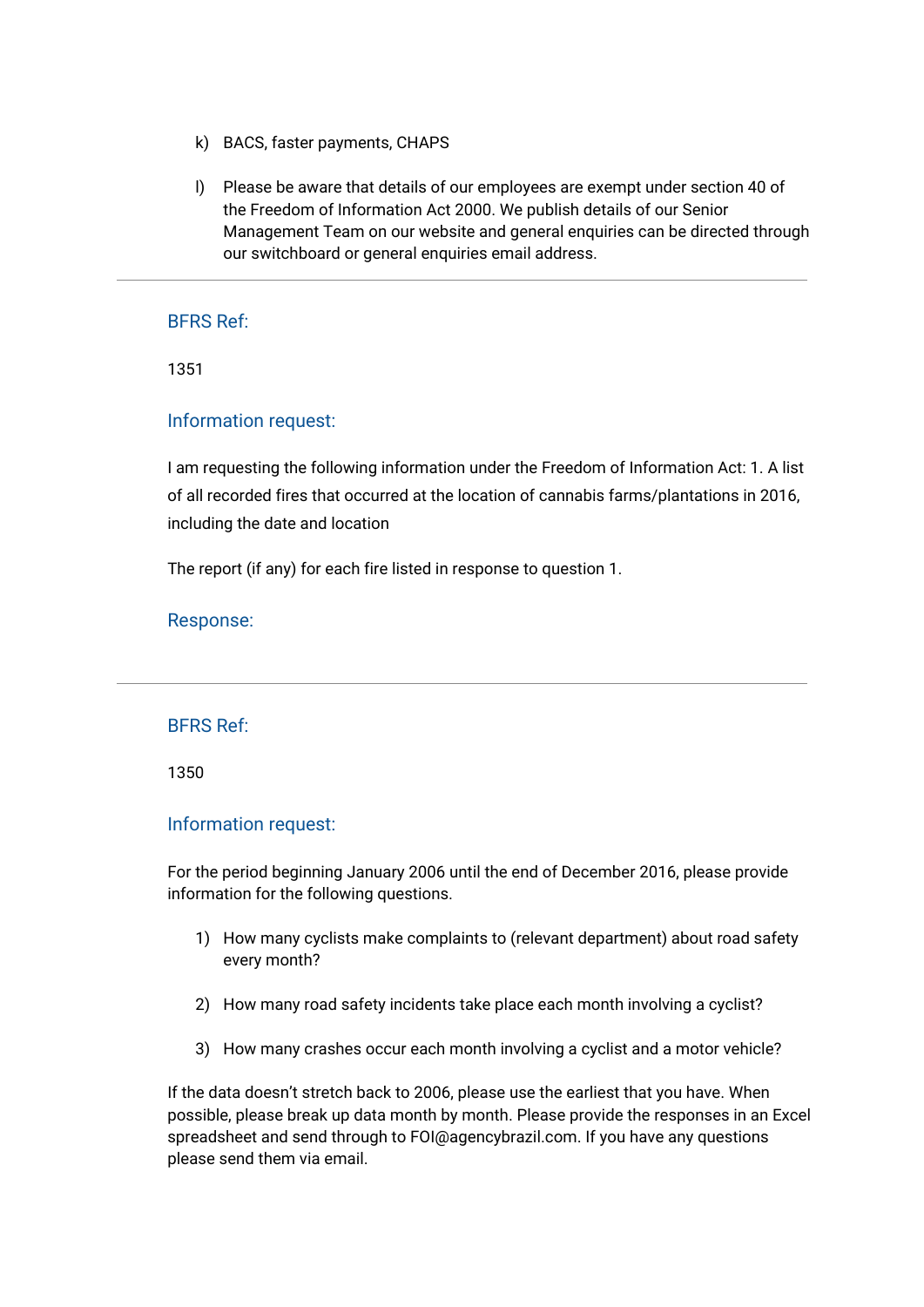Thank-you for your request for information involving cyclists.

Buckinghamshire and Milton Keynes Fire Authority complaints data goes back to 2009 and I have checked our records for each year up to and including the end of 2016 (we have not received any complaints in 2017) and there are no incidents of complaints involving cyclists.

#### BFRS Ref:

1349

## Information request:

When are you going to start publishing call-signs again?

#### Response:

Thank-you for your request for information about call signs.

On advice from the Centre for the Protection of National Infrastructure <https://www.cpni.gov.uk/> we stopped publishing call signs and do not have any plans to start to publish these in the future.

I do apologise if this is inconvenient for you but we do take advice from government agencies and with the threat to the UK still at severe it is important that we do not release information that may be damaging.

## BFRS Ref:

1348

## Information request:

I would like to make a request under the Freedom of Information (FOI) Act.

I would like to request the FOI responses for the last calendar year.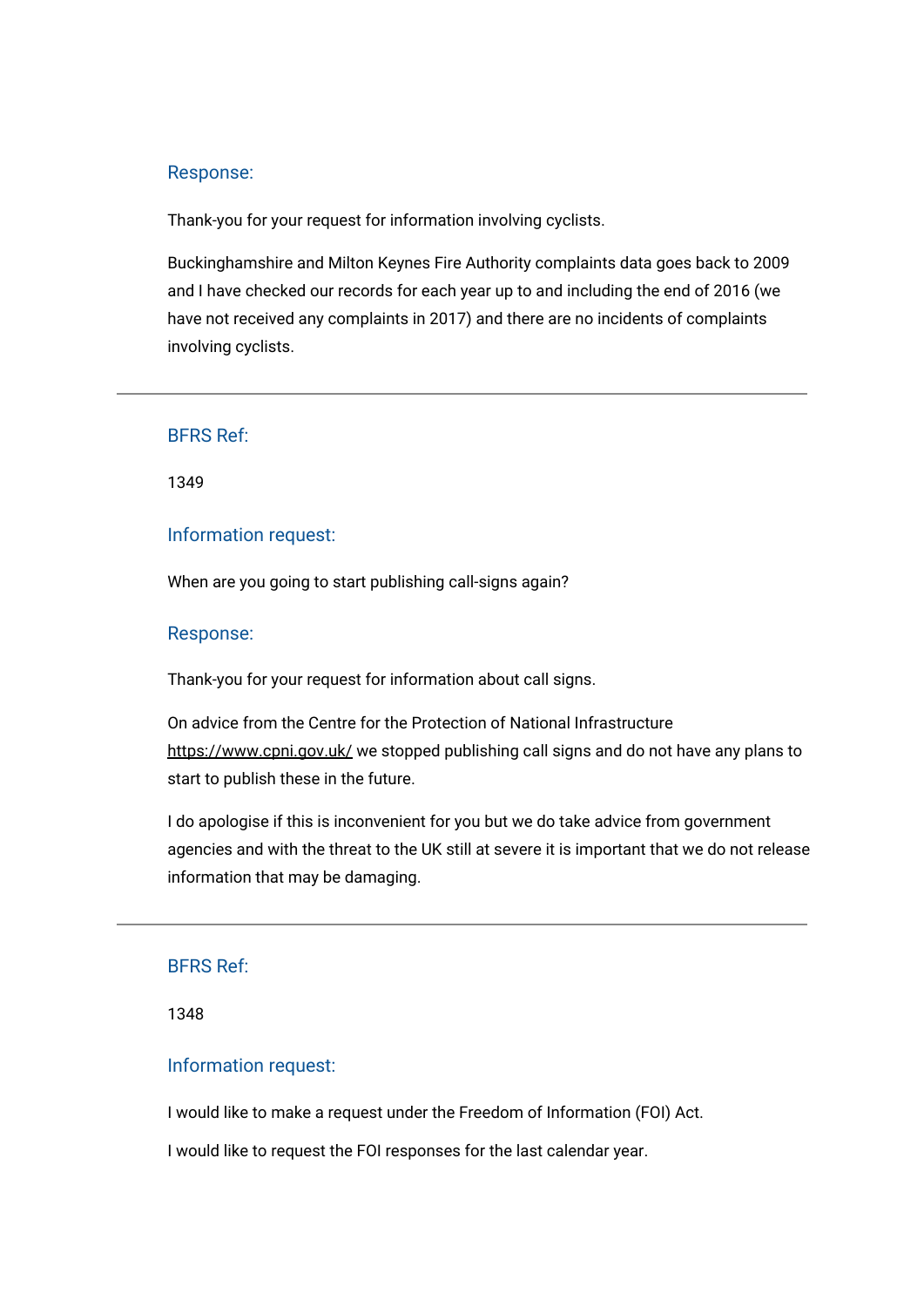To clarify: Please send a zip file (or some other way of grouping files) of all final responses and any attachments of all FOI requests you have responded to from January 1st 2016 to today.

If you consider this to take more than the acceptable time limit please provide your FOI log indexing requests and their outcomes. I am aware you may have over 500 requests to compile but please bear in mind the final responses I am asking for should already be considered in the public domain and as such should not need redacting. I hope this makes this request a little less troublesome.

## Response:

Please find attached disclosure log for 2016 to date.

[Disclosure Log - response to request 1348.docx](https://bucksfire.gov.uk/index.php/download_file/view/2487/1125/)

## BFRS Ref:

1347a

## Information request:

Thank you very much for forwarding my request to the Managing Director of Bucks Law Plus Ltd.

I wonder if you could tell me who this is and give me his contact details.

I find it difficult to understand why the information I requested is not held by the Fire Authority as, according to Companies House website (see link below), Chief Officer Thelwell is a director of this company and according to the latest accounts the Fire Authority owns 5% of the shares.

#### Response:

The Managing Director of Bucks Law Plus Ltd is Nick Cave.His correspondence address is as advised on the Companies House website:County Hall, Walton Street, Aylesbury, Buckinghamshire, HP20 1UA.Buckinghamshire County Council's website includes contact details

at:http://www.buckscc.gov.uk/services/contact-and-complaints/contact-us and its switchboard telephone number is: 01296 395000.

Buckinghamshire Law Plus Ltd is a standalone local authority trading company that is distinct from Buckinghamshire County Council and Buckinghamshire and Milton Keynes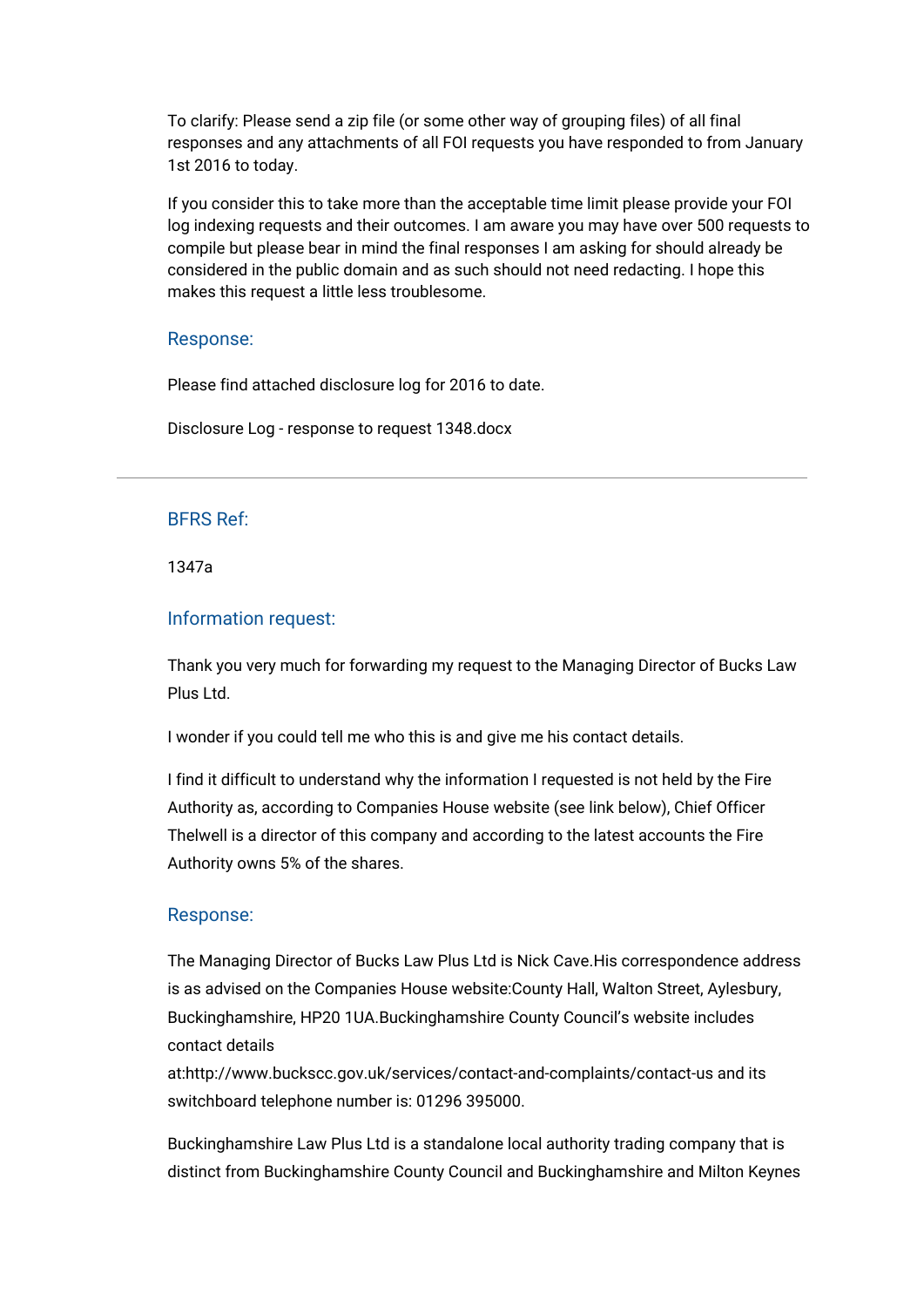Fire Authority (BMKFA). As such it is subject to the Freedom of Information Act 2000 in its own right and BMFKA is not required to provide information it is responsible for.However, having confirmed that BMKFA does not hold the information requested I copied Mr Cave on the response for him to review the records of Buckinghamshire Law Plus Ltd and respond to you.

The Freedom of Information Act 2000 provides the public with a general right of access to recorded information held by public authorities. The information you requested is not held by BMKFA but, if I have misunderstood your request and you are asking for information about BMKFA, please clarify your requirements – do telephone me if that would be easier for you.However, if the information you require is about Buckinghamshire Law Plus Ltd you must contact them directly.

## BFRS Ref:

1347

## Information request:

You might like to look at the blog I have just posted on my blogsite below. As you will see I could not find out what has happened to Bucks Law Plus Ltd which was set up by BCC in 2013.

According to Companies House, you are directors of the company. I would be grateful if you could tell me what has happened to Bucks Law Plus Ltd, including whether it still exists and is operating and whether it is still wholly owned by BCC and the Fire Authority.

I would also be grateful if you could let me have any evidence you have that would demonstrate whether the outsourcing of legal advice has provided value for money for your two organisations. And could I have a copy please of Bucks Law Plus Ltd accounts up to March 2015 which is due today with Companies House.

#### Response:

Further to your request for information about Bucks Law Plus Ltd, the information you have requested is not held by Buckinghamshire and Milton Keynes Fire Authority therefore I am forwarding your request to the Managing Director of Bucks Law Plus Ltd which is subject to the Freedom of Information Act in its own right as a standalone local authority trading company it is defined a public authority under the Act.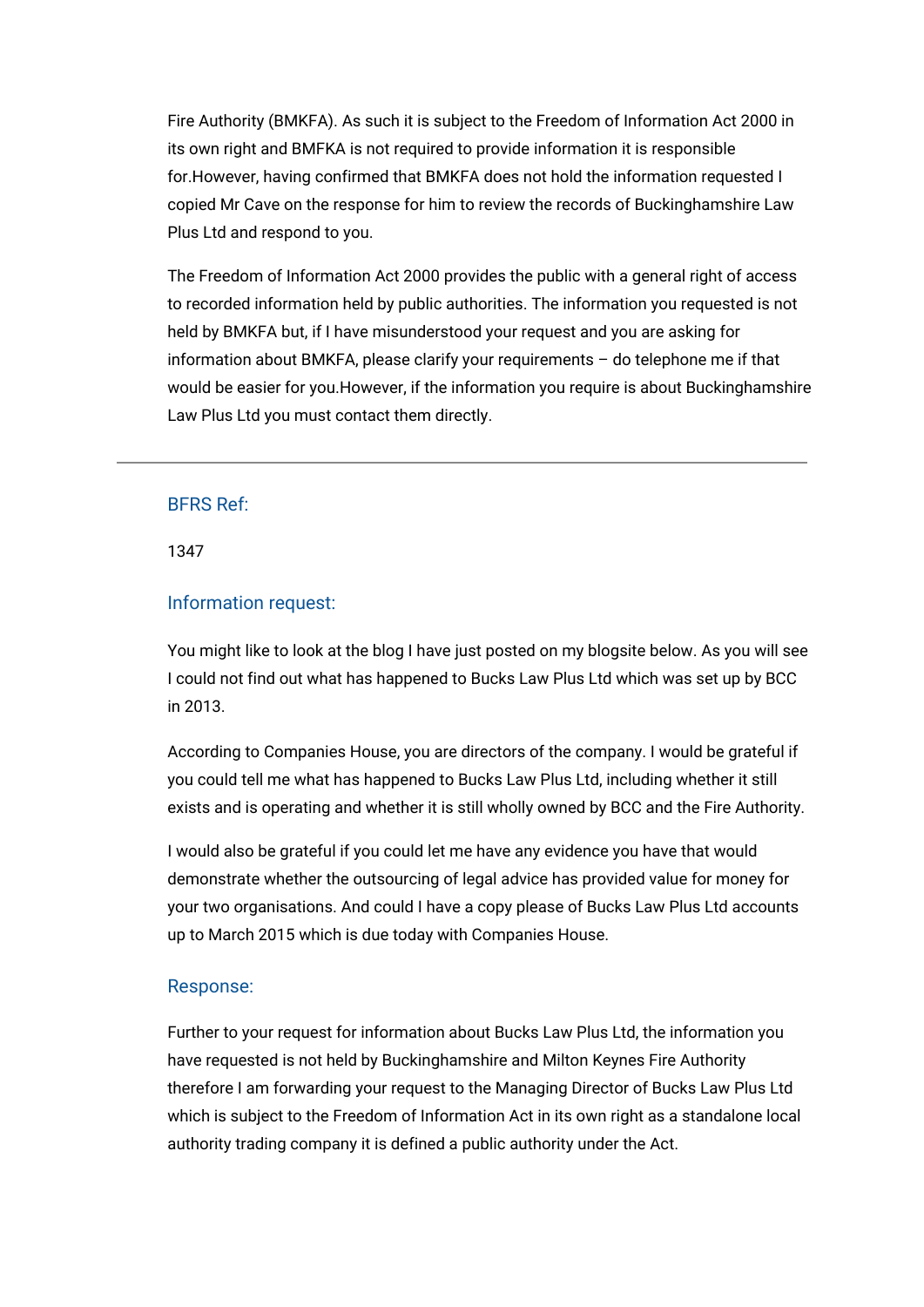1346

## Information request:

Can you please provide me with the information for the following calendar years, 2012, 2013, 2014, 2015 and 2016 to date?

How many animals were your firefighters called out to rescue?

Within the cost limit, could you provide some detail of the incidents you were called out to? For example the type of animal and location.

If it is possible within the cost limit, can you please provide a figure for how much these animal rescues have cost the service?

This has been quantified by some fire authorities in recent press coverage - including this example from the Evening Standard in London.

## Response:

Further to your request for information about animal rescues, please find attached file.

Charges for services are not broken down per-incident but further information about "special service" charges can be found on our website.

[Disclosure Log - response to request 1346.pdf.xls.xlsx](https://bucksfire.gov.uk/index.php/download_file/view/2485/1125/)

#### BFRS Ref:

1345

## Information request:

I would like to know how many firefighters have reported being attacked by members of the public whilst on duty.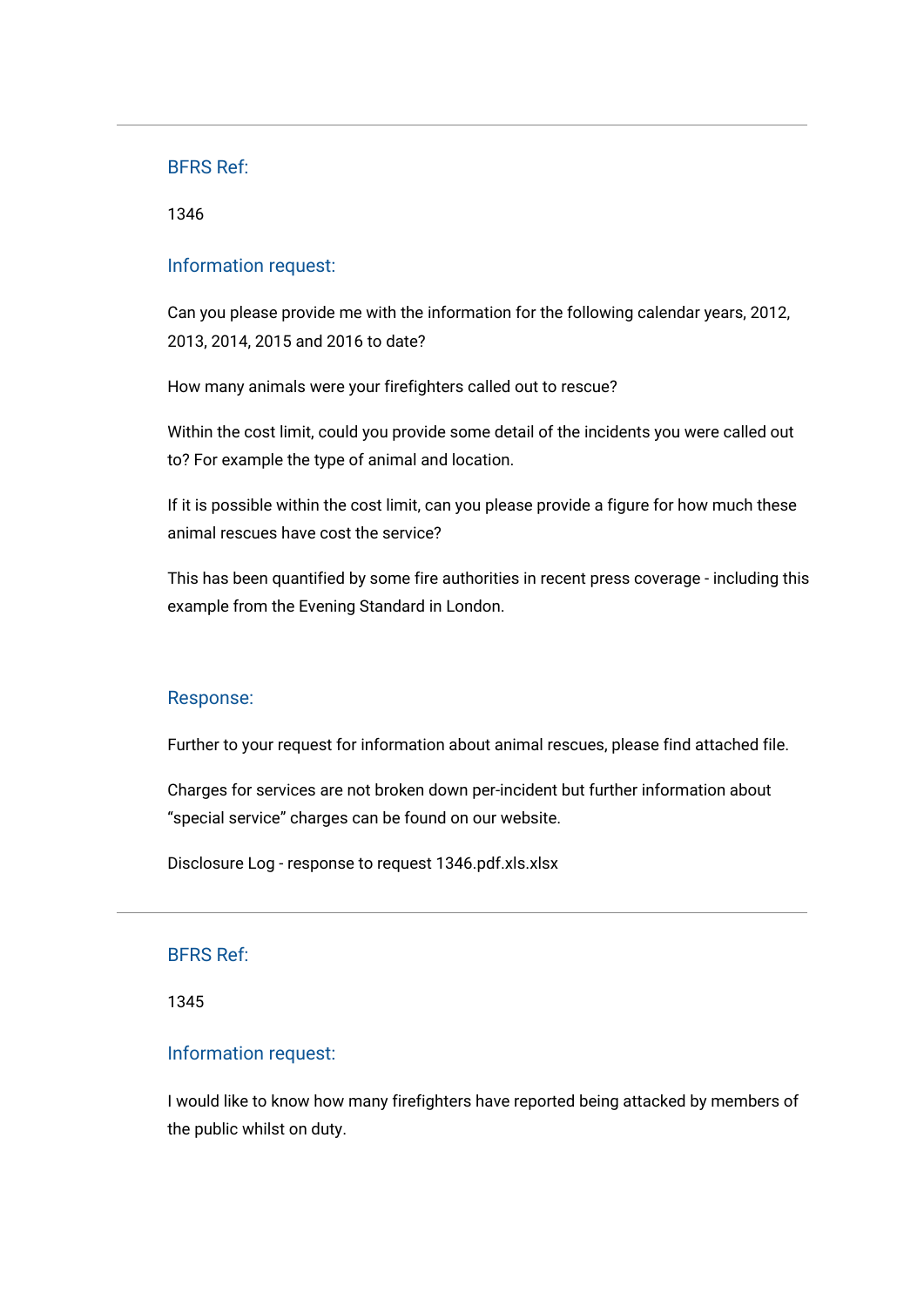Please break this down by year 2016, 2015, 2014 and 2013. In each incident please provide detail e.g Firefighter suffered verbal abuse etc.

## Response:

2014- Youths threw stones at the appliance causing damage to nearside lockers.

2015 - The appliance was struck by an object dropped from the over bridge on the motorway

2016 - The landowner verbally abused the attending crew.

See below the number of events where the incident commander completing the Incident Recording System report formally recorded threatened or actual violence occurred at an incident.

2013 = 7 verbal abuse 2014 =2 harassment; 2 objects thrown; 9 verbal 2015 = 8 verbal; 2 "other" acts of aggression; 1 harassment; 1 physical 2016 = 10 verbal; 1 object thrown; 2 "other" acts of aggression.

## BFRS Ref:

1344

# Information request:

Please could you supply the following information:

- a) Any records of the consultation that the Fire Service undertook with the xxx in February 2006;
- b) Any documents relating to the one of your inspecting officer's meeting on site at the xxxx in August 2006, and any relevant documents that came out of that meeting in August 2006

# Response:

As previously advised, we were consulted with regard to applications under the Licencing Act 2003 in Dec 2015 and February 2006. In relation to a planning consultation one of our inspecting officers met on site to discuss requirements on August 2006 with a representative of the xxx and Council.

Therefore any reference numbers would be those of the Council.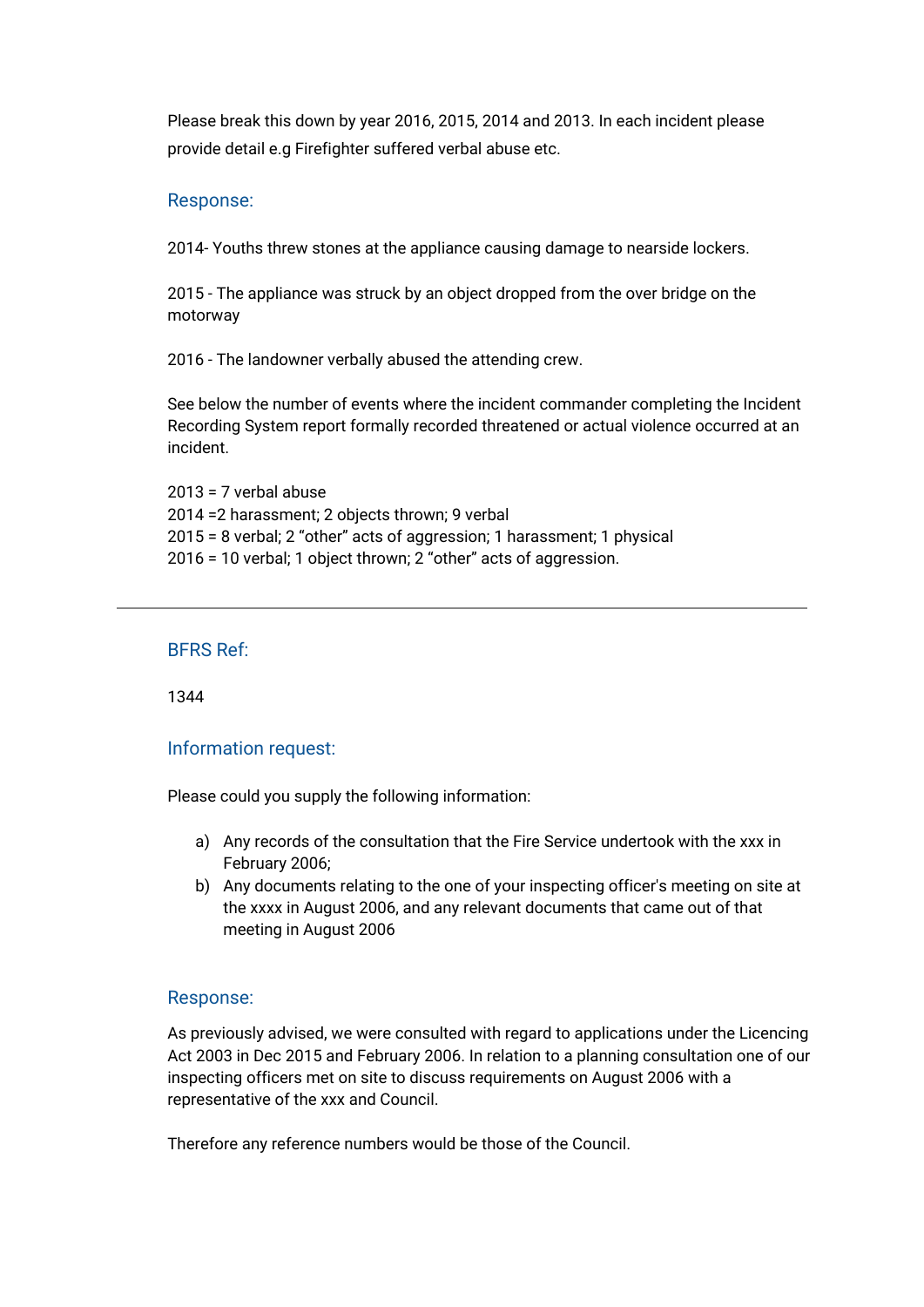1343

## Information request:

Further to a conversion last year, I believe you have a hardware support contract ending in the next 3 months, with that in mind could I please express my interest in said contracts. I just require the below information to quote.

- Model Number
- Serial Number
- SLA (Service Level agreement)
- Location
- Software updates

#### Response:

Some data provided but further clarification requested.

#### BFRS Ref:

1342

#### Information request:

Please can you provide me with:

- 1) The annual number of times the service was called out to a Pupil Referral Unit, per individual reason for callout per Pupil Referral Unit, for each of the last 5 years
- 2) The monthly number of times the service was a) called out to and b) attended Pupil Referral Units within your jurisdiction, per Pupil Referral Unit, for each month in the last 5 years.

#### Response:

I can confirm this is equipment Buckinghamshire and Milton Keynes Fire Authority (the Authority) still has but we do not release detailed information about the assets we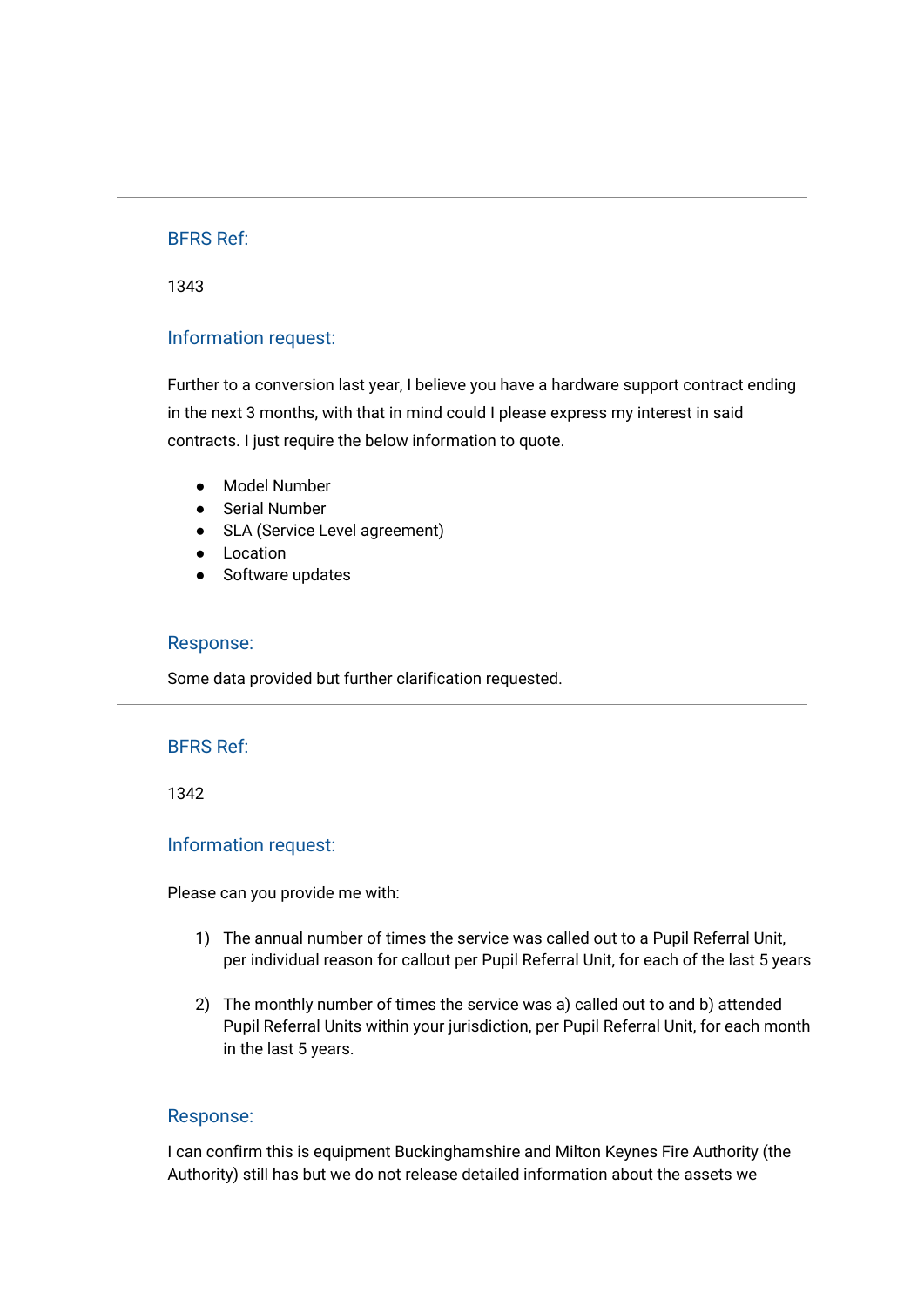control or where they are located as this information is exempt under section 31 of the Freedom Of Information Act 2000 (the Act) – law enforcement as to release this information would make the Authority more vulnerable to crime. Therefore this is a refusal notice under section 17 of the Act.

It is thought that the equipment will be replaced in the next two years and this will be notified to prospective suppliers via the Authority website.

# BFRS Ref:

1341

## Information request:

- 1) Do you have a policy to change the tyres on your emergency vehicles when they reach a minimum tread depth?
	- Yes, we have a formal policy
	- We don't have a formal policy but we do have an accepted practice which we follow in the majority of cases
- 2) If you have either a formal policy or accepted practice, at what tread depth do you have the tyres changed on your emergency vehicles? 1.6mm
	- 1.7mm 2mm 2.1mm- 2.5mm 2.6mm - 3mm 3.1mm - 3.5mm 3.6 mm - 4.0mm Over 4mm
- 3) How many vehicles do you have in your fleet? (If possible, please provide breakdowns of makes and models used)

#### Response:

- 1) No
- 2) I can confirm that the minimum tread depth is 3mm.
- 3) [Disclosure Log response to request 1341.pdf.xls](https://bucksfire.gov.uk/index.php/download_file/view/2484/1125/)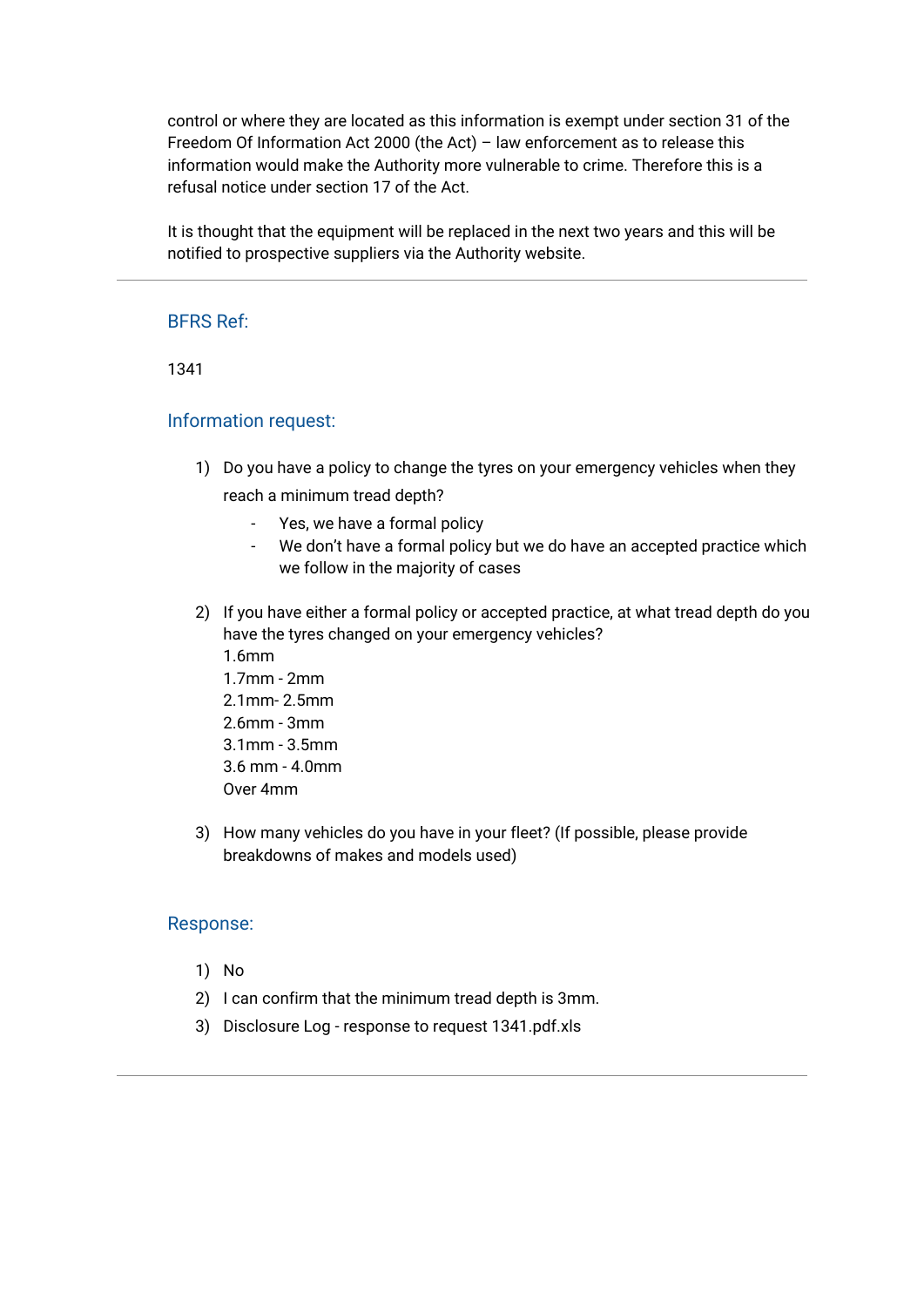1340

#### Information request:

Could I ask whether the fire service has ever undertaken any inspections at xxxx, or had any correspondence with them at any date (so not limited to 2009 and 2010).

### Response:

We have checked our records and I can confirm that we have not carried out an audit to confirm compliance with the Regulatory Reform (Fire Safety) Order 2005. This is in line with the service of a risk based audit program that we use within the service resulting in the auditing of high risk premises only.

We have been consulted with regard to applications under the Licencing Act 2003 in Dec 2015 and February 2006. In relation to a planning consultation one of our inspecting officers met on site to discuss requirements on August 2006 with a representative of the club and Council.

## BFRS Ref:

1339

## Information request:

I am looking for some assistance with regards to an incident – in the form of an oil spill that occurred at xxxxx on 2nd April 2010. I am interested to know whether the fire service had undertaken any inspections at the xxxx, or had any correspondence with them during the period 2009-2010.

#### Response:

We have checked our records for the period of time requested we have no record of audit or correspondence for those premises.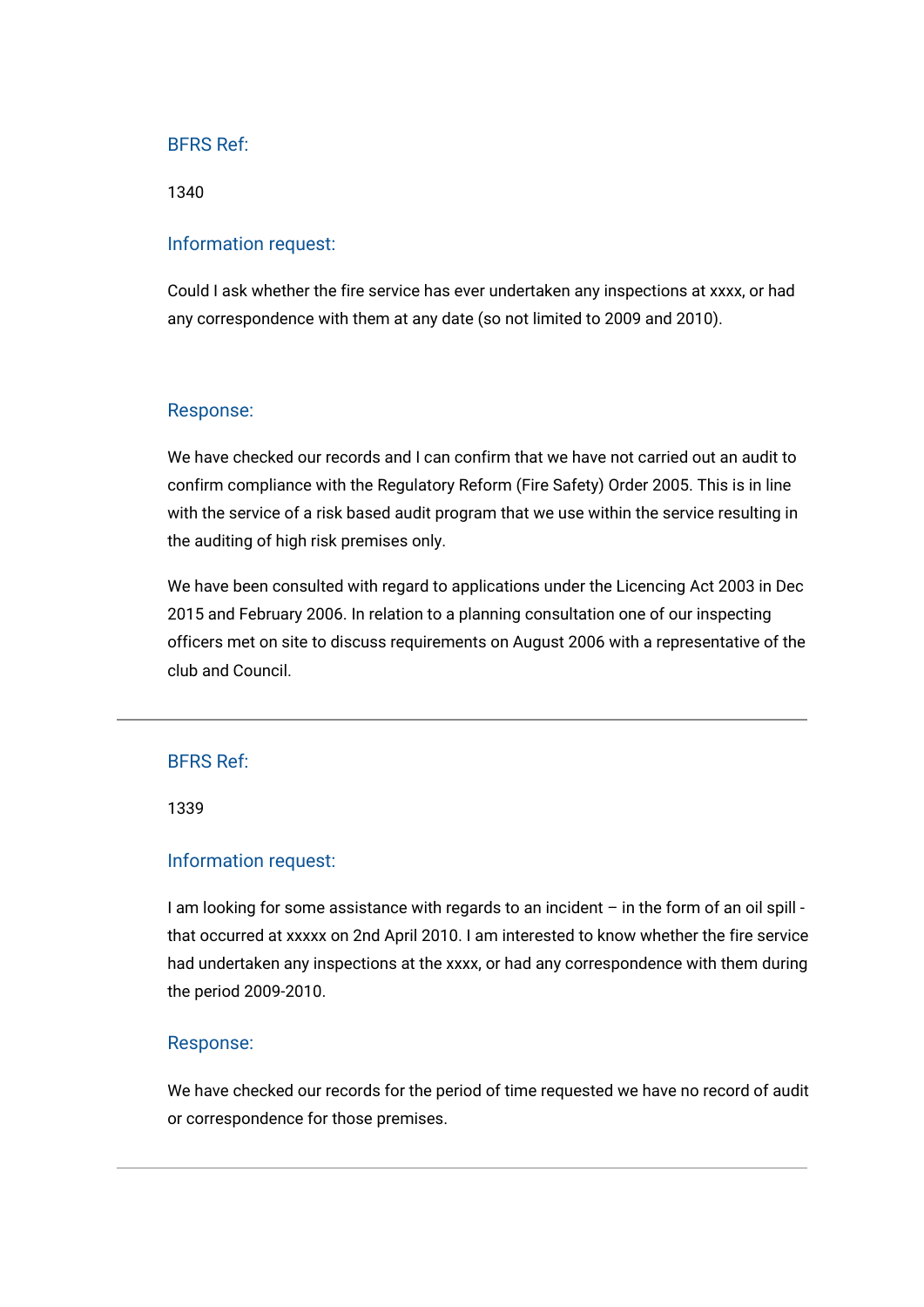1338

### Information request:

I would like to know the names, job titles and locations of all members of staff who are designated as "Watch Control Officers " and any staff senior to them in the Service (note these are as referenced in Schedule 4 of the Investigatory Powers Act) [http://www.legislation.gov.uk/ukpga/2016/25/pdfs/ukpga\\_20160025\\_en.pdf](http://www.legislation.gov.uk/ukpga/2016/25/pdfs/ukpga_20160025_en.pdf)

I would like to know the number of people who are:

- Watch Control Officers
- Senior to the above

I would like to know what training has been given to members of staff responsible for application of the Investigatory Powers Act or what training is planned.

I would like to know what guidelines have been issued to members of staff about the Investigatory Powers Act

#### Response:

Information not held – most sections of the Act not brought into force as yet.

## BFRS Ref:

1337

## Information request:

I am doing a critical evaluation of the 2015 – 20 Public Safety Plan.

I was wondering if you could provide me with any information about the types of programmes that are already in place, as it would be useful to identify what is already being focused on.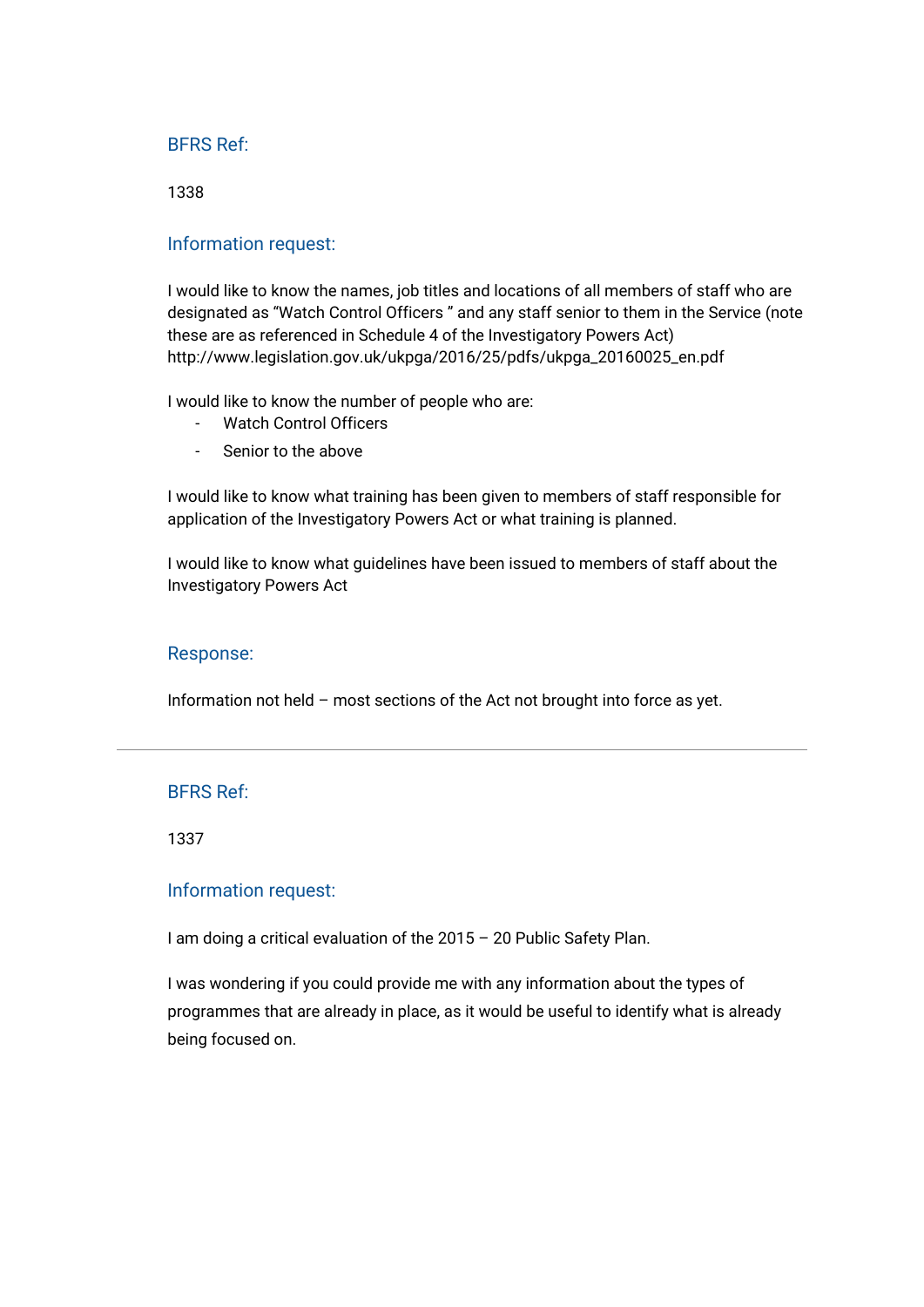Thank you for your request for information about the Buckinghamshire and Milton Keynes Fire Authority's business continuity/disaster recovery plans.

I'm very sorry but we do not release any information regarding these plans this information is exempt under section 24 (National Security) of the Freedom Of Information Act 2000.

# BFRS Ref:

1336

## Information request:

I was wondering if it would be possible to find out how much money has been spent this year so far on responding to Automatic Fire Alarms that turned out to be false alarms.

#### Response:

Further to your request for information about false alarms I can confirm that in the calendar year to date, 2458 appliances attended false alarms (including multiple appliances at the same incident) where the origin was an alarm system.

The average time spend attending from assigned to available was 21 minutes 43 seconds.

The total time attending false alarms this year is 889 hours 16mins.

The Authority does not have definitive costings for attendance at incidents as many factors would need to be considered for this to be accurate. However costs are charged nominally as appliance and crew: £305 + VAT per hour and part of an hour (charges to run from time of leaving station to time of return).

This and other special service charges can be found on the Authority website at: <https://bucksfire.gov.uk/fire-authority/financial-information/services-we-charge/>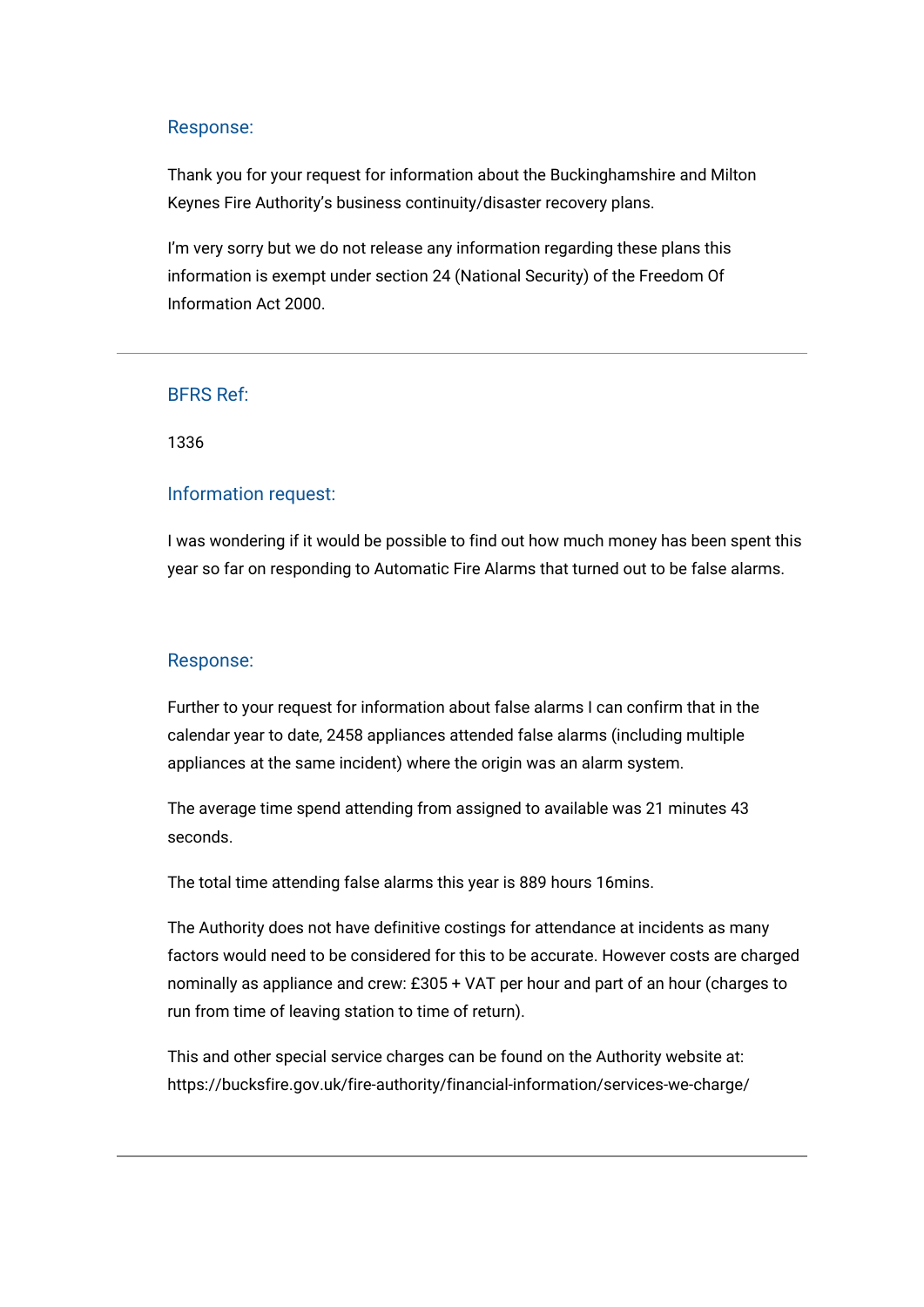1335

### Information request:

We are interested in your records of call outs for flood related issues. Please find attached our letter outlining our requests in further detail and a map of the study area.

#### Response:

Please find attached the four flooding incidents which fall within their assessment area. We have not been able to provide data for 2000/1.

We do not record details of flooding extent, depth etc. We also don't record details of pumping rate or duration.

[Disclosure Log - response to request 1335.docx.xlsx](https://bucksfire.gov.uk/index.php/download_file/view/2482/1125/)

#### BFRS Ref:

1334

## Information request:

If the Fire & Rescue Service were in a fortunate enough position to be ordering new Firefighting Vehicles; could you please confirm which e-tender portal would be used.

#### Response:

Further to your request about fire fighting vehicles, the e-tendering portal we use In-Tend as the E- Portal and always advertise all our requirements.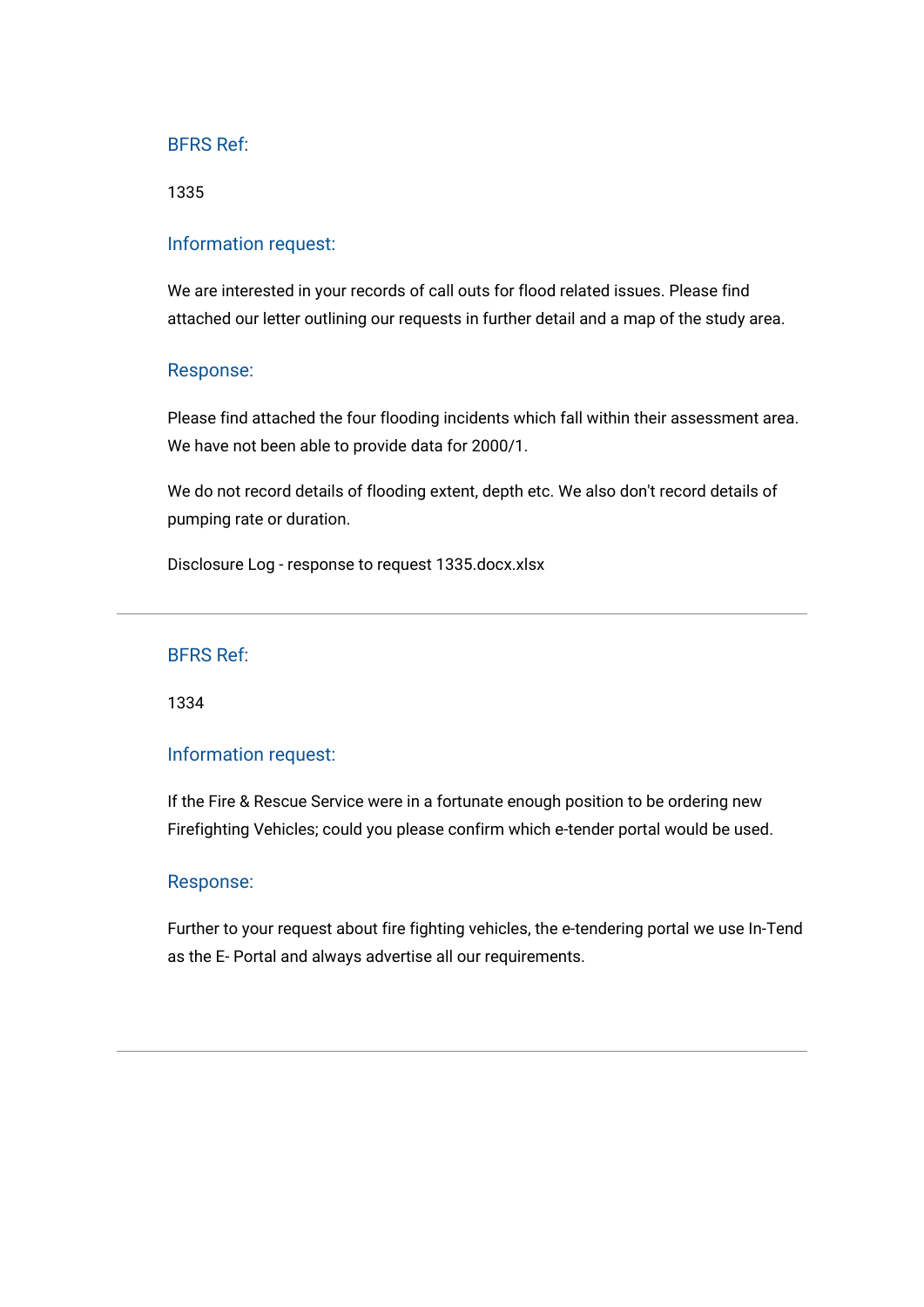1333

### Information request:

Between January 1 2010 and November 1 2016 how many fire deaths has your fire service recorded where emollient cream (or other skin cream) was listed as a factor? Please could you provide details of each incident, including the date it happened, the age of the victim and a brief description of the circumstances.

For example if the victim was in a bed and lit a cigarette which caused emollient skin cream to catch fire, please state that. Between January 1 2010 and November 1 2016 how many fire incidents were you called to in which a person was injured but did not die, where emollient cream (or other skin cream) was listed as a factor. Again could you please provide details of each incident, including the date it happened, the age of the victim and a brief description of the circumstances.

#### Response:

Further to your request about fire incidents involving emollient/skin cream, I can confirm that we have no recorded incidents where emollient/other skin cream has been identified as being a factor in any fire deaths or injuries.

#### BFRS Ref:

1332

#### Information request:

Minimum width for fire engines on un-adopted roads. Please provide location details if applicable.

#### Response:

I'm not aware of any 'legal' or recommended minimum width for roads, but we do get enquiries from time to time asking for the dimensions of a fire engine from housing developers.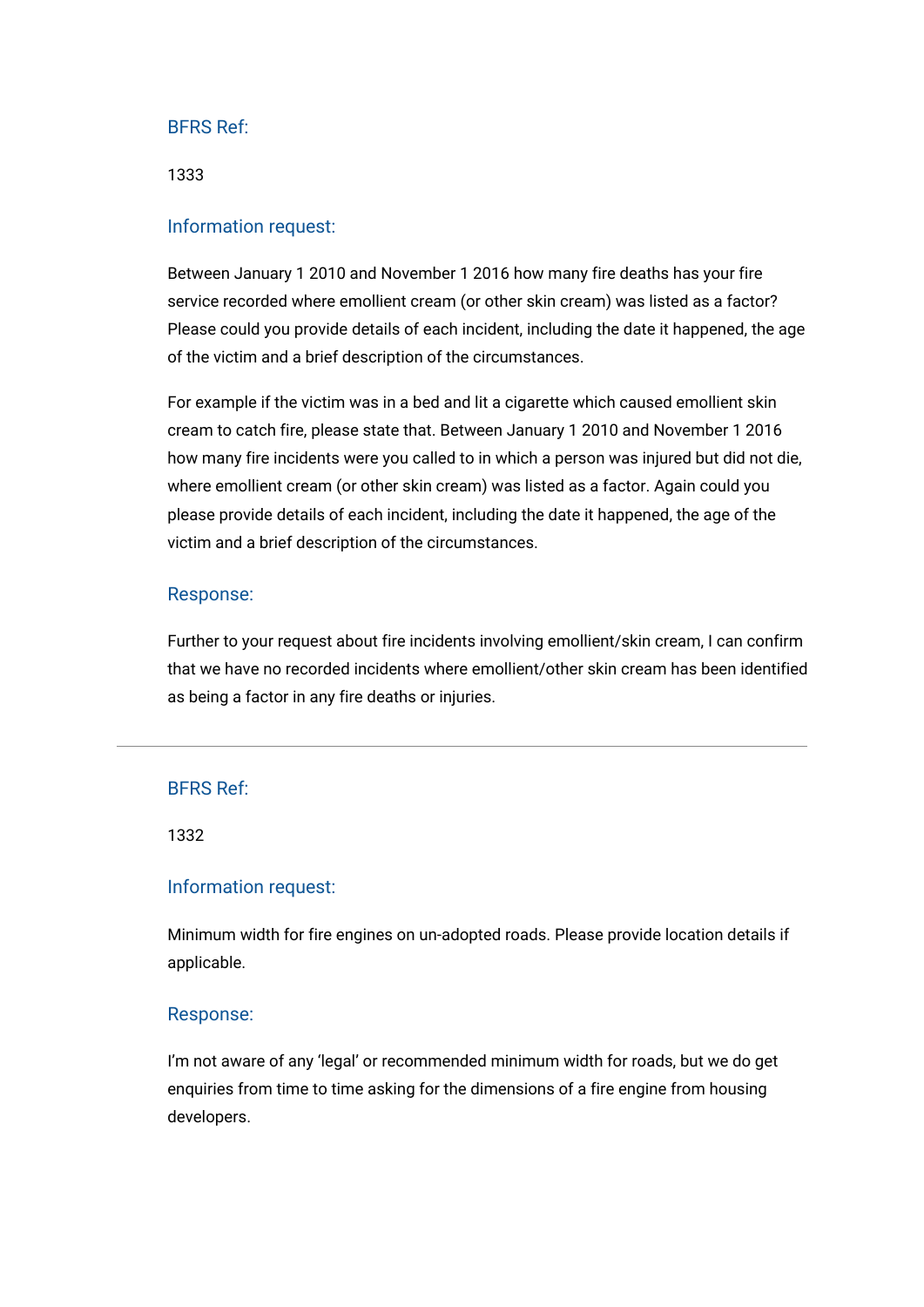The width of the majority of our current fire appliances is 2.9m including the mirrors.

## BFRS Ref:

1331

# Information request:

I am writing to request information under the Freedom of Information Act 2000. In order to assist you with this request, I am outlining my query as specifically as possible.

- 1. For each year, 2010, 2011, 2012, 2013, 2014, 2015, and 2016 (to current date), please provide:
	- a. Number of fire deaths per year as a result of accidental dwelling fires
	- b. Number of fire deaths per year total
	- c. Number of incidents resulting in a fire death
- 2. For each year 2013, 2014, 2015, and 2016 (to current date), please provide:
	- a. The number of home fire safety visits carried out each month (if you do not hold data in this format please provide any data you do have on prevention and safety outreach work visits.)
- 3. For each year 2013, 2014, 2015, and 2016 (to current date), please provide:
	- a. The percentage of first engine response times to a fire that fell within the target time
	- b. The percentage of second engine response times to a fire that fell within the target time
	- c. The current target response times for first and second engines and details of any changes in these since 2013. (Please note, if this is too wide, please provide data for house/dwelling fires.)

If this information is held by an outside contractor then it is your responsibility under the FOIA to obtain that information.

If it is held by another public body then please can you inform me of this and, if possible, transfer the request to that public body.

If parts of this request would fall outside the time frame allowed by the statute then I ask that you assess which parts you can do it the time frame and notify me of them.

I would be interested in any information held by your organisation regarding my request.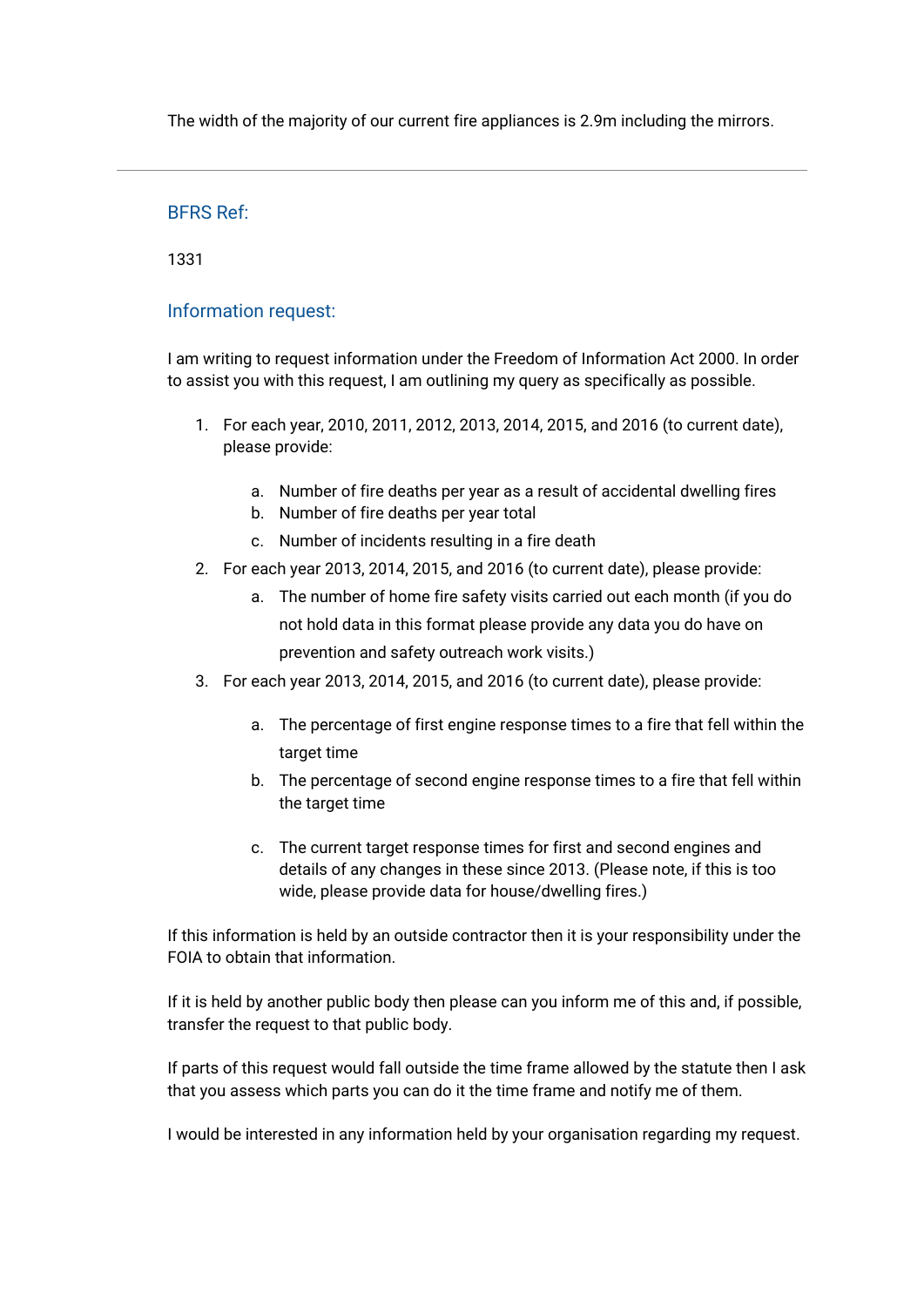I understand that I do not have to specify particular files or documents and that it is the department's responsibility to provide the information I require.

If you need further clarification, please contact me via the telephone number listed.

If my request is denied in whole or in part, I ask that you justify all deletions by reference to specific exemptions of the Act. I will also expect you to release all non-exempt material.

I reserve the right to appeal your decision to withhold any information or to charge excessive fees.

## Response:

Further to your request for information about Buckinghamshire and Milton Keynes Fire Authority performance data please see our response below:

| ×<br>×<br>۰, |  | m. |
|--------------|--|----|
|--------------|--|----|

|         | 1a             | 1 <sub>b</sub>  | 1c             |
|---------|----------------|-----------------|----------------|
| 2010/11 | $\pmb{0}$      | 6               | $\overline{4}$ |
| 2011/12 | $\overline{2}$ | $5\phantom{.0}$ | $\overline{5}$ |
| 2012/13 | $\overline{1}$ | $\overline{5}$  | $\overline{4}$ |
| 2013/14 | $\overline{2}$ | $\overline{2}$  | $\overline{2}$ |
| 2014/15 | $\overline{3}$ | $\overline{5}$  | $\overline{5}$ |
| 2015/16 | $\overline{2}$ | 3               | $\mathbf{3}$   |
| 2016/17 | $\mathbf 0$    | 1               | 1              |

**Q2.**

|         | ◠    |
|---------|------|
| 2013/14 | 6079 |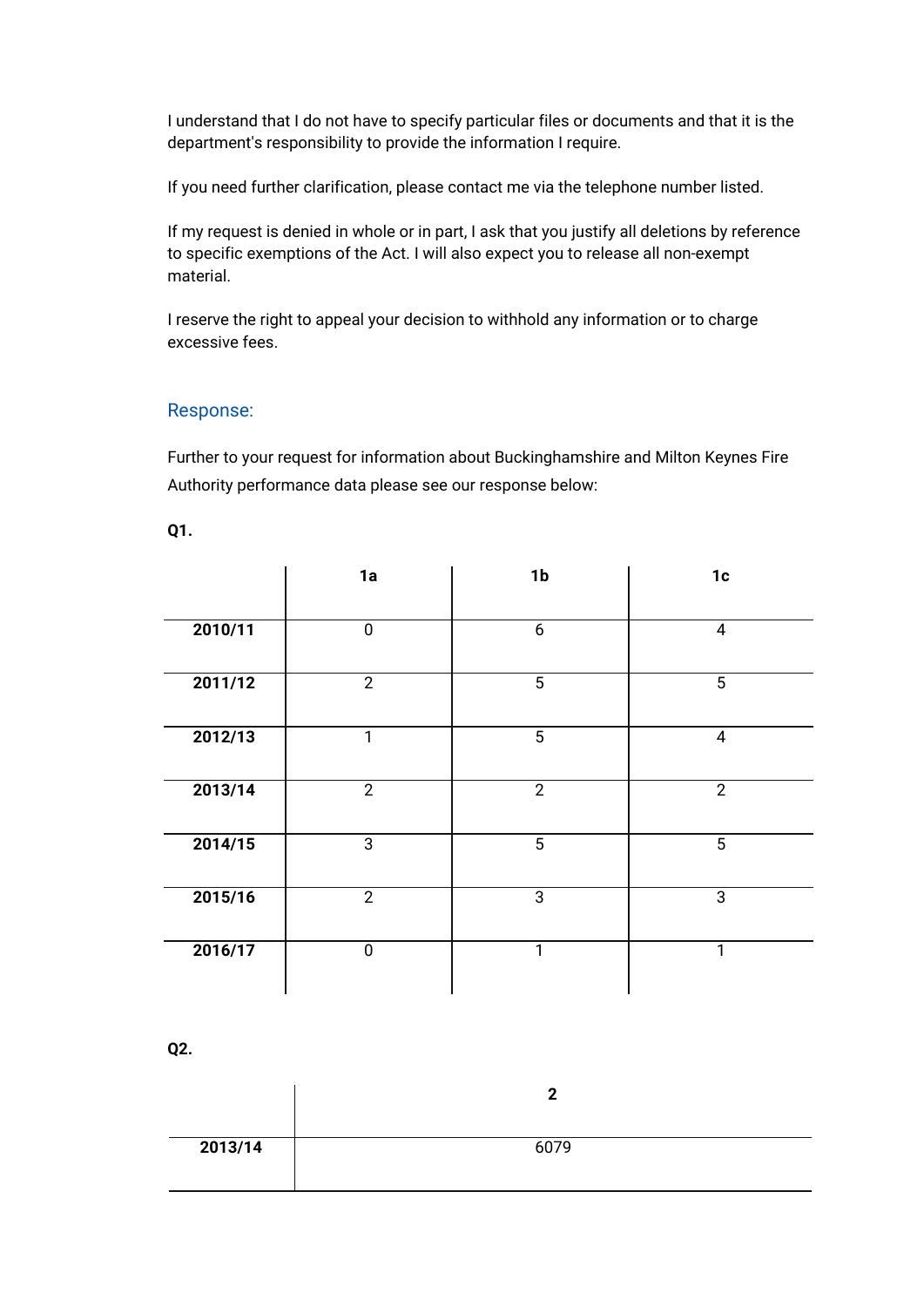| 2014/15 | 4550 |
|---------|------|
| 2015/16 | 4159 |
| 2016/17 | 1828 |

It might be worth noting that we have improved our targeting of home safety checks, so we are now target individuals who would likely receive the most benefit from home safety checks.

**Q3.**

|         | 3a   |  |
|---------|------|--|
| 2013/14 | 73.4 |  |
| 2014/15 | 72.7 |  |
| 2015/16 | 73.1 |  |
| 2016/17 | 75.8 |  |

3a. These figures are for all resources, we do not break it down to just engines. These figures include incidents where an engine was not required.

3b. We do not have a response time target for second appliances.

3c. Our target response times for first attendance are currently 80% of incident attended in 10 mins and 99% of incidents attended in 20 mins.

BFRS Ref:

1330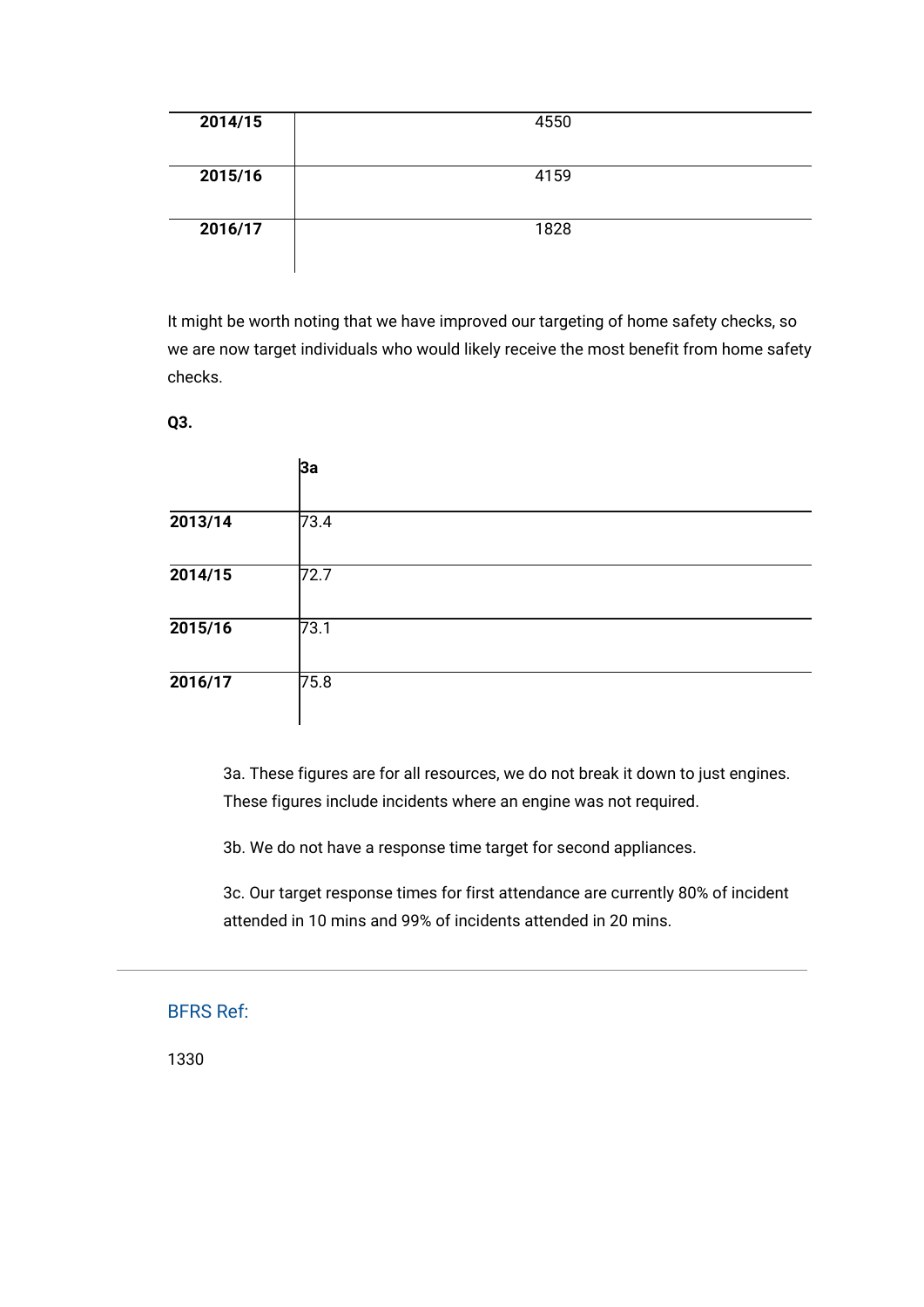# Information request:

I want to apologise in advance for the length of this request but can you please read all the information within the request this is an urgent request so if you could please provide me with the information before the 20 working days this will be greatly appreciated. I require the organisation to provide me with the following contract information relating to the following corporate software/applications:

- 1. Enterprise Resource Planning Software Solutions (ERP)
- 2. Customer Relationship Management (CRM) Solutions
- 3. Human Resources (HR) and Payroll Software Solutions
- 4. Finance Software Solutions

Along with the actual contract information for the above can you also provide me with the maintenance and support contract associated with each of the categories above if it not already within the existing contract. For each of the categories above can you please provide me with the relevant contract information listed below:

- 1. Software Category: ERP, CRM, HR, Payroll, Finance
- 2. Software Supplier: Can you please provide me with the software provider for each contract?
- 3. Software Brand: Can you please provide me with the actual name of the software. Please do not provide me with the supplier name again please provide me with the actual software name.
- 4. Contract Description: Please do not just state two to three words can you please provide me detail information about this contract and please state if upgrade, maintenance and support is included. Please also include the modules included within the contract.
- 5. Number of Users/Licenses: What is the total number of user/licenses for this contract?
- 6. Annual Spend: What is the annual average spend for each contract?
- 7. Contract Duration: What is the duration of the contract please include any available extensions within the contract.
- 8. Contract Start Date: What is the start date of this contract? Please include month and year of the contract. DD-MM-YY or MM-YY.
- 9. Contract Expiry: What is the expiry date of this contract? Please include month and year of the contract. DD-MM-YY or MM-YY.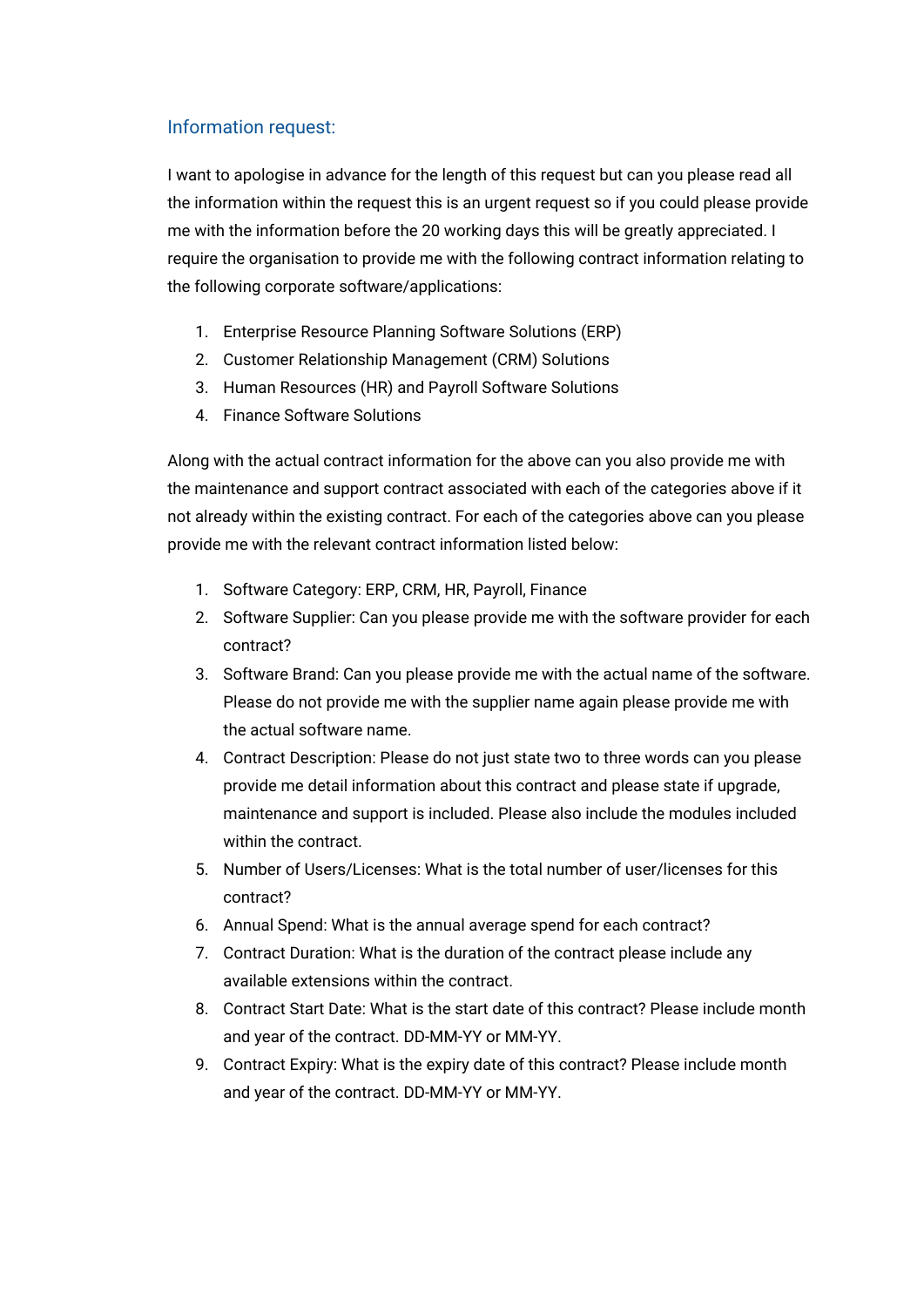- 10. Contract Review Date: What is the review date of this contract? Please include month and year of the contract. If this cannot be provide please provide me estimates of when the contract is likely to be reviewed. DD-MM-YY or MM-YY.
- 11. Contact Details: I require the full contact details of the person within the organisation responsible for this particular software contract (name, job title, email, contact number).

If the organisation have an outsourced provider that looks after all software can you please request this information from your provider? If any of the information is not available please can you provide me with the notes on the reasons why?

If possible can you please input the information on the spreadsheet provided. Please download the file via the link.

## Response:

Further to your request for information about software systems I can confirm that we do not have an ERP or CRM system.The Payroll system to has been awarded to Midland HR whose iTrent system will replace the current SAP system.We are also using SAP as our Finance system.We currently use Gartan for HR and this agreement is due to expire at the end of February 2018. Further details of Authority contracts can be found on our website.

## BFRS Ref:

1329

## Information request:

Hi was there a fire recently at a sailing club in Buckingham were someone died?

Just may know the person who died.

#### Response:

Requested clarification. None received within three months so request closed.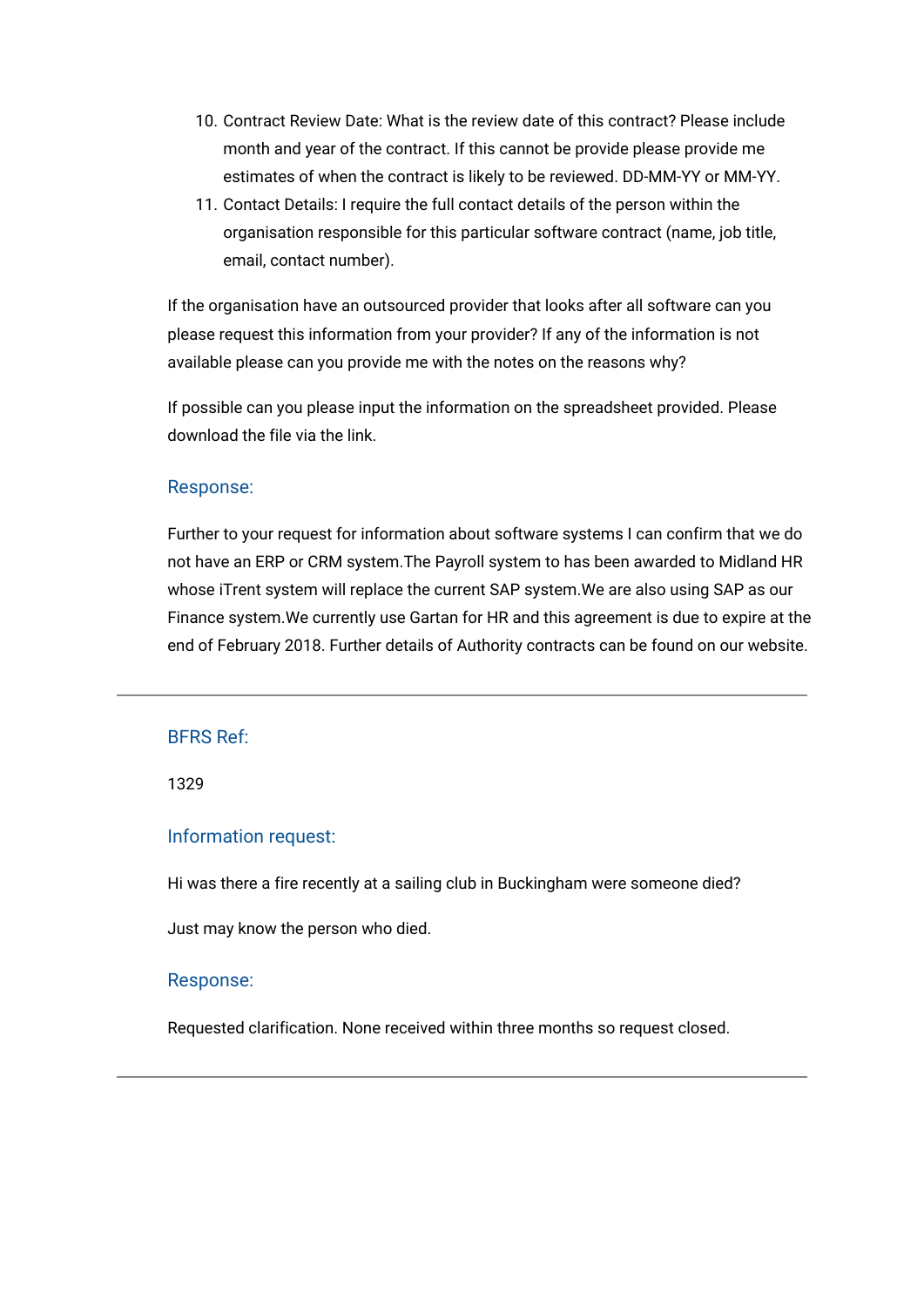1328

### Information request:

Can you please email me the BMI scores of all of your operational staff, together with their fitness test scores (including the particular fitness test performed (Chester Treadmill Test/Step Test/Bleep Test/Drill Yard/Functional Test etc), and the numbers who pass, require a retest & fail).

So that I am comparing UK Fire Services for the same time period, can you please provide the data as of June 2015.

I am aware that such information can be deemed as sensitive. Therefore, I do not require any names, stations, watch's, rank etc; just figures would be fine. However, it would be helpful, and prove more accurate a report, if the ages of said operational staff were also available in relation to their BMI and fitness test status/score.

#### Response:

Further to your request for information about numbers of operational employees fitness testing, please the table below detailing the results of all operational employees as of June 2015.

The 'Chester Step Test' was the particular test utilised and will only currently record the outcome of the fitness test, notably whether an individual has passed (fit for duty), been referred (remain on operational duty) and fail (removed from operational duties).

Please note, Buckinghamshire Fire and Rescue Service do not use BMI.

The column entitled 'referred' relates to those employees who need to undergo in most instances a work environment hearing assessment.

The Authority have adopted a minimum aerobic capacity standard of 42mlsO2/kg/min for frontline operational roles, which reflects the findings of the research project into the metabolic and cardiovascular demands placed on UK Fire and Rescue Service operational employees, undertaken by the University of Bath and the CFOA Firefit Steering Group.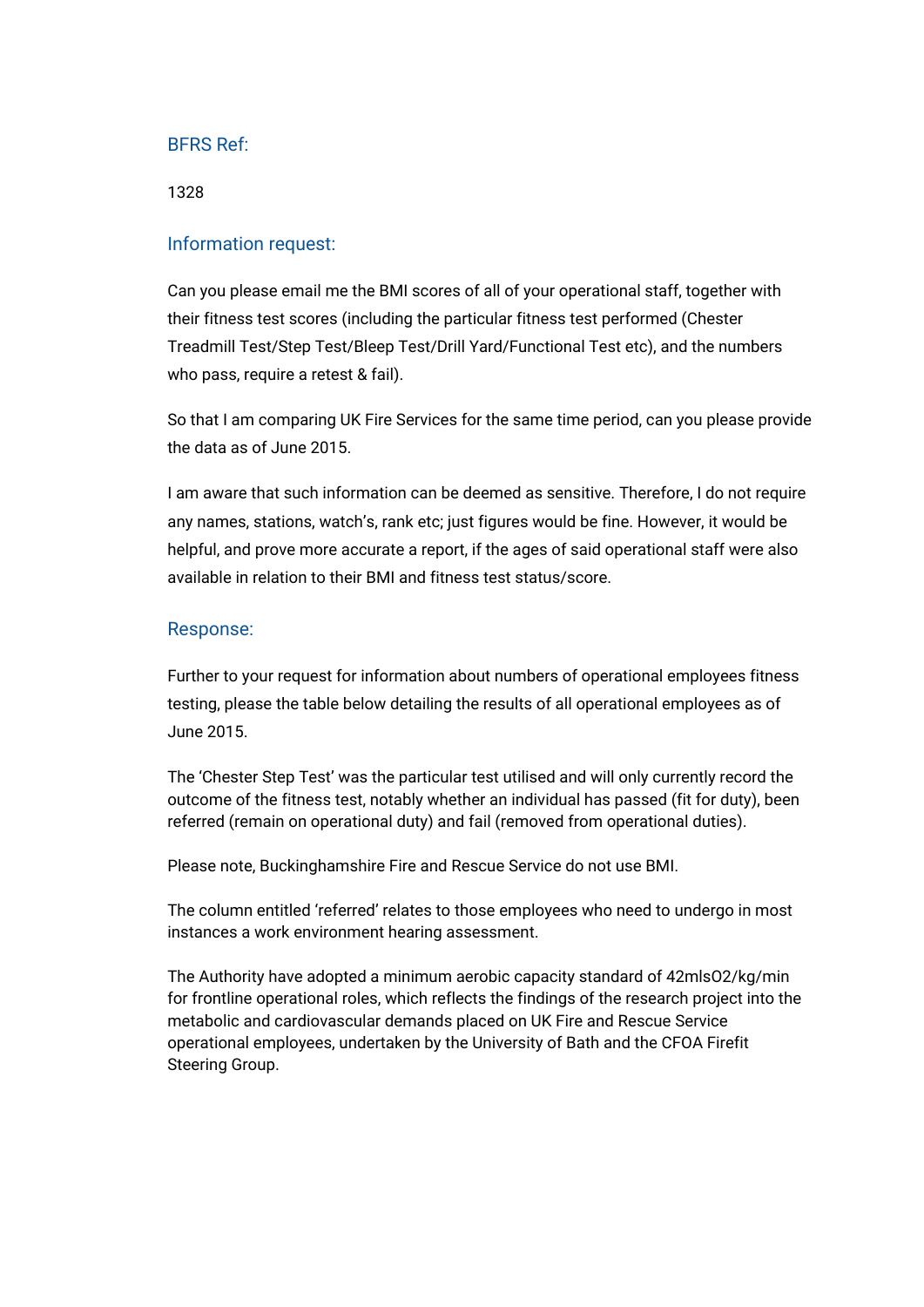|                           | Age<br>range | Tested in the last<br>three years? | Delayed   Passed |                | <b>Referred</b> | <b>Failed</b>  | <b>Total</b>   |
|---------------------------|--------------|------------------------------------|------------------|----------------|-----------------|----------------|----------------|
| On-Call                   | $17 - 24$    | Yes                                |                  | $\overline{1}$ |                 |                | $\overline{1}$ |
|                           | 25-35        | Yes                                |                  | 28             | $\mathbf{1}$    | $\mathbf{1}$   | 30             |
|                           | 36-45        | No                                 |                  | $\overline{1}$ |                 |                | $\overline{1}$ |
|                           |              | Yes                                |                  | 20             | $\mathbf{1}$    | $\mathbf{1}$   | 23             |
|                           | $46 - 55$    | No                                 |                  | $\mathbf{1}$   |                 |                | $\mathbf{1}$   |
|                           |              | Yes                                |                  | 21             | $\overline{2}$  | $\overline{2}$ | 25             |
|                           | 56-65        | Yes                                |                  | 9              | 5               | $\mathbf{1}$   | 15             |
| <b>On-Call Total</b>      |              |                                    | $\mathbf{1}$     | 81             | 9               | 5              | 96             |
| <b>Wholetime</b>          | 17-24        | Yes                                |                  | $\mathbf{1}$   |                 |                | $\mathbf{1}$   |
|                           | 25-35        | Yes                                | $\mathbf{1}$     | 67             | $\mathbf{1}$    |                | 69             |
|                           | 36-45        | No                                 |                  | $\overline{2}$ |                 |                | $\mathbf{2}$   |
|                           |              | Yes                                |                  | 94             |                 | $\overline{2}$ | 96             |
|                           | 46-55        | No                                 |                  | $\mathbf{3}$   |                 |                | $\overline{3}$ |
|                           |              | Yes                                |                  | 79             | $\overline{4}$  | 3              | 86             |
|                           | 56-65        | Yes                                |                  | $\overline{2}$ |                 |                | $\overline{2}$ |
| Wholetime<br><b>Total</b> |              |                                    | $\mathbf{1}$     | 248            | $5\,$           | 5              | 259            |
| <b>Total</b>              |              |                                    | $\overline{2}$   | 329            | $\overline{14}$ | 10             | 355            |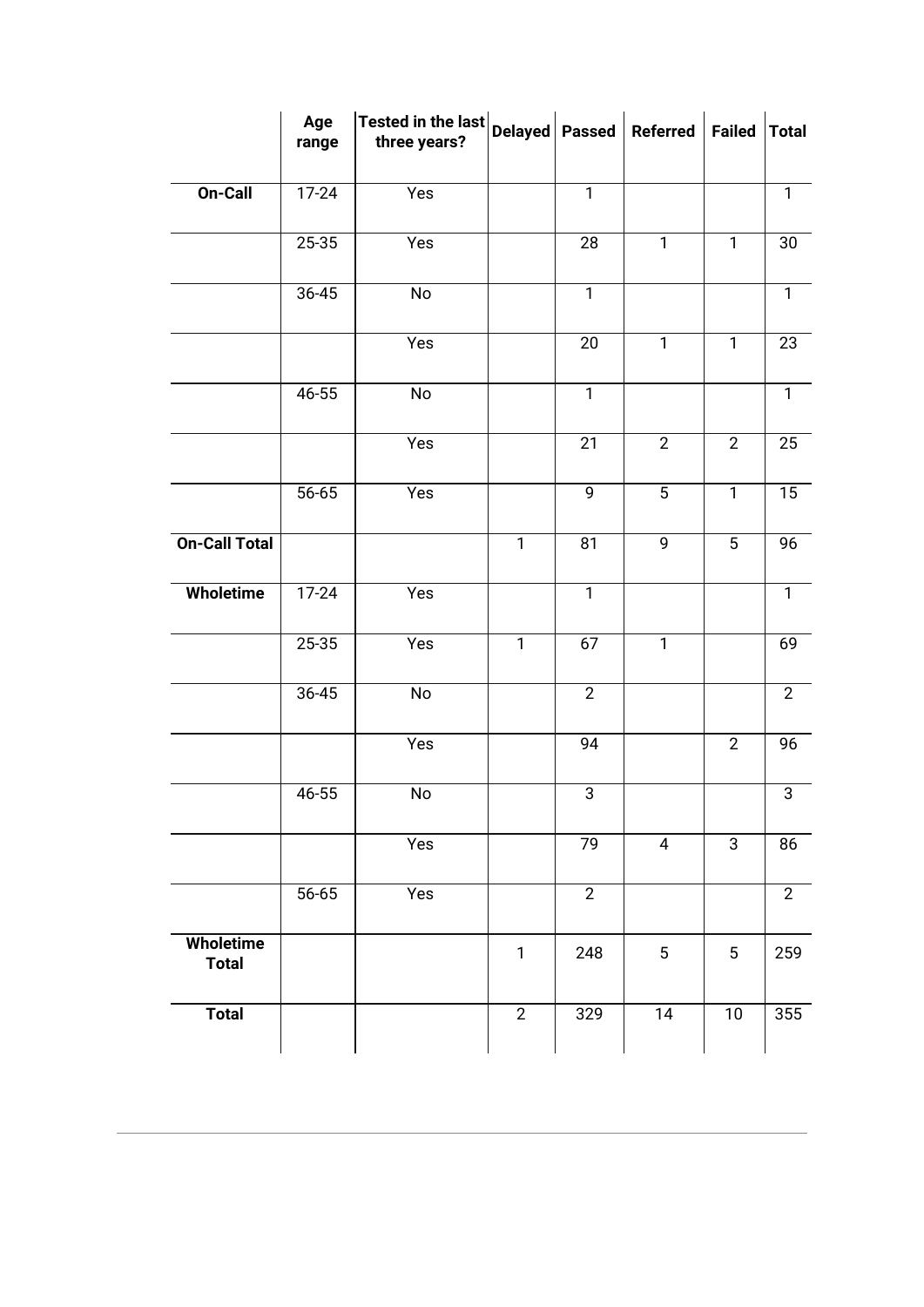1327

#### Information request:

How much money has been paid to exorcists over the past 12 months for properties owned or operated by your organisation.

#### Response:

There have been no payments made to exorcists in the period.

## BFRS Ref:

1326

#### Information request:

I am currently embarking on a research project around Cyber Security and was hoping you could provide me with some contract information relating to following information:

- 1) Standard Firewall (Network) Firewall service protects your corporate Network from unauthorised access and other Internet security threats.
- 2) Intrusion Detection network intrusion detections systems (IDS) and network intrusion prevention systems (IPS) services that detect Web application attacks and include anomaly-awareness in addition to handling older threats that haven't disappeared.
- 3) Web Applications Firewall A Web application firewall (WAF) is a firewall that monitors, filters or blocks the HTTP traffic to and from a Web application.
- 4) Threat Monitoring organisations and security analysts to identify and protect against security threats.
- 5) Anti-virus Software Application Anti-virus software is a program or set of programs that are designed to prevent, search for, detect, and remove software viruses, and other malicious software like worms, trojans, adware, and more.
- 6) Encryption Facilities s a host based software solution designed to encrypt sensitive data before transferring it to tape for archival purposes or business partner exchange.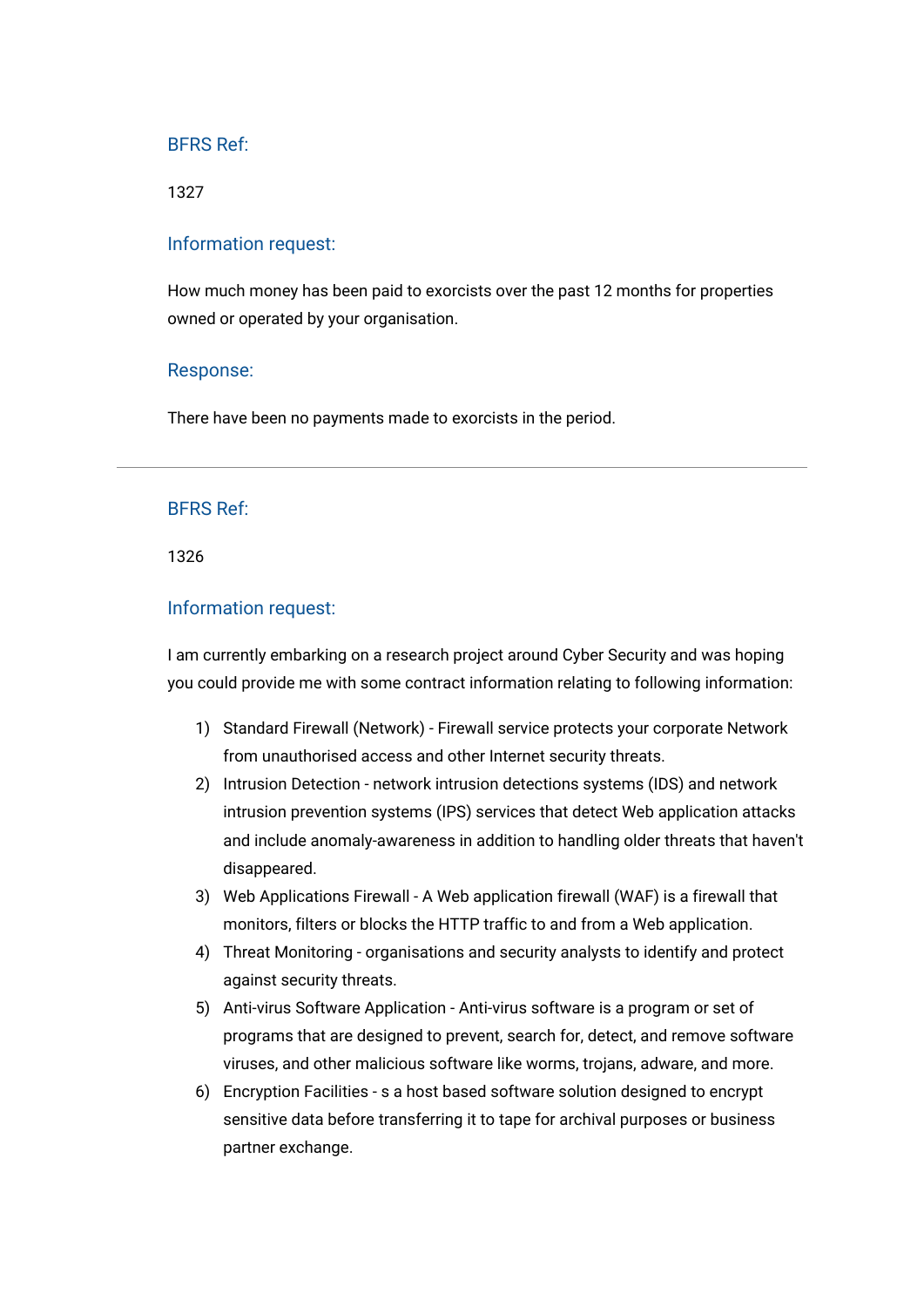- 7) For each of the different types of cyber security services can you please provide me with:
- a. Who is the existing supplier for this contract?
- b. What does the organisation spend for each of contract?
- c. What is the description of the services provided for each contract?
- d. What is the expiry date of each contract?
- e. What is the start date of each contract?
- f. What is the contract duration of contract?
- g. What is the hardware brand? If available.
- h. What is the software brand? If available?
- i. The responsible contract officer? Full name, job title, contact number and direct email address.

## Response:

- 1) Our Firewall provision is supplied as part of a Wide Area Network and is provided by Updata part of the Capita group as part of a range of services provided to Bucks County Council, Local Borough Councils and Bucks Fire and Rescue, the choice of hardware / software is determined by them, it is not possible to split the cost of firewalls out of the overall contract
- 2) Our IDS provision is supplied as part of a Wide Area Network and is provided by Updata part of the Capita group as part of a range of services provided to Bucks County Council, Local Borough Councils and Bucks Fire and Rescue, the choice of hardware / software is determined by them, it is not possible to split the cost of IDS out of the overall contract
- 3) Our WAF provision is supplied as part of a Wide Area Network and is provided by Updata part of the Capita group as part of a range of services provided to Bucks County Council, Local Borough Councils and Bucks Fire and Rescue, the choice of hardware / software is determined by them, it is not possible to split the cost of WAF out of the overall contract
- 4) Our Threat Monitoring provision is supplied as part of a Wide Area Network and is provided by Updata part of the Capita group as part of a range of services provided to Bucks County Council, Local Borough Councils and Bucks Fire and Rescue, the choice of hardware / software is determined by them, it is not possible to split the cost of Threat Monitoring out of the overall contract
- 5) Our AV is supplied as part of our Microsoft Agreement, and it is not possible to split the cost of this out of the overall contract
- 6) We do not currently, make use of this type of technology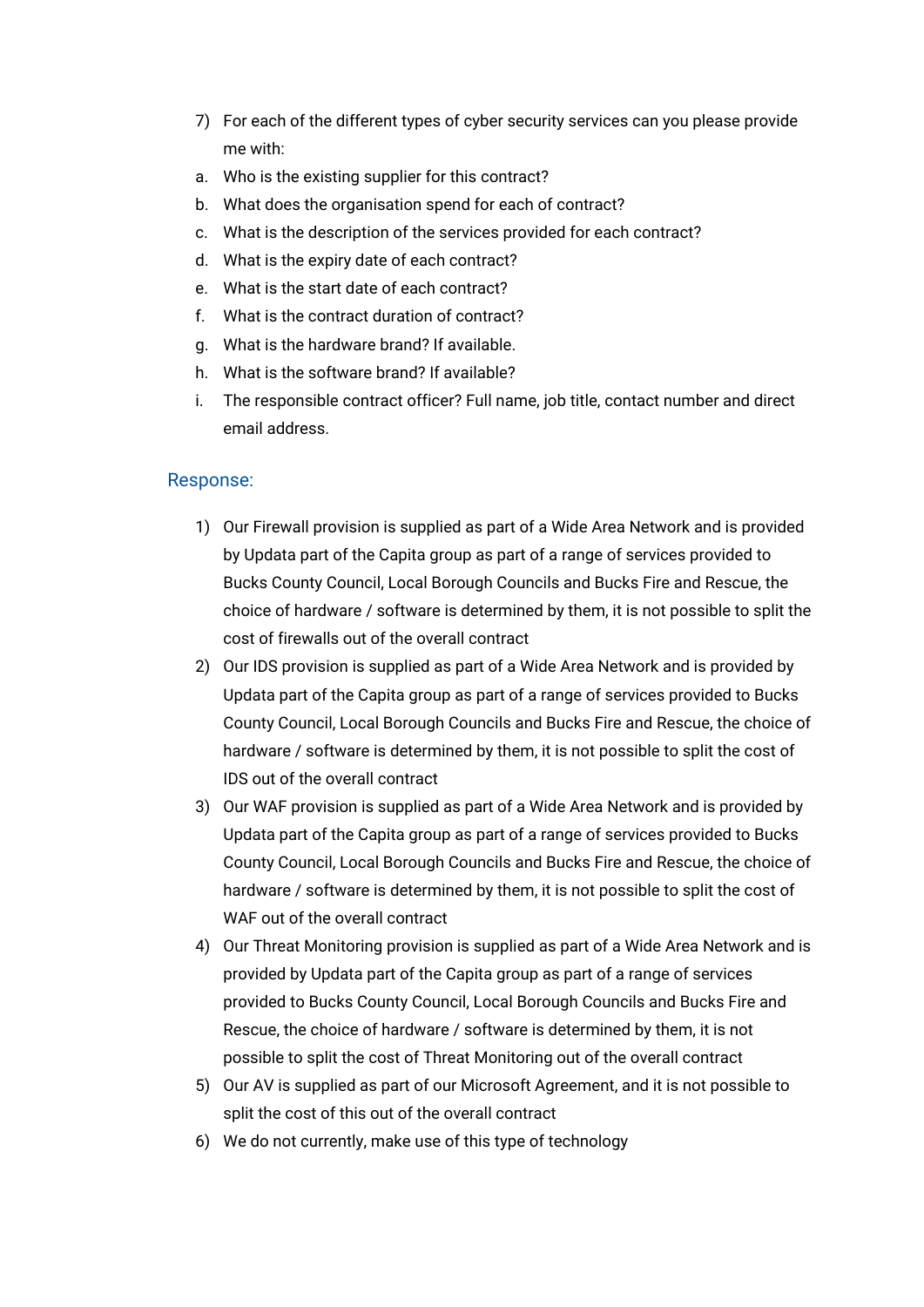7) We do not release the contact details of any but our most senior employees. The director responsible for Procurement is David Sutherland https://bucksfire.gov.uk/about-us/our-strategic-management-board/david-suther land/ and he can be contracted https://bucksfire.gov.uk/contact-us/, through our main switchboard or email contact list.

## BFRS Ref:

1325

#### Information request:

How many Ethnic Minority, Female and White Male firefighters have been recruited by Buckinghamshire Fire Service in the last 15 years, by year?

#### Response:

[Disclosure Log - response to request 1325 edi.pdf.docx](https://bucksfire.gov.uk/index.php/download_file/view/2469/1125/)

[Disclosure Log - response to request 1325.docx.xlsx](https://bucksfire.gov.uk/index.php/download_file/view/2470/1125/)

## BFRS Ref:

1324

### Information request:

Is it possible for you to send some information about the amount of calls you get between 0900 - 1700 Monday - Friday.

#### Response:

Appliance xxxx was mobilised 22 times during this period (between 0900-1700 Monday-Friday).

At these incidents it was required on average for 58mins 30sec from being assigned to being available.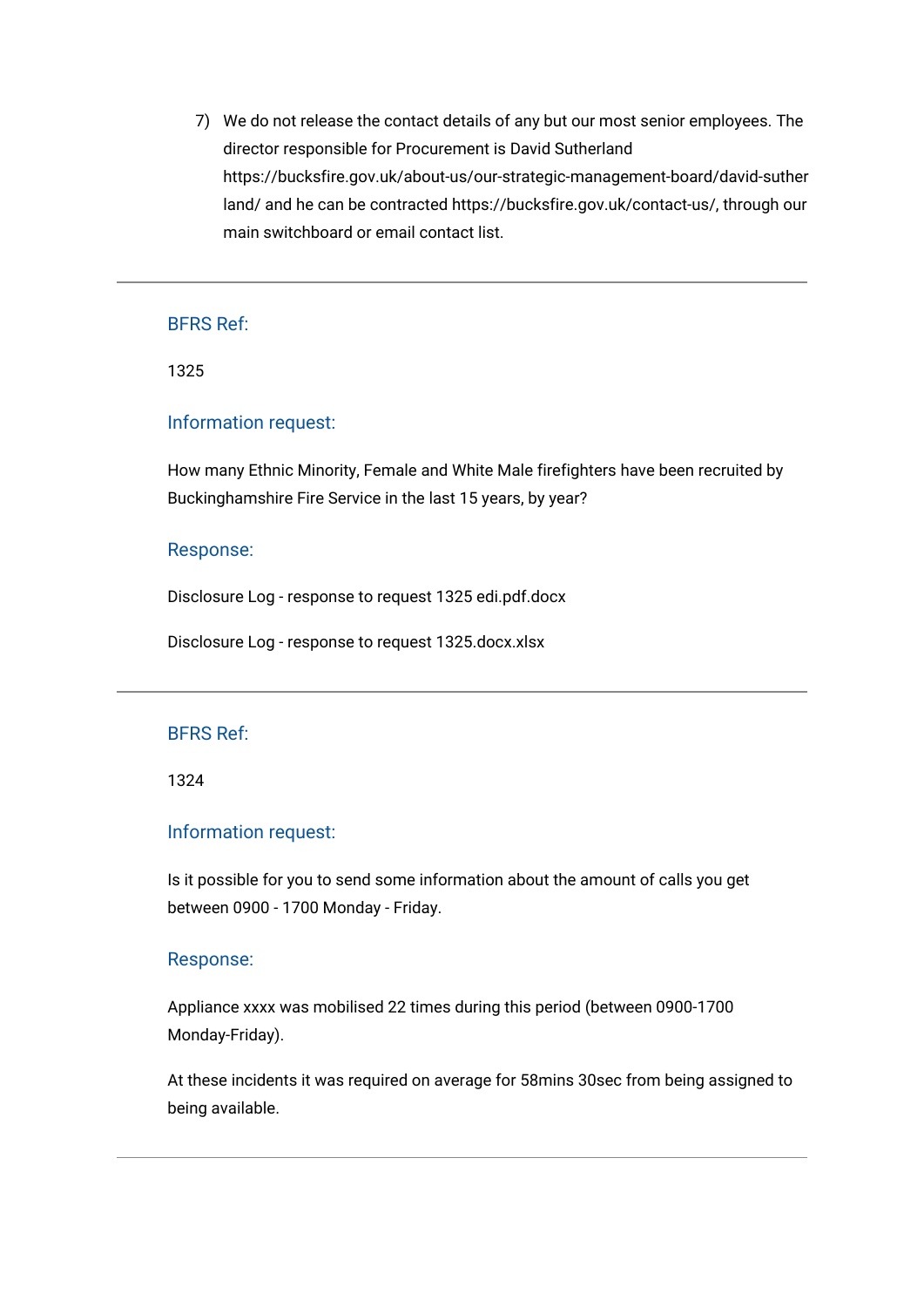#### 1323

## Information request:

I would be grateful if you would provide me with the following information with regard to expenditure made by the Fire and Rescue Authority (FRA) in relation to the Chief Fire Officers Association (CFOA) for the financial years 2014/15 and 2015/16.

- 1) What was the annual subscription/corporate payment made for the above financial years in respect of the CFOA?
- 2) Are the annual subscriptions of individual CFOA members in the FRS paid by the FRA?
- 3) How many of your personnel are members of CFOA that the FRA pay for?
- 4) If the individual membership subscriptions are paid by the FRA what was the total expenditure for the subscriptions for the above financial years?
- 5) What was the expenditure by the FRA for the above financial years paid to CFOA in respect of attendance of officers and Members of the FRA at CFOA conferences, seminars, meetings including - cost of event, travel, overnight stay?
- 6) What is the budgeted expenditure for the annual subscription/corporate payment made for the current financial year (2016/17) in respect of CFOA?
- 7) What is the budgeted expenditure for individual subscriptions of CFOA members in the FRS made for the current financial year (2016/17) in respect of CFOA?
- 8) If any employee paid for by FRA or individual are members of CFOA, what is the cost of their employment including NIC, and pension contribution whilst attending any CFOA event? i.e. If a Chief Fire Officer is away for two days for a CFOA event or on CFOA business, what is the cost to the organisation for that person's salary?

## Response:

1) 2014 / 15 - £32,785 (excluding VAT)

2015 / 16 - £14,580 (excluding VAT)

- 2) Yes
- 3) Eight members
- 4) 2014-15 £1,920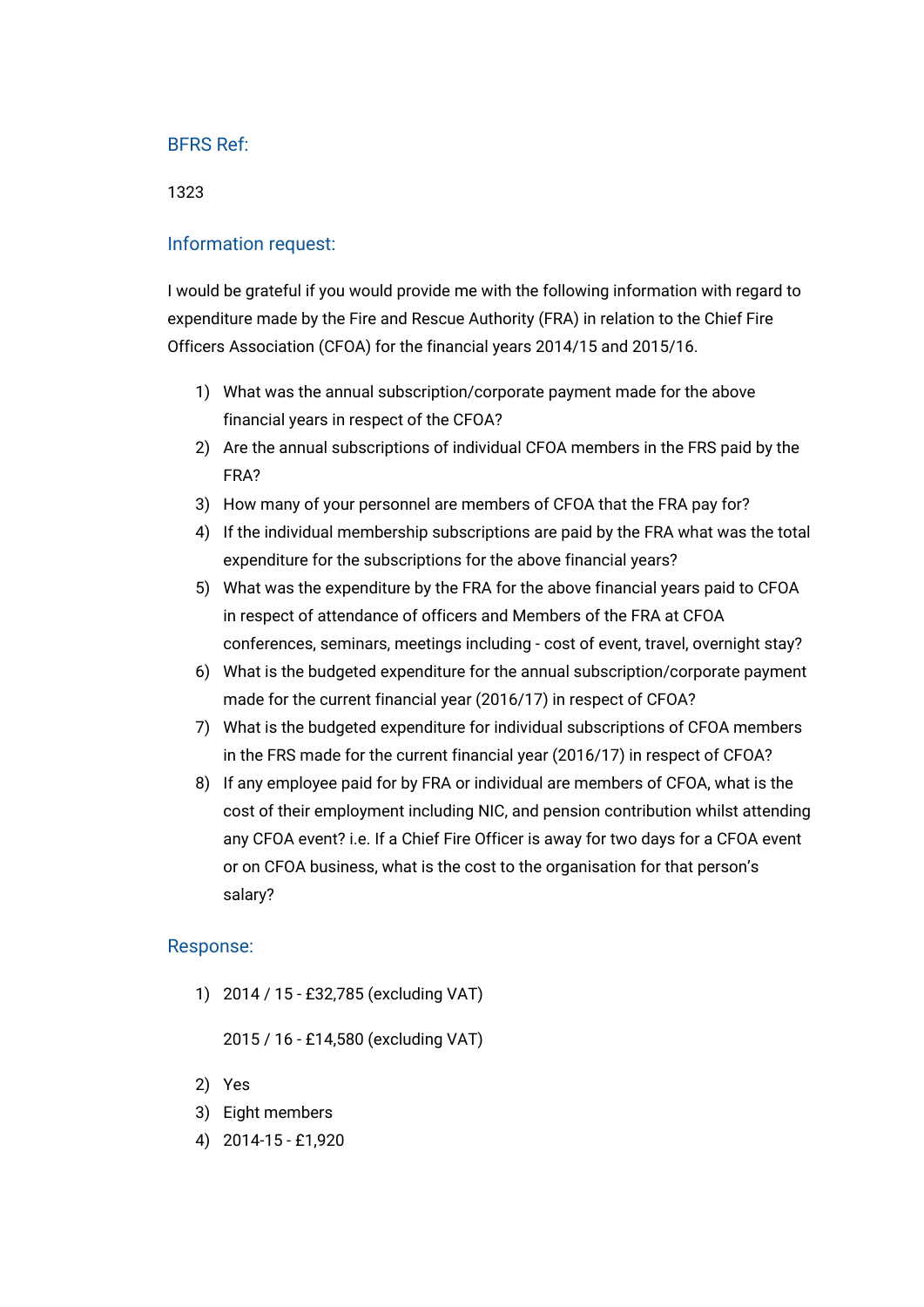2015-16 - £1,720

5) 2014-15 - £5,020 (excluding VAT)

2015-16 - £8,134 (excluding VAT)

- 6) 2016-17 £36,020 (excluding VAT)
- 7) 2016-17 £1,920
- 8) It costs the FRA £1,013 to send the Chief Fire Officer away for two days for a CFOA event or on CFOA business.

BFRS Ref:

1322

### Information request:

Can you tell me please which stations the new MAN / Rosenbauer pumps are being stationed at?

#### Response:

This decision has yet to be finalised therefore the information is not held.

## BFRS Ref:

1321

## Information request:

- 1. The number of wholetime firefighters employed by the fire authority from 2011 to 2016 inclusive, broken down by year.
- 2. The number of retained firefighters employed by the fire authority from 2011 to 2016 inclusive, broken down by year.
- 3. The number of new starter wholetime firefighters employed by the fire authority from 2011 to 2016 inclusive, broken down by year.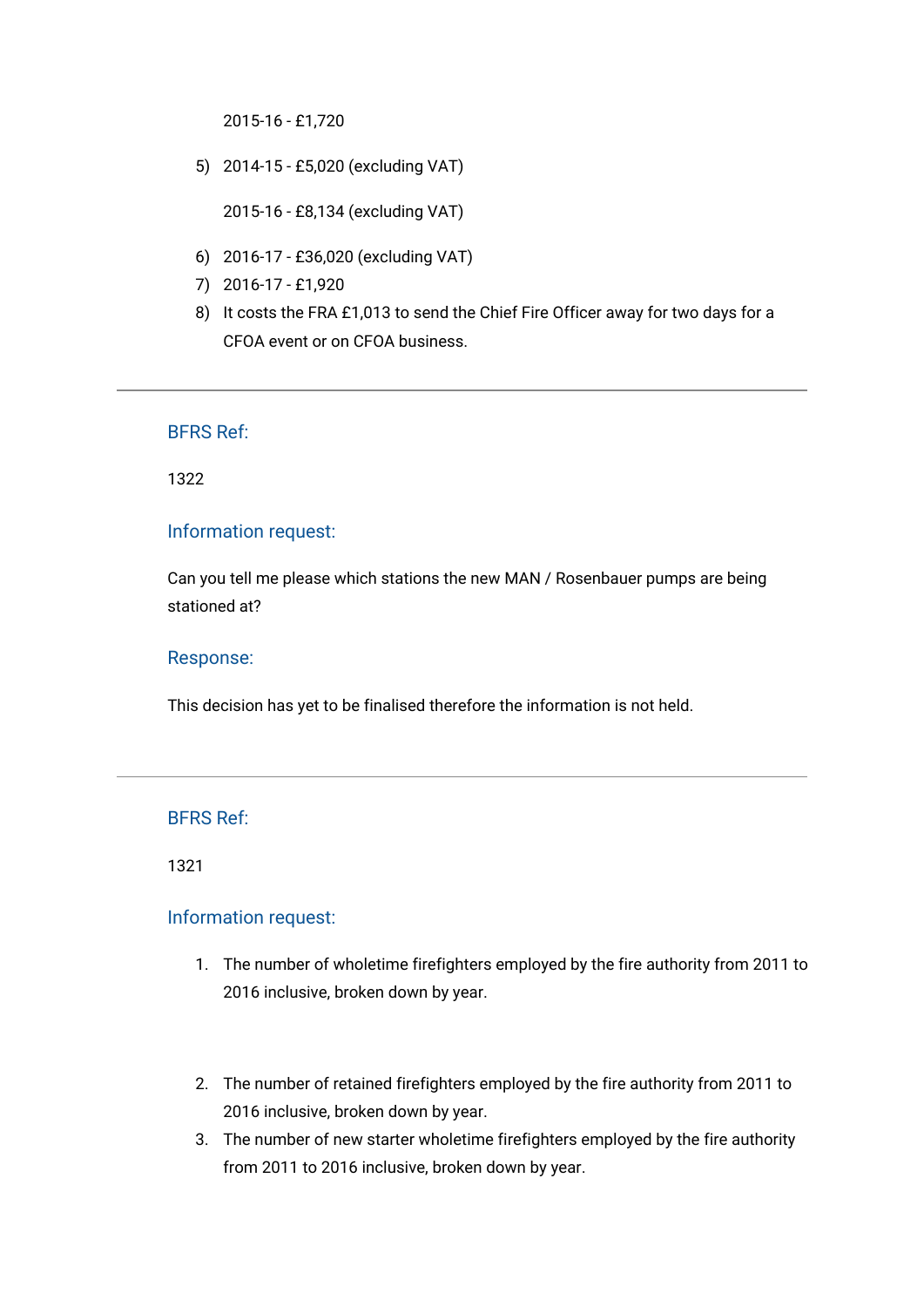- 4. The number of new starter retained firefighters employed by the fire authority from 2011 to 2016 inclusive, broken down by year.
- 5. The number of wholetime firefighters who have left the employment of the fire authority from 2011 to 2016, inclusive, broken down by year.
- 6. The number of retained firefighters to who have left the employment of the fire authority from 2011 to 2016 inclusive, broken down by year.

### Response:

[Disclosure Log - response to request 1321.pdf.docx](https://bucksfire.gov.uk/index.php/download_file/view/2468/1125/)

## BFRS Ref:

1320

## Information request:

The number of Road Traffic Collisons (RTC's) attended as a proportion of all incidents attended; this reported on an annualised basis covering the last five available years (financial or calendar, whichever is most convenient).

## Response:

Please see below are the number of RTCs for the last five complete tax years. I have also provided the percentage of total incidents (excluding co-responder incidents) for each year which were RTCs.

2011/12 - 503 - 7.10% 2012/13 - 493 - 7.56% 2013/14 - 526 - 7.72% 2014/15 - 473 - 7.55% 2015/16 - 512 - 8.04%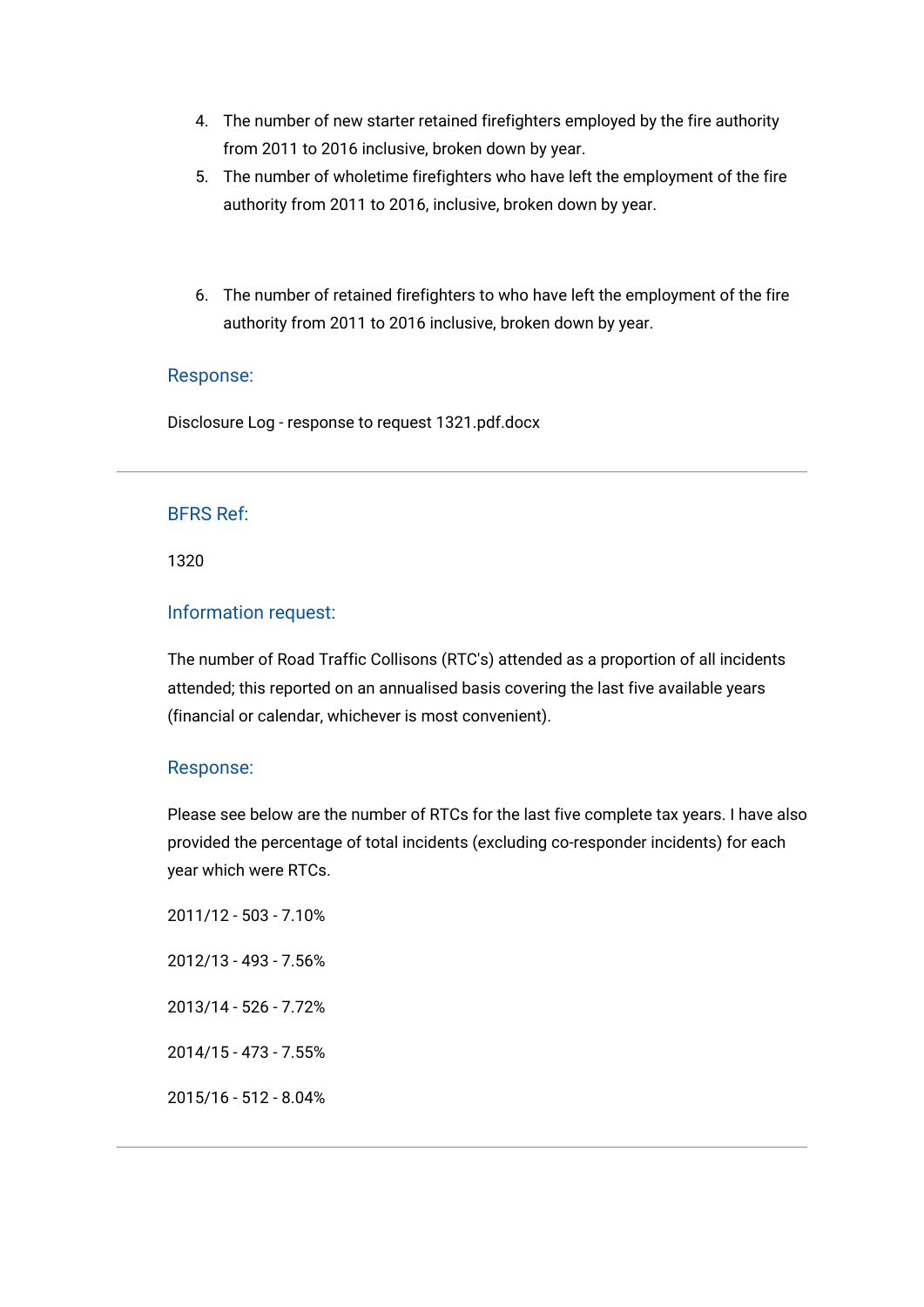1319

### Information request:

I would like the service to provide me with details of the Retained/On-Call fire appliances that have been off the run over the most recent 12 month period.

I would like these details to be broken down into the number of hours per month that an appliance has been unavailable on a station by station basis and also expressed as a percentage figure of the time that the appliances have been off the run.

#### Response:

[Disclosure Log - response to request 1319.pdf](https://bucksfire.gov.uk/index.php/download_file/view/2467/1125/)

#### BFRS Ref:

1318

#### Information request:

I have been wanting to send a freedom of information request relating to the Council's existing contracts relating to facilities management. Lift Service and Maintenance; Air Conditioning and Ventilation Servicing and Maintenance Cleaning and Janitorial Mechanical and Electrical Maintenance; Property Maintenance; and Day To Day Repairs.

In regards to the types of contracts I have displayed above can you please send the Council's primary contracts?

Or can you please send me the contract that are above £1000.

Also, so that I understand the information you have provided to me please state information if the Council doesn't have any contract I have stated within this request.

- 1. Contract Type Please use the list I have provided above.
- 2. Existing Supplier Please state the supplier for each contract.
- 3. Annual Spend Please can you provide me with the spend for each individual supplier.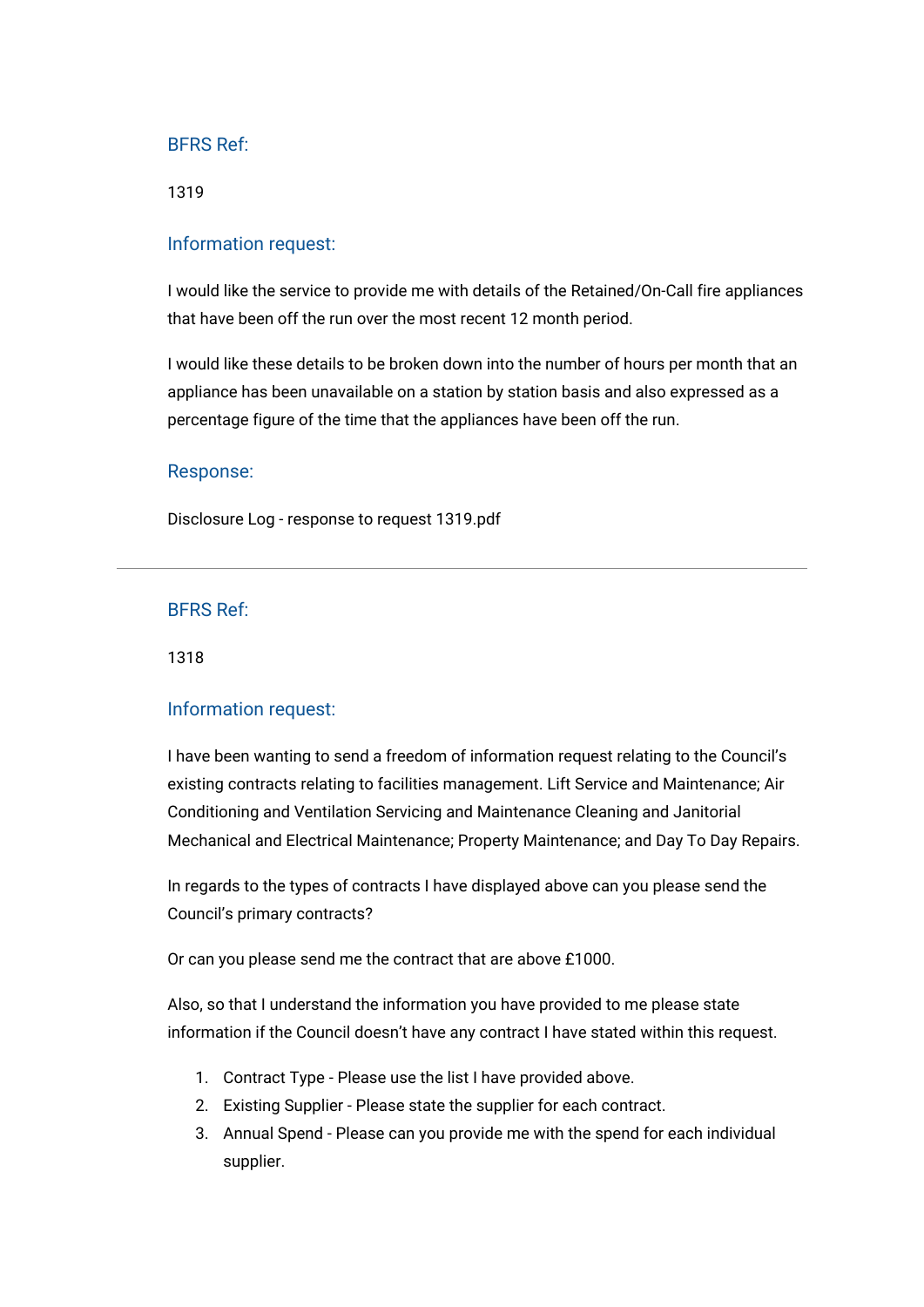- 4. Contract Duration- please note if there are any extensions period available and if so what?
- 5. Contract Start
- 6. Contract Expiry
- 7. Contract Review
- 8. Contract Description- a small description of the type of services included within each contract.
- 9. Number of sites covered for each contract e.g. the Council may have a maintenance agreement with a supplier that covers several sites/buildings.
- 10. Can you also send me the contact details of the person within the Council that is responsible for each one of these contract you have submitted.

#### Response:

Pending a response.

## BFRS Ref:

1317

#### Information request:

- 1. What was the latest price paid per ream (500 sheets) of standard white copier paper (80 gsm or equivalent)?
- 2. If the answer to question 1. is not representative of a usual price paid, what is the average price paid per ream of copier paper during financial year 2015/16?
- 3. How many reams of copy paper were purchased during the 2015/16 financial year?

#### Response:

We have discussed your request with the current supplier who has explained that their prices are per box not per ream and prices may vary from customer to customer based on (for example) quantities procured over a specified period of time. Therefore disclosure of their charges to Buckinghamshire and Milton Keynes Fire Authority is exempt under section 43 (2) of the Freedom Of Information Act 2000 (the Act) which states that information is exempt information if its disclosure under the Act would, or would be likely to, prejudice the commercial interests of any person.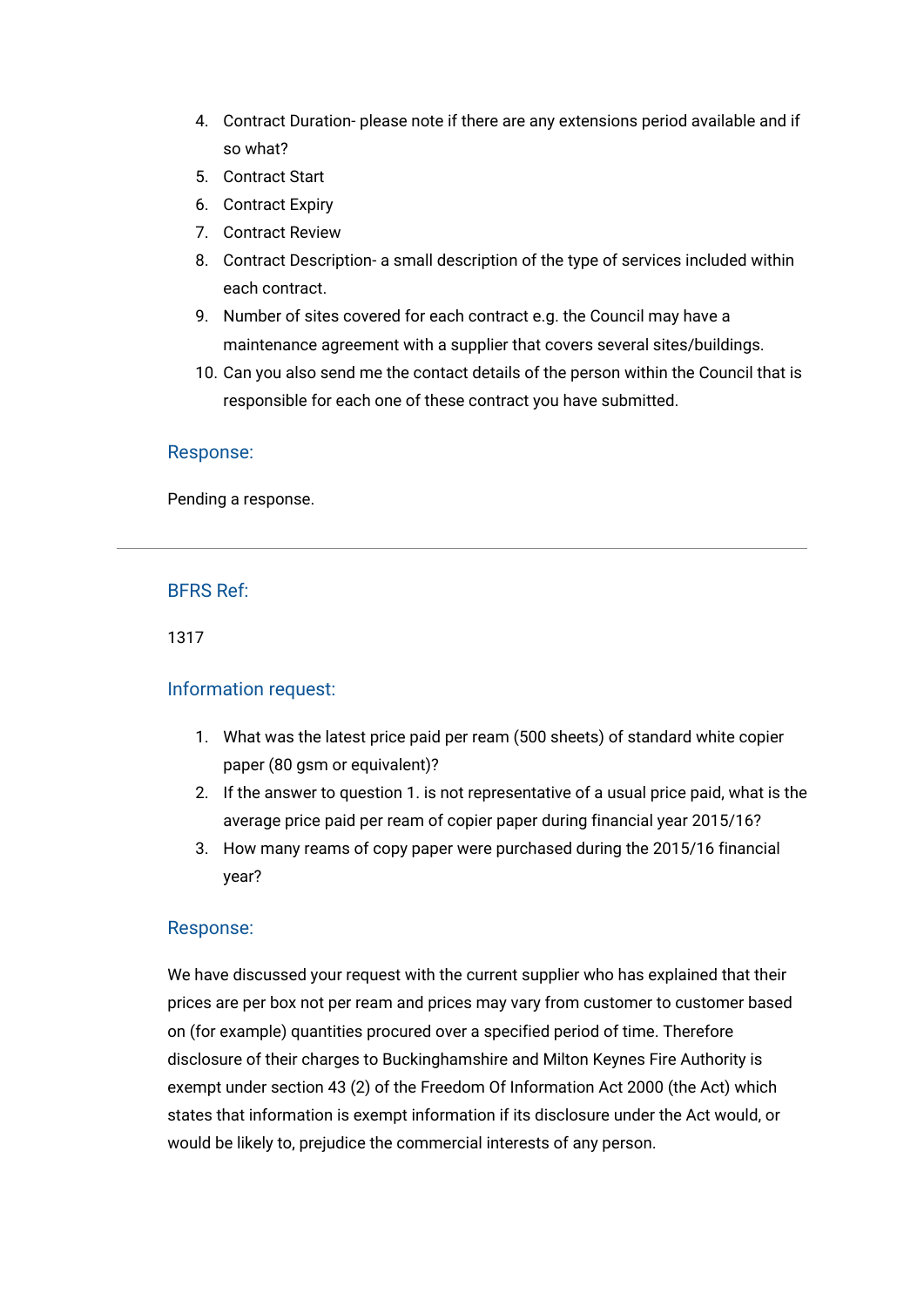## 1316

## Information request:

- 1) Could you please confirm the typical Communications technology installed on-board Fire Appliances? I am particularly interested in the Pumps and Command Units.
- 2) What is (are) the purpose(s) of the communications technology, for example; GPS tracking of appliance, Telematics, On-Board Diagnostics, Status update (pump on way, pump at incident etc), communicating with other appliances/back to base, event-based streaming of video etc?
- 3) Do you currently make use of CCTV and/or dash cameras on fire appliances?
- 4) Do you currently use body cameras or sensors (such as heat sensors) to help protect firefighters from harm / get better visuals on the incident? If not, do you plan to utilise this technology in the future?
- 5) Do the units make use of the TETRA network or standard mobile communications?
- 6) If the TETRA network is being used, is the hardware compatible with standard mobile communications technology? If not, can the unit(s) be updated or do they need to be replaced to facilitate the change to mobile communications.
- 7) Could you please confirm the model of the communications units being used and the supplier(s) of those units?
- 8) Could you confirm the contract terms these units have been bought on  $-$  was this a one-off CAPEX charge or a mixture of CAPEX and OPEX?

## Response:

- 1) Tetra Radios and Mobile Data Terminals.
- 2) Radios are for communications to Control and MDT's are for mobilising, status messaging, GPS location / mapping and provision of risk, hydrant, chemical & vehicle information.
- 3) No dash cams just CCTV.
- 4) No. We have no plans to utilise this technology at this time.
- 5) TETRA.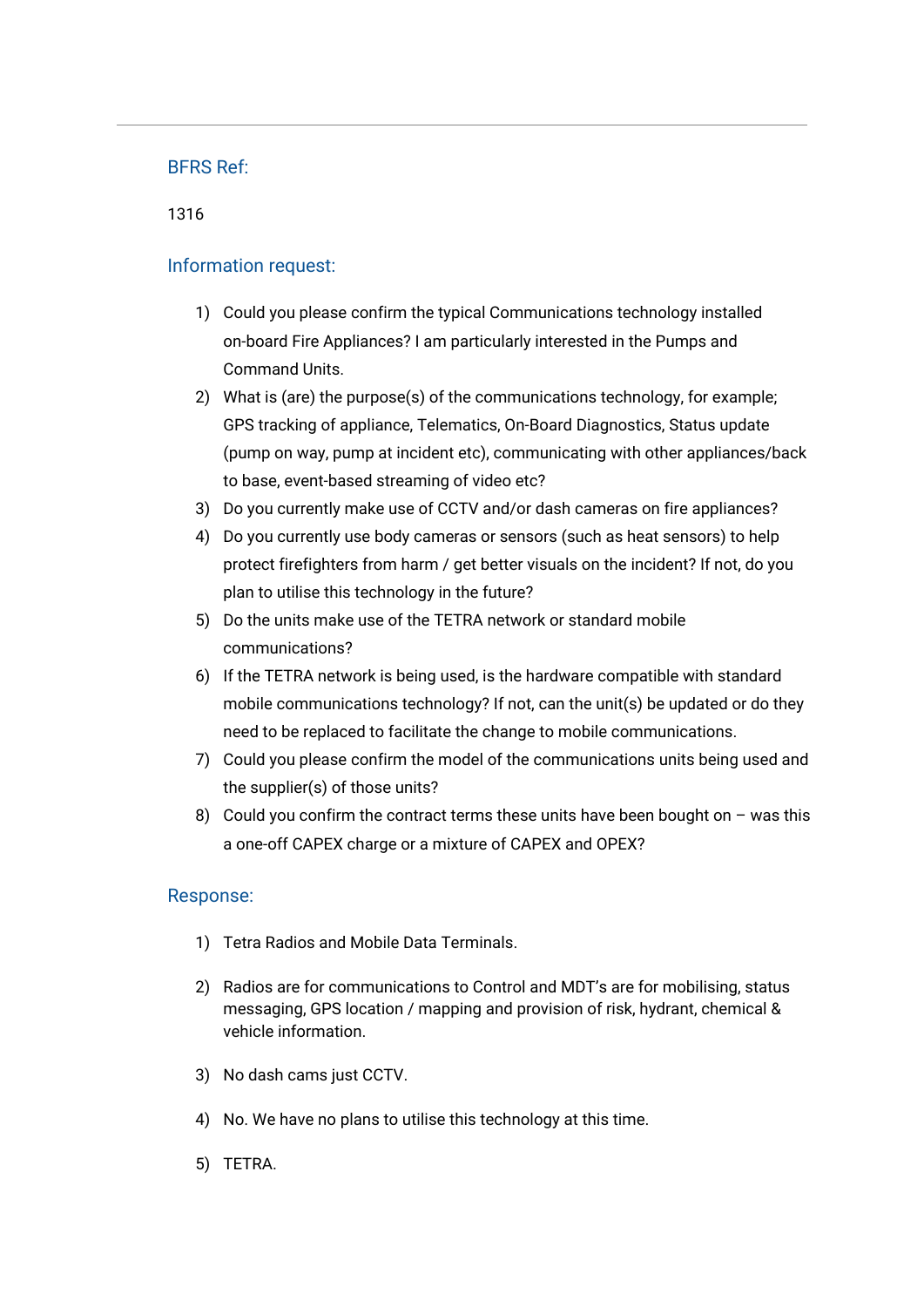- 6) No, they need to be replaced.
- 7) Motorola GP340.
- 8) Capex.

1315

## Information request:

I would be very appreciative if you could tell me (if the information is recorded) the number of fires in listed buildings that occur annually, the grade of listed building, the cause of fire, details about how the fire spread, details about fire protection that was implemented at the time of the fire (e.g. sprinkler system, etc.), the total damage sustained by the building and, if possible, the construction type of the building (e.g. timber, brick or stone).

#### Response:

Information not held.

### BFRS Ref:

1314

### Information request:

Callouts to vehicles stuck in flooding incidents.

#### Response:

Discussed with agency raising the issue.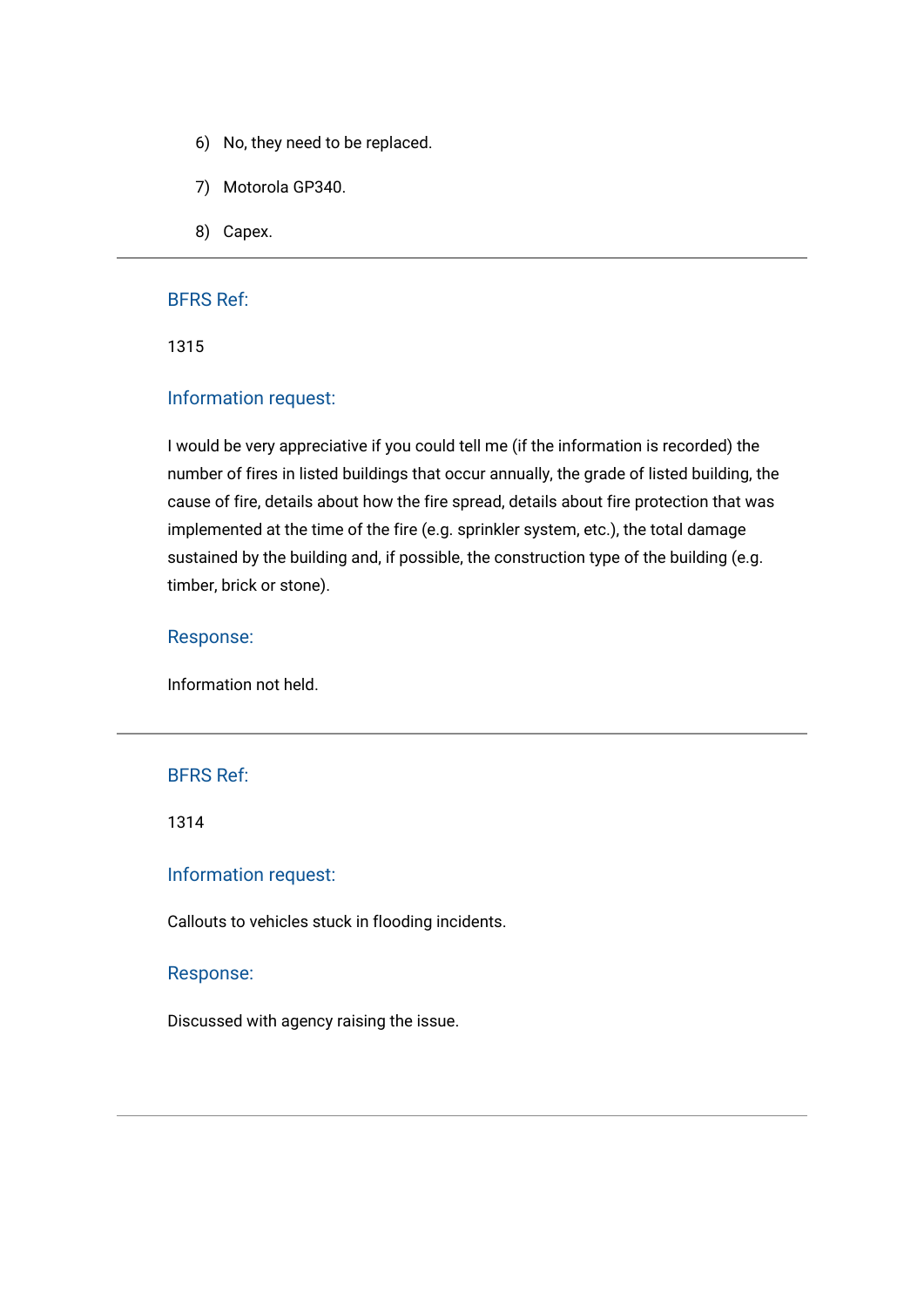1313

## Information request:

How many fires have occurred in your county or equivalent operational area during the financial year 15/16 which were caused/you believed to have been caused by white goods appliances e.g. washing machine, dishwasher, tumble drier etc ?

Please provide a breakdown stating the make and model of the white goods appliance involved in each fire and please also indicate if any loss of life occurred in relation to that fire.

If it does not exceed the time limit I would also like the same figures and breakdown for the financial year 14/15.

#### Response:

[Disclosure Log - response to request 1313.xlsx](https://bucksfire.gov.uk/index.php/download_file/view/2466/1125/)

#### BFRS Ref:

1312

#### Information request:

The rota software solution that is currently used to manage staff availability of personnel (wholetime duty/on call firefighters and specialist teams).

The end date of the contract with the current provider and any option to extend the contract.

The name or role and contact details of the most appropriate person to make an approach to in the future.

#### Response:

Gartan Payroll – contract expires December 1st 2017.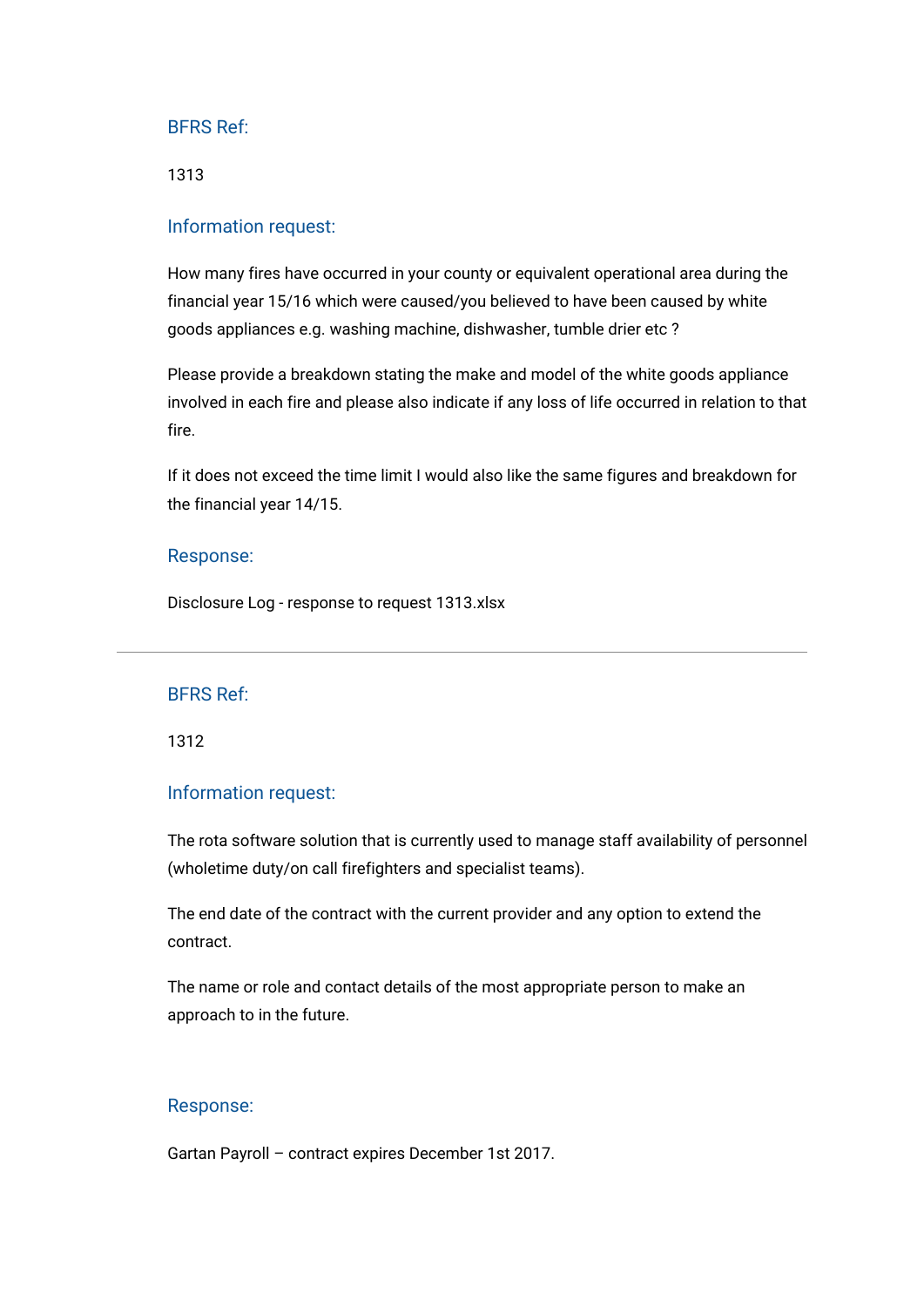Gartan E-Rostering - contract expires January 1st 2017.

As part of our business and information systems (BASI) we will be reviewing this early next year.

Our project manager for this is: Anne-Marie Carter (BASI Project Manager) mailto:acarter@bucksfire.gov.uk 01296 744453 / 07966 886689

## BFRS Ref:

1311

## Information request:

- a) Is your Chief Fire Officer or any other member of staff intending to participate in the Golf Day being organised and hosted by the CFOA Sponsors of their AGM, the response for the attendance is a reply back to PBI Products Limited (the suppliers of firefighting protective fabrics), being held on 11 September 2016 at the Belfry Golf Course, West Midlands.
- b) If your Chief Fire Officer or any other member of staff are intending to be at the above sponsored golf day: - what is the value of the hospitality being provided?
- c) Will the hospitality of the sponsored golf be declared as part of the FRA's hospitality policy?
- d) Are the staff being recorded as on duty or on leave for the golfing event?
- e) Where staff are being recorded as 'on duty' what is the full cost borne by public expenditure of the staff attending the sponsored golf day including; salary, national insurance, pension and other expenses (including travelling).
- f) Is your Fire and Rescue Authority (FRA) currently part of a public tender for personal protective equipment (PPE) for firefighters as: - a public tender issued by your fire and rescue authority?
- g) A public tender via the Chief Fire Officers Association (CFOA), PPE consortium arrangements?
- h) A public tender via another consortium?
- i) Are any of your fire and rescue service staff involved in the PPE evaluation/ testing arrangements as part of the any of the above public tenders?
- j) Are any of your fire and rescue staff involved in the CFOA consortium management arrangements.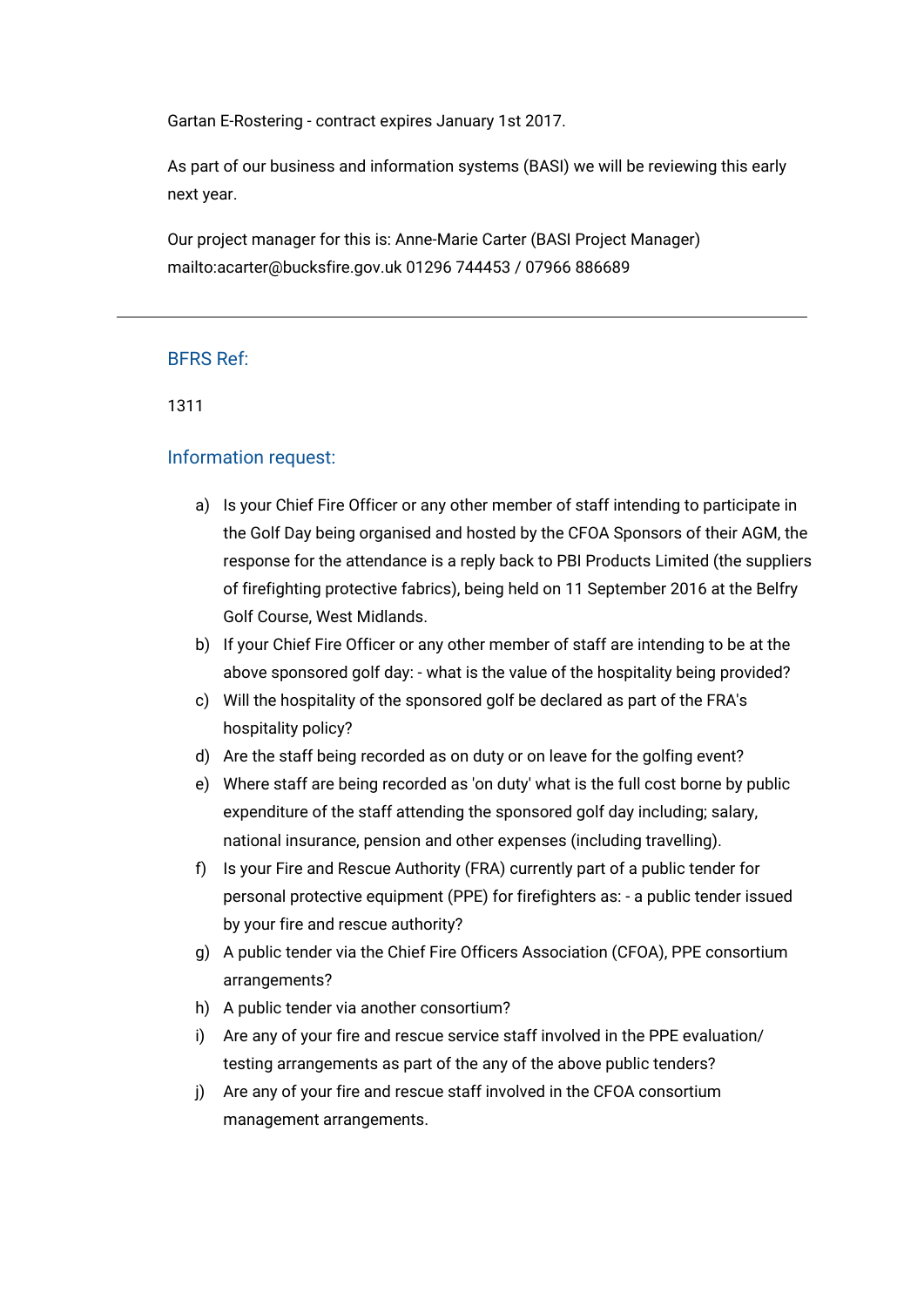### Response:

- a) No.
- b) N/A.
- c) N/A
- d) N/A.
- e) N/A.
- f) No.
- g) This is a collaborative tender which Kent FRS is leading and participating in a public tender via the Chief Fire Officers Association (CFOA), PPE consortium arrangement.
- h) Buckinghamshire FRS is participating in a public tender via the Chief Fire Officers Association (CFOA), PPE consortium arrangement led by Kent FRS.
- i) Yes, a member of the procurement team and two firefighters from BFRS are participating in the collaborative PPE tender process led by Kent FRS.
- j) Our Head of Procurement attended the Procurement Workshop for CFO's on 13th September.

## BFRS Ref:

1310

## Information request:

- 1) The annual number of times the service was called out to a Pupil Referral Unit, per individual reason for callout per Pupil Referral Unit, for each of the last five years
- 2) The monthly number of times the service was a) called out to and b) attended Pupil Referral Units within your jurisdiction, per Pupil Referral Unit, for each month in the last five years.

### Response:

[Disclosure Log - response to request 1310.xlsx](https://bucksfire.gov.uk/index.php/download_file/view/2464/1125/)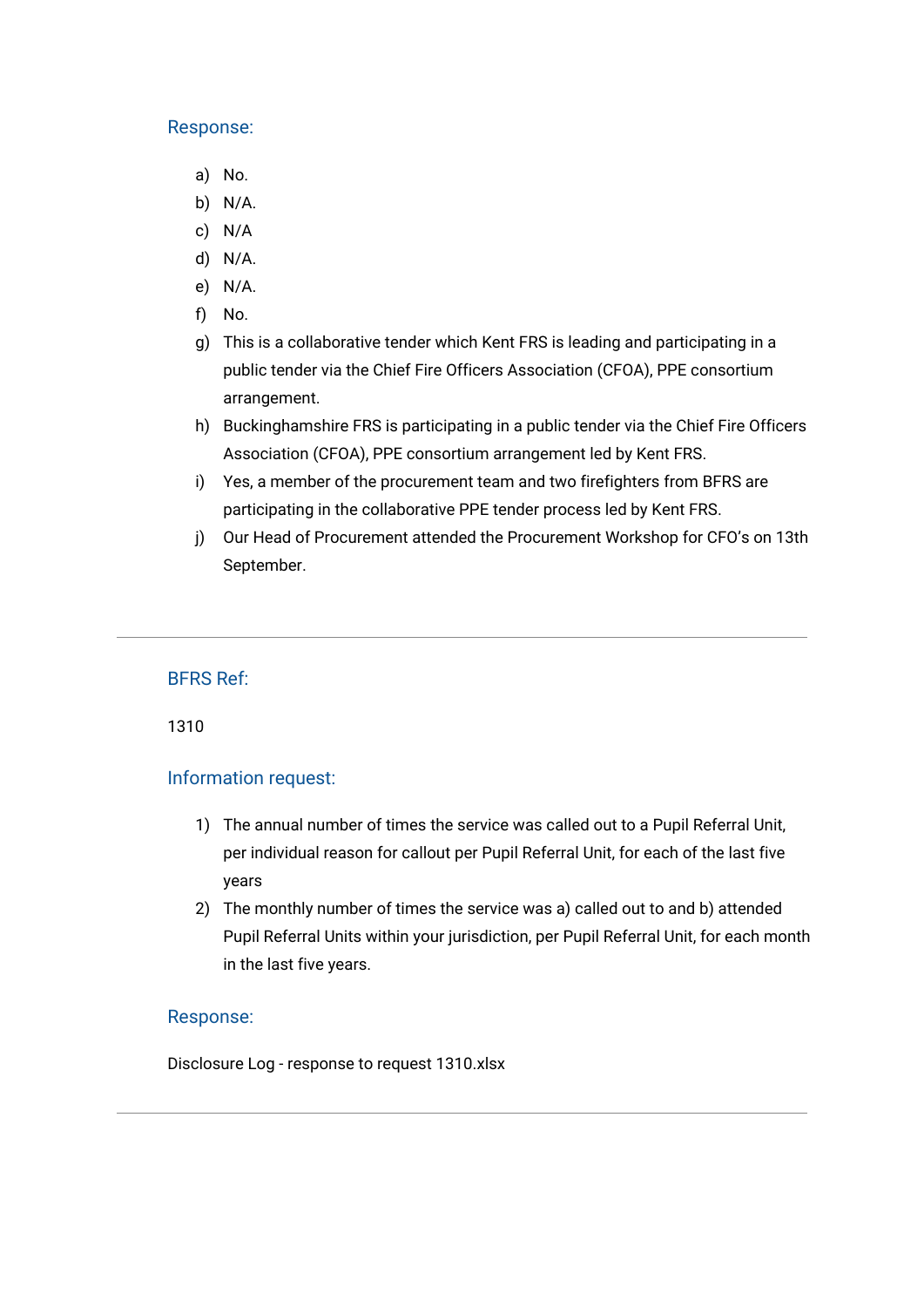1309

## Information request:

I would like you to provide me with the following information:

- The total cost of carrying out animal rescues in your area for the last 12 months (June 2015 to July 2016).
- A breakdown of the different types of animals rescued.
- What type and how many incidents involving each one.
- If possible, a breakdown of the costs incurred rescuing those specific types of animal - for example, £100,000 rescuing cats, £50,000 rescuing dogs and so on.
- The total amount of animal rescues which took place in that period.

### Response:

Animal Rescues June 2015 to July 2016:

| <b>Animal Type:</b> | <b>Number of incidents:</b> |  |
|---------------------|-----------------------------|--|
| <b>Bird</b>         | $\overline{8}$              |  |
| Cat                 | $\overline{17}$             |  |
| Cow                 | $\overline{3}$              |  |
| Deer                | $\overline{4}$              |  |
| Dog                 | $\overline{10}$             |  |
| Horse               | $\overline{13}$             |  |
| Pony                | $\overline{1}$              |  |
| Rabbit              | $\overline{2}$              |  |
| Sheep               | $\overline{3}$              |  |
| <b>Grand Total:</b> | 61                          |  |
|                     |                             |  |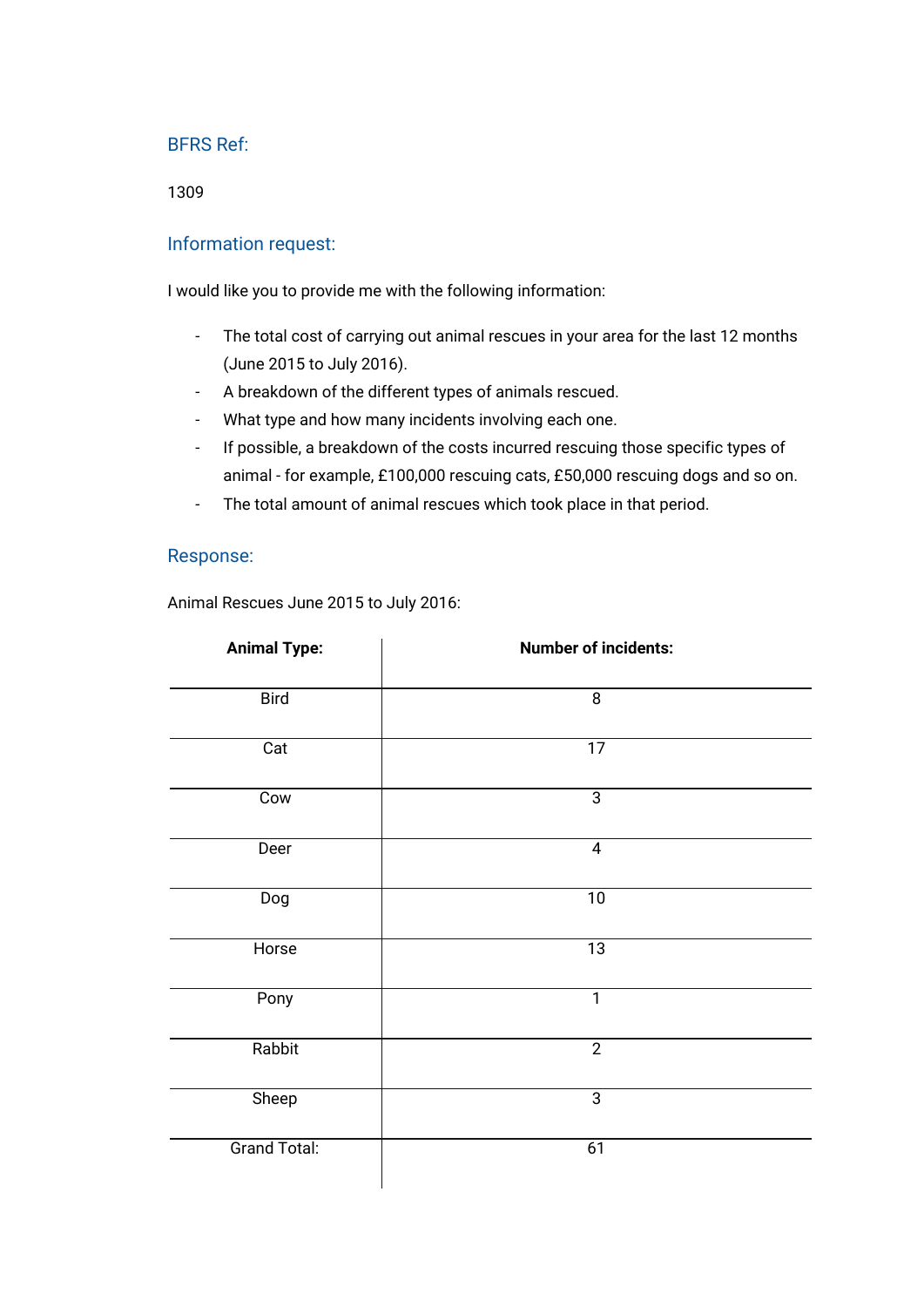1308

## Information request:

Can you give me the time of call for this incident also time first and second truck arrived at this incident:

Thursday 18 August, 1.32am Fire involving 1,000 bales of straw, High Street, Whaddon. One appliance and crew from Great Holm, one from Bletchley and one from Broughton attended. Firefighters used an off-road fire engine. Call time and times of arrival of the first and second engines to a fire involving 1,000 bales of straw, in High Street, Whaddon.

#### Response:

The on scene time for the first two appliances was:

18/08/2016 01:47:00

18/08/2016 02:12:30

#### BFRS Ref:

1307

### Information request:

I have spoken to the FBU and they believe the agreement from A to B using the conventions was 8 out of 14 achieved or 50%. Can you confirm this?

I believe that all your FDS station managers managing stations are SM'B'. Can you confirm this?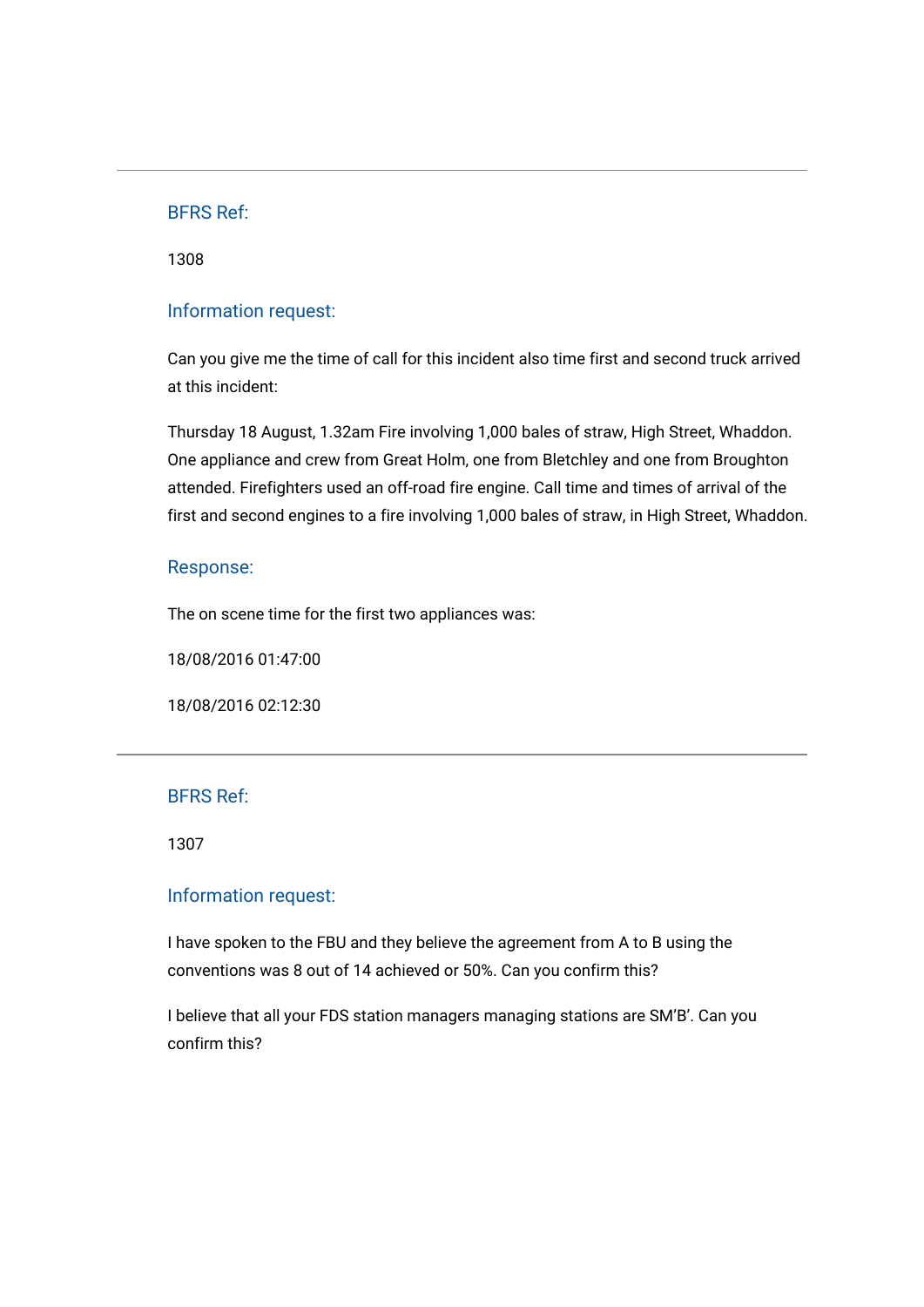#### Response:

As advised, I cannot confirm the conversion rate as the only available documents do not contain this information.

I can however confirm that station managers in charge of stations are paid at the B rate of pay.

### BFRS Ref:

1306

#### Information request:

Copy of an incident report - required FOC

### Response:

Applicant did not respond to fees request within three months so request closed.

## BFRS Ref:

1305

#### Information request:

- 1. In the last two and a half calendar years, how many fire officers have been:
	- a. Given a written or verbal warning
	- b. Suspended from employment
	- c. Dismissed from employment
	- d. Were subject to other disciplinary proceedings not mentioned above (please state). Please break down by calendar year for 2014, 2015, and 2016 (Jan-June).
- 2. For each case above, please provide the reason why. For example, repeated absences, failure to follow instructions, etc.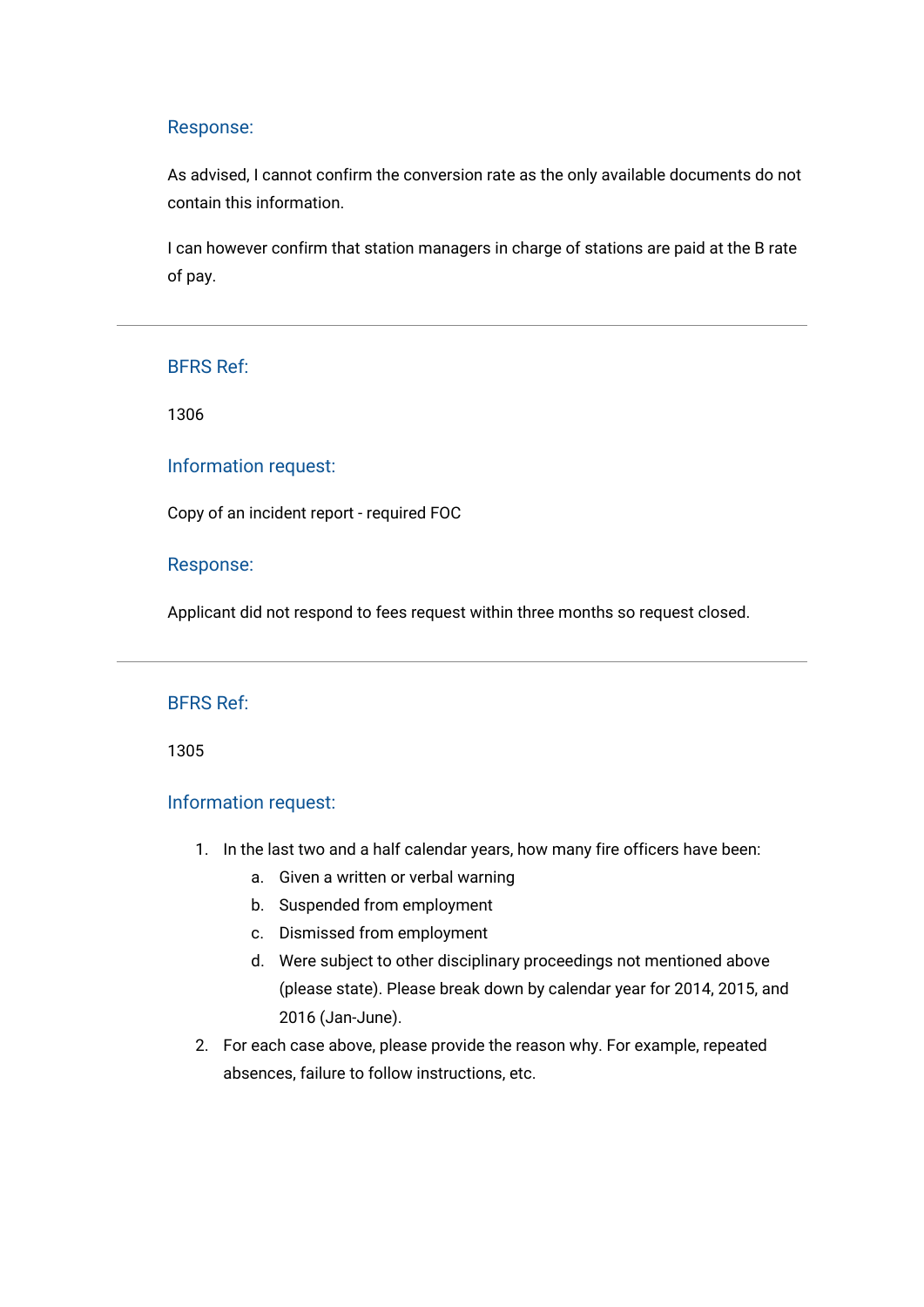## Response:

I can confirm that the Buckinghamshire and Milton Keynes Fire Authority (the Authority) has completed its search for the information you requested and, owing to the small numbers involved some of this information is exempt under section 40(2) as providing any information where the figures are less than five could lead to the identification of individuals.

The Authority believes that the release of the some of this information would risk identification of the individuals concerned, and therefore be unlawful under the Data Protection Act 1998 as it would be in breach of one or more of the Data Protection Principles. For this reason, the Authority has chosen not to provide an exact figure in cases where the true number falls between one and five.

However, under section 16 of the Freedom Of information Act the Authority has a duty to provide advice and assistance, so far as it would be reasonable to expect the Authority to do so.

Therefore the Authority could offer to provide you with these figures where they are greater than five, or provide you with figures for warnings, suspensions and dismissals as one category – disciplinary action – by year - where the figure is greater than five or any other combination where the figure is greater than five.

## BFRS Ref:

1304

## Information request:

- 1. The number of times the fire authority has been asked to provide resources, or attended incidents, at the request of another fire authority from January 1 2011 to August 14 2016 inclusive, broken down by month.
- 2. The number of times the fire authority has been put on standby to provide resources, or attend incidents, at the request of another fire authority from January 1 2011 to August 14 2016 inclusive, broken down by month.
- 3. The number of engines operated by the fire authority from 2011 to 2016 inclusive, broken down by year; and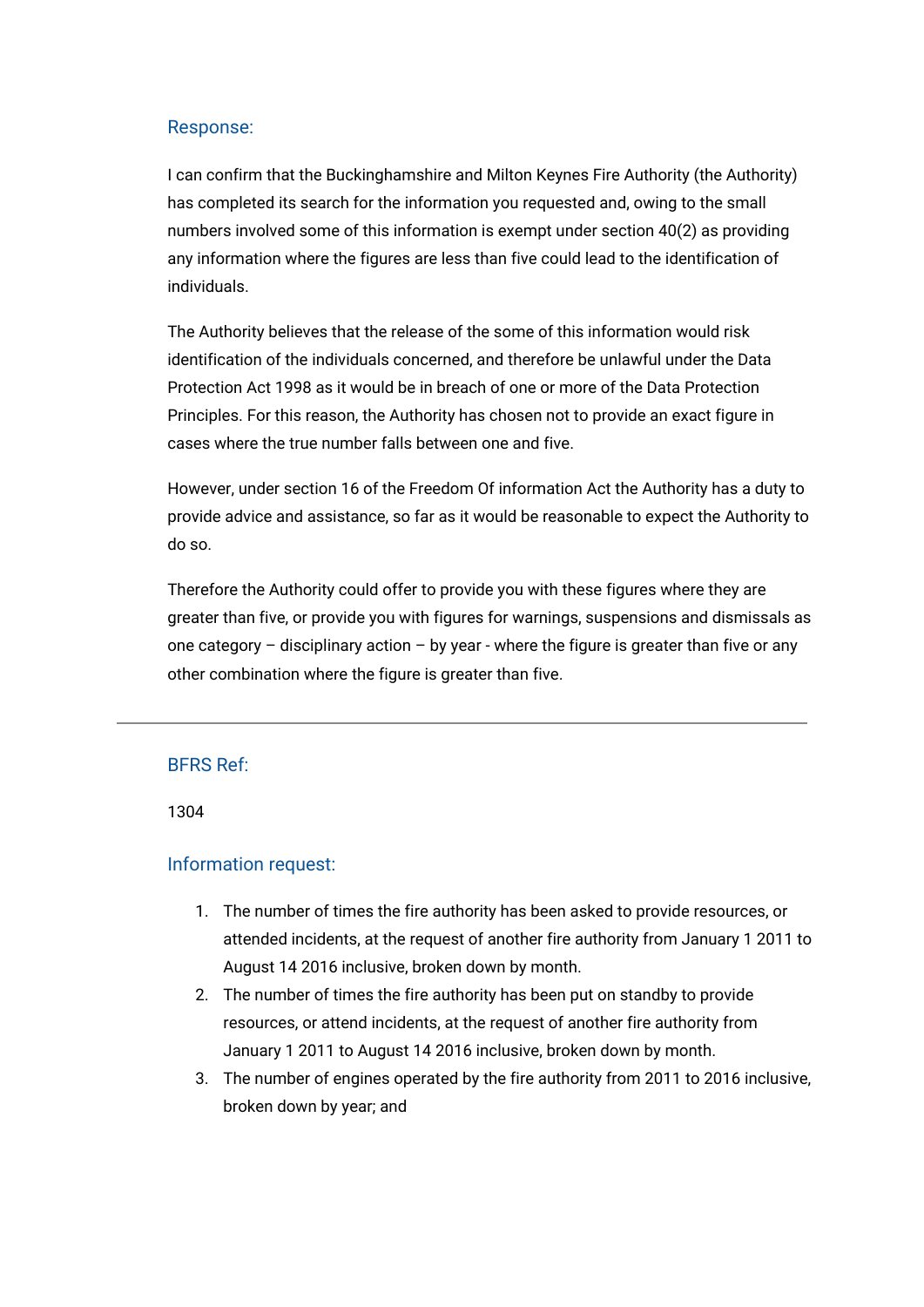4. The number of firefighters employed by the fire authority from 2011 to 2016 inclusive, broken down by year.

# Response:

1. Here are the number of over the border incidents attended (with a resource on scene) by Buckinghamshire Fire & Rescue Service - broken down by month as requested, these figures exclude standbys. See below for an explanation of figures.

| 2011        | 2012         | 2013          | 2014        | 2015          | 2016          |
|-------------|--------------|---------------|-------------|---------------|---------------|
|             |              |               |             |               |               |
| January 22  | January 6    | January 7     | January 8   | January 8     | January 38    |
| February 6  | February 16  | February 8    | February 7  | February 11   | February 31   |
| March 15    | March 13     | March 6       | March 13    | March 9       | March 32      |
| April 17    | April 9      | April 11      | April 10    | April 8       | April 21      |
| May 13      | May 18       | <b>May 15</b> | May 10      | <b>May 32</b> | <b>May 32</b> |
| June 15     | June 7       | June 9        | June 8      | June 28       | June 40       |
| July 10     | July 17      | July 7        | July 8      | July 34       | July 31       |
| August 9    | August 11    | August 13     | August 12   | August 29     | August 29     |
| September 7 | September 13 | September 10  | September 5 | September 24  |               |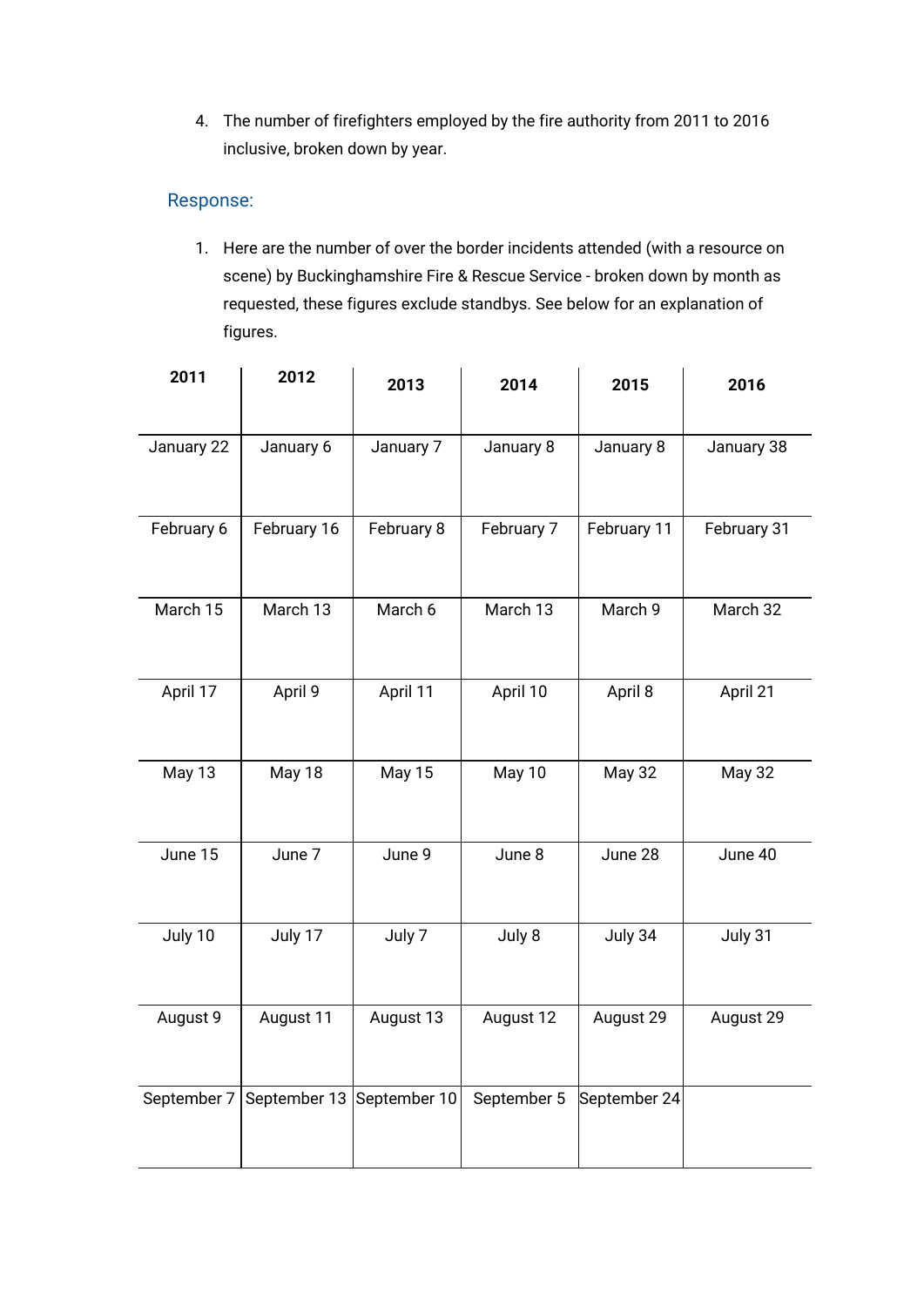| October 14  | October 7                             | October 6   | October 10                | October 34  |  |
|-------------|---------------------------------------|-------------|---------------------------|-------------|--|
|             |                                       |             |                           |             |  |
|             | November 16 November 14   November 10 |             | November 13   November 35 |             |  |
|             |                                       |             |                           |             |  |
| December 10 | December 6                            | December 13 | December 5                | December 27 |  |
|             |                                       |             |                           |             |  |
|             |                                       |             |                           |             |  |

# 2.

Here are the number of over the border standbys attended (with a resource on scene) by Buckinghamshire Fire and Rescue Service - broken down by month as requested. Where there is no figure for the month, there were 0 standbys attended.

| 2011     | 2012       | 2013     | 2014       |            | 2016       |
|----------|------------|----------|------------|------------|------------|
| January  | January 1  | January  | January    | January    | January    |
| February | February 1 | February | February 7 | February 1 | February 5 |
| March 1  | March      | March    | March      | March      | March 6    |
| April    | April      | April    | April 2    | April 2    | April 4    |
| May 3    | May 1      | May 2    | May        | May 1      | May 2      |
| June     | June       | June     | June 1     | June 3     | June 5     |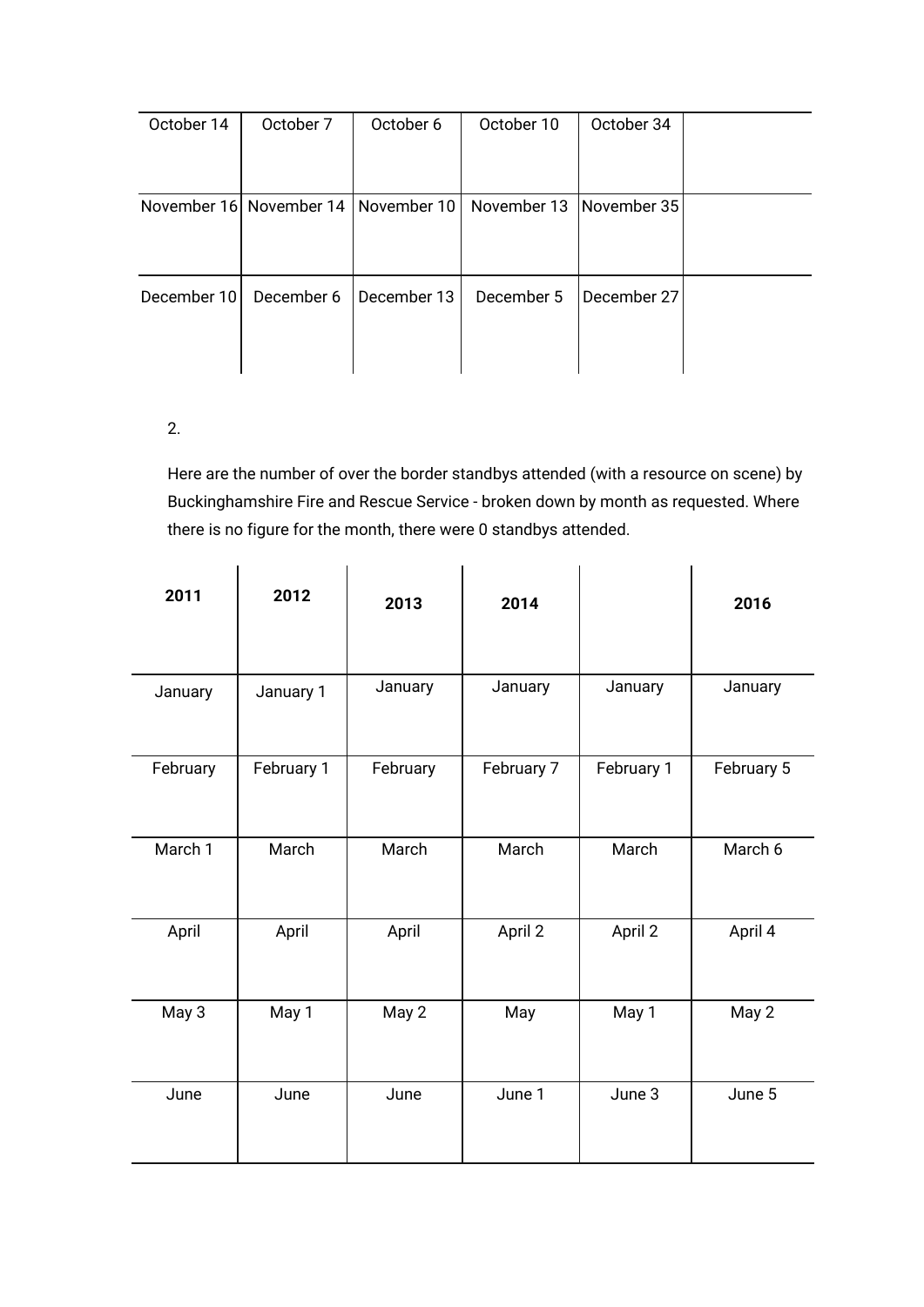| July        | July 1      | July 1    | July       | July 5      | July 8    |
|-------------|-------------|-----------|------------|-------------|-----------|
| August      | August 1    | August    | August     | August 4    | August 7  |
| September 2 | September 1 | September | September  | September 3 | September |
| October     | October     | October   | October 1  | October 1   | October   |
| November 2  | November    | November  | November   | November 5  | November  |
| December    | December    | December  | December 2 | December 2  | December  |

Please note that Buckinghamshire and Milton Keynes Fire Authority (the Authority) closed both its Control Room and Secondary Control Room to become part of a Thames Valley Fire Control Service (TVFCS) from April 2015. TVFCS operate a "nearest is nearest" (within Thames Valley) mobilising policy – meaning that the response to an incident is based on the location of appliances regardless of which of the Thames Valley Fire and Rescue Services is called to respond, regardless of the location of the incident or attending resources.

The Authority does not record if resources to over-the-border incidents are sent at the request of another Thames Valley Fire and Rescue Service or whether Buckinghamshire Fire and Rescue Service attended the incident, believing it to be in its grounds at the time of mobilisation. As a result these are all attended over-the-border incidents.

These figures only include incidents where a Buckinghamshire Fire and Rescue Service resource, fire appliance or officer, made it on scene. They do not include incidents where a resource was requested by an a Thames Valley Fire and Rescue Service and not mobilised. They also don't include incidents where resources were "stood down" before arrival.

3.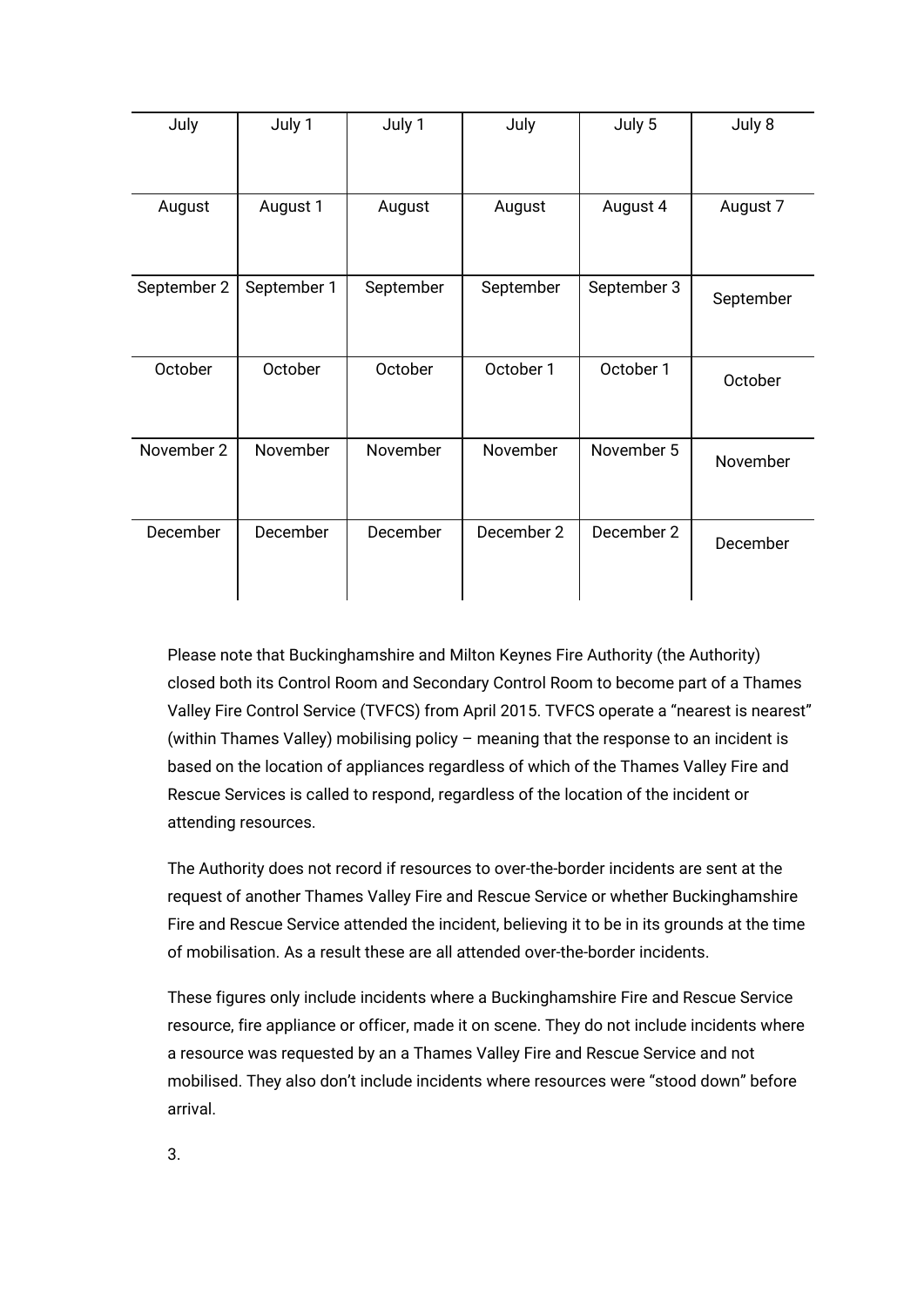The number of engines operated by the Fire Authority from 2011 to 2016 inclusive, broken down by year = 101 (this includes officers cars) and the figure has remained stable across the period.

[Disclosure Log - response to request 1340 fleet list.xls](https://bucksfire.gov.uk/index.php/download_file/view/2462/1125/)

4.

The number of firefighters employed by the fire authority from 2011 to 2016 inclusive, broken down by year; Please note that these numbers will include employees twice if they hold a Wholetime and On-Call role.

[Disclosure Log - response to request 1340 establishment numbers.xls.docx](https://bucksfire.gov.uk/index.php/download_file/view/2463/1125/)

### BFRS Ref:

1303

#### Information request:

Data regarding fires which have occurred in wind turbines between the period of 2012-2016.

I would like to inquire as to whether your department has any statistics/ data surrounding this topic in Buckinghamshire and Milton Keynes?

Or whether you would be able to put us in contact with a department which has this data.

#### Response:

I can confirm that Buckinghamshire and Milton Keynes Fire Authority has had no incidents in the period 2012-16.

## BFRS Ref:

1302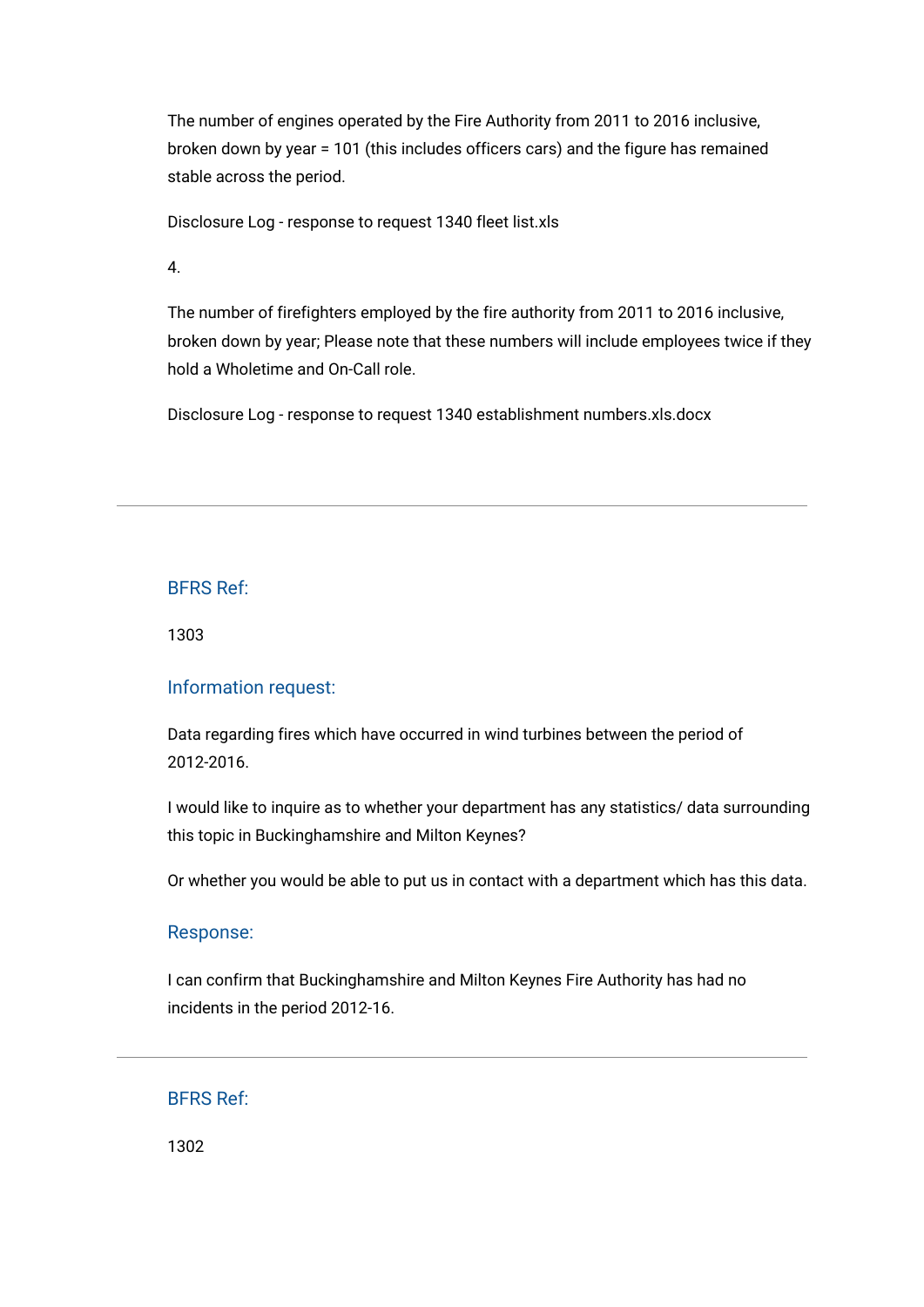## Information request:

- a) What manufacturer telephone system are you using?
- b) How many extensions are there on your telephone system?
- c) Who maintains your telephone system?
- d) When does your telephone system maintenance contract expire?
- e) Are you using Lync or Skype for Business?

### Response:

- a) Intertel, Mitel and 10 Panasonic
- b) Approx 100 across the Mitel and Intertel between 5 and 12 on the Panasonic
- c) No maintenance we are shortly moving to new Skype for business
- d) N/A
- e) Moving to Skype for Business solution provided as part of a Bucks County Council Public Service Network

## BFRS Ref:

1301

## Information request:

I am looking for any information regarding any record of any petroleum products and or hazardous materials at the above mentioned property.

This would include complaints, warning notices, enforcement, solid waste management facilities, old landfills, waste cleanup, storage tanks or petroleum cleanup files for the address.

## Response:

I understand that it is Buckinghamshire County Council who is likely to have this information.

Please accept this as a refusal notice as this information is not held by Buckinghamshire and Milton Keynes Fire Authority.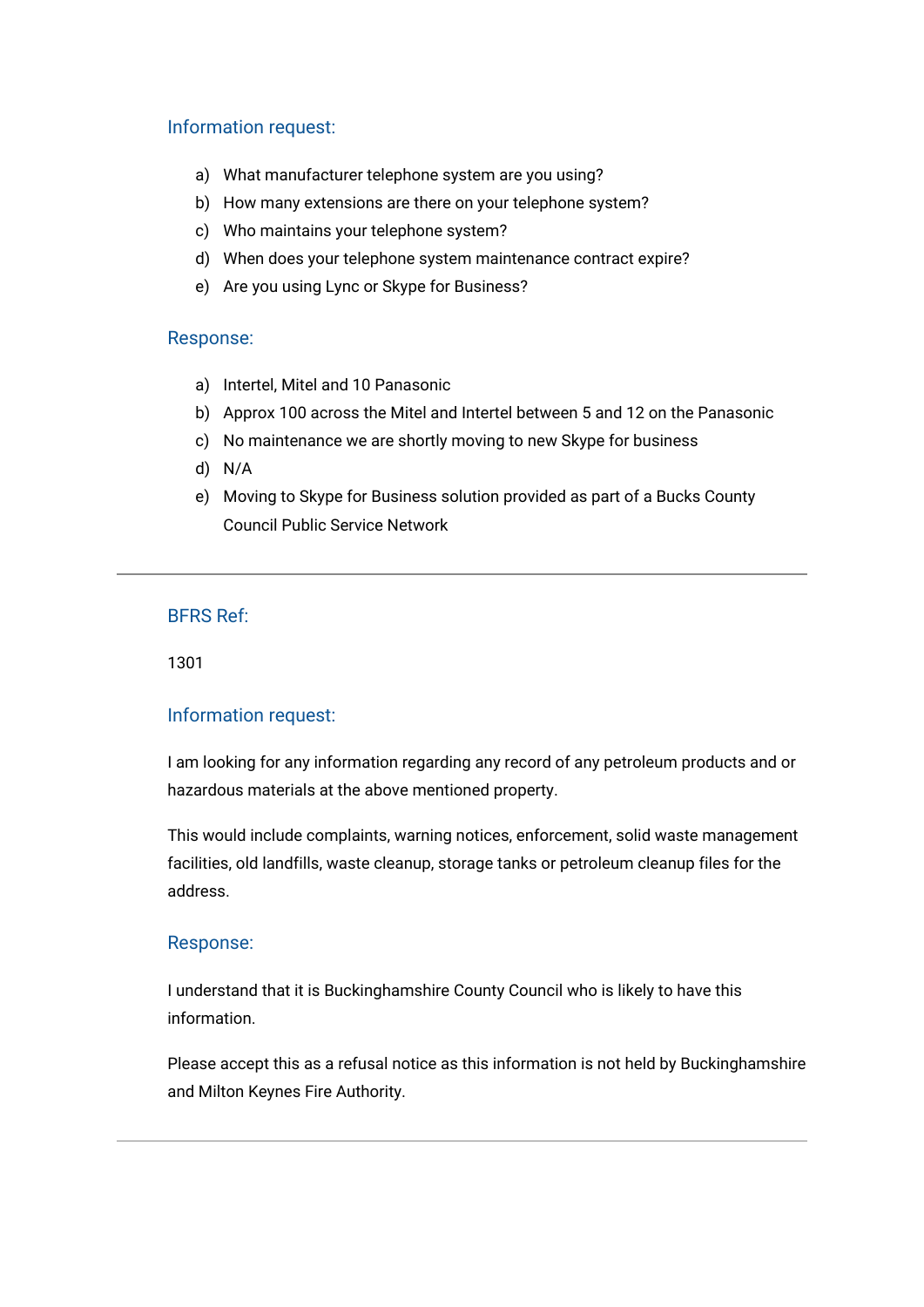1300

## Information request:

- a) Please disclose the salary of the chief fire officer;
- b) Please provide a breakdown of all benefits, fees, allowances, bonuses, relocation payments and private medical insurance payments for the chief fire officer in the last financial year. In providing the breakdown please disclose the type of benefit, allowance etc and the cost;
- c) Please disclose the value of pension contributions for the chief fire officer in the last financial year
- d) Please disclose the total amount claimed in expenses by the chief fire officer in the last financial year; expenses claimed total
- e) Please disclose whether the chief fire officer has a car provided and, if so: the model of the car and its purchase price or the hire/rental cost;
- f) Please disclose the number of days holiday taken by the chief fire officer in the last financial year.

## Response:

- a) Total salary paid 2015/16 was £140,530
- b) Private medical insurance benefit in kind £936. Bonus payment of £20,000
- c) £20,137; Please not all of the above information is available at: [Statement\\_of\\_Accounts\\_2015\\_16\\_Post\\_Audit\\_Adjustments\\_FINAL\\_SIGNED.pdf](https://bucksfire.gov.uk/files/3114/7014/8721/Statement_of_Accounts_2015_16_Post_Audit_Adjustments_FINAL_SIGNED.pdf) page 46)
- d) £134.40
- e) Yes. The make and model of the car driven by the Chief Fire Officer car is deemed as personal information as this car may be used for the carriage of members of his family and therefore is personal information about his family and exempt under section 40(2) of the FOIA. However I can advise you that the car, purchased for the Chief Fire Officer's use, has a purchase value of £33,717.33 + VAT (inclusive of conversion cost to emergency service vehicle).
- f) The CFO annual leave is 35 days scale A, 2 days scale B and 3 days Long Service. This is in line with the National Joint Council arrangements for Brigade managers of Fire and Rescue Services. Public Holiday days are in addition giving a total entitlement of 48 days (including public holidays) of which 34 days were taken.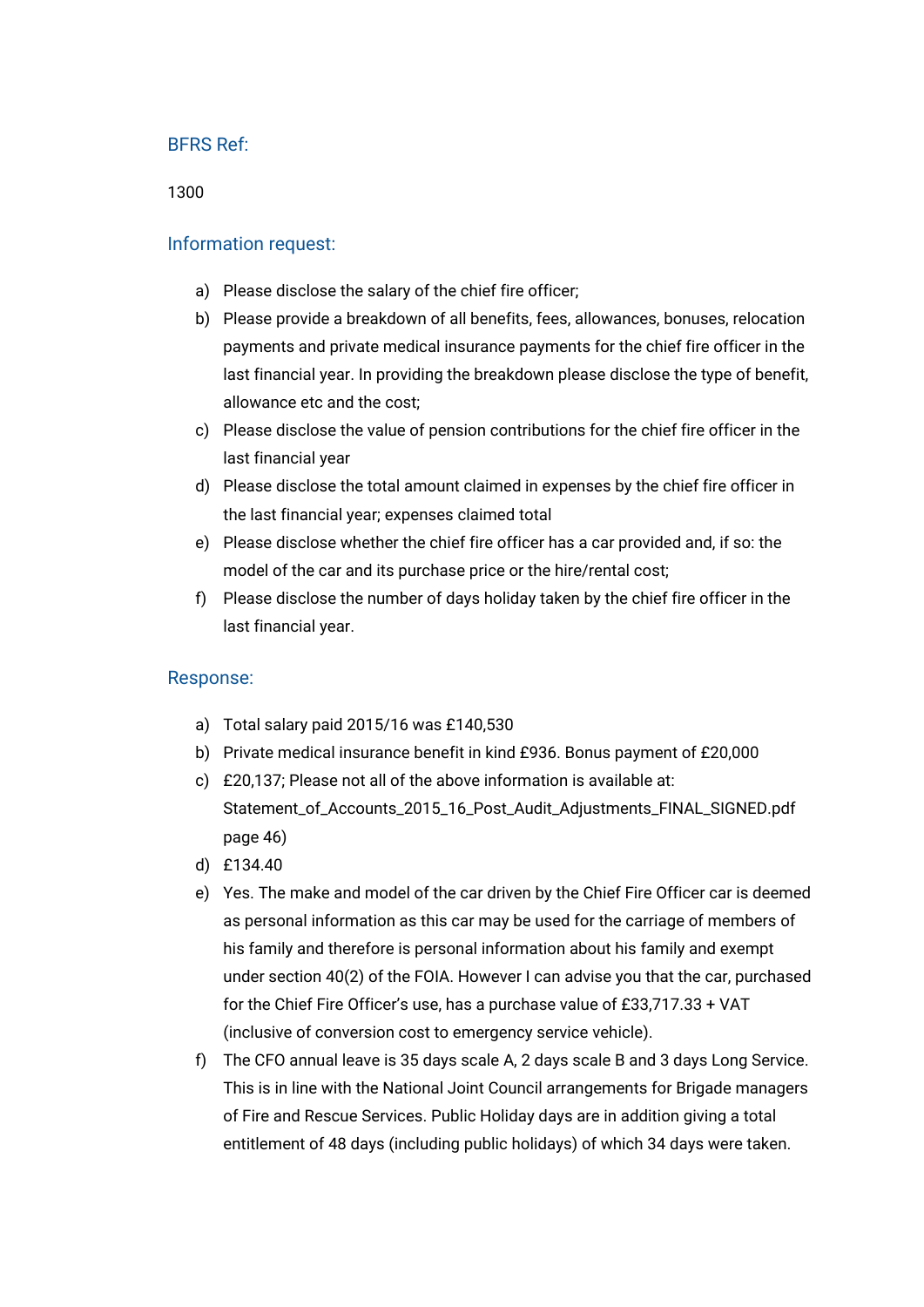1299

### Information request:

Flooding data for Leckhampstead.

#### Response :

Discussed with the relevant manager. No further action required.

### BFRS Ref:

1298

## Information request:

- a) Can you please indicate if the fire and rescue service operates a co-responder scheme with the local ambulance service?
- b) In what situations would the fire service act as a co-responder?
- c) When did the fire service start doing this?
- d) Can you please indicate how many co-responding incidents the fire service has responded to.
- e) What were the average monthly response times to incidents in the 12 months before the co-responding schemes were introduced? What is the average monthly response time now?

## Response:

- a) Yes
- b) Our co-responders attend a range of medical emergencies alongside South Central Ambulance Service (SCAS) including: A patient in cardiac arrest; A patient who has a serious uncontrolled bleed; A patient who is in need of immediate airway maintenance or will benefit from early high flow oxygen therapy; Unconscious patient; Patient with decreased level of consciousness; Choking; Severe respiratory distress; Signs of shock; Cardiac emergencies; Diabetic emergencies; Epileptic emergencies; Suspected stroke patients.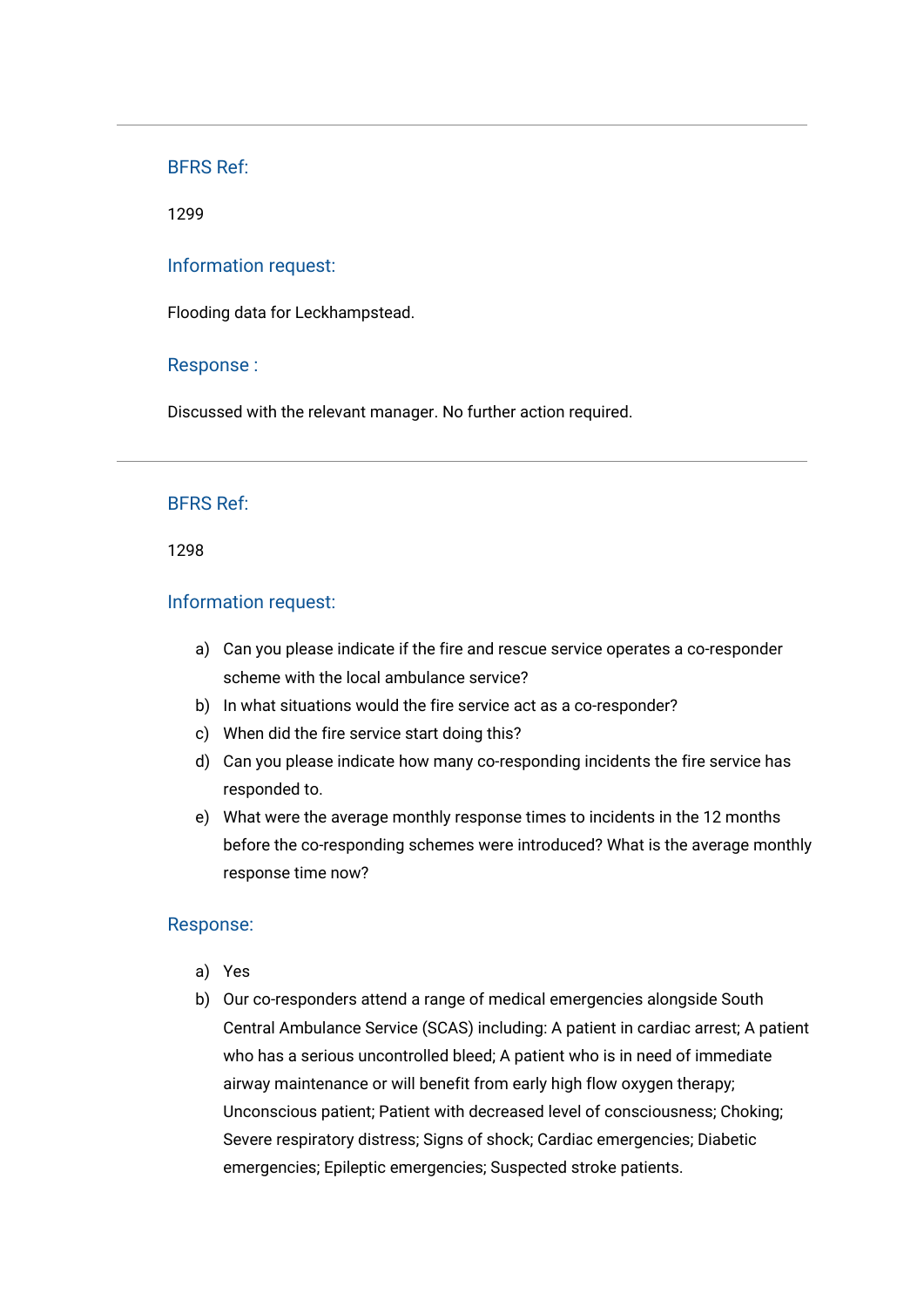- c) The first trials commenced in 2012 after a Memorandum of Understanding was agreed in December 2011.
- d) During 2015-16 BFRS Co-Responded to 1954 medical emergencies alongside South Central Ambulance Service (SCAS). At April 1st 2016, we had responded to just under 4000 medical incidents.
- e) Here are the average response times for the 12 months prior to co-responding being introduced.

| $Jan-11$      | 07:58 |
|---------------|-------|
| $Feb-11$      | 08:03 |
| $Mar-11$      | 07:47 |
| Apr-11        | 08:01 |
| $May-11$      | 08:15 |
| $Jun-11$      | 08:05 |
| $Jul-11$      | 07:36 |
| Aug-11        | 08:03 |
| $Sep-11$      | 07:57 |
| $Oct-11$      | 08:02 |
| <b>Nov-11</b> | 07:45 |
| $Dec-11$      | 08:16 |

These are the response times for the last 12 months, including attendance to co-responder incidents.

| Sep-15 | 08:48 |
|--------|-------|
| Oct-15 | 08:26 |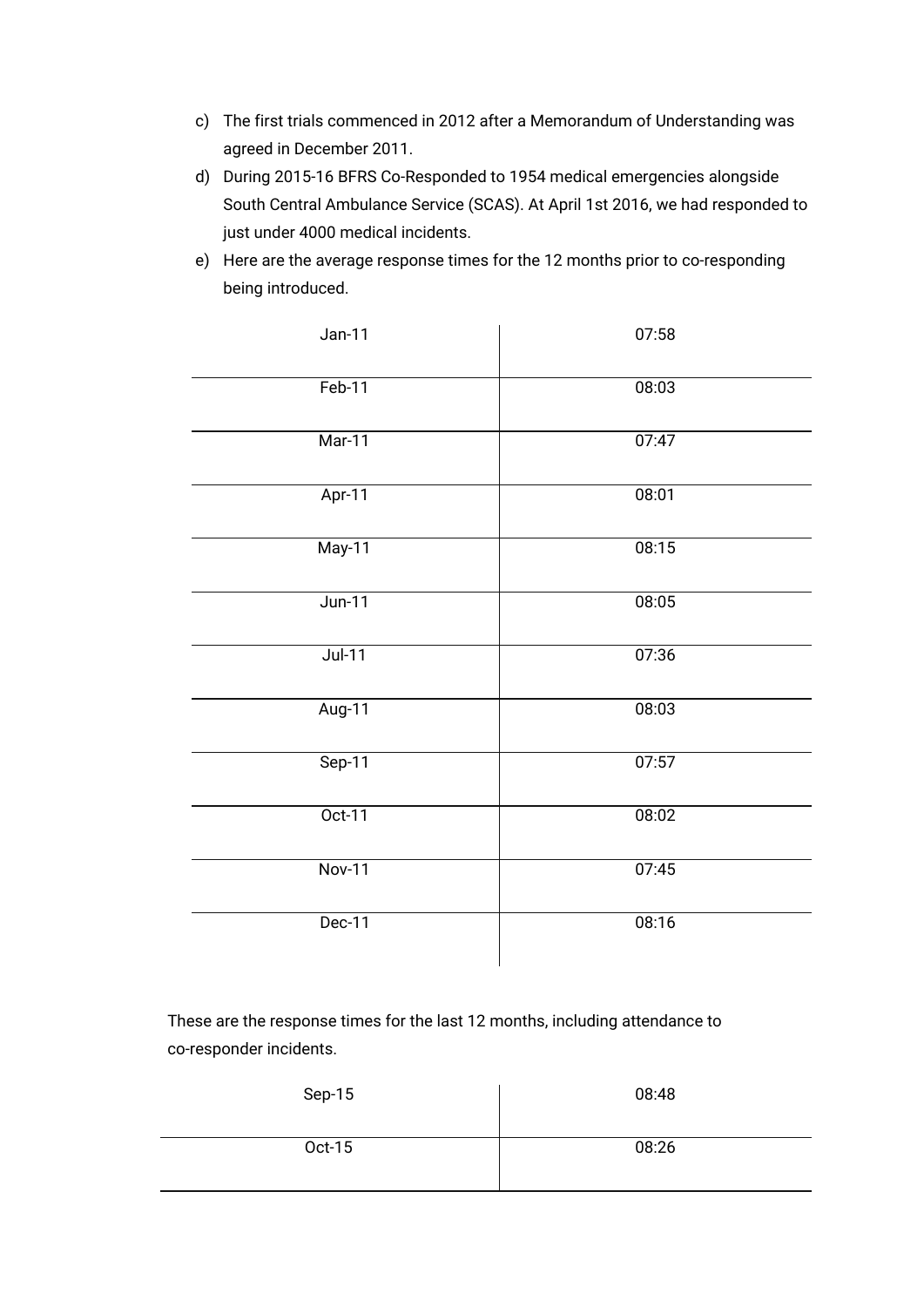| $Nov-15$ | 08:03 |
|----------|-------|
| $Dec-15$ | 08:29 |
| $Jan-16$ | 08:24 |
| $Feb-16$ | 07:47 |
| Mar-16   | 08:33 |
| Apr-16   | 07:48 |
| May-16   | 08:34 |
| $Jun-16$ | 08:26 |
| $Jul-16$ | 08:15 |
| Aug-16   | 07:55 |

Only one fire appliance/crew attend co-responder incidents.

The majority of our co-responder incidents are attended by specific co-responder vehicles and crews.

## BFRS Ref:

1297

# Information request:

We are working on a project to rebuild a residential care home in High Wycombe.

This work proposes to demolish the existing building and rebuild the facility and we are preparing a fire strategy for the site.

The fire strategy considers the location of nearby fire hydrants for firefighting.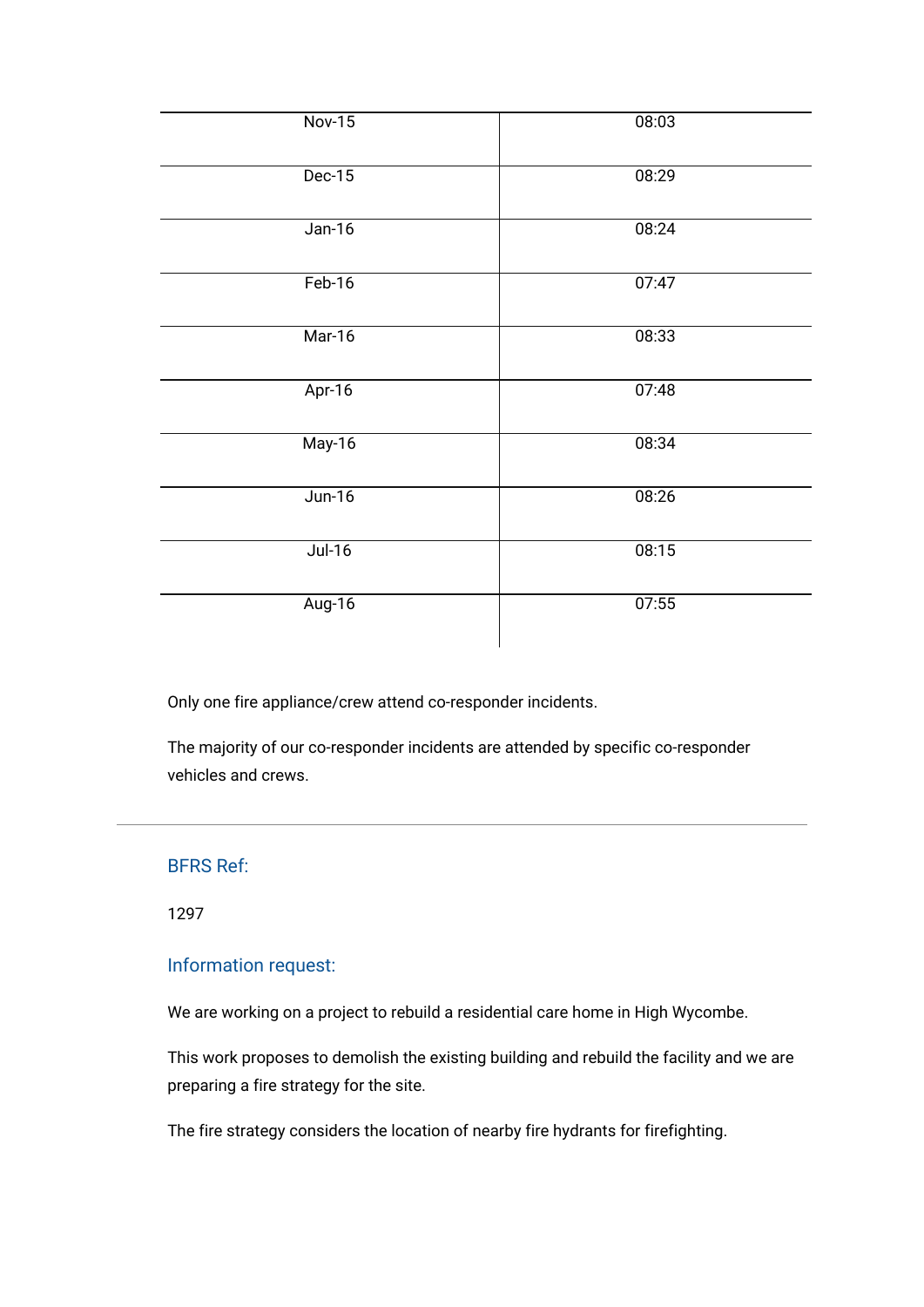Please can you advise the locations and status of the street hydrants in the vicinity of the site bounded by Cressex Link, Abbots Way and Cressex Road?

## Response:

Passed to Water Officer to discuss with applicant.

# BFRS Ref:

1296

## Information request:

What Document / Records management system/s does the Fire and Rescue Service currently use?

Please include the supplier/vendor name, software product name and version number.

For each system listed please include the following information.

- 1.1/ Is there a current support contract in place for the solution? If so when is the renewal date?
- 1.2/ What is the current annual cost for the solution?
- 1.3/ What year was the solution first purchased?
- 1.4/ What was the first year purchase price of the solution?
- 1.5/ How many users does the council have on the solution?
- 1.6/ Is the solution local or cloud hosted?:

## Response:

The Authority uses an internet solution which has a built-in document management system.

Please confirm that this is what you are enquiring about.

BFRS Ref:

1295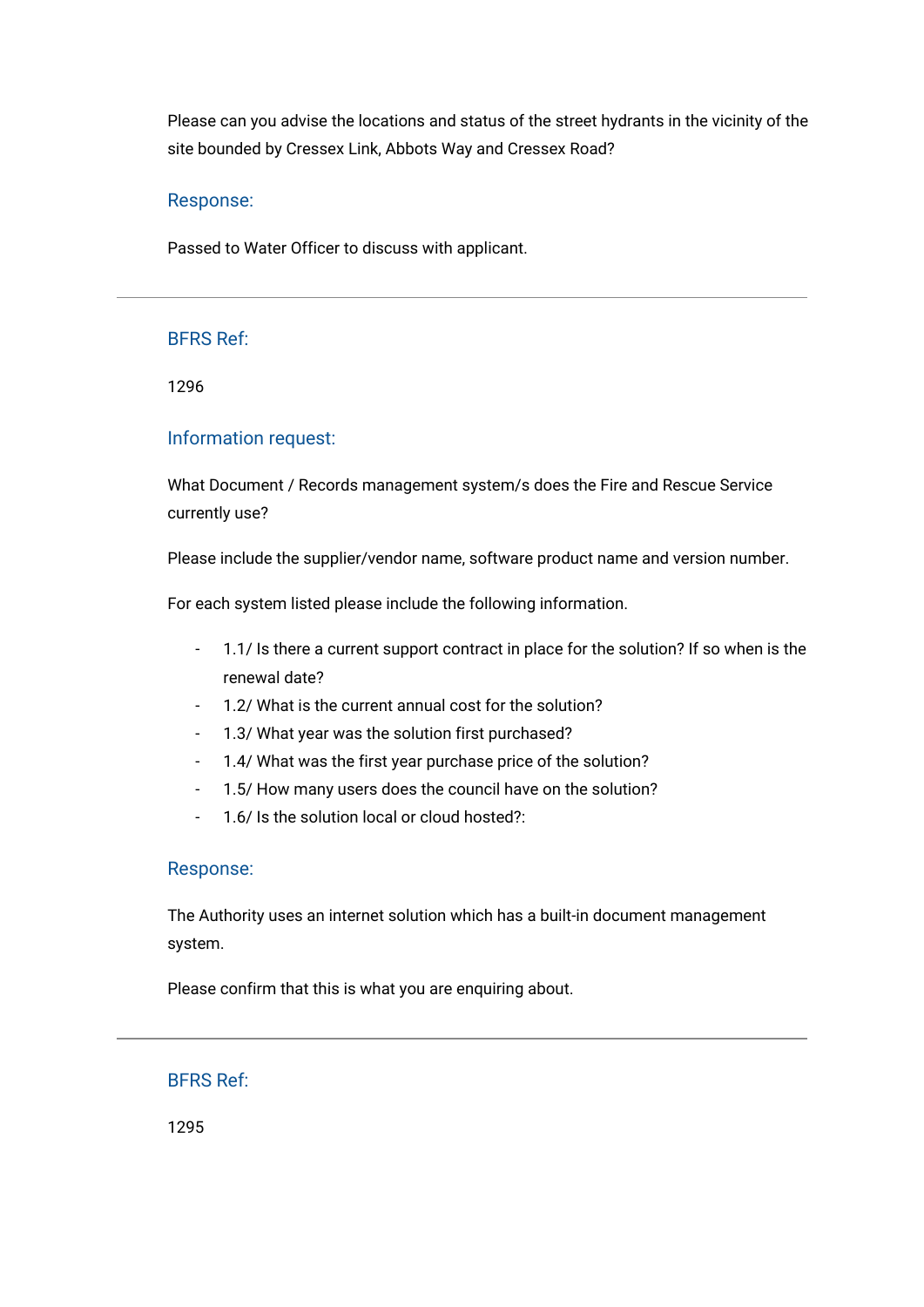# Information request:

Please could you provide me with an extract from your incident data for all incidents from April 1, 2009 to March 31, 2016, where:

- Incident category/group is fire
	- Property type/subtype is any of the following:
		- Building/Other Residential/Sheltered Housing not self-contained
		- Building/Other Residential/Residential Home/Retirement/Elderly

- Building/Other Building/Non Residential/Education/Infant/primary school

- Building/Non Residential / Education / College /University
- Residential/Residential Home/Nursing/Care
- Building/Other Residential/Other Residential Home
- Building/Other Residential/ Nurses'/Doctors' accommodation
- Building/Other Residential/Hotel/motel
- Building/Other Residential/Hostel (e.g. for homeless people)
- Building/Other Residential/Boarding House/B&B for homeless/asylum seekers
- Building/Non Residential/Hospitals and medical care/Hospital
- Building/Non Residential/Education/Secondary school

- Building/Non Residential/Animal boarding/breeding/kennels (not farm)/animal shelter/Other

● Were Alarm Systems Present? is No Please include at least month and year of incident and ward and district if possible.

#### Response:

[Disclosure Log - response to request 1295.xlsx](https://bucksfire.gov.uk/index.php/download_file/view/2361/1125/)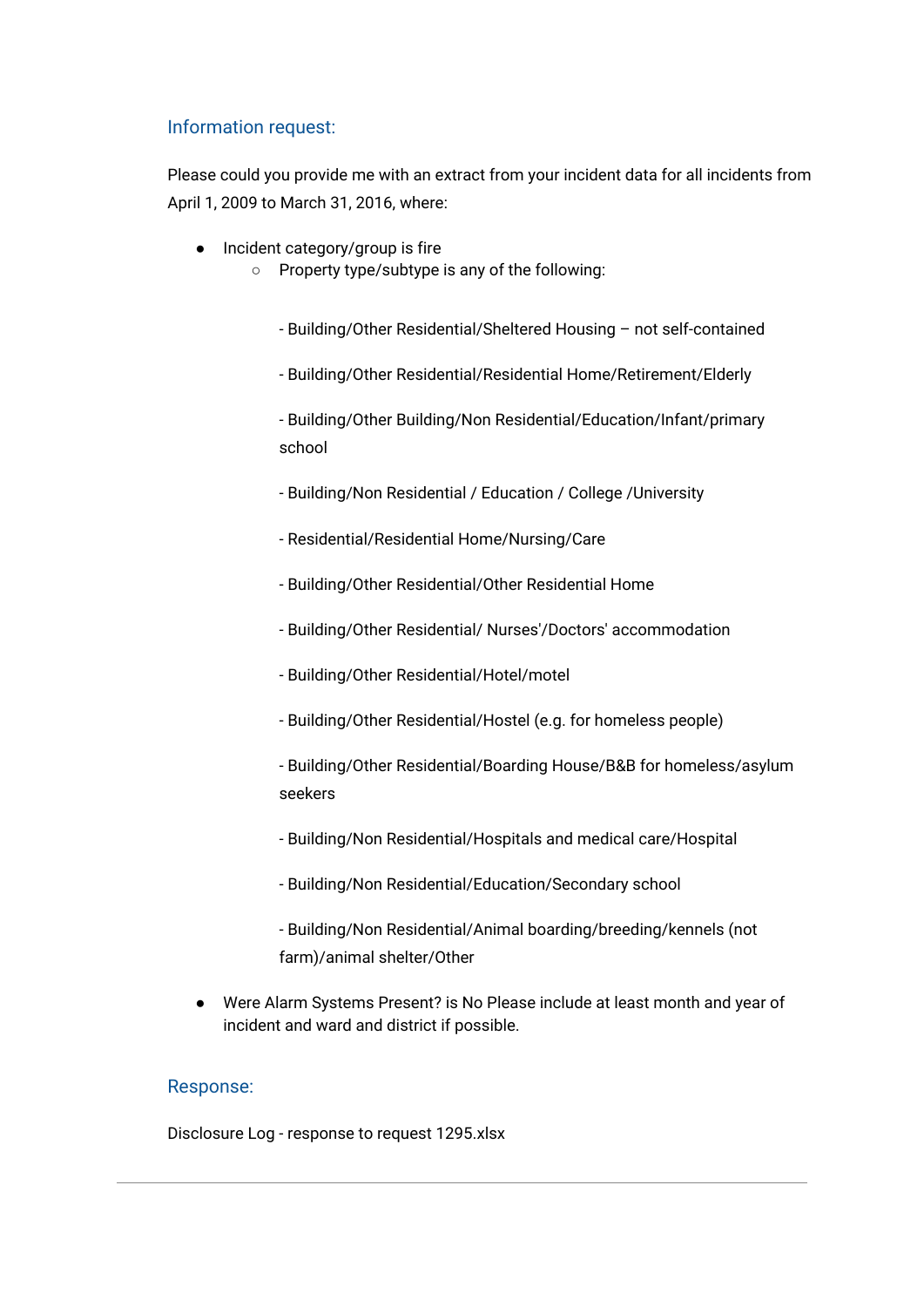#### 1294

#### Information request:

Would you be able to send me your policy on responding to fire alarms at commercial premises. E.g. do you require a URN?

Discussed with the relevant manager.

#### Response:

No further action required.

#### BFRS Ref:

1293

#### Information request:

- 1) It is a legal requirement that you hold valid TM44 Air Conditioning Assessments if any building has a total of more than 12kw of air conditioning present. Certificates are valid from 5 years of the issue date. Have you undertaken your TM44 Air Conditioning Assessments?
- 2) Q. It is a legal requirement that you hold valid TM44 Air Conditioning Assessments if any building has a total of more than 12kw of air conditioning present. Certificates are valid from 5 years of the issue date. Have you undertaken your TM44 Air Conditioning Assessments?
- 3) Q. Who is the responsible person for ensuring that your buildings are surveyed and assessed, please provide the name, address, email address and telephone number of the responsible person.
- 4) Q. If your TM44 Air Conditioning Assessments Certificates are in place, what is their expiry date?
- 5) Q. What was the order value of the works placed with the Company which undertook the work?
- 6) Q. How many Certificates were produced?
- 7) Q. Was the Assessor independent as required under the Regulations?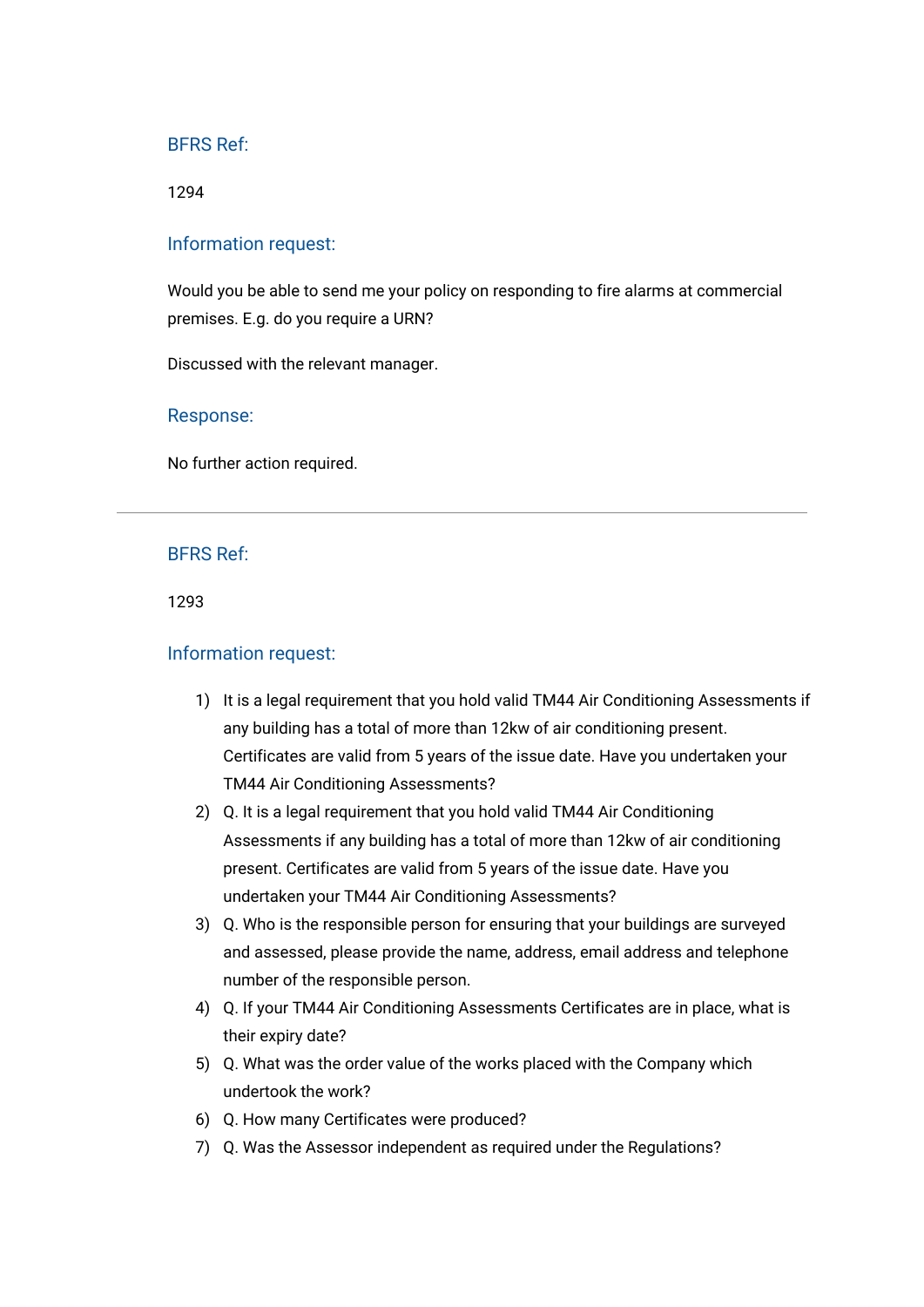8) Q. Name the Assessor organisation.

### Response:

- 1) Yes
- 2) Yes
- 3) Gordon Wylie, Property Manager, 01296 744691 / 07808 181855. Buckinghamshire Fire & Rescue Service, Brigade Headquarters, Stocklake, Aylesbury, Buckinghamshire, HP20 1BD
- 4) 14/11/2016
- 5) Please be advised that the supplier has expressed concerns with this information being released. Once I have had a full explanation I will get back to you.
- 6) Six
- 7) Yes
- 8) EMTAC Ltd

## BFRS Ref:

1292

## Information request:

Please could you provide me with a list of all vehicles in use by Buckingham Fire and Rescue Service? For each vehicle please include the following:

- Make and model of vehicle
- If the vehicle is owned or leased
- Which team or department the vehicle is primarily used by
- Which location/station the vehicle is primarily based at
- When the procurement contract for each vehicle is set to expire or be renewed.

Please can you also confirm when the next cycle of vehicle procurement will begin or if this is an ongoing process.

## Response:

[Disclosure Log - response to request 1292.xls](https://bucksfire.gov.uk/index.php/download_file/view/2352/1125/)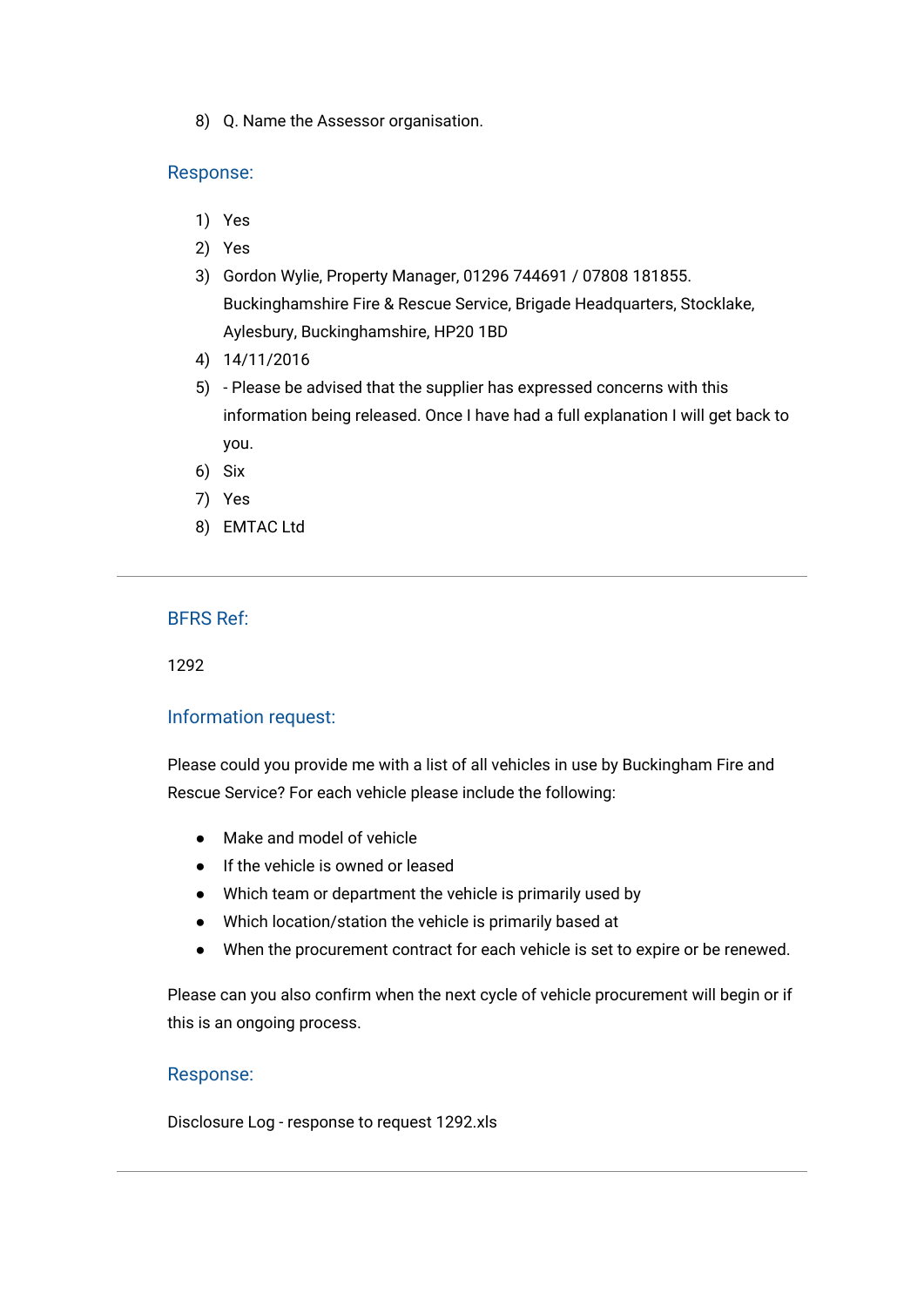1291

## Information request:

I request information regards the implementation of the Fire Service rank to role system.

The information request is in relation to the application of the job evaluation process for Station Manager A/B.

When using the system from NJC 09/05 and the subsequent local agreement derived from this.

The question is using the 14 conventions what was the trigger point to move from a SM'A' to SM'B'.

Example answer The trigger point is 8/14 conventions would result in a post being evaluated as a SM'B'.

Can you also confirm what grade 'A or B' station managers with line management responsibility of 2 or more fire stations have been assimilated to.

#### Response:

[Disclosure Log - response to request 1291 - Local conventions for SM.pdf](https://bucksfire.gov.uk/index.php/download_file/view/2349/1125/)

[Disclosure Log - response to request 1291 - NJC Circular 09.05 + appendices.pdf](https://bucksfire.gov.uk/index.php/download_file/view/2350/1125/)

[Disclosure Log - response to request 1291 - Station Manager job sizing.pdf](https://bucksfire.gov.uk/index.php/download_file/view/2351/1125/)

## BFRS Ref:

1290

#### Information request:

Could you please release the name, telephone number and direct e-mail address for the following personnel within the University:

● Estates Manager.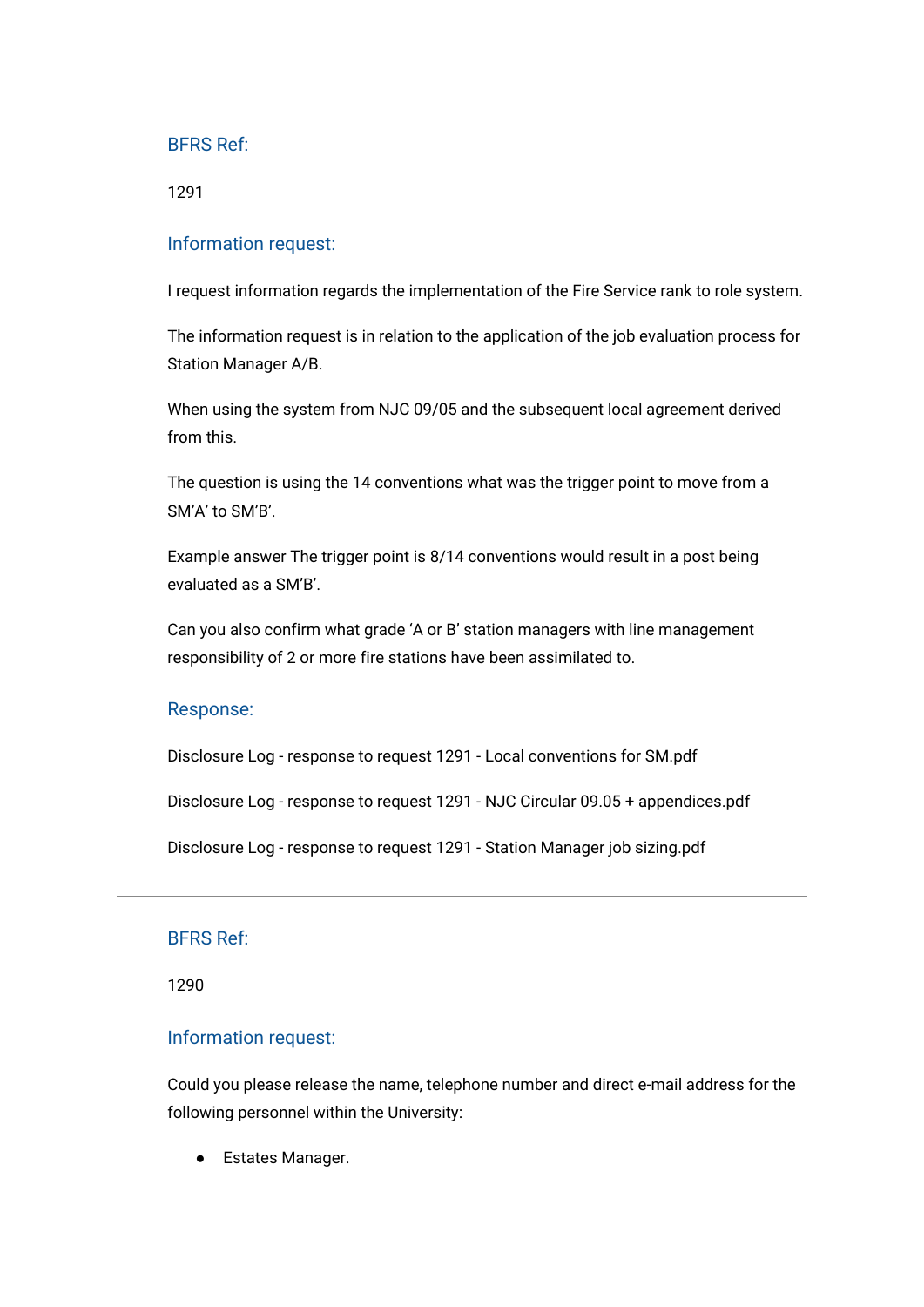- Facilities Manager.
- Compliance Manager.
- Health & Safety Manager.
- Sustainability Manager.

Should you not have matching positions please indicate the nearest equivalent, with relevant details.

## Response:

The Authority only releases contact details for its senior employees – its directors and Heads of Service which are listed here:

<https://bucksfire.gov.uk/about-us/our-strategic-management-board/>

David Sutherland is the Director of Finance and Assets (which includes Procurement) and Julian Parsons is Head of Service Development – which includes Health and Safety.

The format for our email addresses is initial surname @bucksfire.gov.uk and our general enquiries switchboard number is 01296 744400.

# BFRS Ref:

1289

# Information request:

The request is for the attention of the Fire Authority and concerns the matter of vehicle fires.

- 1. How many vehicle (car or van) fires has the Fire Authority attended in the last three years – please provide a yearly breakdown for 2013/2014; 2014/2015; 2015/2016.
- 2. If possible, please provide the vehicle make and model for each of the incidents in question 1.
- 3. If possible, please outline the probable cause of the vehicle fire for each incident in question 1.

## Response:

[Disclosure Log - response to request 1289.xlsx](https://bucksfire.gov.uk/index.php/download_file/view/2348/1125/)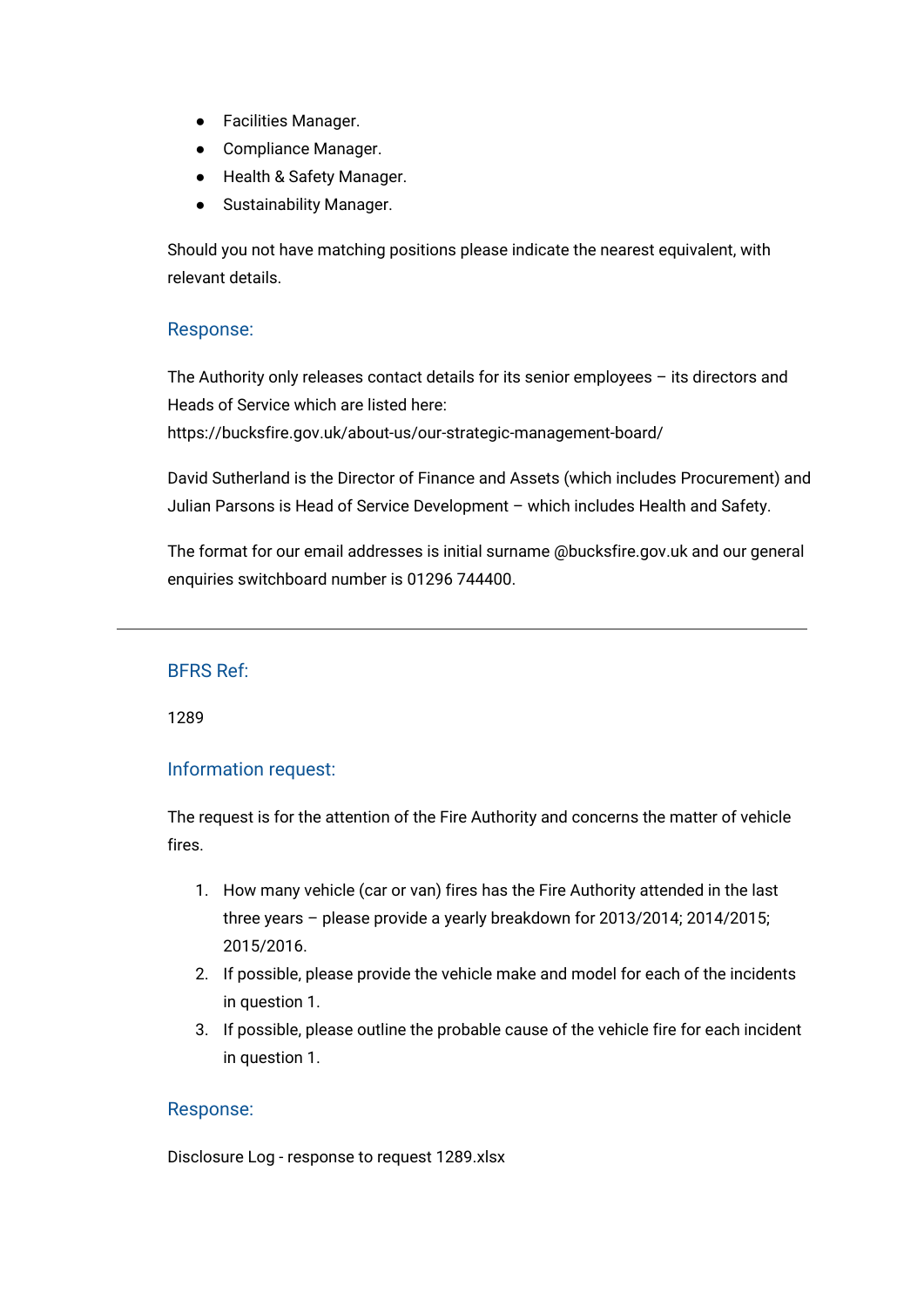#### 1288

## Information request:

We request the following information regarding the recent Thames Valley Pumping Appliance tender.

- 1. Can you please advise the original cost submitted by Emergency One and the final accepted cost.
- 2. Can you please supply any and all correspondence between Buckinghamshire & Milton Keynes FRS personnel, including any third parties working on this tender, and Emergency One UK Ltd personnel which mentioned pricing or costs.

## Response:

We have discussed this with relevant organisations and I can now confirm that this information is exempt under section 43 (2) of the Freedom Of Information Act 2000 (the Act). Information is exempt information if its disclosure under the Act would, or would be likely to, prejudice the commercial interests of any person.

## BFRS Ref:

1287

# Information request:

- 1) Please state the number of
	- a) Trained firefighters (full time equivalent)
	- b) All staff including trained firefighters (full time equivalent) employed by your service.
- 2) Please state the number of a) Trained firefighters (full time equivalent) who were on long term sick leave, defined as being on leave for 28 or more days.
- 3) Please state the number of
	- a) Trained firefighters (full time equivalent)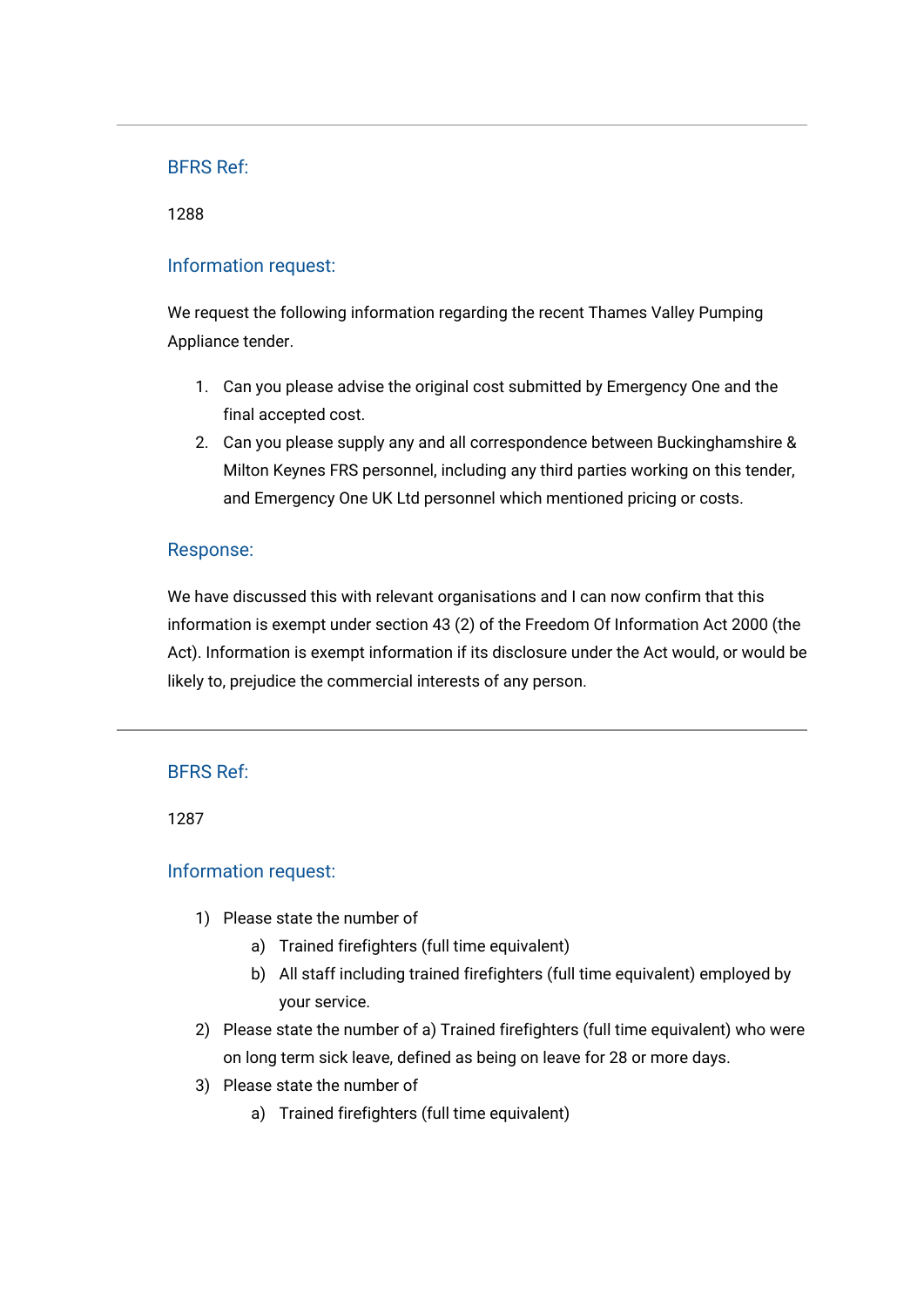- b) All staff including trained firefighters (full time equivalent) who were on long term sick leave due to psychological issues (including stress) during each of the following financial years.
- 4) Please state the number of
	- a) Trained firefighters (full time equivalent)
	- b) All staff including trained firefighters (full time equivalent) who left the employment of your service
- 5) Please state the number of
	- a) Trained firefighters (full time equivalent)
	- b) All staff including trained firefighters (full time equivalent) who left the employment of your service due to psychological issues (including stress) All for each of the following financial years. i) 2011/12; ii) 2012/13; iii) 2013/14; iv)2014/15; v) 2015/16.

[Disclosure Log - response to request 1287.xlsx](https://bucksfire.gov.uk/index.php/download_file/view/2347/1125/)

## BFRS Ref:

1286

## Information request:

Please can I have the following information:

- 1. The total number of fires which were suspected arson in the Milton Keynes area
- 2. The total number of people charged with arson in the Milton Keynes area for the years: i. 2010-11; ii. 2011-12; iii. 2012-13; iiii. 2013-14; v. 2014-15; vi. 2015-16; i. 2010-11; ii. 2011-12; iii. 2012-13; iiii. 2013-14; v. 2014-15; vi. 2015-163.

The percentage of fires that were suspected or alleged arson last year (2015) in the areas: i. Milton Keynes Central ii. Milton Keynes North iii. Milton Keynes South.

## Response:

The number of fires in Milton Keynes are as follows: 2010 – 279; 2011 – 300; 2012 – 182; 2013 – 166; 2014 – 112; 2015 – 160.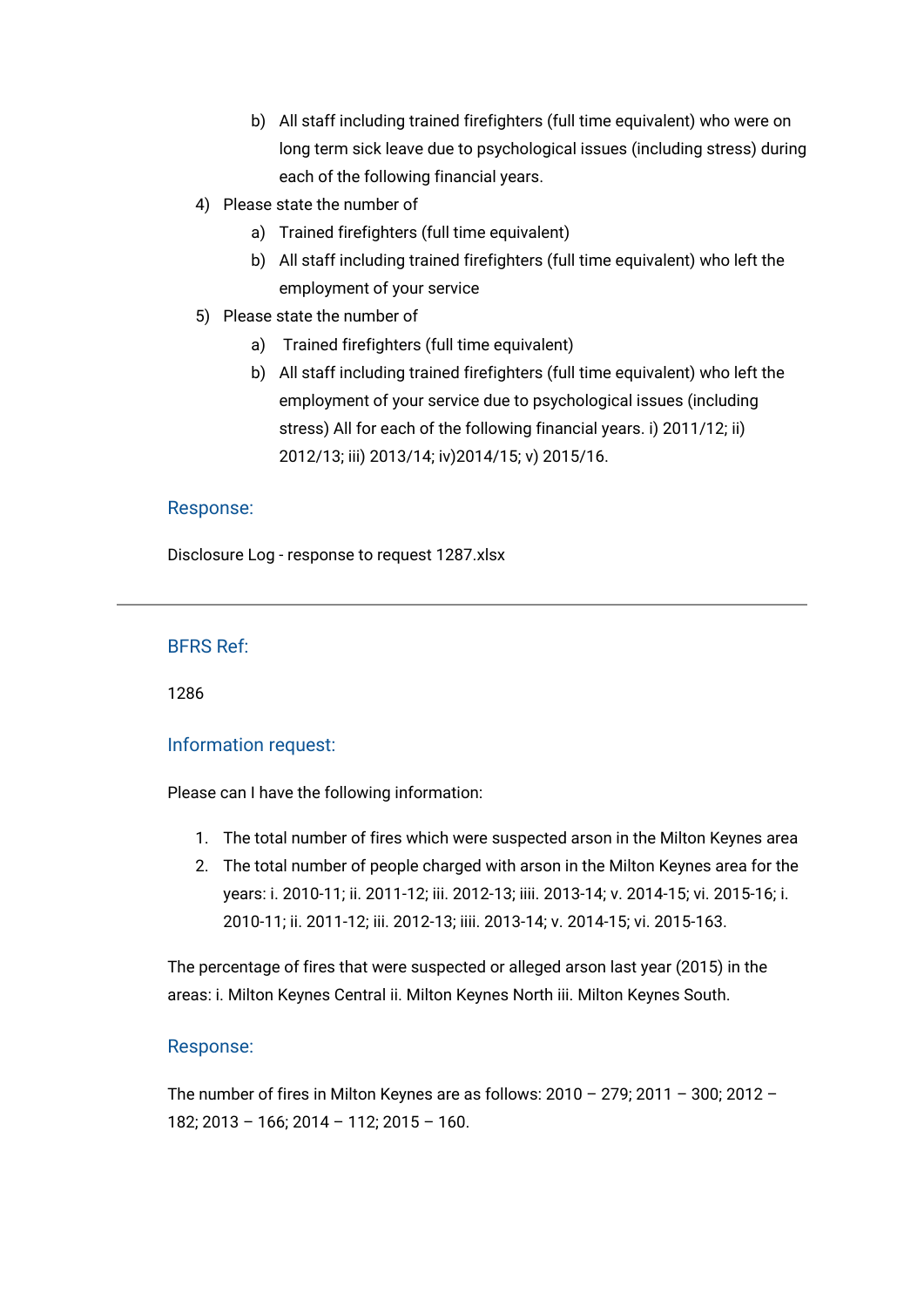As previously stated question two, the total number of people charged with arson in the Milton Keynes area and three, the percentage of fires that were suspected or alleged arson last year (2015) in the areas: i Milton Keynes Central ii. Milton Keynes North iii. Milton Keynes South, I believe should be referred to the Thames Valley Police. I would also point to the fact that the Authority does not record against areas described in this manner. Therefore this is a partial refusal notice under section 17 of the Freedom Of Information Act 2000. However we have provided the percentage figures for all of Milton Keynes.

Percentage of fires with cause Deliberate – Others Property for calendar year 2015/16 = 25.04%; Percentage of fires with cause Deliberate – Others Property for tax year 2015 = 25.69%

# BFRS Ref:

1285

#### Information request:

In the last three calendar years, how many call-outs have involved lavatories/toilets/bathrooms?

#### Response:

2013 - 38

2014 - 46

2015 - 59

I would be grateful if you could run a location search on the above as search terms/keywords.

Please provide the information broken down by year (NB: by the last three years, I refer to 2013, 2014, and 2015).

If possible, I would like to have some examples of incidents reported.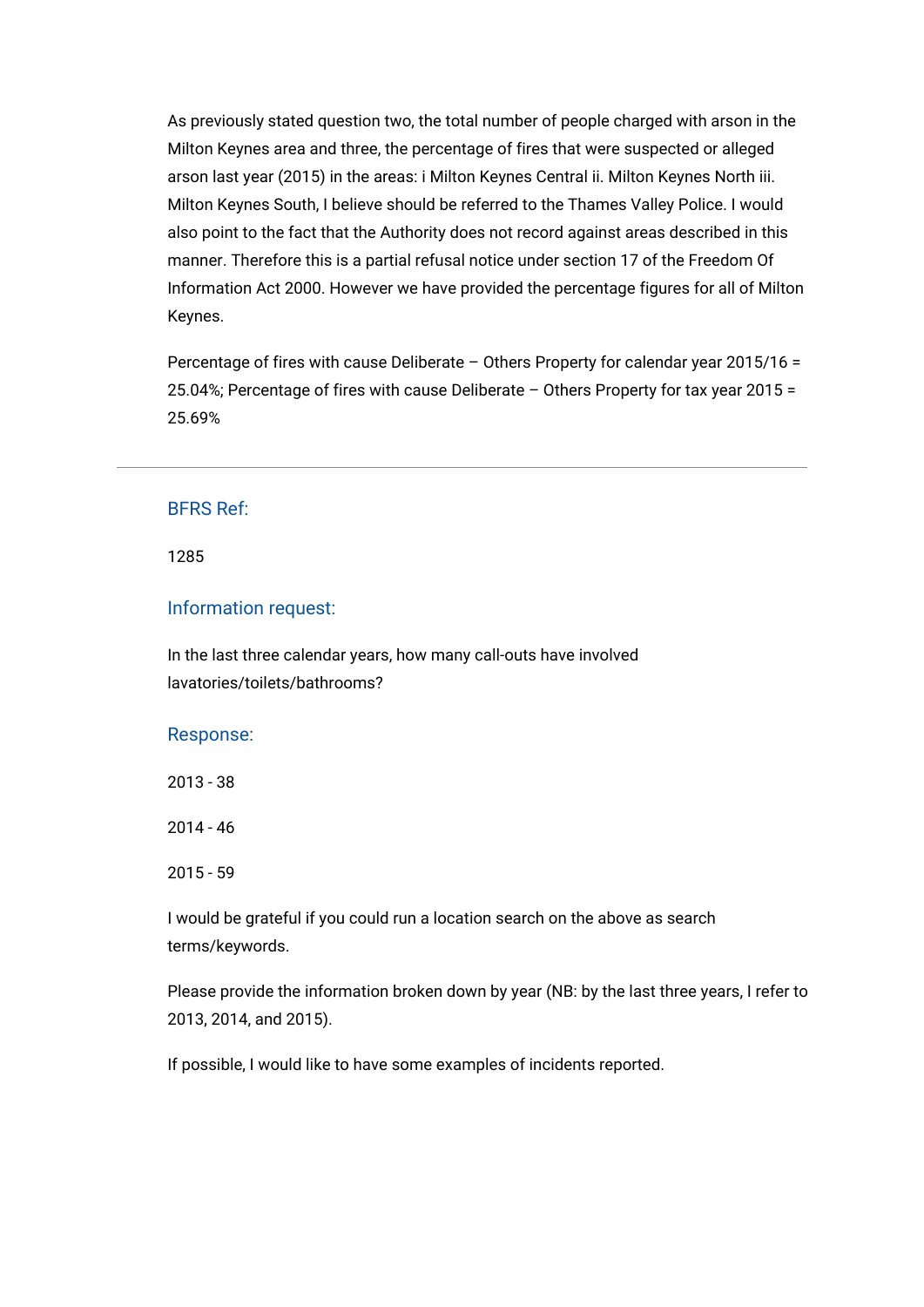If it is not possible to provide details for each incident for the whole period within the cost limit, please just provide incidents from 2015, or failing that, for the last six months of 2015.

By examples, I mean a simple description of the incident reported (e.g. locked in a bathroom), and how it was resolved (e.g. manual handling techniques).

[Disclosure Log - response to request 1285.xlsx](https://bucksfire.gov.uk/index.php/download_file/view/2346/1125/)

## BFRS Ref:

1284

## Information request:

At the moment we are looking for insights how safety cushions are used by different fire brigades:

- 1. Do you use them as your back up rescue procedure, if a ladder is not usable anymore?! a. How often did you use them in the past?
- 2. If you do not use jump cushions as backup for ladder, how do you proceed during domestic coal or suicide attempt?
- a. Are there any regulations or domestic procedures given how to proceed during emergency cases where ladders are not usable?

Besides giving basic trainings how to use safety cushions best, we are also looking for new training procedures by different regulations.

Hence we would be interested in any trainings you can provide for safety procedures where emergency pneumatics are used to enhance our technical professionals as good as possible!

# Response:

I can confirm that Buckinghamshire and Milton Keynes Fire Authority (the Authority) has completed its search of its records and no information is held about this type of equipment. The Authority does not use the type of airbag that people would jump into from a height to escape a building that is on fire. Therefore please accept this as a refusal notice under section 27 of the Freedom of Information Act 2000 (FOIA).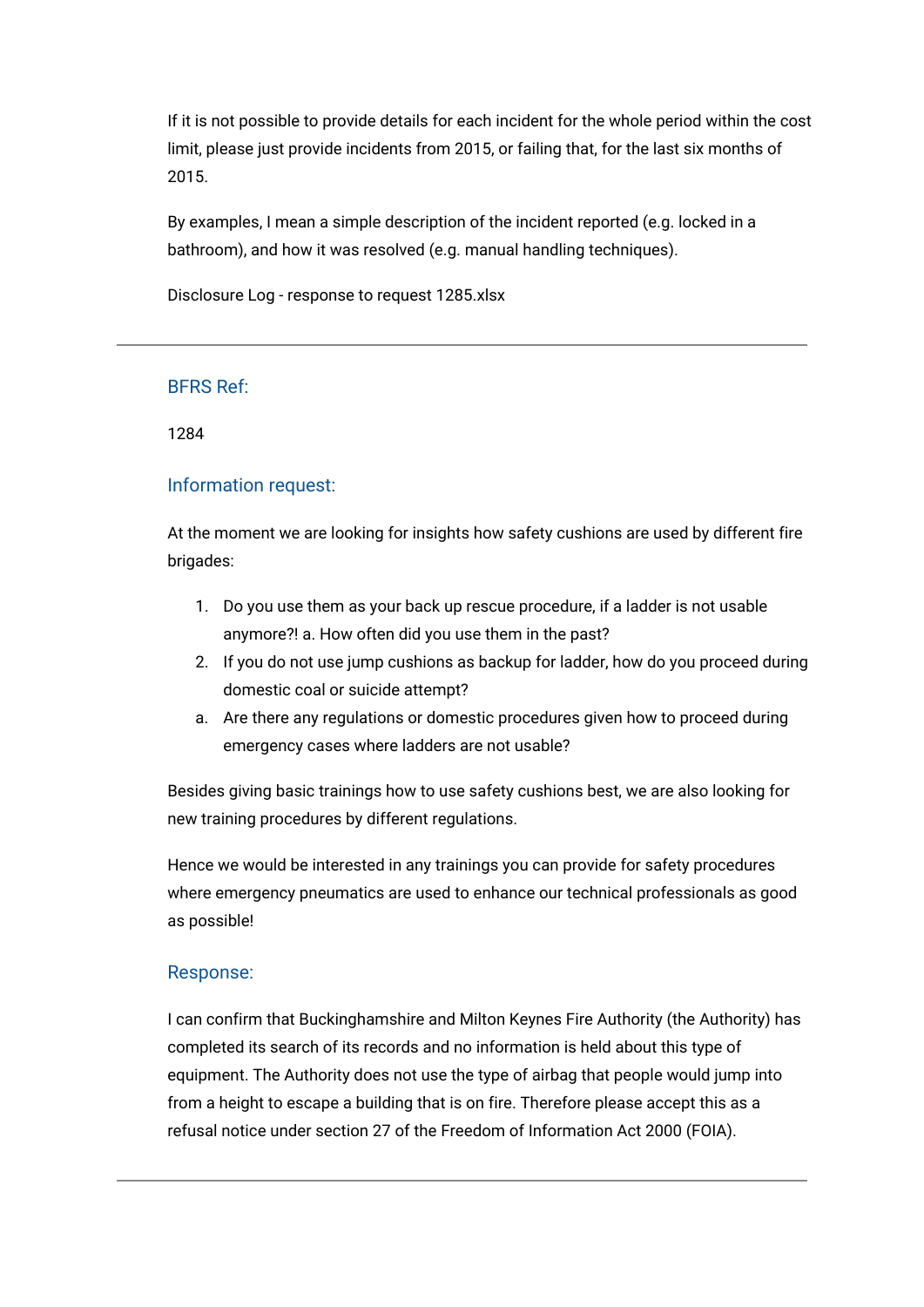1283

## Information request:

1. Please advise the total staff headcount that are employed directly by Buckinghamshire Fire and Rescue Service, with each part-time employee counted as one employee.

Please exclude all temporary agency workers from this figure.

- 2. Please identify each supplier that Buckinghamshire Fire and Rescue Service has a contract with to supply temporary agency workers.
- 3. Please identify:
	- a. the type of contract that Buckinghamshire Fire and Rescue Service has with each of these suppliers (preferred supplier list/ framework/ etc. If framework, please indicate
	- b. which e.g. MSTAR/ YPO/ Panel London/ Pan London/ NPS All Wales/ Crown Commercial Services/ etc; and c. whether this is on a neutral/ master/ hybrid vender model, or the lot number.
- 4. Please advise for each contract identified within (2) above of: a. the current end date of the contract;
	- a. the date(s) that any break clause(s) can be enabled; and
	- b. the length of time of any extension that can be enabled.
- 5. Please advise of the full name of the main contact at Buckinghamshire Fire and Rescue Service who is responsible for the main (or majority of the) contract(s) identified within (2) above, together with their:
	- a. job title;
	- b. group (either team, division or department, whichever is the smallest identifiable group);
	- c. telephone number;
	- d. email; and
	- e. full postal address, inc postcode.
- 6. Please identify all suppliers that Buckinghamshire Fire and Rescue Service has sourced a temporary agency worker from - but does not have a contract with from 1 April 2015 to 31 March 2016.
- 7. For each temporary agency supplier (either
	- a. contracted as identified within (2) above;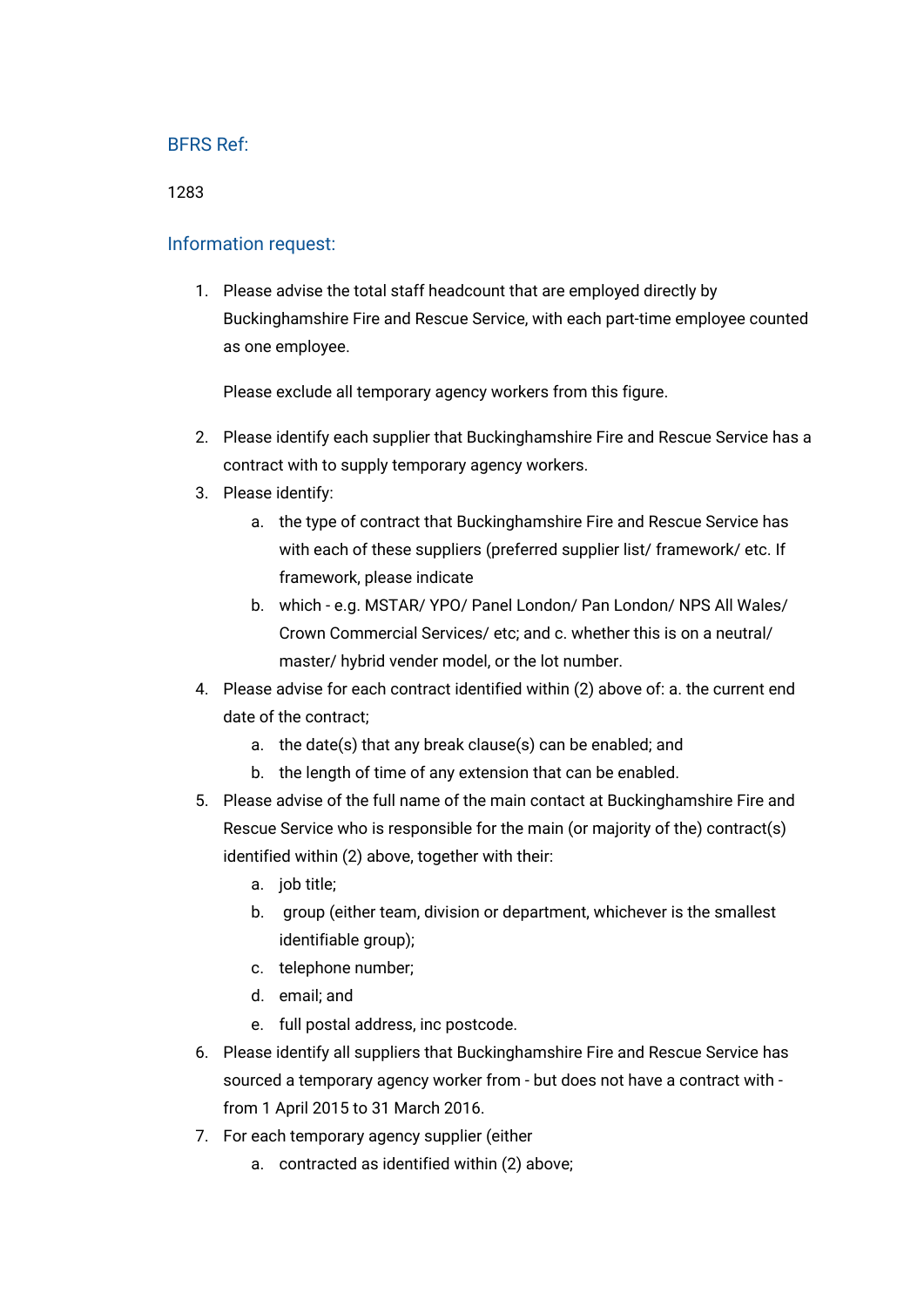- b. non-contracted as identified within (6) above; and
- c. all workers Buckinghamshire Fire and Rescue Service has sourced directly), how much has been spent on each supplier (or directly), from 1 April 2015 to 31 March 2016?

[Disclosure Log - response to request 1283.xlsx](https://bucksfire.gov.uk/index.php/download_file/view/2345/1125/)

## BFRS Ref:

1282

## Information request:

For each of the following questions I would very much like to get the information for each year:

#### 2015 and 2016 to date

- 1. The number of 999 incidents each year?
- 2. How many people employed (full time) in the Fire and Rescue Control Room as at benchmark point of your choosing each year
- 3. Average time to confirm a location and dispatch a fire engine (in minutes and seconds, each year)
- 4. Average time to reach destination of emergency call out (in minutes and seconds, each year)
- 5. First fire engine average broken down by: house or bungalow/ flats/ other dwelling/ road vehicles/ outdoor/ and by casualties and/or rescues, and without causalities. All broken down by year
- 6. Second fire engine average- broken down by: house or bungalow/ flats/ other dwelling/ road vehicles/ outdoor/ and by year
- 7. Average time to put a fire out and go (each year)
- 8. Number of active fire-officers in the region- broken down by year. Detailing how many full time/ how many part time/ how many reserve
- 9. Number of active/ working fire engines at benchmark moment of your choosing each year
- 10. Total budget for the region's fire service, each year
- 11. Names of any fire stations closed in the area, each year- number of staff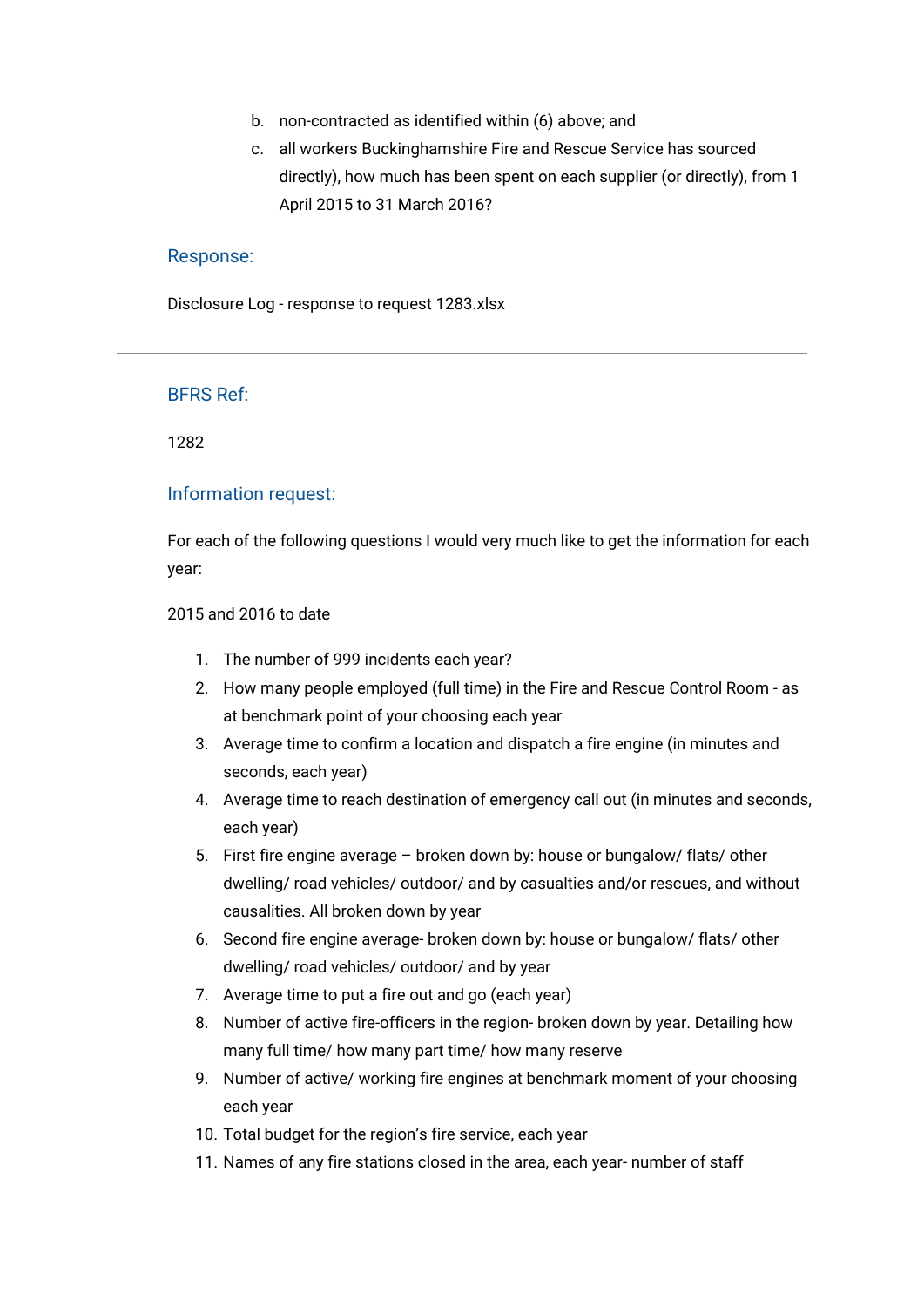- a. made redundant/ lost job,
- b. redeployed elsewhere.

1. The number of 999 incidents each year? Please note these figures exclude co-responder incidents.

 $2015 = 6323$ 

 $2016 = 3504$ 

2. How many people employed (full time) in the Fire and Rescue Control Room - as at benchmark point of your choosing each year.

As at 31 March 2015 there were 17 employees.

As at 31 March 2016 there were 0 employees as the Buckinghamshire and Milton Keynes Control Room was closed as a Thames Valley Control Room replaced it.

3. Average time to confirm a location and dispatch a fire engine (in minutes and seconds, each year)

| Year | <b>Average Call Time to Assigned</b> |
|------|--------------------------------------|
| 2015 | 00:02:06                             |
| 2016 | 00:02:02                             |

4. Average time to reach destination of emergency call out ((in minutes and seconds, each year) - This appears to be a duplication of question 5.

Please clarify

5. First fire engine average – broken down by: house or bungalow/ flats/ other dwelling/ outdoor/ road vehicles. All broken down by year.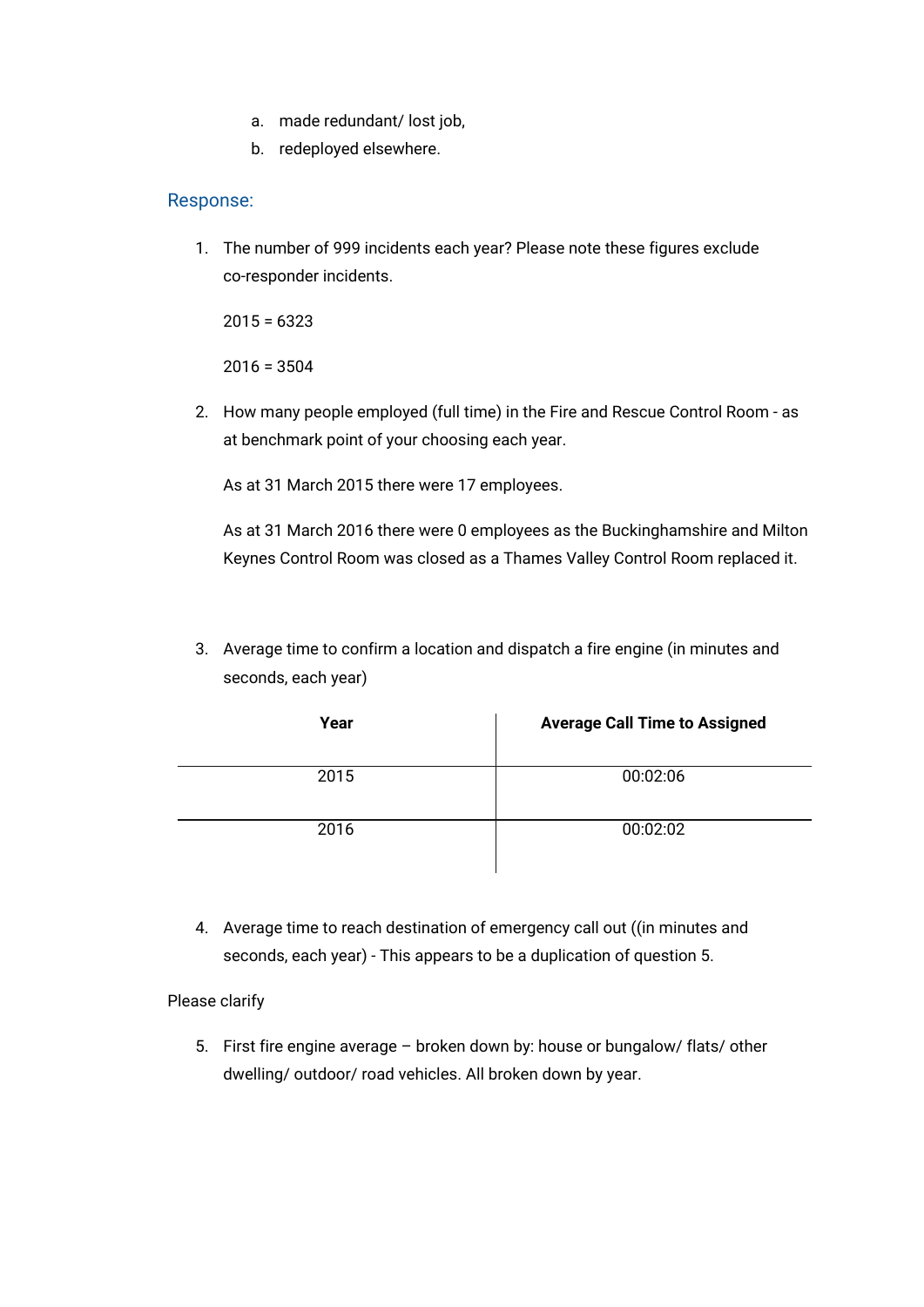| <b>Property Type</b>  | 2015     | 2016     |
|-----------------------|----------|----------|
| Bungalow              | 00:06:59 | 00:06:46 |
| Flat                  | 00:05:29 | 00:05:13 |
| House                 | 00:07:05 | 00:06:59 |
| <b>Other Dwelling</b> | 00:05:52 | 00:05:35 |
| Outdoor               | 00:06:52 | 00:06:50 |
| <b>Road Vehicle</b>   | 00:07:26 | 00:06:55 |

6. First fire engine average- broken down by casualties and/or rescues, and without causalities and by year.

| Casualties / Rescues | 2015     | 2016     |
|----------------------|----------|----------|
| Without              | 00:06:26 | 00:06:20 |
| With                 | 00:06:31 | 00:06:08 |

7. Second fire engine average - broken down by: house or bungalow/ flats/ other dwelling/ road vehicles/ outdoor/ and by year.

| <b>Property Type</b>  | 2015     | 2016     |
|-----------------------|----------|----------|
| Bungalow              | 00:08:45 | 00:09:37 |
| Flat                  | 00:06:54 | 00:08:59 |
| House                 | 00:09:10 | 00:09:05 |
| <b>Other Dwelling</b> | 00:07:27 | 00:07:49 |
| Outdoor               | 00:11:16 | 00:09:11 |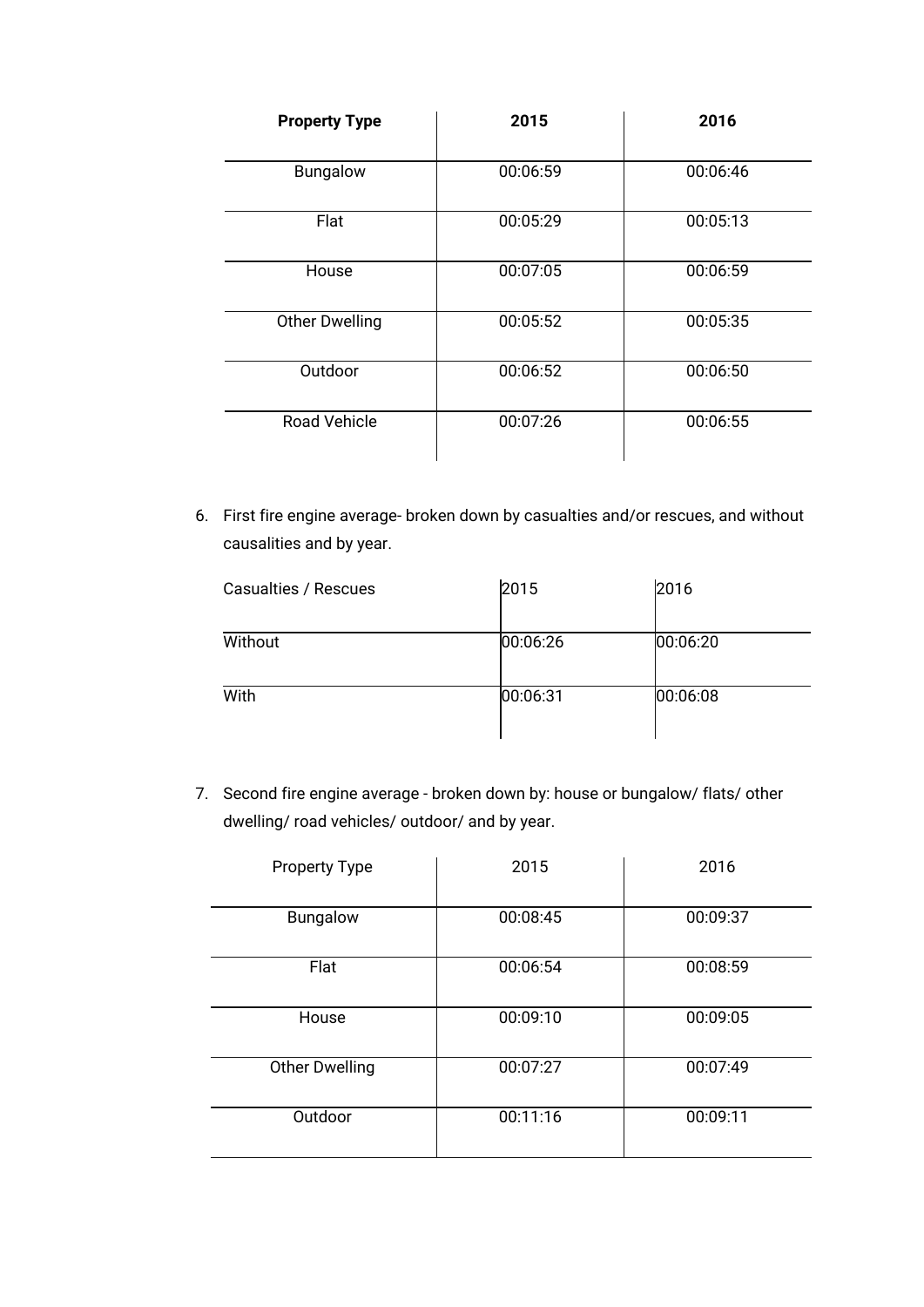| Road Vehicle | 00:10:19 | 00:10:05 |
|--------------|----------|----------|
|              |          |          |

Second fire engine average- broken down by: house or bungalow/ flats/ other dwelling/ road vehicles/ outdoor/ and by year

| <b>Casualties / Rescues</b> | 2015     | 2016     |
|-----------------------------|----------|----------|
| Without                     | 00:09:01 | 00:09:01 |
| With                        | 00:09:22 | 00:09:02 |

8. Average time to put a fire out and go (each year).

This figure is not recorded. Crews can be delayed at scene for a number of reasons, for example providing Home Fire Safety Checks. It would be misleading to attempt to calculate this figure for larger incidents as crews continue to return to the site after the incident for a number of hours for re-inspections.

9. Number of active fire-officers in the region- broken down by year. Detailing how many full time/ how many part time/ how many reserve.

There is no separation between part time and reserves i.e they are the same thing.

|                   | Headcount 2015 |
|-------------------|----------------|
| Wh<br>oleti<br>me | 287            |
| Ret<br>aine<br>d  | $166* / 136$   |

\*includes those where on call is their secondary role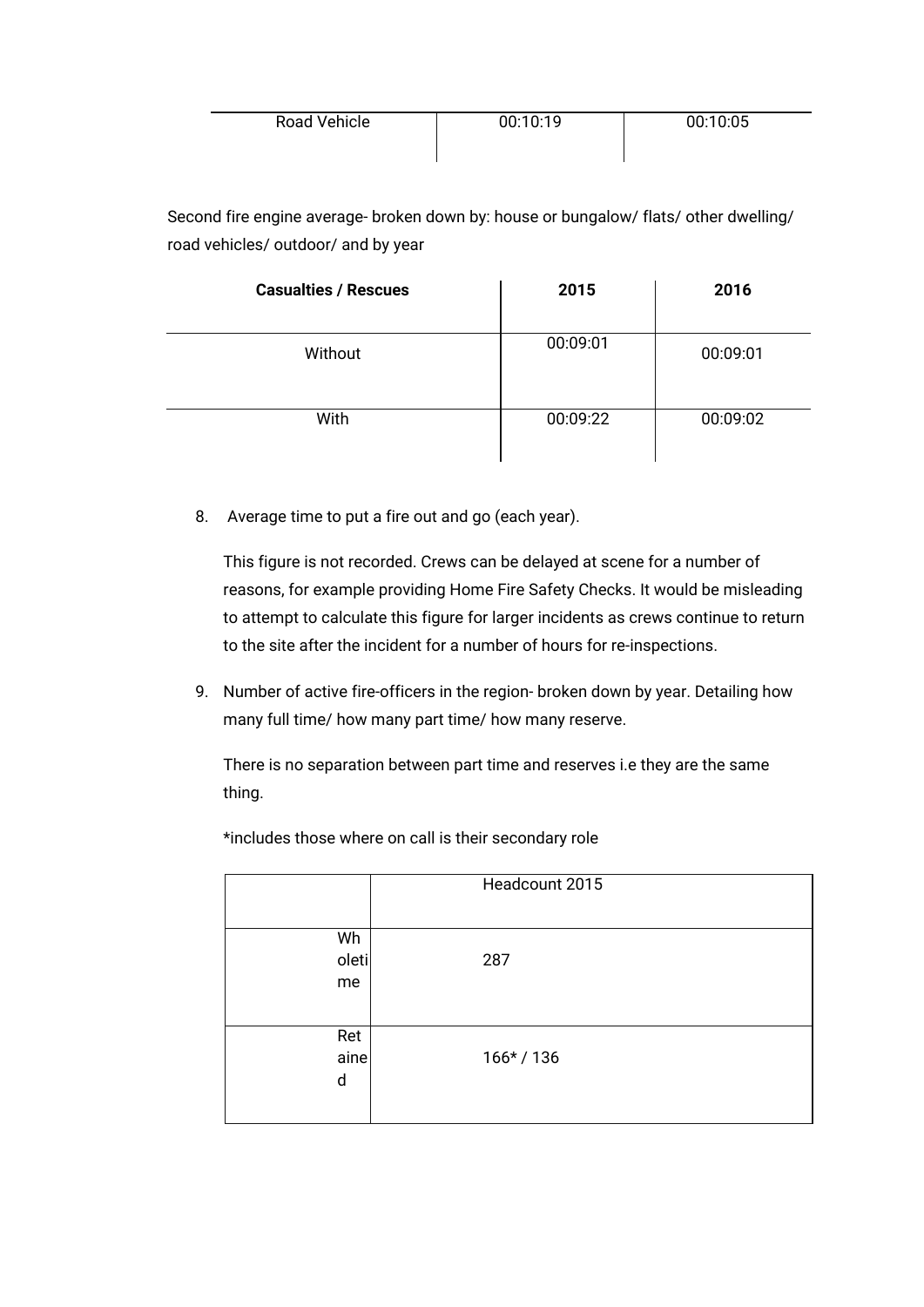|                  | Headcount 2016 |  |
|------------------|----------------|--|
| Wh               |                |  |
| olet<br>ime      | 257            |  |
| Ret<br>ain<br>ed | 147*/129       |  |

- 10. Number of active/ working fire engines at benchmark moment of your choosing each year. 2015 = 41; 2016 = 41
- 11. Total budget for the region's fire service, each year. This information is available on our website at [www.bucksfire.gov.uk](http://www.bucksfire.gov.uk/) .
- 12. Names of any fire stations closed in the area, each year- number of staff a. made redundant/ lost job, b. redeployed elsewhere. No fire station closed in either year.

1281

# Information request:

Can you please provide a detailed procedure of how you respond to Fire ARC calls into your call centre to include the following:

- The hours in which you class as the working day;
- The days of the week in which you respond;
- Do you respond to non verified ARC calls, or do you require key holder verification of a fire?
- Do you use the open and close of the intruder alarm signal to make the discussion to respond?
- Is your response clearly identified in your AFA policy, including details as above.

# Response :

The response to this was addressed in a conversation with the Unwanted Fire Signals Officer.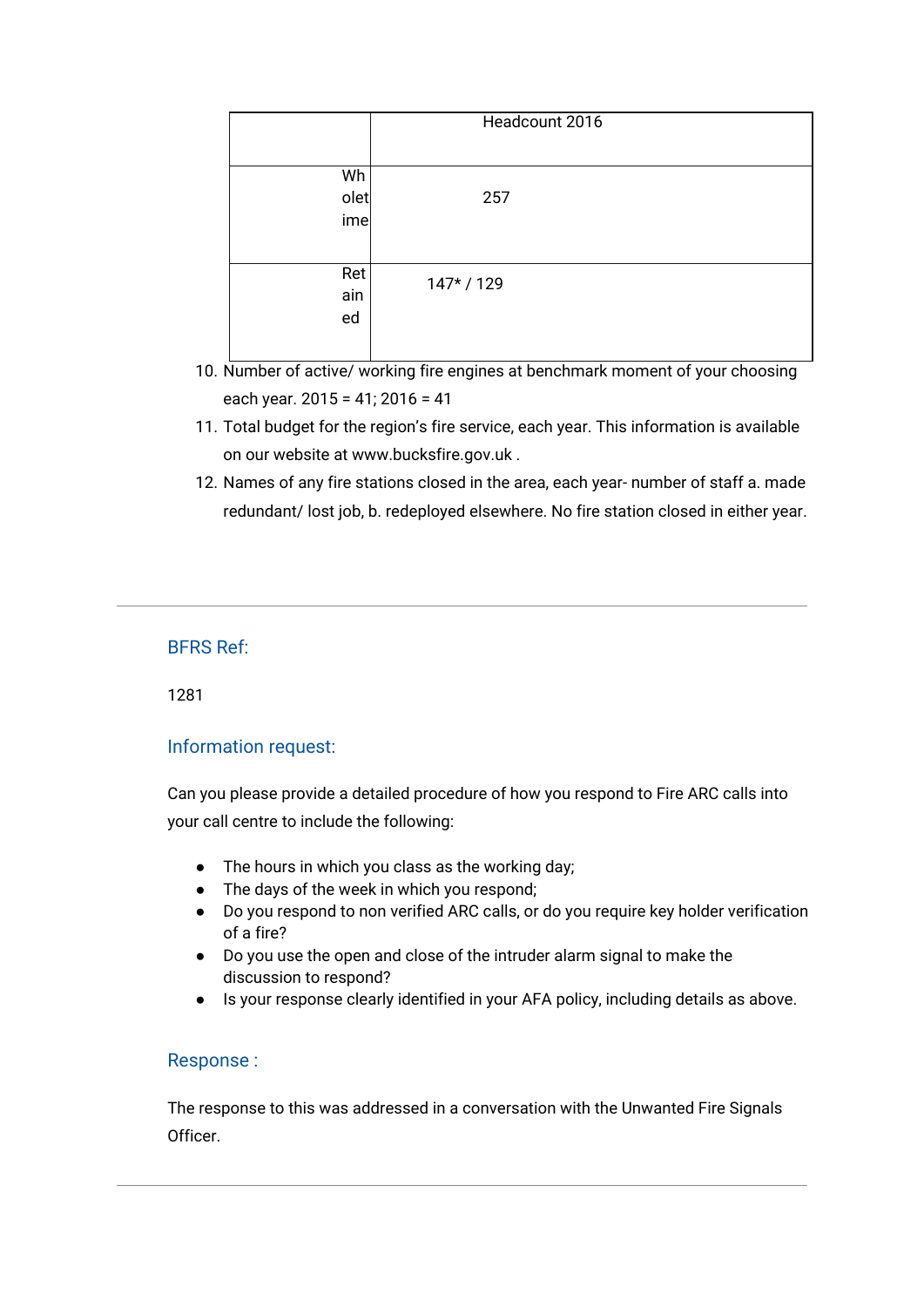1280

#### Information request:

Please could you provide me with information about your ICT expenditure, as broken down in the attached template?

I have included this template in order to make it easier for you to understand my requirements and provide answers.

Within the response, please include:

\* Expenditure from all parts of your organisation (central services and directorates);

\* As well as your own organisation, expenditure for any subsidiary organisations that fall within the scope of your accounts; and

\* Both revenue (or operating) expenditure and capital expenditure

#### Response:

[Disclosure Log - response to request 1280 .xlsx](https://bucksfire.gov.uk/index.php/download_file/view/2344/1125/)

## BFRS Ref:

1279

## Information request:

- 1. How many premises where subject to a fire safety audit in 2015/16
- 2. in how many premises was a deficiency under article 9 (1) (The responsible person must make a suitable and sufficient assessment of the risks to which relevant persons are exposed for the purpose of identifying the general fire precautions he needs to take to comply with the requirements and prohibitions imposed on him by or under this Order) identified
- 3. please provide a break-down of the number of premises where a deficiency under artilce 9 was identifed by premises type (ie Care Home, Hotel, HMO ect)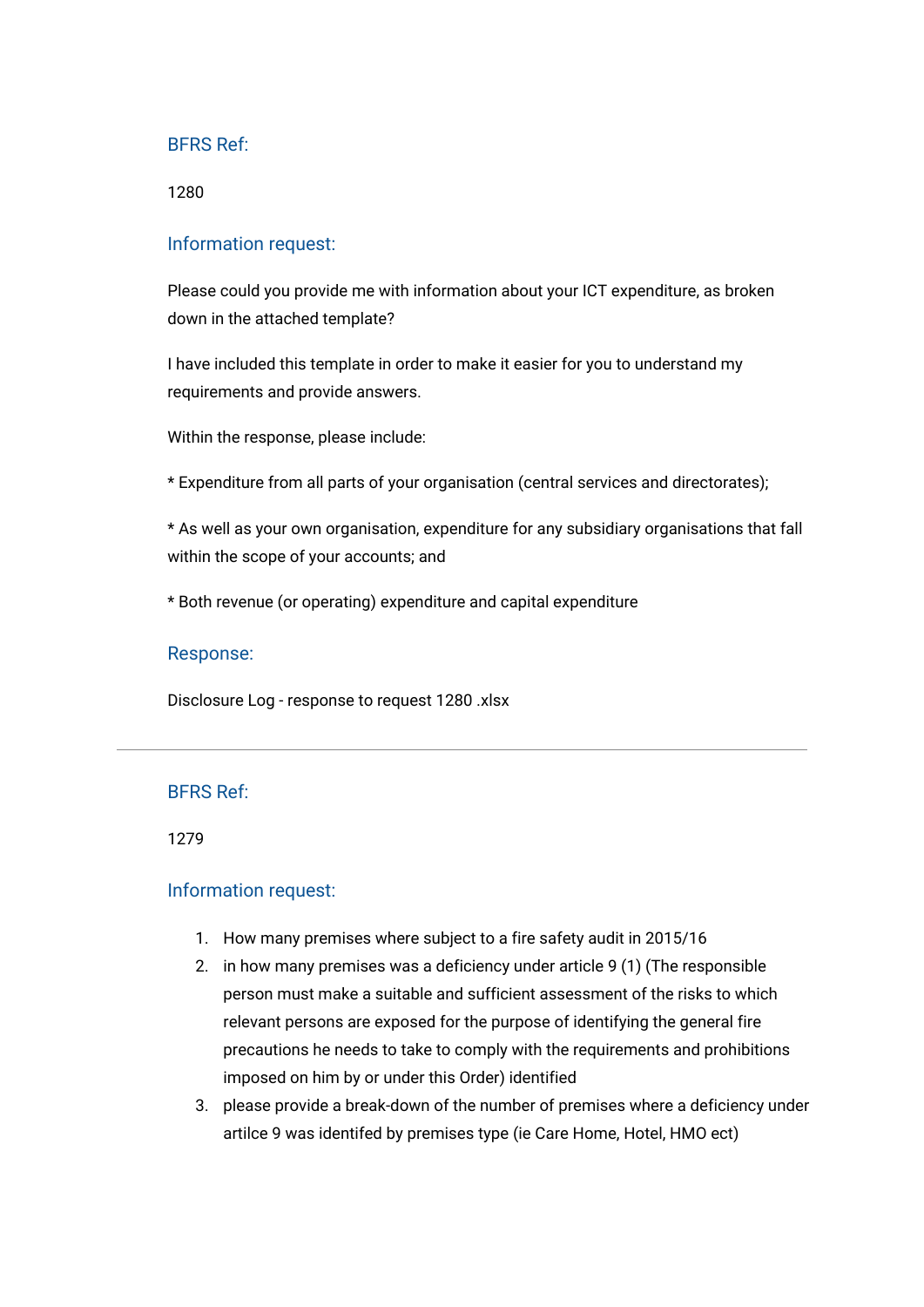|                                        | <b>Risk Assessment (Article 9)</b> |
|----------------------------------------|------------------------------------|
| Hospitals                              | $\overline{2}$                     |
| Care homes                             | 36                                 |
| Houses in Multiple Occupation<br>(HMO) | $\overline{2}$                     |
| Purpose built flats >= 4<br>storeys    | 11                                 |
| Hostels                                | 4                                  |
| Hotels                                 | 30                                 |
| Houses converted to flats              | $\mathbf{1}$                       |
| Other sleeping<br>accommodation        | 26                                 |
| Further education                      | $\pmb{0}$                          |
| Public buildings                       | $\mathbf{1}$                       |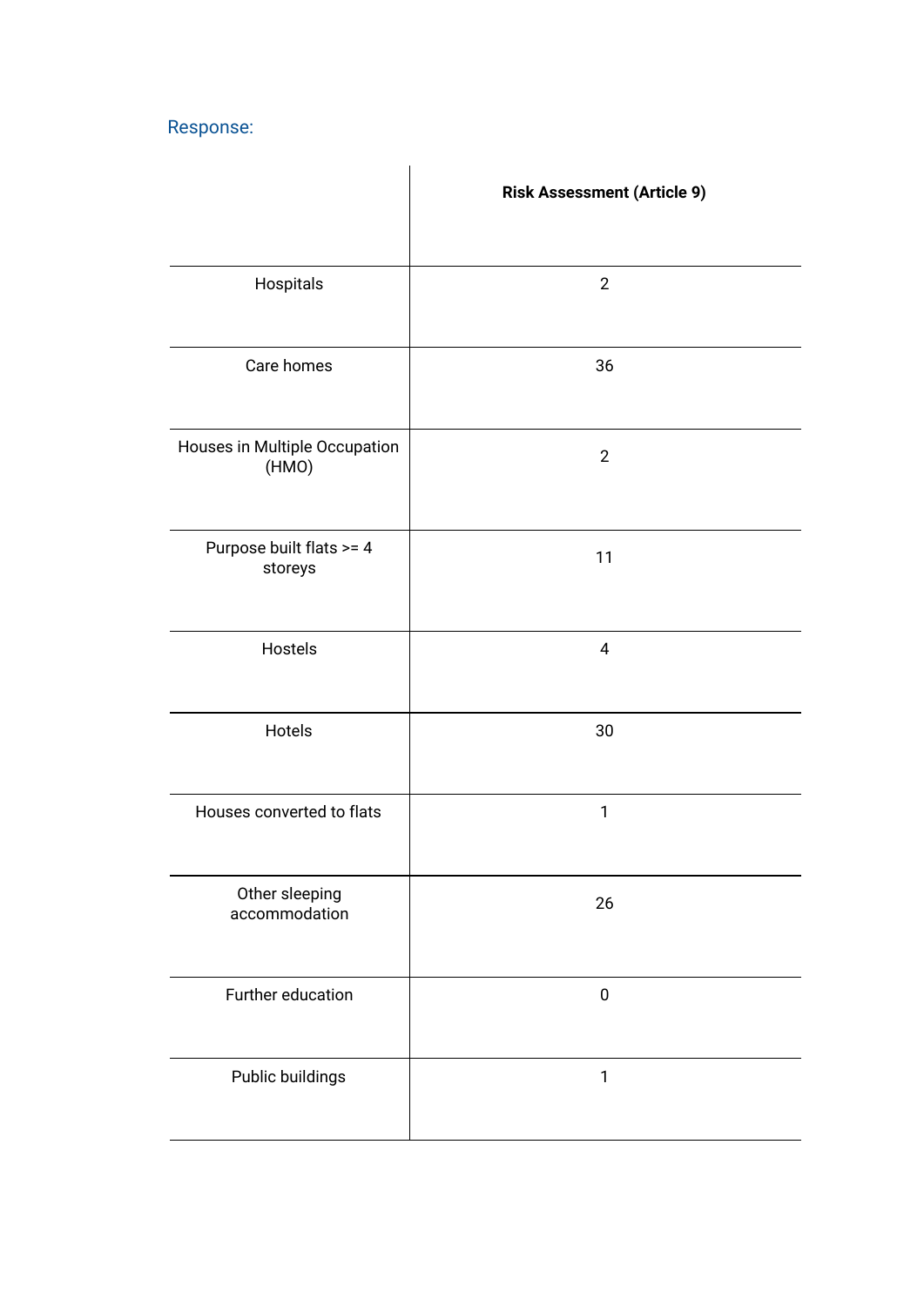| Licensed premises             | 42        |
|-------------------------------|-----------|
| Schools                       | 9         |
| Shops                         | 30        |
| Other premises open to public | 11        |
| Factories or warehouses       | $17$      |
| Offices                       | 12        |
| Other                         | $\pmb{4}$ |
| Total                         | 238       |

If further statistics are required from previous years, then they can be found at:

[gov.uk/government/collections/fire-and-rescue-authorities-operational-statistics](https://www.gov.uk/government/collections/fire-and-rescue-authorities-operational-statistics)

# BFRS Ref:

1278

# Information request:

Can you give me the time of call for this incident also time first and second truck arrived at this incident below: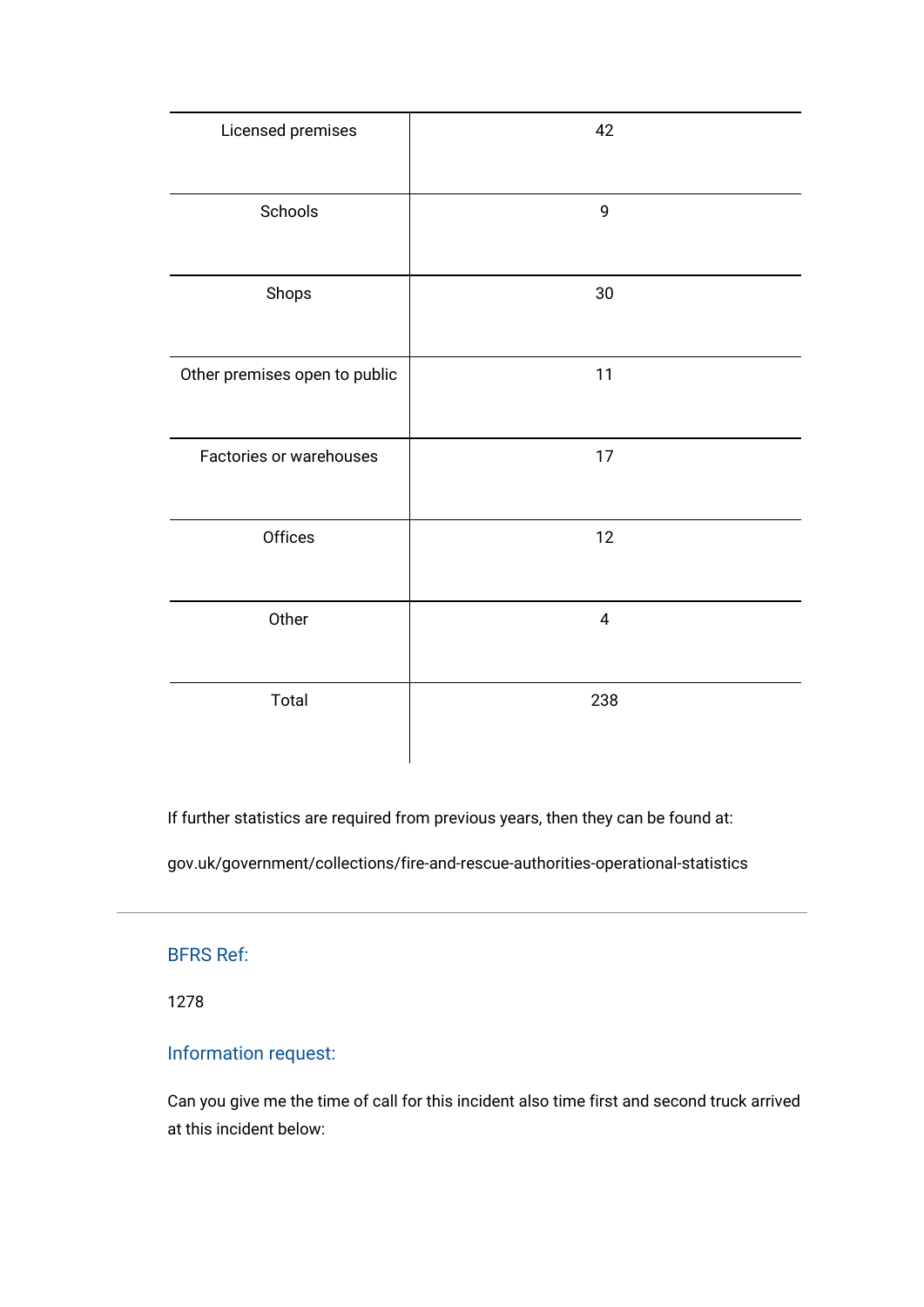Sunday 1 May, 3.11pm Fire in three-storey commercial and residential building and partial roof collapse, High Street, Stony Stratford. One appliance and crew from Bletchley, one from Olney, one from Broughton, one from Buckingham, one from Winslow, which was on standby in Milton Keynes, one from Aylesbury, which was on standby in Milton Keynes, one from High Wycombe, one from Bedfordshire, which was on standby in Milton Keynes, and one from Northamptonshire attended, along with four officers. Firefighters used three main jets, four sets of breathing apparatus and a turntable ladder. Relief crews will be attending in the night.

## Response:

[Fire Authority Agenda Pack 8 June 2016.compressed.pdf](https://bucksfire.gov.uk/index.php/download_file/view/1956/1125/)

#### BFRS Ref:

1277

#### Information request:

- 1) The total number of fires (not including false alarms) in the home that were reported in the following years: 2016 (so far), 2015, 2014, 2013, 2012 and 2011
- 2) The number of accidental fires in the home that were reported in the following years: 2016 (so far), 2015, 2014, 2013, 2012 and 2011
- 3) The number of dwellings where these fires were reported that did not have a functioning fire alarm (including instances where a fire alarm was not present), broken down by year: 2016 (so far), 2015, 2014, 2013, 2012 and 2011
- 4) The top 10 causes for dwelling fires in the past 12 months (e.g. arson, accidental, appliances, etc). If possible, please can you provide a figure for each of the causes in the past 12 months
- 5) The number of non-fatal casualties/ injuries as a result of fires in the following years: 2016 (so far), 2015, 2014, 2013, 2012 and 2011.

#### Response:

I can advise that although data for 2016 is included this is unverified by the Home Office (previously the Department for Communities and Local government) but we quality assure all reports the day after they have been completed or the Monday after the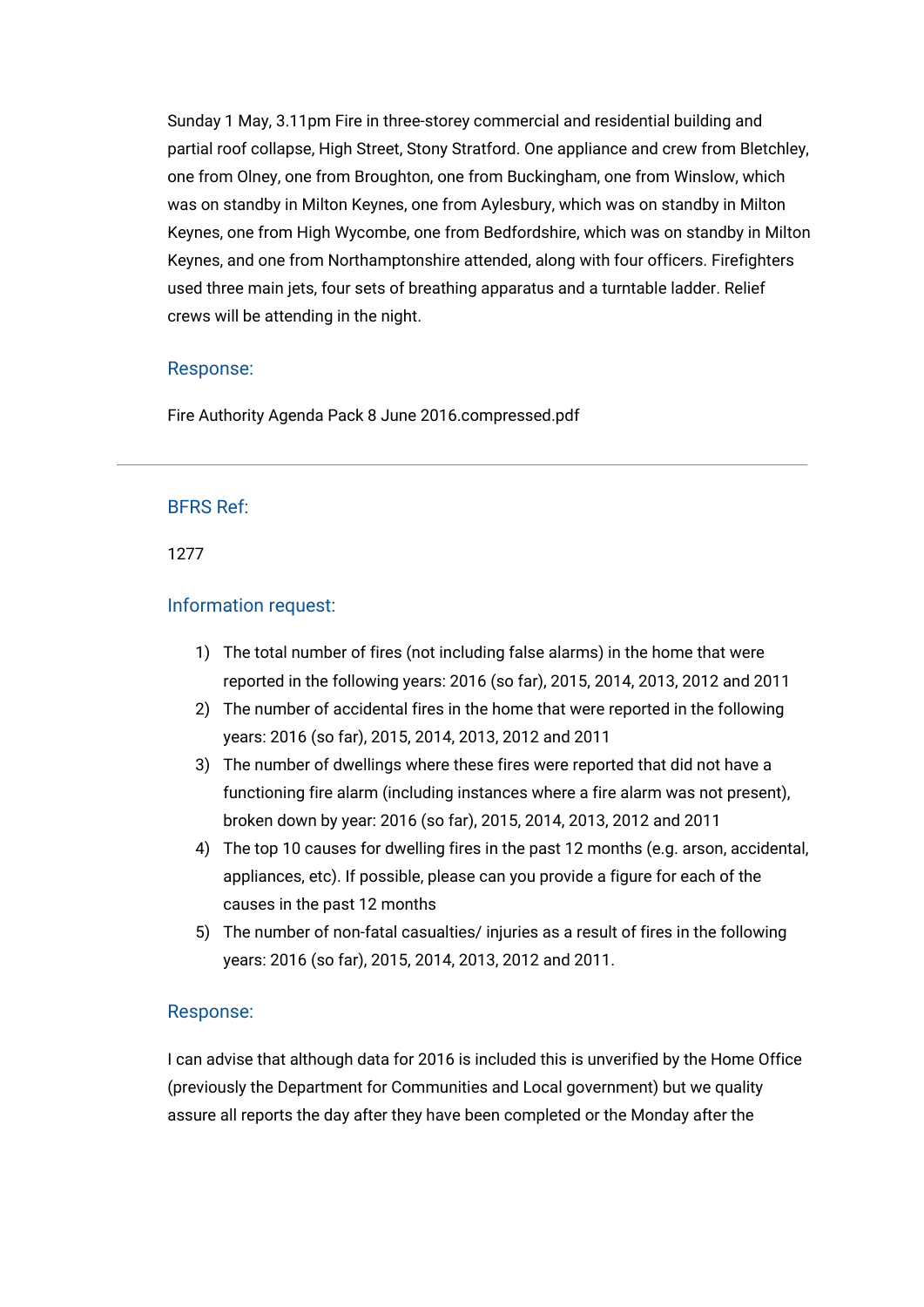weekend so that when the year-end statistics are compiled we know the aggregated statistics are correct.

We also send regular reports to neighbouring Fire and Rescue Services to ensure they are providing details of fires they attended in our grounds.

We send incident reports to the (now) Home Office on a weekly basis and provide end of year summaries in April/May. Please note our response below:

- 1) The total number of fires (not including false alarms) in the home that were reported in the following years: 2016 (so far), 2015, 2014, 2013, 2012 and 2011;
	- $\bullet$  2010 393
	- $2011 560$
	- $2012 569$
	- $\bullet$  2013 604
	- $\bullet$  2014 480
	- $-2015 498$
	- 2016 to date 210
- 2) The number of accidental fires in the home that were reported in the following years: 2016 (so far), 2015, 2014, 2013, 2012 and 2011;
	- $2010 272$
	- $2011 388$
	- $2012 406$
	- $\bullet$  2013 418
	- $2014 359$
	- 2015 395
	- 2016 to date 192
- 3) The number of dwellings where these fires were reported that did not have a functioning fire alarm (including instances where a fire alarm was not present), broken down by year: 2016 (so far), 2015, 2014, 2013, 2012 and 2011.

For 'not functioning' to include: Alarm battery defective, Alarm battery missing, Detector removed, Fault in system, system not set up correctly and system turned off.

 $2014 - 85$ 

2015–79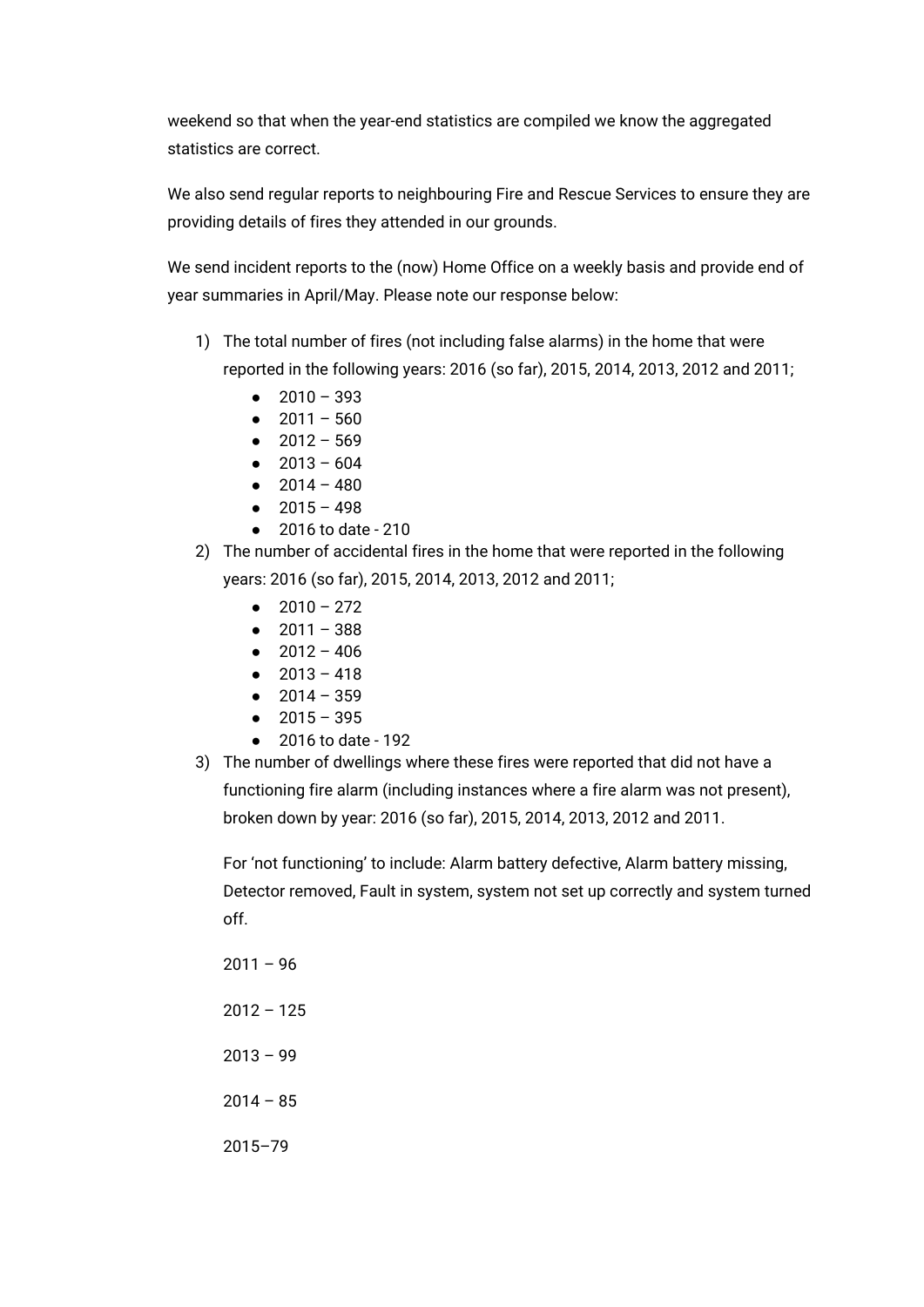2016 to date - 28

4) The top 10 causes for dwelling fires in the past 12 months (e.g. arson, accidental, appliances, etc). If possible, please can you provide a figure for each of the causes in the past 12 months.

Accidental - Cooking - other cooking 95

Accidental - Chimney fire 67

Accidental - Fault in equipment or appliance 60

Accidental - Combustible articles too close to heat source (or fire) 38

Accidental - Negligent use of equipment or appliance (heat source) 23

Accidental - Careless handling - due to careless disposal 21

Accidental - Faulty fuel supply - electricity 19

Deliberate - others property - Heat source and combustibles brought together deliberately 19

Accidental - Cooking - chip pan/deep fat fryer 17

Accidental - Overheating, unknown cause 14

- 5) The number of non-fatal casualties/injuries as a result of fires in the following years: 2016 (so far), 2015, 2014, 2013, 2012 and 2011;
	- $2010 36$
	- $2011 36$
	- 2012 31
	- $2013 41$
	- $2014 37$
	- $2015 52$
	- 2016 to date 24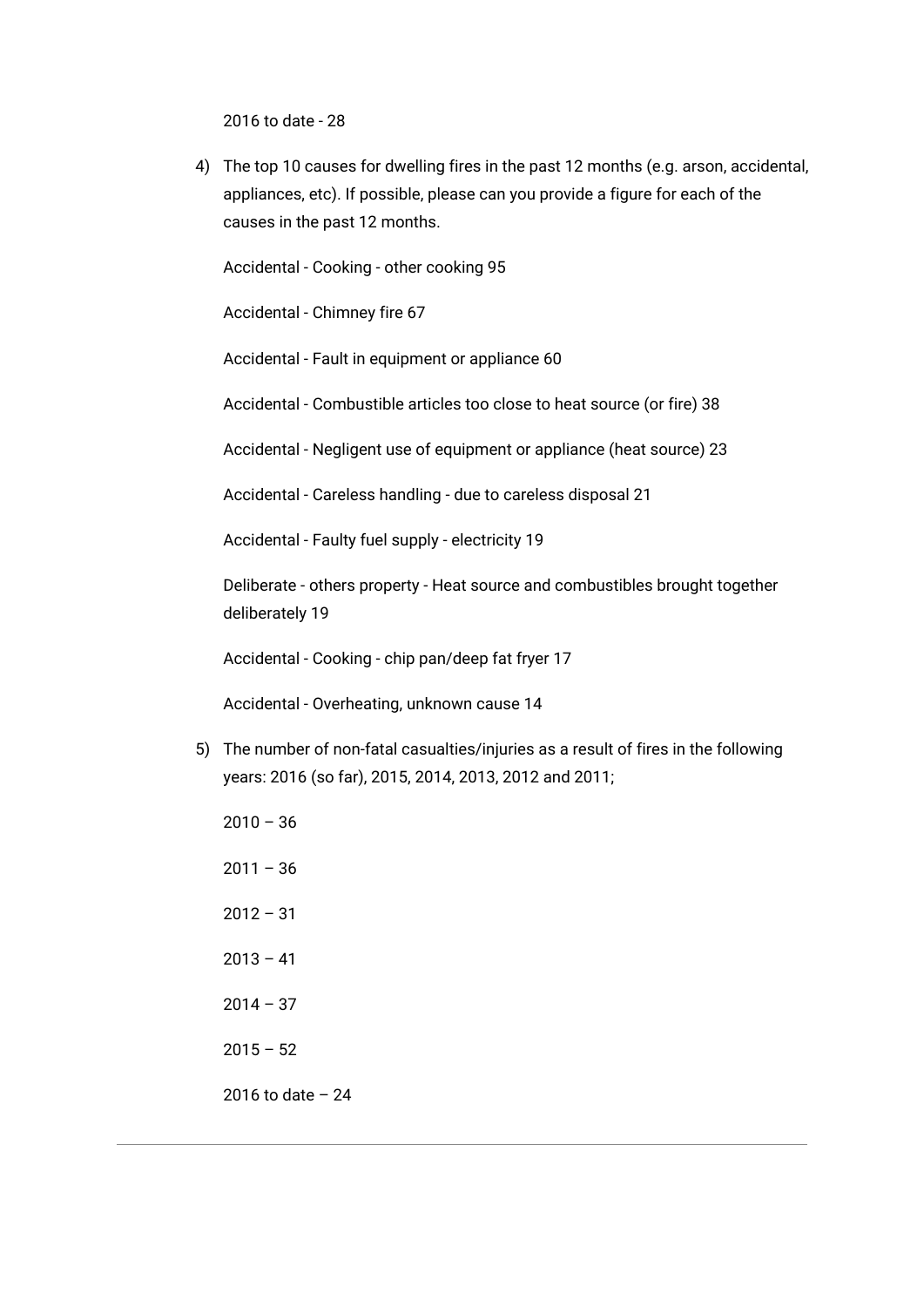1276

## Information request:

- Do you have any specialist equipment for animals, for example animal breathing apparatus?
- If so what equipment do you have, when was it purchased and how much did it cost?
- In the year 2005 how many call outs were attended where animals were involved?
- What animals were involved in these call outs?
- In the year 2000 how many call outs were attended where animals were involved?
- What animals were involved in these call outs?
- In the year 2015 how many call outs were attended where animals were involved?
- What animals were involved in these call outs?

## Response:

[Disclosure Log - response to request 1276.xlsx](https://bucksfire.gov.uk/index.php/download_file/view/2155/1125/)

#### BFRS Ref:

1275

#### Information request:

Please can you provide me with the name of the person in charge of Buckinghamshire Fire and Rescue Service's vehicle fleet.

In addition could you give the contact details of this person, whether that be an email or contact number.

#### Response:

The Director of Finance and Assets is David Sutherland. dsutherland@bucksfire@gov.uk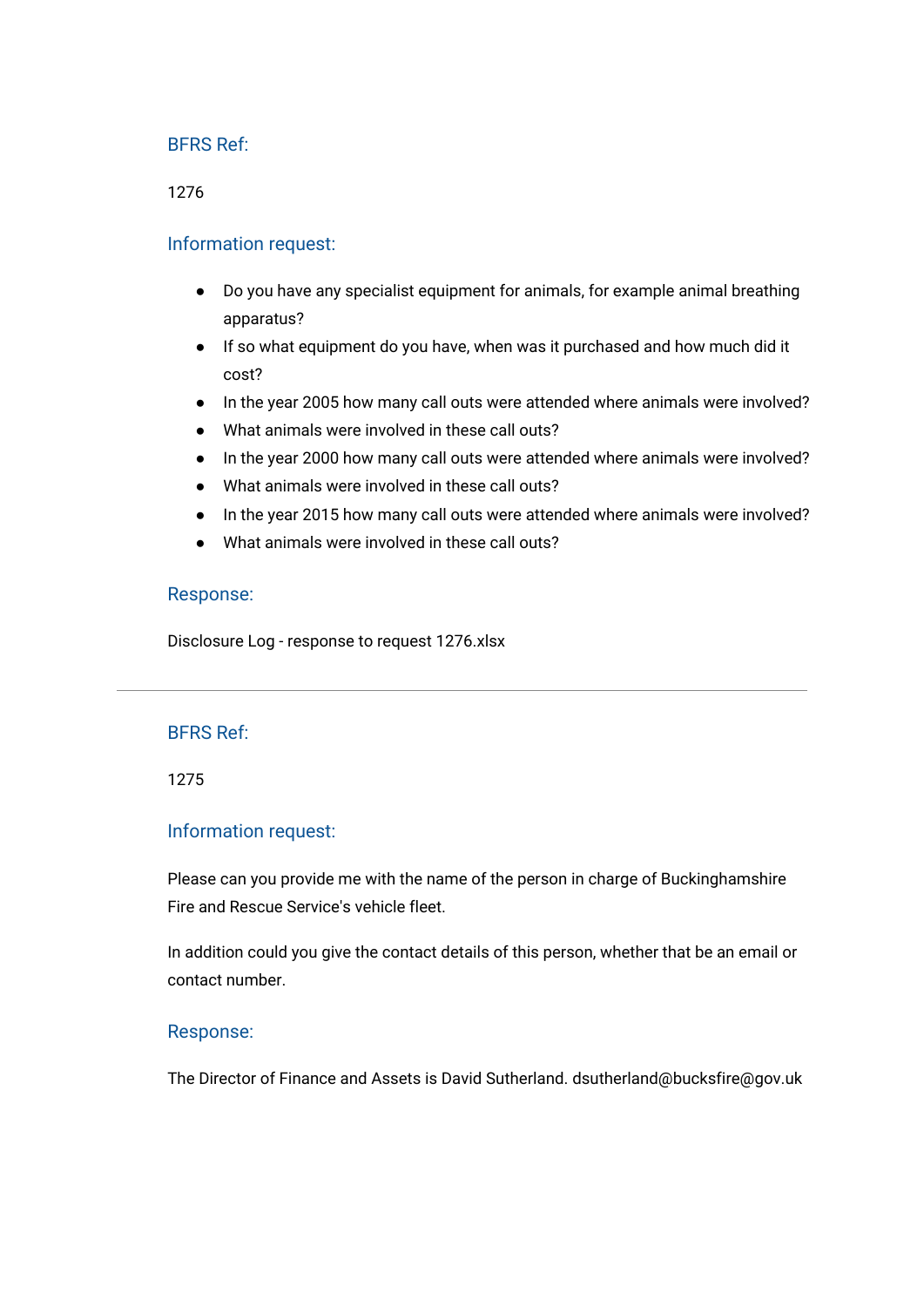Information about the Buckinghamshire and Milton Keynes Fire Authority Strategic Management Board can be found here: <https://bucksfire.gov.uk/about-us/our-strategic-management-board/>

BFRS Ref:

1274

## Information request:

I request that a copy of the following documents [or documents containing the following information] be provided to me electronically via email:

The number of fire brigade call outs to all white goods fires and incidents for the last five years (between January 2011 to present, May 2016) where the cause was a faulty appliance or supply.

#### Response:

[Disclosure Log - response to request 1274.xlsx](https://bucksfire.gov.uk/index.php/download_file/view/2154/1125/)

BFRS Ref:

1273

## Information request:

I would like to request the following breakdown of the ICT hardware maintenance and costs:

A list of the models of the physical servers; storage devices; tape libraries; network switches and routers under support contracts; as well as the cost and duration of said contracts, with start and end dates and service level associated with the equipment.

Could you also supply the names of the suppliers of aforementioned support services?

I would also request the name of the person/s in your organisation responsible for the maintenance support contracts.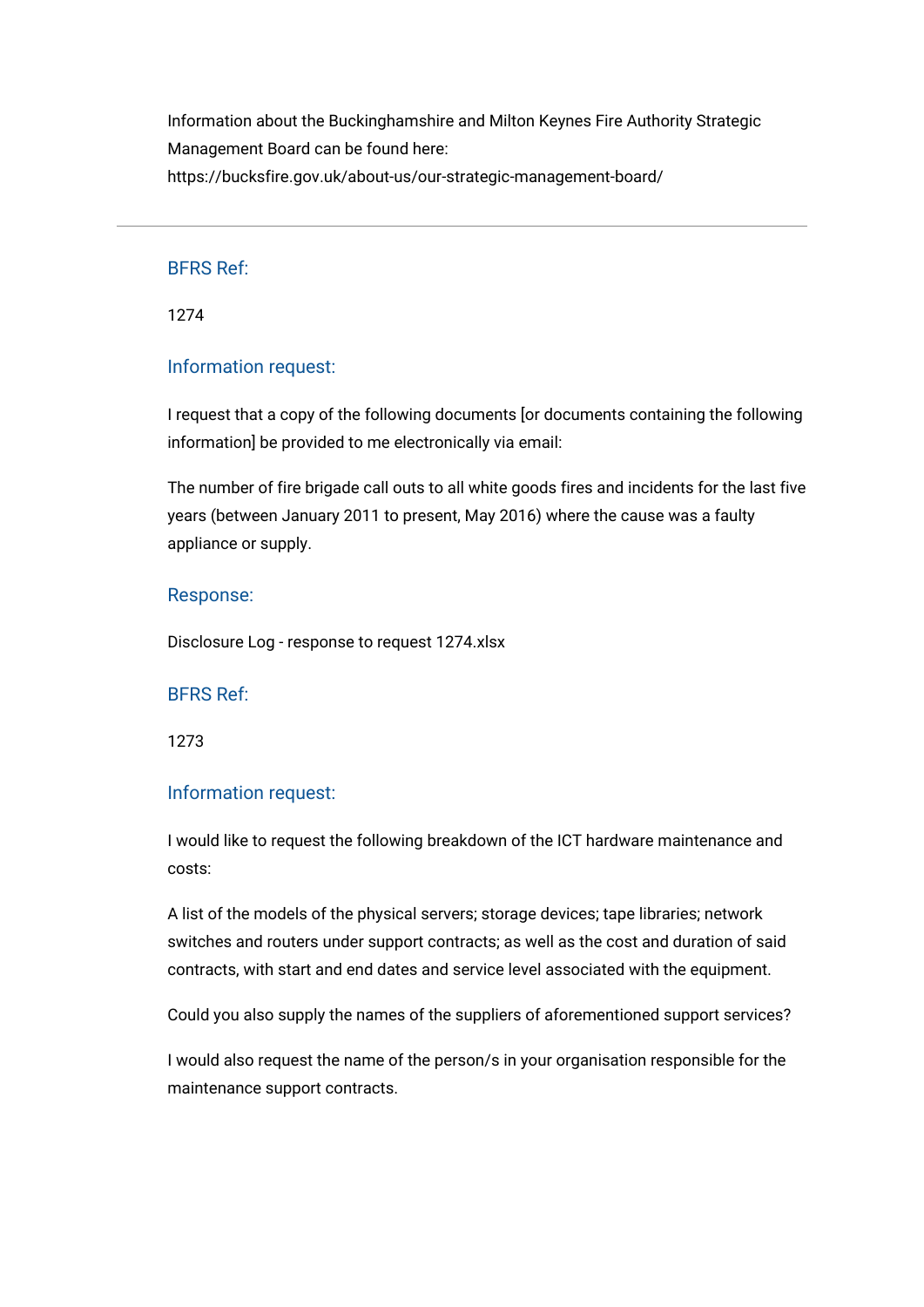I can confirm that Buckinghamshire and Milton Keynes Fire Authority (the Authority) do not have any support contracts in place for our physical servers, storage devices or tape libraries, as they are still under manufacturer's warranty.

The Authority network switches and routers are supported under the Bucks County Council wide area network provision supplied by Updata, the cost for this is for the entire WAN and the specific costs for just network switches and routers cannot be identified.

BFRS Ref:

1272

## Information request:

I have been asked by my home insurer to provide evidence that the Fire Service ordered all essential services to be cut off from the properties concerned and those immediately adjacent.

My home at xxx is attached to xxxxx and was without power, water and gas from 1 May until 4 May. Could you please confirm the Fire Brigade action?

#### Response:

[Disclosure Log - response to request 1272.docx](https://bucksfire.gov.uk/index.php/download_file/view/2148/1125/)

#### BFRS Ref:

1271

#### Information request:

The number and locations of uniformed middle managers.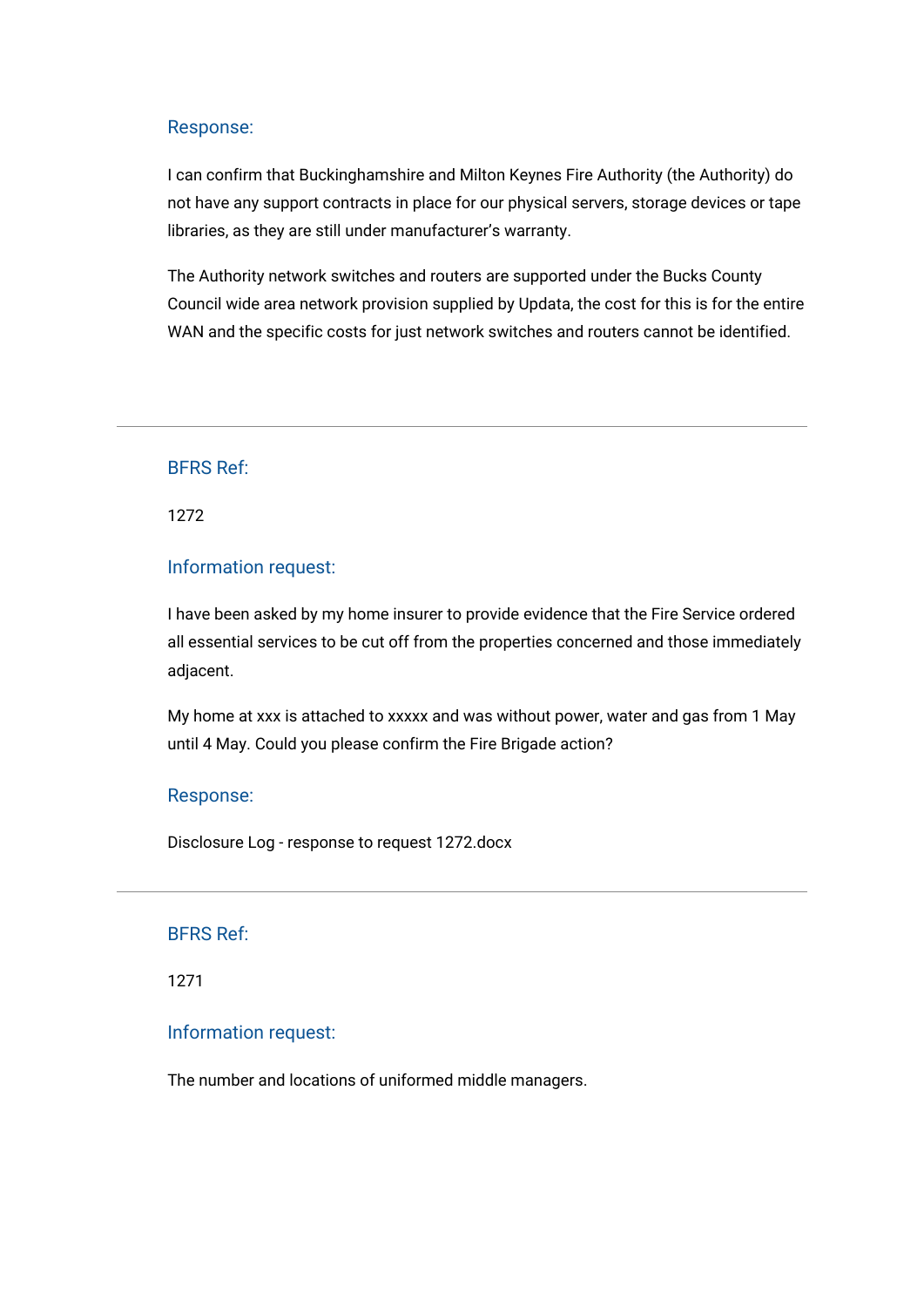Buckinghamshire and Milton Keynes Fire Authority does not have a Control Room and therefore no Control Room staff.

Our senior management team are based in Service Headquarters if you go to this link: <https://bucksfire.gov.uk/about-us/our-strategic-management-board/> You can click on each of the team for details of their roles.

Heads of Service are Area Managers.

We have a Group Commander Service Delivery North Based at Broughton Station and Group Commander Service Delivery South, Group Commander Special Projects, Group Commander Policy and Resilience and Group Commander Community and Business Safety, all based at Service Headquarters.

The Station Commanders who are based on Stations can be found here: <https://bucksfire.gov.uk/about-us>

Station Commander Resilience and Business Continuity, Station Commander Response Policy, Station Commander Research and Development, Station Commander Protection Policy and Enforcement, Prevention Policy Manager (Station Commander), Station Commander People & Organisational Development Project Manager and Station Commander Resource Management Team are all based at Service Headquarters.

Please be advised that this information is accurate at this time but does change reasonably frequently.

```
BFRS Ref:
```
1270

#### Information request:

Calls made from specific phone numbers

#### Response:

Referred to Thames Valley Fire Control Service.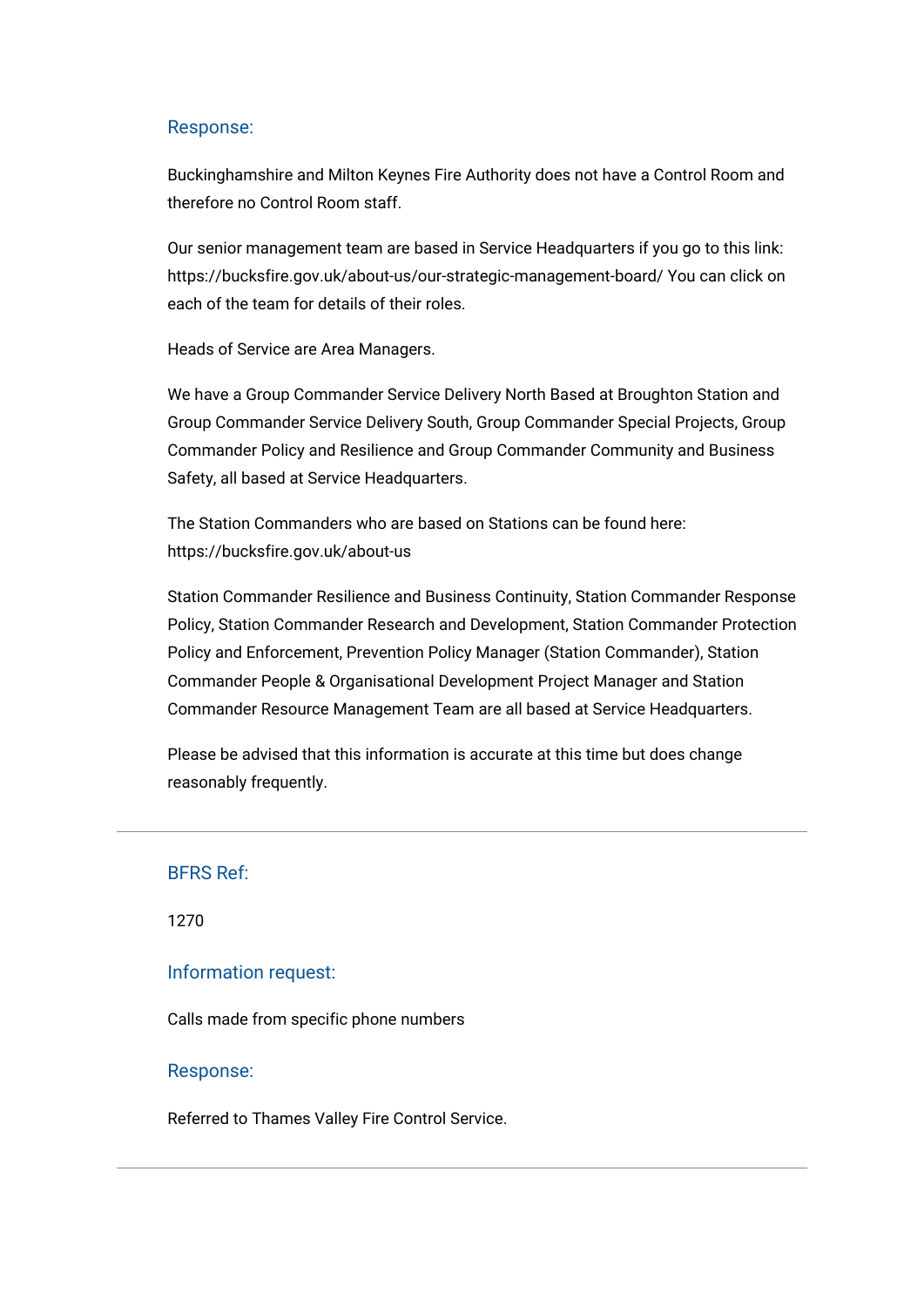1267

## Information request:

- 1. How many times were your Fire and Rescue Service called out to assist a bariatric person in the past four financial years? (Separated by year: 2012/13, 2013/14, 2014/15, 2015/16)
- 2. What was the total cost of responding to calls to assist bariatric people in the past four financial years (separated by year: 2012/13, 2013/14, 2014/15, 2015/16)?

If helpful, I have included a table for you to complete for questions 1 and 2: 2012/13

#### Response:

[Disclosure Log - response to request 1267.xlsx](https://bucksfire.gov.uk/index.php/download_file/view/2146/1125/)

## BFRS Ref:

1266

## Information request:

From the following stations can you tell me the number of times appliances have been deployed and what type of incident it was from 01/01/16 - 21/04/16:

- Brill
- Gerrads Cross
- Great Missenden
- High Wycombe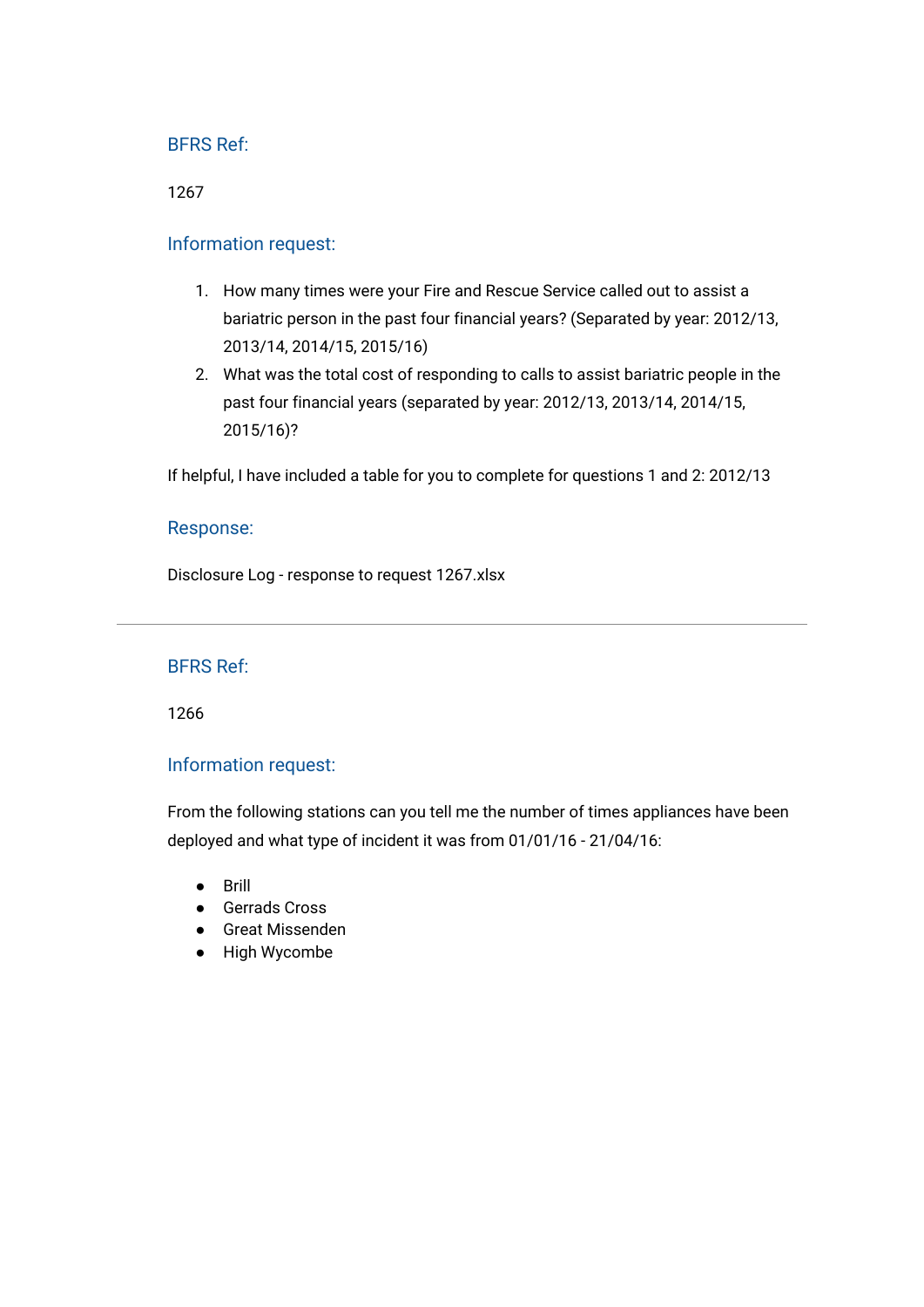| <b>Station</b>         | Fire | <b>Special Service</b> | <b>False Alarm</b> | <b>Grand Total</b> |
|------------------------|------|------------------------|--------------------|--------------------|
| <b>Brill</b>           | l5   | 10                     |                    | 12                 |
| <b>Great Missenden</b> | 15   | IЗ                     |                    | 13                 |
| High Wycombe           | 204  | 117                    | 176                | 497                |
| Gerrards Cross         | 38   | 42                     | 34                 | 114                |

# BFRS Ref:

1265

## Information request:

Please can you tell me how many employees are currently the subject of criminal charges from the police.

Please also supply their job title and/or rank.

# Response:

I can confirm that there are no employees of Buckinghamshire and Milton Keynes Fire Authority (the Authority) known to be the subject of criminal charges from the police.

All employees are required to declare any criminal charge/conviction they receive prior to and during employment with the Authority.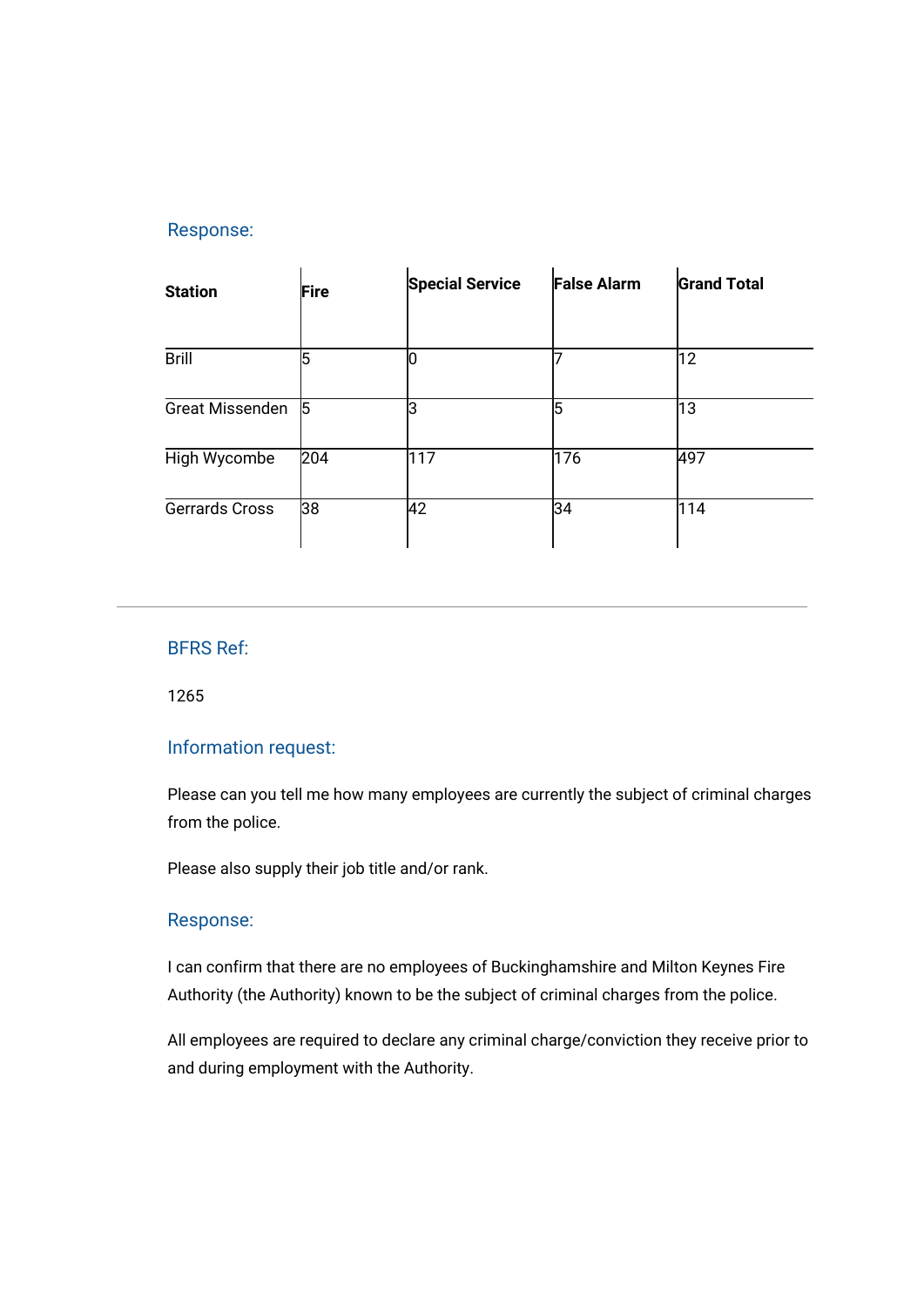A failure to disclose this information will be dealt with under the Discipline procedure and may result in action up to and including dismissal.

Employees working with vulnerable people are also subject to a Disclosure and Barring Service check to identify any criminal convictions that may make them unsuitable to hold one of these roles.

The Authority takes its responsibility to the public seriously and has a number of ethical policies in place to enable its Members, employees and the general public to raise any issues where it believes a criminal offence has taken place.

## BFRS Ref:

1264

### Information request:

Statistics of fires by fault in the appliance of:

- Washing Machines
- Dishwashers
- Fridge Freezers
- From 2010 to the present.

Could you also provide details of the Manufacturer brand / Model description?

#### Response:

[Disclosure Log - response to request 1264 BFRS white goods fire incidents.xlsx](https://bucksfire.gov.uk/index.php/download_file/view/2145/1125/)

[Disclosure Log - response to request 1264 BFRS fires white goods brands.xlsx](https://bucksfire.gov.uk/index.php/download_file/view/2144/1125/)

#### BFRS Ref:

1263

#### Information request:

Incident / spillage of chemicals at a golf club.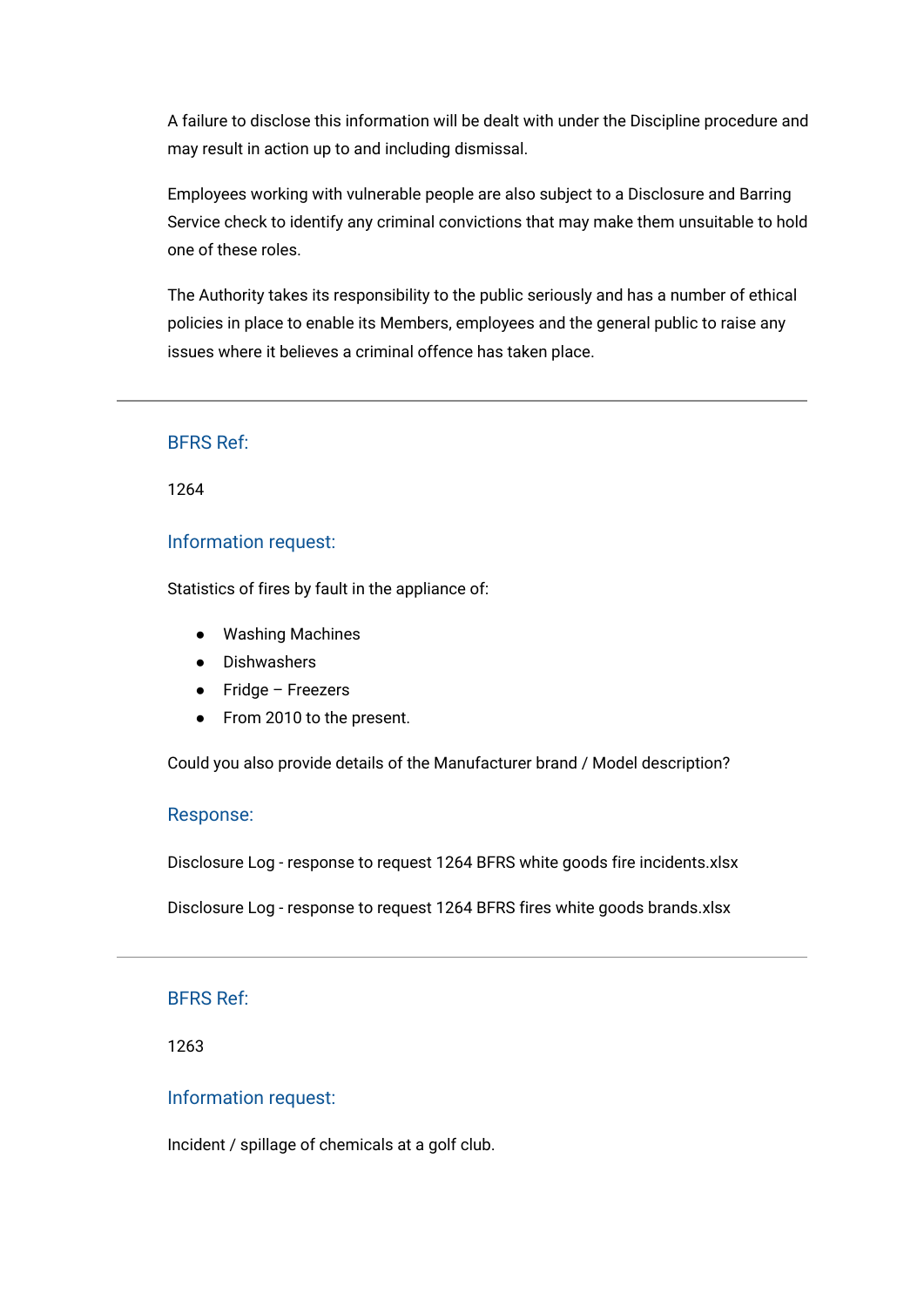Incident report provided.

Please note these are chargeable items

#### BFRS Ref:

1262

### Information request:

Statistics of fires by fault in the appliance of:

- Tumble Dryer
- From 2010 to the present

Could you also provide details of the Manufacturer brand/Model description?

#### Response:

- 2010 10
- 2011 14
- $2012 5$
- 2013 6
- 2014 10
- 2015 14
- 2016 to date 2
- ●
- [Disclosure Log response to request 1262.xlsx](https://bucksfire.gov.uk/index.php/download_file/view/2143/1125/)

## BFRS Ref:

1261

## Information request:

Please can you provide me with the number of under-crewed shifts (where there is fewer than either the required or optimum number of staff working for running either one or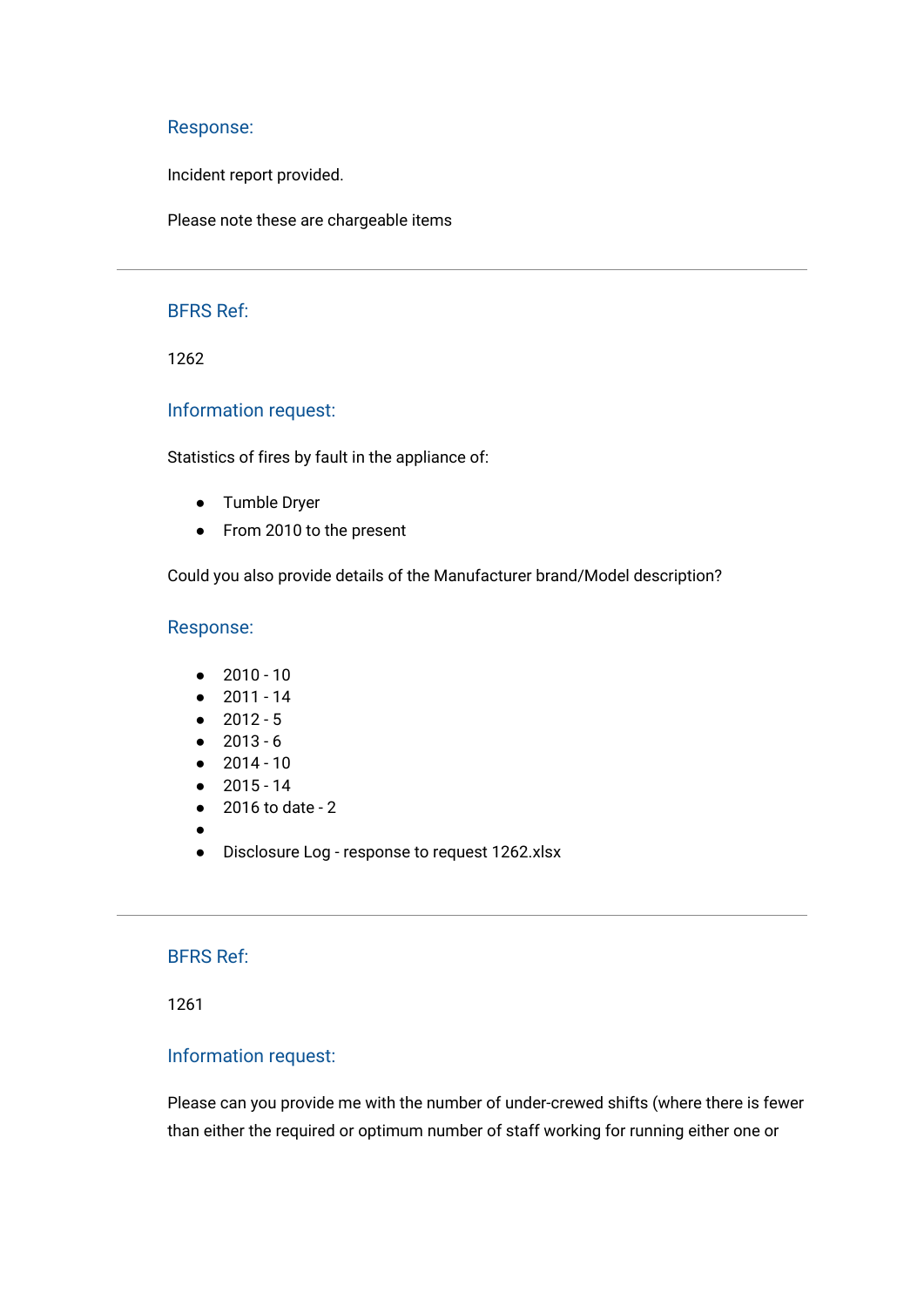more appliances) in the past three years (2013/14, 2014/15 and 2015/16) at wholetime stations, as well as the total number of shifts, broken down by individual year.

Please could you also provide me with the % of availability or % non-availability for retained stations for each of the three years (2013/14, 2014/15 and 2015/16).

Please provide me with the above details broken down by month and/or station.

Please could you also provide me with details of any times engines have been out of use because the number of crew member available was too few.

# Response:

[Disclosure Log - response to request 1261 2015 On-Call appliance availability.xlsx](https://bucksfire.gov.uk/index.php/download_file/view/2141/1125/) [Disclosure Log - response to request 1261 2016 On-Call appliance availability.xlsx](https://bucksfire.gov.uk/index.php/download_file/view/2142/1125/)

## BFRS Ref:

1260

## Information request:

1) How many instances of emergency vehicles (E.G police cars, fire engines, ambulances) needing roadside assistance were recorded between 2004-15?

If the data doesn't stretch back to 2004, please use the earliest you have.

2) In such cases, was the cost of recovery paid to a 3rd party? If so, what is the current call out charge?

Please provide the responses in an Excel spreadsheet if possible and breakdown by year.

## Response:

Below is a list of recovery dates for emergency fire-service vehicles from 2004 to date:

- Jan 2014
- Sep 2011
- Oct 2009
- Sep 2009
- Mar 2009
- Mar 2009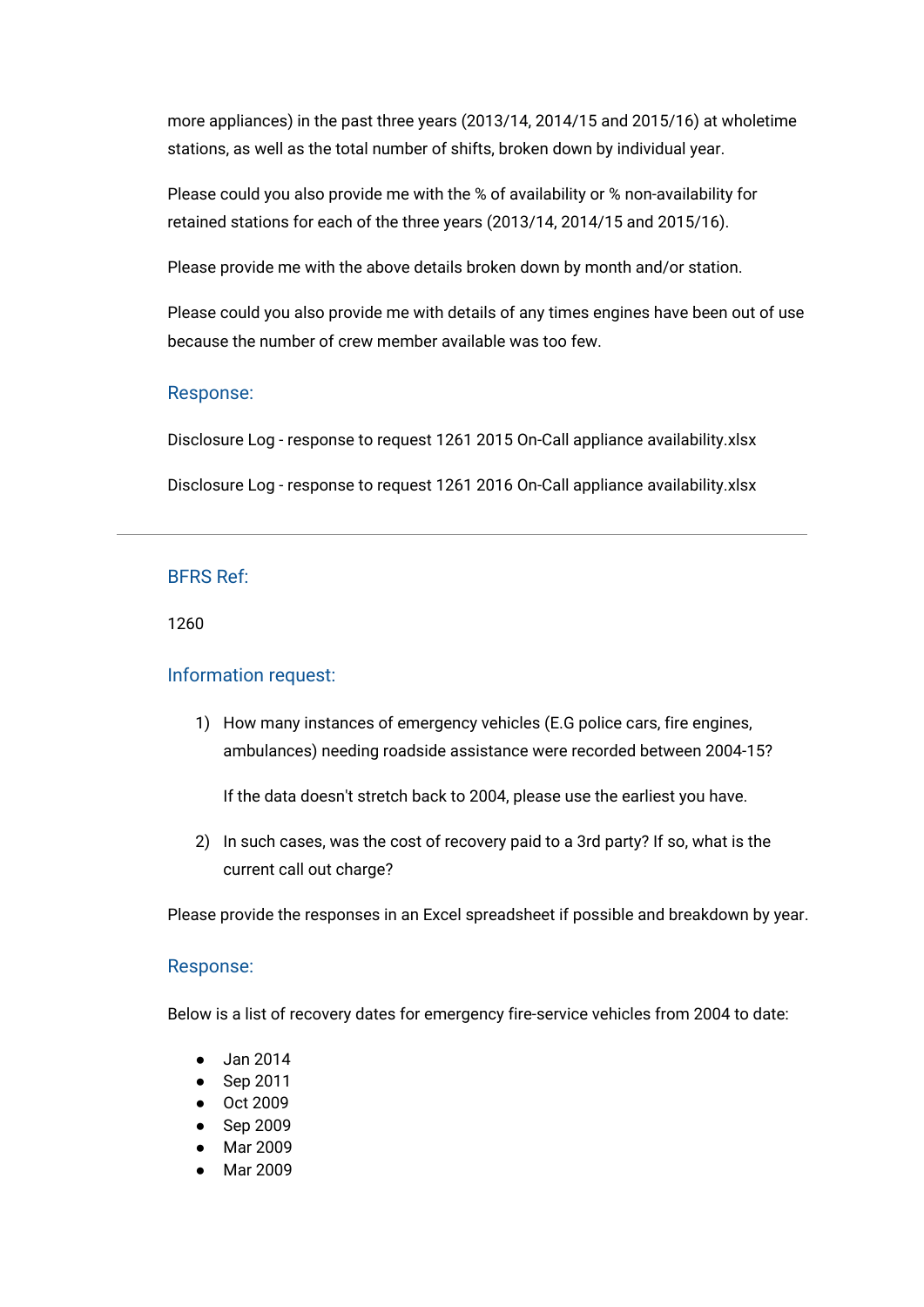- Feb 2009
- Mar 2007
- Aug 2004

Buckinghamshire and Milton Keynes Fire Authority (the Authority) would not have data regarding other emergency service vehicles, such as police or ambulance, and do not record information about the breakdown and recovery of fire service vehicles in a manner that would answer your request.

Some of these recoveries are covered by insurance and the only direct cost to the Authority is the excess charges not covered within the policy.

Please accept this as a partial refusal notice under section 17 as this information is not held by the Authority.

## BFRS Ref:

1259

## Information request:

How many people who have taken voluntary redundancy or have been made redundant have been re-employed by your organisation between the years of 2011 and 2016?"

"Re-employed" being defined as the employment on a freelance or staff basis, or any work carried out by an individual who previously worked for the organisation as a staff member.

Please provide the cost of all reemployment - breaking this down into yearly totals

## Response:

I can now confirm that we do not have any employees who have taken voluntary redundancy or have been made redundant have been re-employed by our organisation between the years of 2011 and 2016.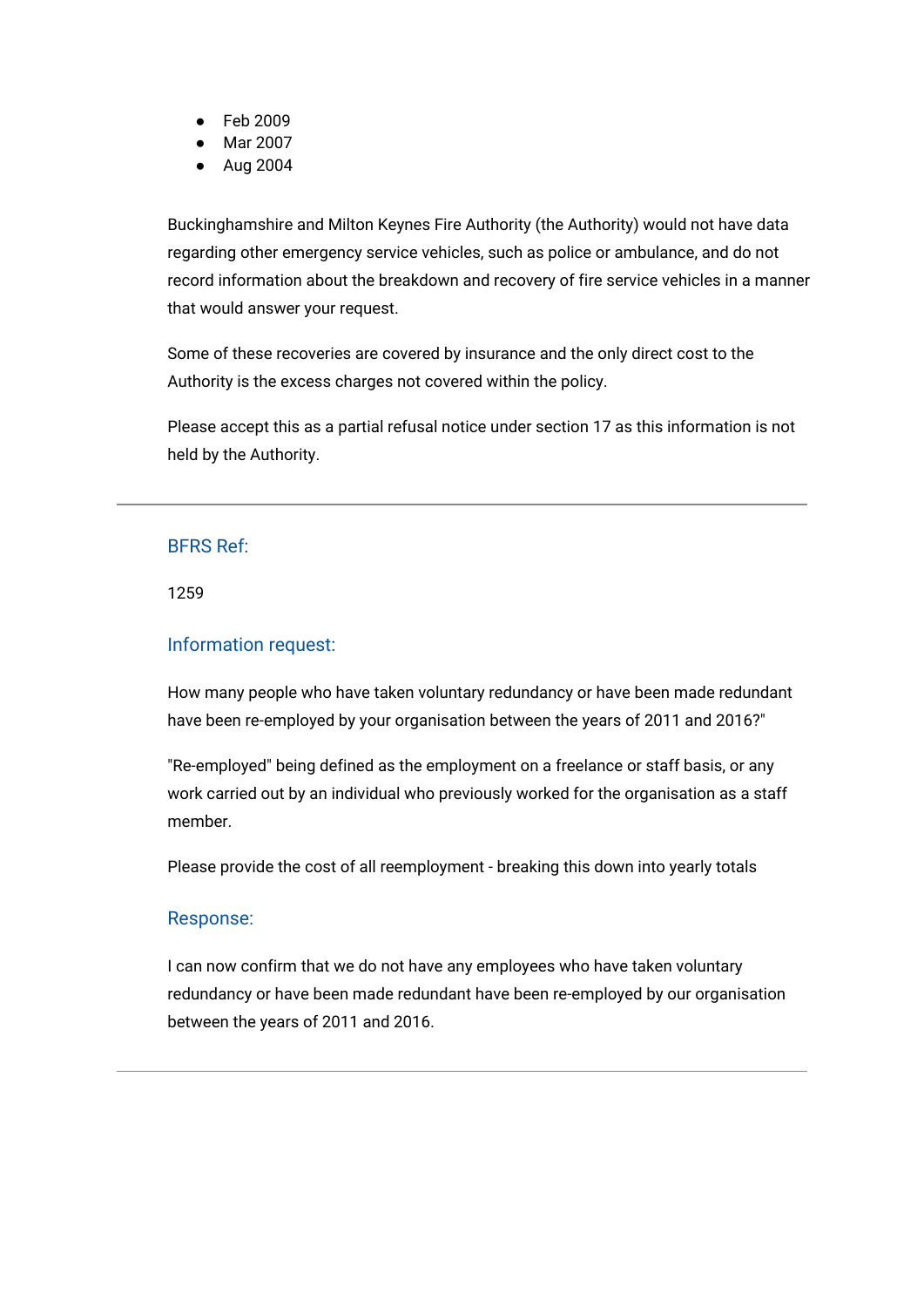1258

## Information request:

- How many incidents or fires have you been called out to in relation to electronic -cigarettes?
- These would include fires caused by the e-cigs themselves or their chargers. Within the cost limit, could you provide some detail of the incidents you were called out to?
- Can you please provide me with the information for the following calendar years, 2012, 2013, 2014, 2015 and 2016 to date?

## Response:

I can confirm that in the time period stated there has been one fire caused by an e-cigarette charger. This incident was in February 2015 and involved an unknown brand of charger with no manufacture markings.

## BFRS Ref:

1257

## Information request:

- 1. Contracts/Agreements relating to the supply of Gas which may include the following:
	- Natural Gas Supply
	- Gas Heating / Boiler Maintenance
	- Installation of Gas Central Heating Systems
- 2. Contracts/Agreements relating to the supply of Electricity which may include the following:
	- Street Lighting
	- Electricity Supply (Half Hourly)
	- Electricity Supply (Non Half Hourly)
	- Corporate Electricity Supply
- 3. Contracts/Agreements relating to the supply of Water which may include the following: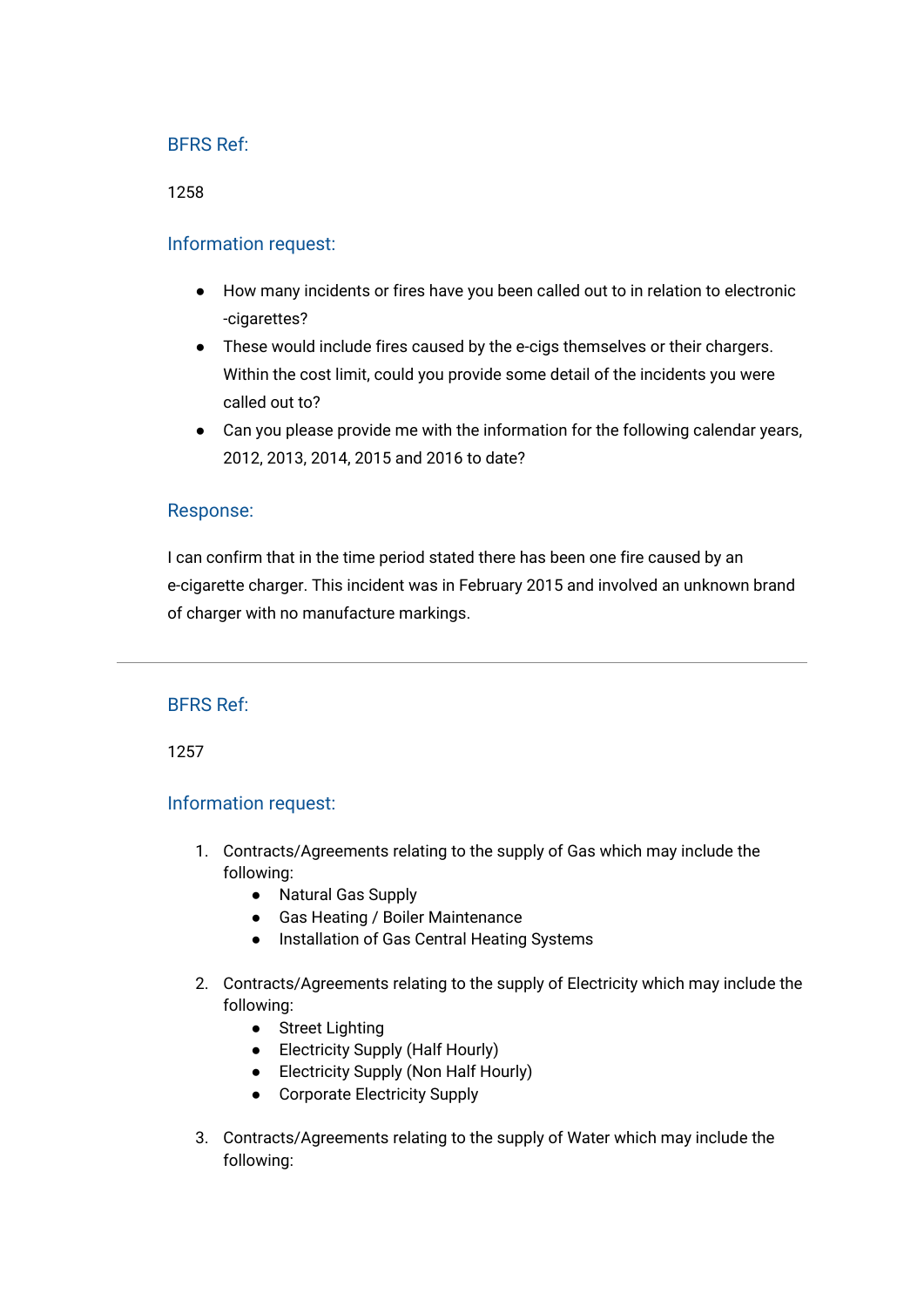- a. Supply of Water
- b. Waste Water Contract Information

- For each of the types of the contract that I am requesting please can you send me the following information.

Please remember if there is more than one provider can you please split the contract information up for each individual provider?

- 1. Unique Contract Key: Please can you provide me with a unique reference quote that relates to each contract.
- 2. Current Provider: If there is more than one provider please split the contract information individually.
- 3. Annual Average Spend: Please can you send me the average spends over the last three years. Approximate spend is also acceptable.
- 4. Contract Duration: Duration of the contract/ agreement and can you please include any extension periods that could be executed
- 5. Contract Commence Date: The date the contract/agreement commenced
- 6. Contract Expiry Date: The date the contract/agreement expired
- 7. Contract Description: A brief description of the contract of what support/service in involved
- 8. Responsible Officer: Who within the organisation is responsible for this contract.

Please can you send me the full names, actual job title, internal contact number and the officers direct email address.

If there is more than one supplier please split each profile of the above data types for each supplier. E.g. separate spend, expiry date, responsible officer. In some cases I have been told that some requests may take of the period of collating this information. If this is the case please can you only concentrate on part two of my request (Contracts/Agreements relating to the supply of Electricity).

# Response:

Information sent and contact details of the Property Manager to assist in understanding the spreadsheet.

[Disclosure log- Response to 1257.xls](https://bucksfire.gov.uk/index.php/download_file/view/2140/1125/)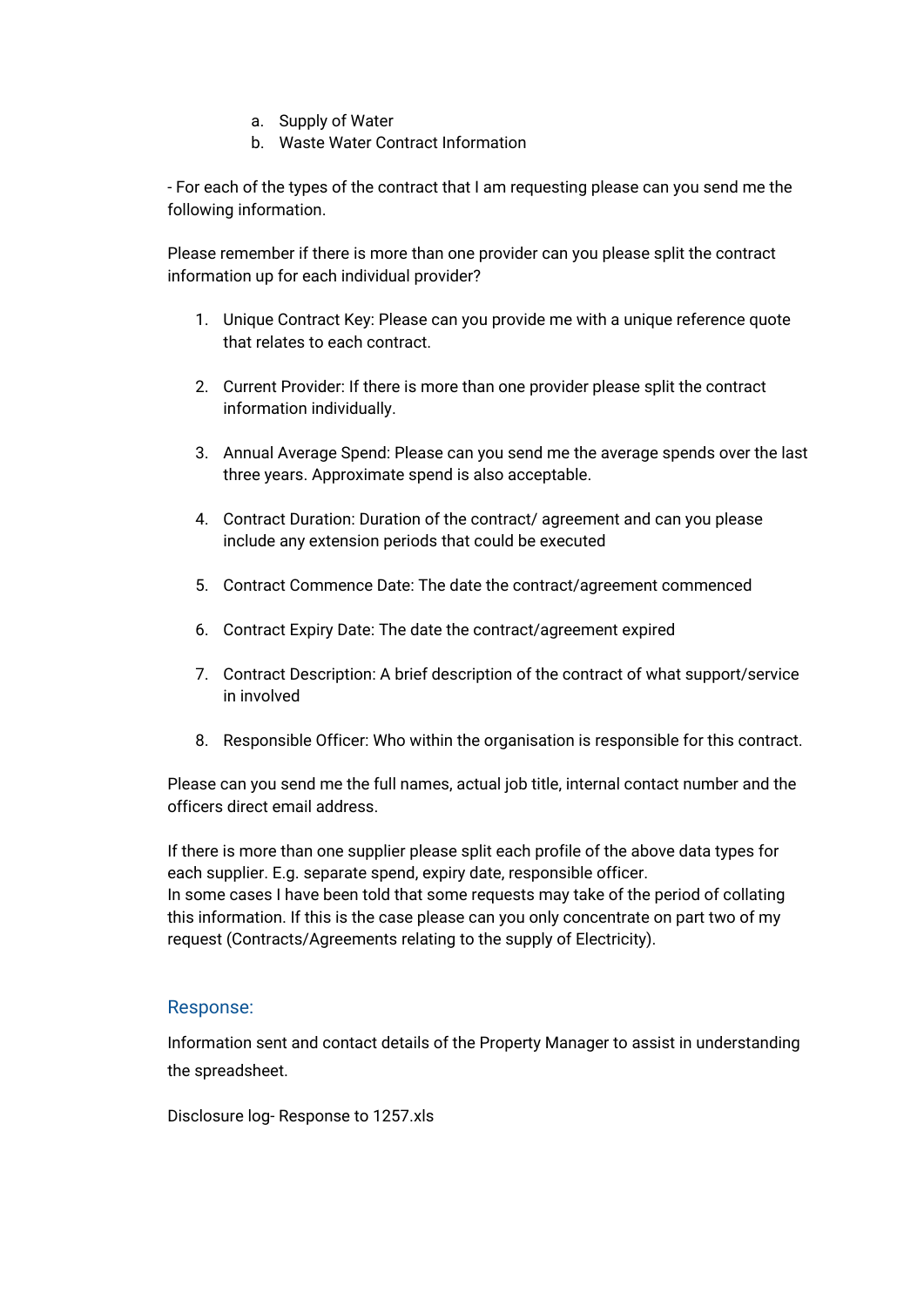1256

## Information request:

- 1. In the financial years 2013/2014 and 2014/15 please provide the number of settlements and the total paid out by your service as compensation to fire fighters for injuries sustained at work or as a result of their work duties or while on work premises. If possible please provide details of any legal costs paid by you associated with these claims.
- 2. For each payout of compensation in excess of £2,000 please provide details of the amount of compensation, costs associated with the claim and a summary of the nature of the claim. Note: The question relates to payments made in 2013 / 2014 and 2014/15 regardless of when the incident took place.

Reply should include any cases settled by your insurers on your behalf as this is covered under the Act.

#### Response:

In the financial years 2013/2014 and 2014/15 there were no compensation payments to firefighters for injuries sustained at work or as a result of their work duties or while on work premises.

#### BFRS Ref:

1255

## Information request:

Are you able to help with a petroleum search of the below site: xxxxxx, please would you provide the following information where available: Are there any records of petroleum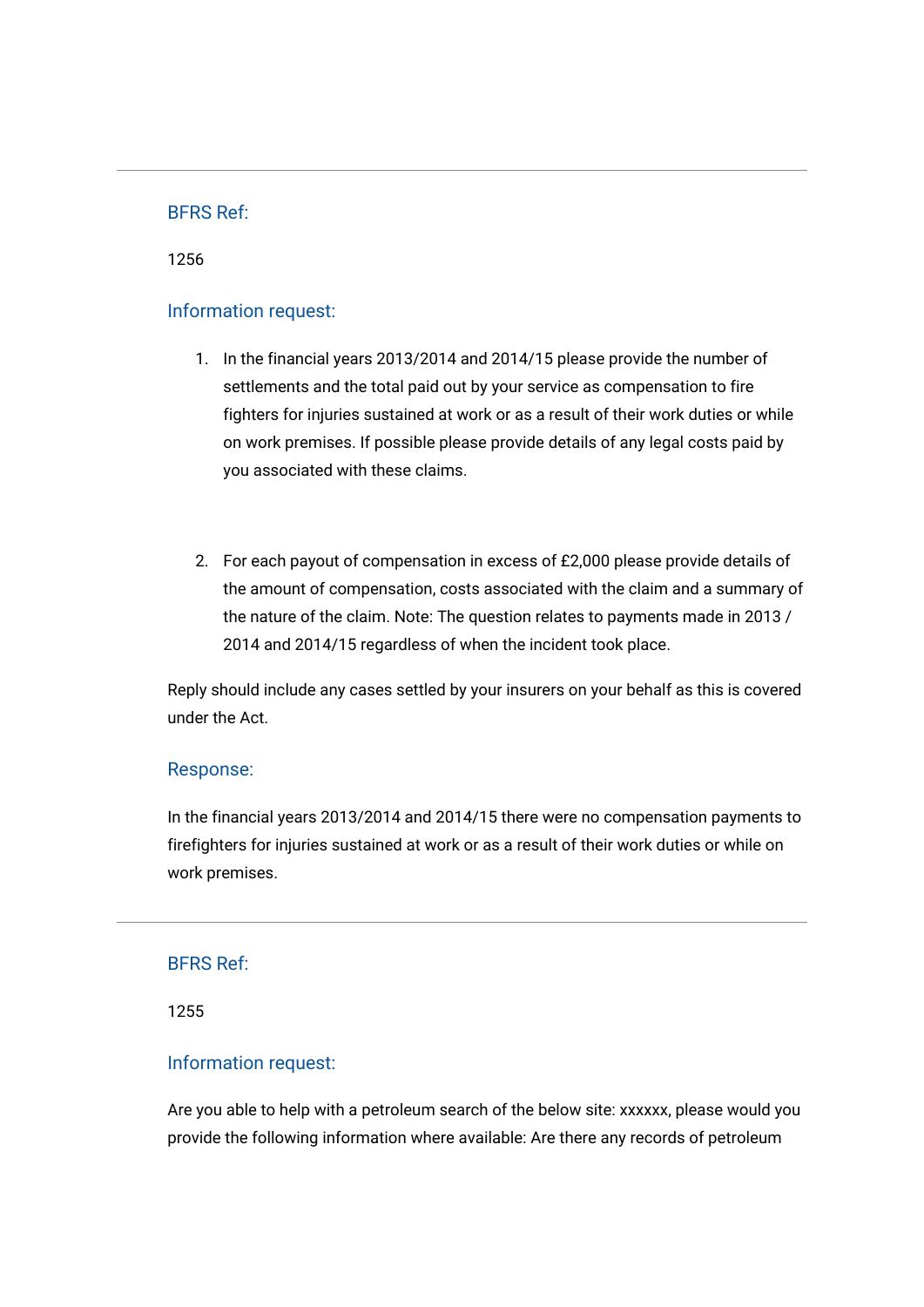storage at or in the immediate vicinity of the site, either in above ground or below ground tanks?

#### If yes:

- 1. How many tanks were there and what was their capacity? Please provide a plan showing the tank locations if possible
- 2. How long were the tanks in use/known to be present on site?
- 3. What is the current status of the tanks? If they have been decommissioned by filling, please detail fill material.
- 4. Are there any known leaks or spills associated with the tanks?
- 5. Are there any records of integrity testing? If so when was this undertaken and what were the results? Please provide any additional information on the site e.g. in relation to petroleum storage, diesel storage or any other substances, where available. If you have any queries, or there is a charge for this information, please contact me as soon as possible and prior to any work being carried out.

## Response:

Buckinghamshire County council are responsible for petroleum licencing in this area: <http://www.buckscc.gov.uk/about-your-council/contact-us>

## BFRS Ref:

1254

## Information request:

We are collecting information about rescues made by firefighters in your fire and rescue service.

Below is the information we would like to obtain from you under the Freedom of Information Act.

The data is likely to be found in returns to government using the electronic incident recording system.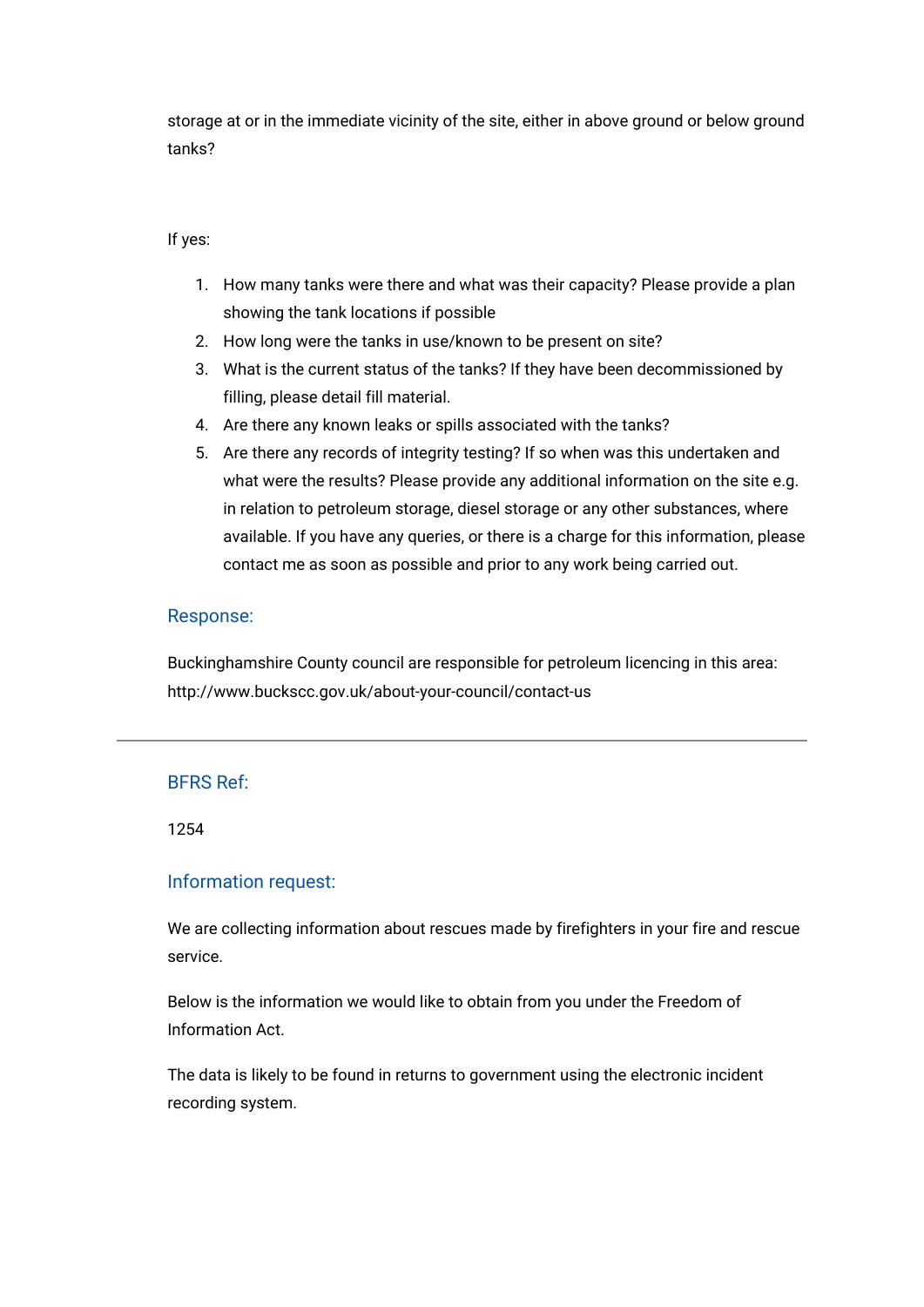We would like to receive data relating to rescues made by your fire and rescue service between 1 April 2015 and 31 March 2016:

(1) at all fires and (2) at all other incidents.

- 1) How many people were rescued with an injury with the assistance of FRS personnel at fires?
- 2) How many people were rescued uninjured (unharmed) with the assistance of FRS personnel at fires?
- 3) How many people were rescued with the assistance of FRS personnel at fires (sum of Q1 and Q2)?
- 4) How many people were rescued with an injury with the assistance of FRS personnel at all other non-fire incidents e.g. floods?
- 5) How many people were rescued uninjured (unharmed) with the assistance of FRS personnel at all other non-fire incidents e.g. floods?
- 6) How many people were rescued with the assistance of FRS personnel at all non-fire incidents (sum of Q4 and Q5)?
- 7) Total rescues from all incidents attended (sum of Q3 and Q6)?

## Response:

| Year                                                 | 1 April 2015 - 31 March 2016 |
|------------------------------------------------------|------------------------------|
| 1) Rescues at fires (with injuries)                  | 109                          |
| 2) Rescues at fires (unharmed)                       | 19                           |
| 3) Total rescues at fires (Q1+Q2)                    | 128                          |
| 4) Rescues at non-fire incidents (with<br>injuries)  | 306                          |
| 5) Rescues at other non-fire incidents<br>(unharmed) | 1601                         |
| 6) Total rescues at non-fire incidents<br>$(Q4+Q5)$  | 1907                         |
| 7) Total rescue (Q3+Q6)                              | 2035                         |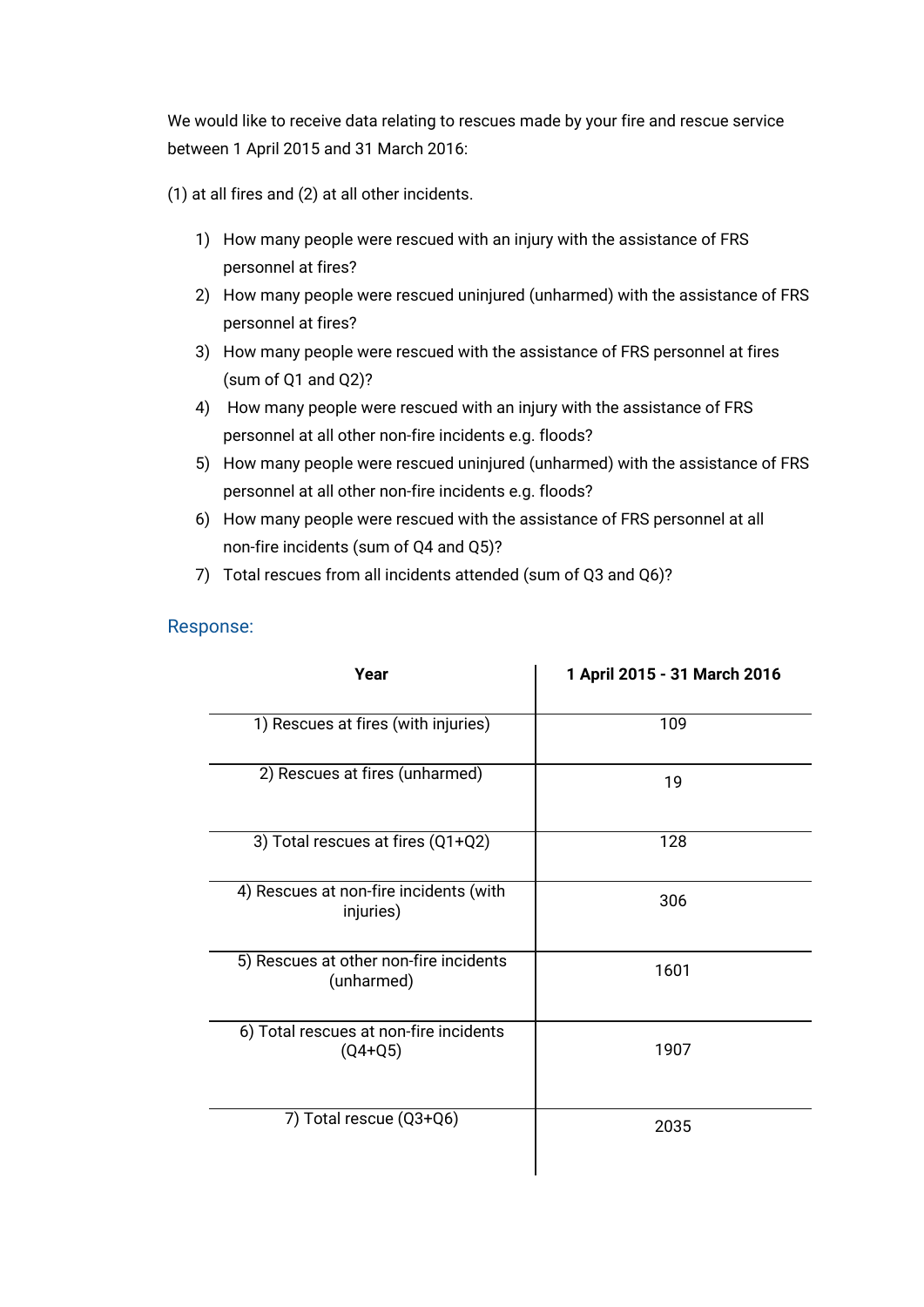1253

# Information request:

- 1) How many people were employed by the fire and rescue service (headcount) in the following roles on 31 March 2015: Wholetime, Retained, Control, Support, Total.
- 2) How many people were employed by the fire and rescue service (headcount) in the following roles on 31 March 2016: Wholetime, Retained, Control, Support, Total.

# Response:

\* includes those where On-Call is their secondary role

1)

| Role:     | <b>Headcount:</b> |
|-----------|-------------------|
| Wholetime | 287               |
| Retained  | $166* / 136$      |
| Control   | 17                |
| Support   | 106               |
| Total     | 546               |

2)

| Role:     | <b>Headcount:</b> |
|-----------|-------------------|
| Wholetime | 257               |